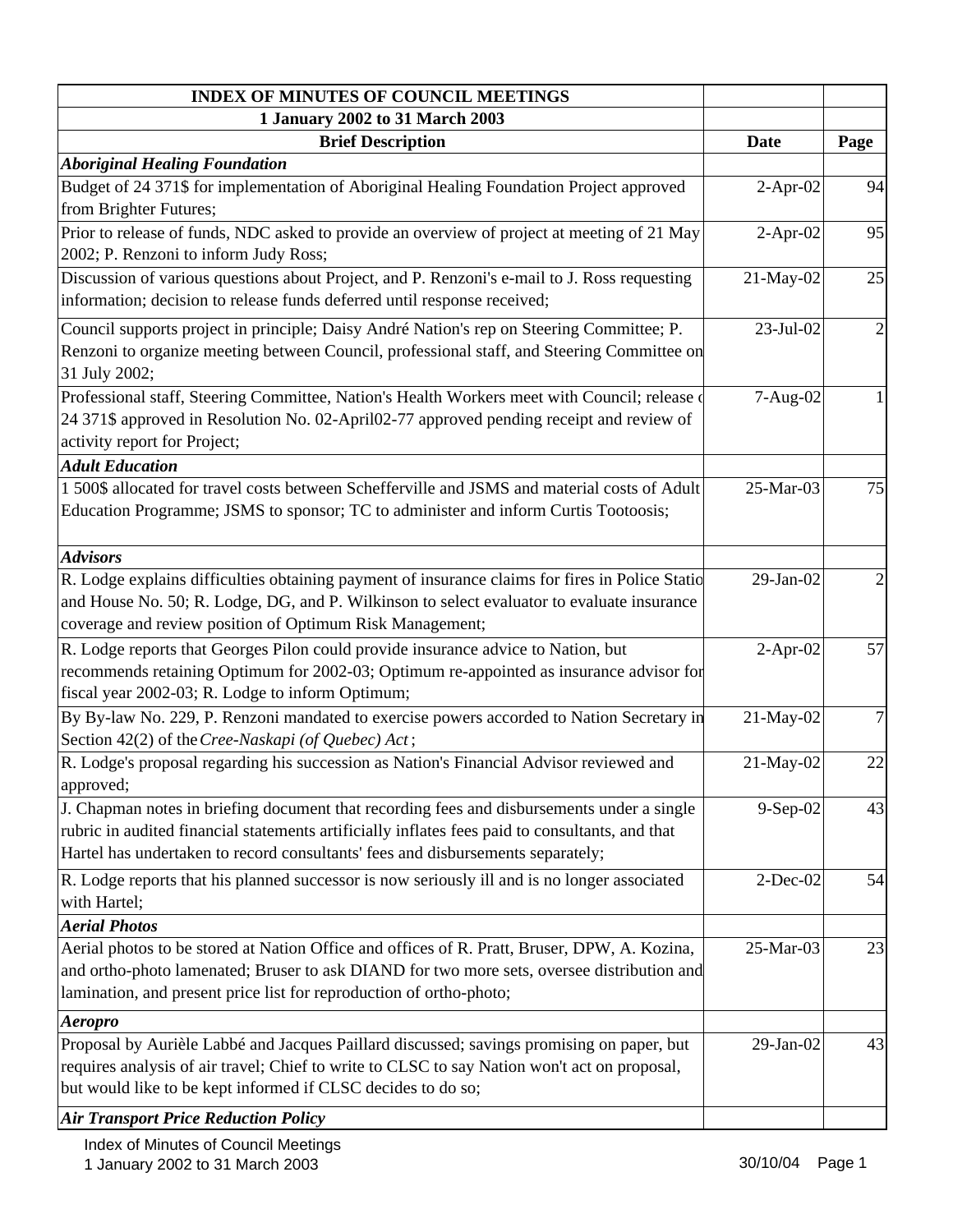| <b>Brief Description</b>                                                                     | <b>Date</b>  | Page |
|----------------------------------------------------------------------------------------------|--------------|------|
| Chief to sign letter to Minister Jacques Baril requesting that the Schefferville region be   | 30-Jan-03    | 28   |
| included in the AIP with Air Canada aimed at reducing airfare for all regions of Quebec;     |              |      |
| <b>Alcohol and Curfew By-laws</b>                                                            |              |      |
| DG summarizes information provided by R. Pratt regarding history and application of the      | $16$ -Jul-02 | 8    |
| Nation's alcohol and curfew By-laws;                                                         |              |      |
| <b>Alcohol Worker</b>                                                                        |              |      |
| DG's administrative decision to access 2 150\$ and 4 300\$ from NNADAP and Mental Health     | $2-Apr-02$   | 96   |
| budgets to send NNADAP Worker, Drop-In Centre Coordinator and Alcohol Worker to High         |              |      |
| Risk Youth Workshop in Sudbury 15 to 17 April 2002, ratified;                                |              |      |
| Council notes monthly report tabled by M. Lortie for the Alcohol, Mental Health and          | $2$ -Apr-02  | 102  |
| <b>NNADAP</b> Workers;                                                                       |              |      |
| C. Calderhead reports that Jimmy Peter Einish and George Katsimoko found High Risk Yout      | 21-May-02    | 50   |
| Workshop informative and useful;                                                             |              |      |
| DG summarizes letter of complaint re Jimmy Peter Einish from Naomi Mokoush, reports that     | 10-Oct-02    | 5    |
| Youth Protection Service and Naskapi Police Service have been informed of letter;            |              |      |
| DG reports that he has spoken to Jimmy Peter Einish about his long absences from the office  | 25-Mar-03    | 31   |
| during working hours and is monitoring situation;                                            |              |      |
| <b>Annual General Meeting</b>                                                                |              |      |
| Rescheduled to 11 Sept., 2002;                                                               | 7-Aug-02     |      |
| P. Wilkinson summarizes proposed topics for discussion towards partnership agreement with    | 7-Aug-02     | 23   |
| Quebec; Council makes several points and additions to list; P. Wilkinson to prepare second   |              |      |
| draft of list and present at AGM on 11 Sept 2002;                                            |              |      |
| Chief to ask Father Sangster to deliver opening prayer at AGM and to acknowledge one year    | 9-Sep-02     | 13   |
| anniversary of World Trade Centre tragedy;                                                   |              |      |
| 2003 Annual General Meeting fixed for 13 Aug.; DG to present date to Board of Directors of   | $2-Dec-02$   | 61   |
| NDC to avoid any conflict;                                                                   |              |      |
| <b>Annual Report</b>                                                                         |              |      |
| Chief or Deputy Chief sign letter to Sandy Robinson asking JSMS/Naskapi Education            | 16-Jul-02    | 51   |
| Committee to submit report for inclusion in Annual Report 2001-02;                           |              |      |
| Annual Report 2001-2002 approved; J. Chapman to distribute to persons on list approved by    | $9-Sep-02$   | 42   |
| Council;                                                                                     |              |      |
| <b>Assembly of First Nations of Quebec &amp; Labrador</b>                                    |              |      |
| Chief to represent Nation at meeting of AFNQL in Essipit on 18-20 June;                      | $2$ -Apr-02  | 84   |
| Councillor Isaac Pien to represent Nation at AFNQL General Assembly in Quebec City on 26-    | 10-Oct-02    | 8    |
| 28 Nov 2002;                                                                                 |              |      |
| <b>Audited Financial Statements</b>                                                          |              |      |
| Chief and DG authorized to sign audited financial statements for fiscal year 2001-02 and     | 16-Jul-02    | 6    |
| accompanying documents;                                                                      |              |      |
| R. Lodge apologizes for error by which 2001 statements were sent 7 Aug, 2001, rather that 3  | 16-Jul-02    | 21   |
| July;                                                                                        |              |      |
| Deputy Chief and DG authorized to sign audited financial statements of NLMB for 2001-02      | 16-Jul-02    | 39   |
| and representation letter;                                                                   |              |      |
| <b>Auditor</b>                                                                               |              |      |
| Chief to recommend to electors at AGM that Sampson Bélair et Touche, S.E.N.C., be            | $9-Sep-02$   | 52   |
| appointed Nation's auditor for 2002-2003;<br><del>Index of Minutes of Council Meetings</del> |              |      |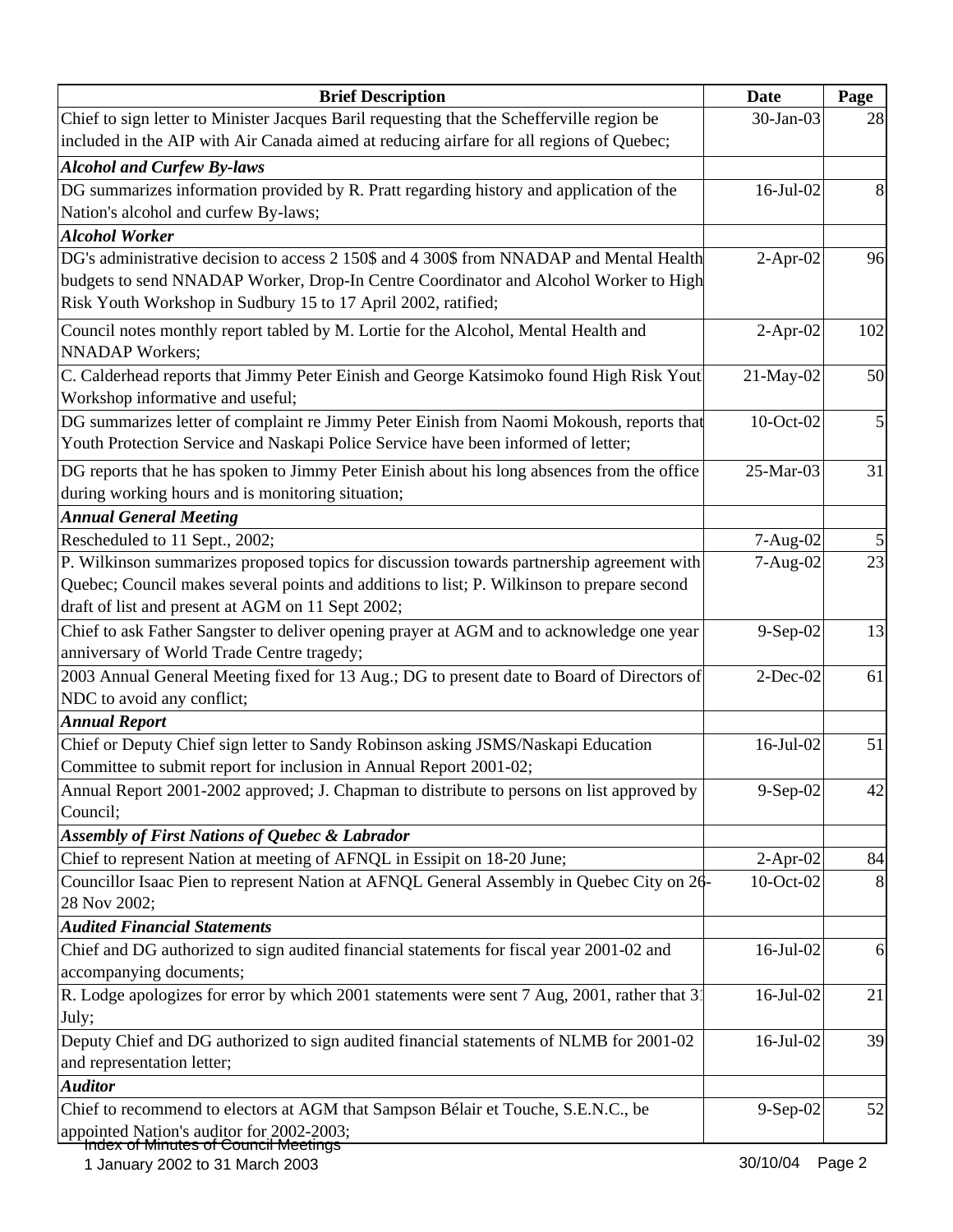| <b>Brief Description</b>                                                                                                                                                                                                                                                                                                         | <b>Date</b> | Page |
|----------------------------------------------------------------------------------------------------------------------------------------------------------------------------------------------------------------------------------------------------------------------------------------------------------------------------------|-------------|------|
| <b>Aviation Sept-Iles</b>                                                                                                                                                                                                                                                                                                        |             |      |
| R. Pratt's suggestion to settle claim against Nation for cost of charter flight to Whapmagoostu<br>in June, 2001, approved; R. Pratt to mandate Mtre Luc Dion or another attorney in Sept-Iles<br>to defend interests of Nation if proceedings instituted;                                                                       | 7-Aug-02    | 11   |
| R. Pratt reports that he has heard of no developments concerning the status of the claim<br>against the Nation;                                                                                                                                                                                                                  | 9-Sep-02    |      |
| Council agrees to settle claim for 5 000\$; R. Pratt to oversee settlement;                                                                                                                                                                                                                                                      | 28-Oct-02   |      |
| <b>Baker Training</b><br>2 771\$ allocated for Mary Ann Sandy to take a 3-week on-the-job bakery training in Sept-<br>Iles; Nation to sponsor; TC to administer;<br><b>Band Meetings</b>                                                                                                                                         | 25-Mar-03   | 76   |
| DG reports posting notice of Ordinary Band Meeting on 21 May, 2002, at 7 p.m.;                                                                                                                                                                                                                                                   | 21-May-02   |      |
| <b>Banking</b>                                                                                                                                                                                                                                                                                                                   |             |      |
| By-law No. 224 (Being a By-law to amend By-law No. 208 to authorize the Nation to pay to<br>the Canadian Imperial Bank of Commerce an annual 1/4% fee on the balance outstanding on<br>the 297 500\$ long-term loan for the construction of the Recreation Facility) adopted;<br>referendum to approve set for 11-14 March 2002; | 29-Jan-02   | 19   |
| By-law No. 225 (Being a By-law respecting a long-term loan of 139 000\$ to be guaranteed<br>and repaid by the Government of Quebec and to be applied towards the construction costs of<br>Phase I of the Recreation Facility in Kawawachikamach) adopted; referendum to approve set<br>for 11-14 March 2002;                     | 29-Jan-02   | 21   |
| By-law No. 226 (Authorizing short-term borrowing under a bank operating line of credit of 1<br>300 000\$ for the period 1 April, 2002, to 31 July, 2002) adopted;                                                                                                                                                                | 29-Jan-02   | 25   |
| DG summarizes briefing document by R. Pratt regarding proposed loan of 409 872\$ for<br>Nation Office renovations and extension; R. Pratt awaiting documentation from bank before<br>requesting draw down of 90%;                                                                                                                | 29-Jan-02   | 26   |
| Chief to execute letter of 12 Dec., 2001, from CIBC to the Nation, setting out terms of variou<br>credits being offered to Nation up to 31 July, 2002;                                                                                                                                                                           | 29-Jan-02   | 47   |
| Any two of Chief, Councillor Joe Guanish, Councillor Isaac Pien, DG, or Louise (J)<br>Mameamskum authorized to make electronic banking transfers;                                                                                                                                                                                | 21-May-02   | 17   |
| By-law No. 230 (Authorizing short-term borrowing under a bank operating line of Credit of 1<br>300 000\$ for the period 1 August, 2002 to 31 July, 2003) adopted;                                                                                                                                                                | 16-Jul-02   | 7    |
| R. Pratt reports that loan agreement with CIBC for 139 000\$ and guarantee agreement with<br>Quebec for Recreation Facility complete; CIBC to notify Quebec of repayment schedule for<br>that plus original 595 000\$;                                                                                                           | $9-Sep-02$  | 3    |
| R. Pratt reports that A. Kozina to issue 100% completion certificate for Nation Office<br>renovations when few items to be completed are done, after which R. Lodge to prepare<br>unaudited statement and request 10% holdback from CIBC;                                                                                        | 9-Sep-02    |      |
| By-law No.232 (being a By-law respecting a long-term loan of 260 000\$ for Phase XVII of<br>the Naskapi Housing Programme) adopted;                                                                                                                                                                                              | 9-Sep-02    | 8    |
| R. Pratt reports that CIBC has made first advance to Nation for 524 902.40\$, representing<br>80% of the total loan for Multi-Purpose Centre; R. Pratt has made formal request for further<br>200 000\$ to be guaranteed by NDC and will keep Council apprised;                                                                  | 30-Jan-03   | 11   |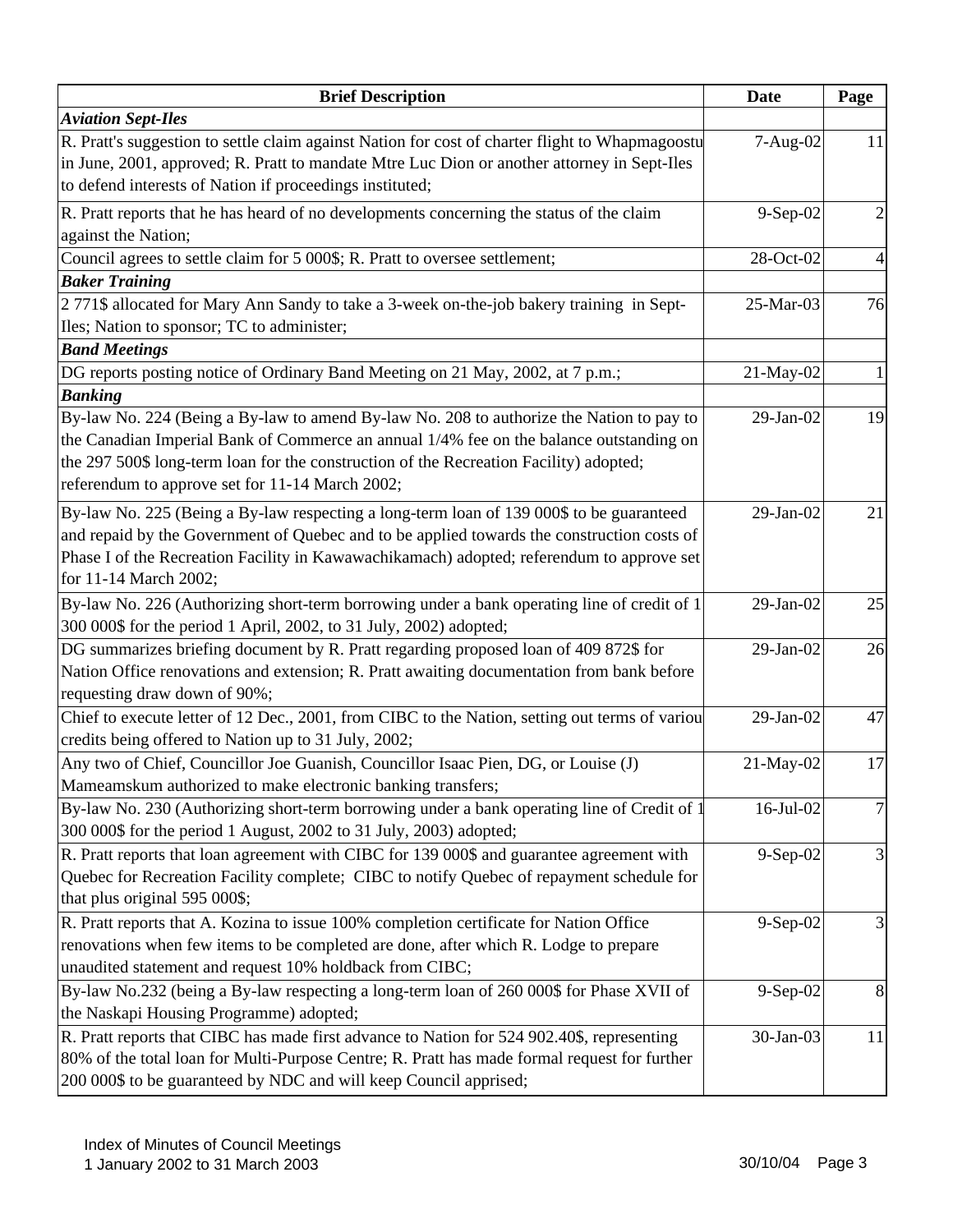| <b>Brief Description</b>                                                                         | <b>Date</b> | Page |
|--------------------------------------------------------------------------------------------------|-------------|------|
| Administrative decision to be ratified in future, for Council to accept new terms of credit from | 7-Mar-03    | 10   |
| CIBC dated 24 Feb., 2003, Chief and DG to sign letter, DG to fax copy to Mr Stanley Gut,         |             |      |
| CIBC, R. Pratt, P. Renzoni and R. Lodge;                                                         |             |      |
| R. Pratt explains arrangements with CIBC to increase operating line of credit to 1 700 000\$;    | 25-Mar-03   | 9    |
| By-law No.230 to be replaced;                                                                    |             |      |
| By-law No.242 (authorizing short-term borrowing under a bank operating line of credit of 1       | 25-Mar-03   | 9    |
| 700 000\$ until 31 July, 2003, adopted;                                                          |             |      |
| R. Pratt reports that Quebec to start payments on Office renovations loan after CIBC             | 25-Mar-03   | 13   |
| capitalizes it and gives notice of instalments to be made; after first instalment, Quebec to     |             |      |
| reimburse Nation for accrued interest, CIBC's legal and start-up fees;                           |             |      |
| R. Pratt explains that 200 000\$ Multi-purpose centre loan from CIBC delayed by legal            | 25-Mar-03   | 13   |
| technicalities related to security provided by NDC, but as they are now resolved, R. Pratt       |             |      |
| expects to confirm advance of funds within a few days;                                           |             |      |
| R. Pratt reports that he's been urging CIBC to capitalize Recreation Facility loans and give     | 25-Mar-03   | 12   |
| notice to Quebec for instalment amount and sums reimbursed to Nation without success, but        |             |      |
| that it should be done in next few days;                                                         |             |      |
| <b>Beneficiary List</b>                                                                          |             |      |
| Local Registry Officer to implement resolution enrolling Paul McKenzie, Raphael McKenzie,        | $2-Apr-02$  | 88   |
| Christine McKenzie, Bobby McKenzie, Marc André McKenzie, Mary Nattwappio-Vollant,                |             |      |
| and Caroline Vollant as Naskapi Beneficiaries;                                                   |             |      |
| Local Registry Officer to implement resolution enrolling Elizabeth McKenzie, Delisca             | 30-Apr-02   | 11   |
| McKenzie, Gilbert McKenzie, Myriam McKenzie and Daisy Nabinacaboo-André as Naskapi               |             |      |
| beneficiaries;                                                                                   |             |      |
| Local Registry Officer to implement resolution enrolling Linda Pinette, Audrey-Lise Pinette,     | 9-Sep-02    | 29   |
| Amelya Pinette, Juliette Pinette, Samantha Pinette, Shanon Pinette as Naskapi Beneficiaries;     |             |      |
|                                                                                                  |             |      |
| Chief, Council, Membership Clerk and DG to execute Privacy Statement: Devolution of Loca         | 9-Sep-02    | 59   |
| Indian Registration Responsibilities to Bands and Tribal Councils; DG to forward signed          |             |      |
| statements to DIAND;                                                                             |             |      |
| Local Registry Officer, with help from DG and P. Renzoni to review the Beneficiary List to       | $2$ -Dec-02 | 24   |
| determine whether any names should be removed or added; if names can be added, Local             |             |      |
| Registry Officer to ask individuals in question if they would like to enroll and make necessary  |             |      |
| arrangements;                                                                                    |             |      |
| <b>Bible Translation</b>                                                                         |             |      |
| George Guanish to meet with Mary Mokoush and B. Jancewicz to prepare recommendation              | $2$ -Dec-02 | 59   |
| for Council regarding the amount of time the Nation's translators can commit to Bible            |             |      |
| <b>Translation Project;</b>                                                                      |             |      |
| Bill 44 (See Parks Act)                                                                          |             |      |
| <b>Bishop Bruce Stavert</b>                                                                      |             |      |
| Chief to ask Bishop to bless new Multi-Purpose Centre; DG to oversee arrangement of              | 19-Nov-02   | 11   |
| Community Feast on 5 Dec 2002; 2 000\$ grant for event to come from Community Events,            |             |      |
| Acct.#4027;                                                                                      |             |      |
| <b>Broadband Programme</b>                                                                       |             |      |
| C. Calderhead reports that R. Lodge, B. Pande and she are in process of preparing draft          | 25-Mar-03   | 47   |
| Business Plan, which is now due on 22 May, 2003;                                                 |             |      |
| <b>Index of Minutes of Council Meetings</b>                                                      |             |      |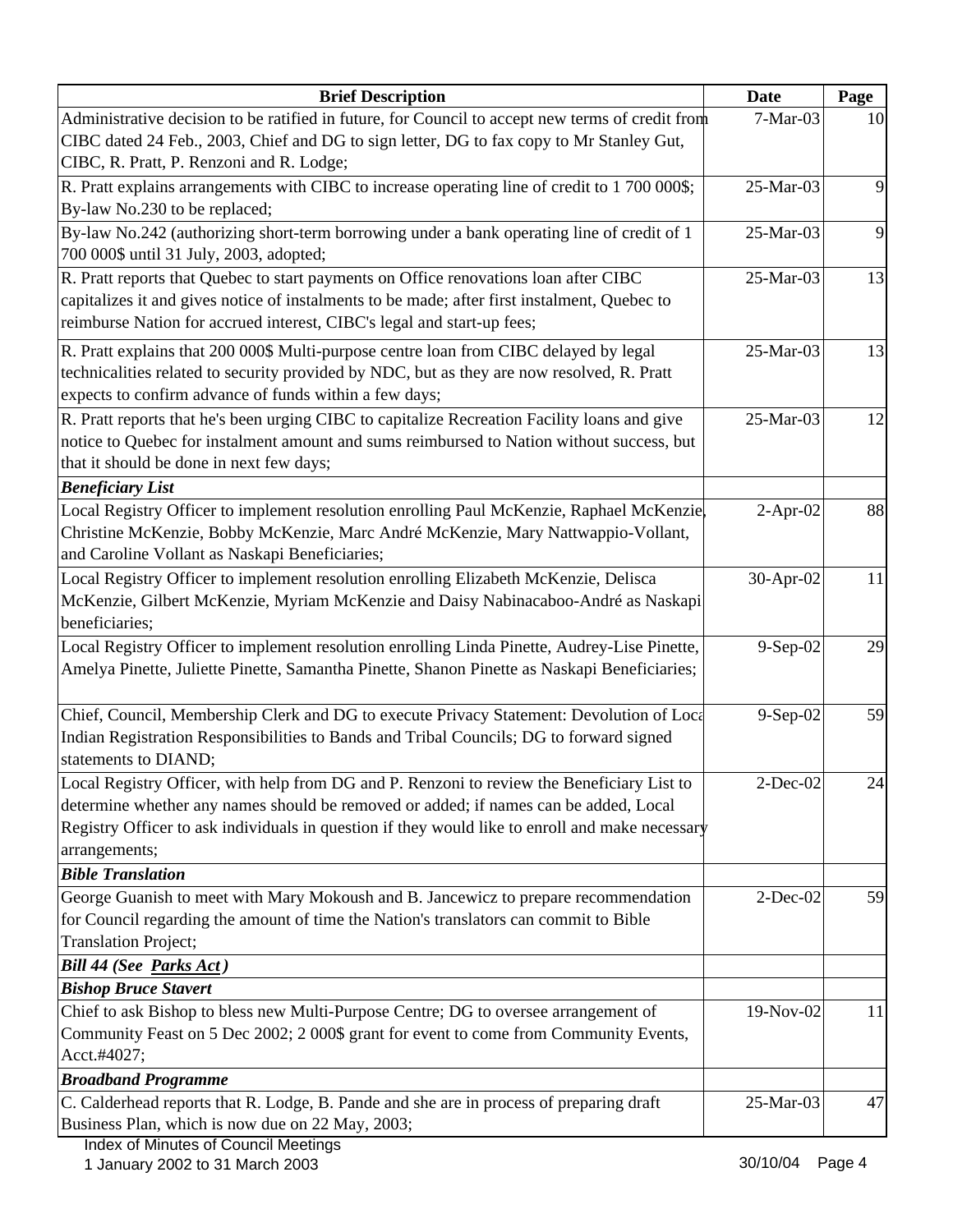| <b>Brief Description</b>                                                                                                                                                                                                                                                                             | <b>Date</b> | Page |
|------------------------------------------------------------------------------------------------------------------------------------------------------------------------------------------------------------------------------------------------------------------------------------------------------|-------------|------|
| <b>Brighter Futures</b>                                                                                                                                                                                                                                                                              |             |      |
| Operational Plan for 2002-03 approved; C. Calderhead to submit plan to Health Canada and<br>to administer programme;                                                                                                                                                                                 | $2-Apr-02$  | 94   |
| Budget of 24 371\$ for implementation of Aboriginal Healing Foundation Project approved                                                                                                                                                                                                              | $2-Apr-02$  | 94   |
| from Brighter Futures;                                                                                                                                                                                                                                                                               |             |      |
| Budget of 20 000\$ to retain services of Visiting Psychologist to provide access to professional                                                                                                                                                                                                     | $2-Apr-02$  | 94   |
| mental health services approved from Brighter Futures;                                                                                                                                                                                                                                               |             |      |
| Budget of 14 000\$ to retain services of a Nutritionist approved from Brighter Futures;                                                                                                                                                                                                              | $2-Apr-02$  | 95   |
| Prior to release of Aboriginal Healing Foundation Project funds, NDC asked to provide an<br>overview of project at meeting of 21 May 2002; P. Renzoni to inform Judy Ross;                                                                                                                           | $2-Apr-02$  | 95   |
| Discussion of various questions about Aboriginal Healing Foundation, and P. Renzoni's e-ma<br>to J. Ross requesting information; decision to release funds deferred until response received;                                                                                                         | 21-May-02   | 25   |
| Chief and three Councillors to sign Amending Consolidated Contribution Agreement dated 1<br>June, 2002, regarding funding of Health Canada programmes; DG to forward signed copy to<br>Health Canada;                                                                                                | 25-Jun-02   | 6    |
| Aboriginal Healing Foundation Project professional staff, Steering Committee, Nation's<br>Health Workers meet with Council; release of 24 371\$ approved in Resolution No. 02-April0<br>77 approved pending receipt and review of activity report for Project;                                       | 7-Aug-02    |      |
| Brighter Futures Operational Plan for 2003-04 approved; C. Calderhead to submit Plan to<br>Health Canada and administer Programme and keep Council informed;                                                                                                                                         | $2$ -Dec-02 | 66   |
| <b>Brownie Unit</b>                                                                                                                                                                                                                                                                                  |             |      |
| DG summarizes letter from Jessica Mitchell stating that the Brownie Unit has been re-<br>activated;                                                                                                                                                                                                  | $2-Apr-02$  | 109  |
| 3 000\$ granted to offset cost of Brownie Camping Event between 28 June and 7 July 2002 in<br>Montreal and St. Agathe;                                                                                                                                                                               | 21-May-02   | 41   |
| <b>Budget</b>                                                                                                                                                                                                                                                                                        |             |      |
| DiPW reports repairs to exterior completed on budget; DiPW to oversee plumbing and<br>electrical works, conditional on availability of funding;                                                                                                                                                      | 30-Jan-03   |      |
| <b>Budget - Capital</b>                                                                                                                                                                                                                                                                              |             |      |
| Council reviews spreadsheetsProposed Capital Expenditure Programme 2002-03 and<br>Proposed Capital Expenditure Programme 2003-04; Capital Budget for fiscal year 2002-03<br>approved in principle; Bruser to oversee an evaluation of Fire Truck to see if replacement can<br>be delayed to 2003-04; | $2-Apr-02$  | 69   |
| , Naskapi Capital Expenditure Budget 1999-2004 and Major Special Projects. 16 May, 2002<br>reviewed;                                                                                                                                                                                                 | 21-May-02   | 10   |
| R. Lodge recommends against purchasing both a fire truck and a loader in 2002-03; S. Simard<br>recommends reviewing purchase of fire truck in 2003-04, and that a new loader be purchased;<br>decision on purchase of new loader deferred pending review of final cost estimate;                     | 21-May-02   | 11   |
| Decision on approval of Capital Budget for 2002-03 deferred pending review of final cost<br>estimate for loader;                                                                                                                                                                                     | 21-May-02   | 12   |
| Naskapi Capital Expenditure Project 1999-2004 and Major Special Projects. 17 July, 2002,<br>approved;                                                                                                                                                                                                | 16-Jul-02   | 21   |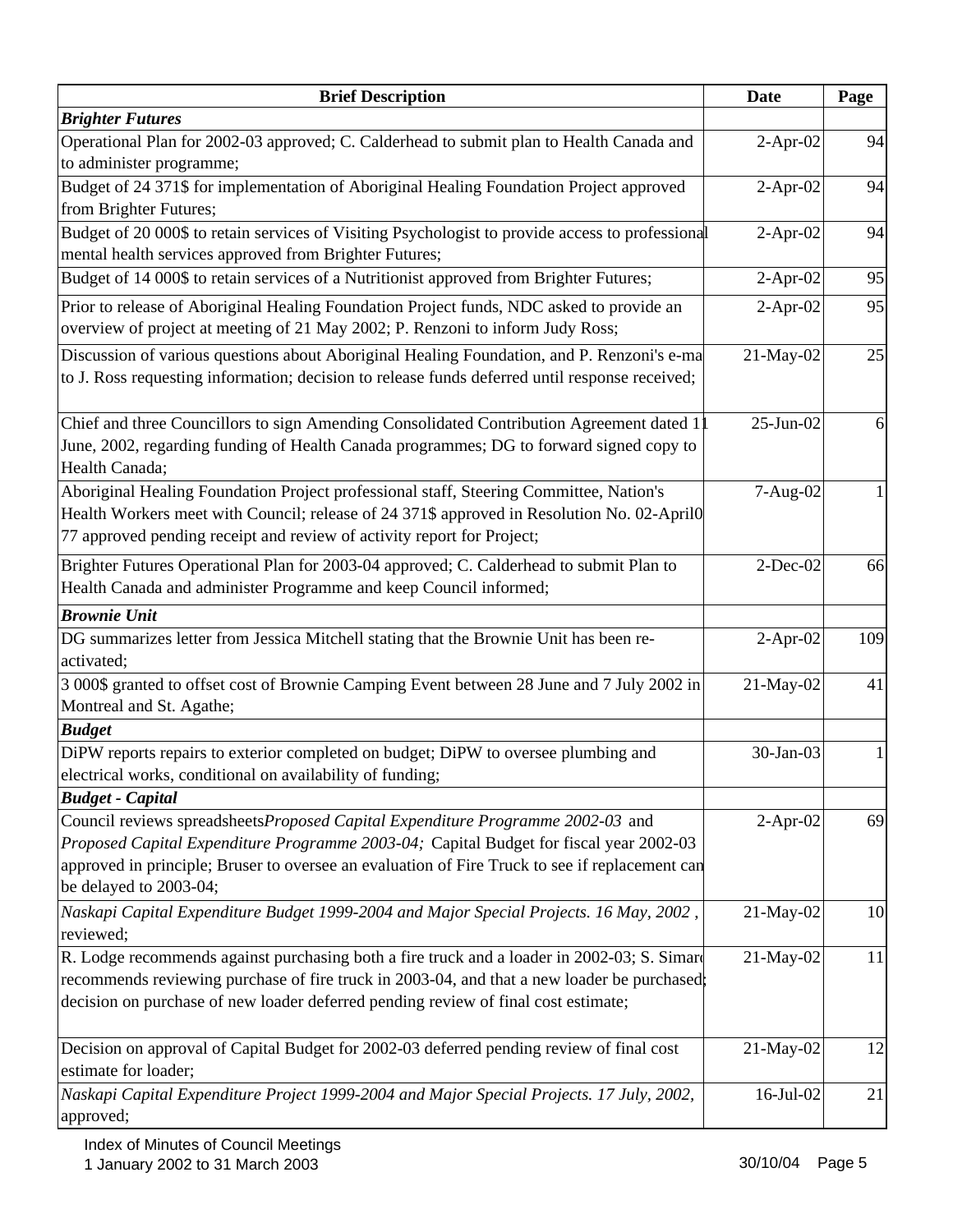| <b>Brief Description</b>                                                                                                                                                  | <b>Date</b>     | Page |
|---------------------------------------------------------------------------------------------------------------------------------------------------------------------------|-----------------|------|
| R. Lodge tables Naskapi Capital Expenditures Budget 1999-2004 and Major Special                                                                                           | $2$ -Dec-02     | 72   |
| <i>Projects</i> , 2 Dec 2002, and summarizes revenures and expenditures, which appear on budget;                                                                          |                 |      |
| DiPW, with A. Kozina and C. Calderhead, to present Council for review at meeting of 27 Jan                                                                                | $2$ -Dec-02     | 72   |
| 2003, proposals for Housing Maintenance Plan, Carpentry Training Programme in Kawawa,                                                                                     |                 |      |
| and landscaping;                                                                                                                                                          |                 |      |
| P. Wilkinson advises that need for more street lights be evaluated during negotiations for next                                                                           | 9-Sep-02        | 49   |
| five-year capital agreement with DIAND;                                                                                                                                   |                 |      |
| Capital budget for 2003-2004 approved; P. Renzoni to write to DIAND to request                                                                                            | 25-Mar-03       | 59   |
| postponement of Projects No. Y402 and No.Y505 to next 5-year plan to cover cost overrun of                                                                                |                 |      |
| Phase XVII Housing and to fund additional house for Phase XVIII;                                                                                                          |                 |      |
| Notice of Ordinary Band Meeting on 26 March to present Operations & Maintenance and                                                                                       | 25-Mar-03       | 30   |
| Capital Budgets posted on 14 March;                                                                                                                                       |                 |      |
| Budget - $O$ & $M$                                                                                                                                                        |                 |      |
| Council reviews 9-month report to to 31 Dec. 2001, noting net overspend of 6971\$, due                                                                                    | 29-Jan-02       |      |
| primarily to insurance-related matters, improperly budgeted "Pension Plan Costs", and                                                                                     |                 |      |
| closure of old bad debts;                                                                                                                                                 |                 |      |
| Nation and subsidiaries to prepare operating budgets for preparation of Nation's $O & M$                                                                                  | $29$ -Jan- $02$ | 7    |
| budget 2002-03;                                                                                                                                                           |                 | 47   |
| Council reviews 10-month report to 31 Jan., 2002, noting deficit of 196 647\$, including majo<br>overspends in administrative costs, recreation, and housing maintenance; | $2-Apr-02$      |      |
|                                                                                                                                                                           |                 |      |
| O & M Budget 2002-03 - Draft dated 1 April, 2002, comprising listed revenues of 4 251                                                                                     | $2-Apr-02$      | 63   |
| 727\$, expenses of 4 250 610\$ and resulting surplus of 1 117\$, reviewed and approved in                                                                                 |                 |      |
| principle; Hartel to make final adjustments for approval at next meeting;                                                                                                 |                 |      |
| Council reviews 12-month report to 31 Mar., 2002, noting surplus of 41 244\$, after reducing<br>deficit by 143 999\$, and major variances listed;                         | 21-May-02       | 2    |
| R. Lodge reports that Revenue Quebec has confirmed that Nation to receive GST and TVQ                                                                                     | 21-May-02       | 10   |
| refund of 195 000\$ dating back to Jan. 2000;                                                                                                                             |                 |      |
| O & M budget for 2002-03 with final minor adjustments approved; P. Renzoni to inform the                                                                                  | 21-May-02       | 15   |
| Board of Directors;                                                                                                                                                       |                 |      |
| Council reviews 2-month report to 31 May, 2002, noting net overspend of 67 580\$, and the                                                                                 | $16$ -Jul-02    | 23   |
| accompanying explanations in the variance report;                                                                                                                         |                 |      |
| Council reviews 4-month report to 31 July 2002, noting deficit of 249 091\$ and variance                                                                                  | $9-Sep-02$      | 50   |
| analysis;                                                                                                                                                                 |                 |      |
| Council reviews 6-month report to 30 Sept. 2002, noting an actual overspend of 51 709\$, and                                                                              | $2$ -Dec-02     | 55   |
| listing the causes of the overspend; R. Lodge reports that Schefferville Power soon to bill for                                                                           |                 |      |
| actual energy use, which is likely to increase cost of energy;                                                                                                            |                 |      |
| Revised O & M Budget for 2002-2003 approved;                                                                                                                              | $2$ -Dec-02     | 74   |
| Council reviews 9-month report to 31 December, 2002, noting an actual overspend of 112                                                                                    | 30-Jan-03       | 31   |
| 576\$ and the reasons for the major variances;                                                                                                                            |                 |      |
| Notice of Ordinary Band Meeting on 26 March to present Operations & Maintenance and                                                                                       | 25-Mar-03       | 30   |
| Capital Budgets posted on 14 March;                                                                                                                                       |                 |      |
| Council reviews 10-month report to 31 January, 2003, noting actual overspend of 112 902\$                                                                                 | 25-Mar-03       | 56   |
| and summaries of reasons for the variances;                                                                                                                               |                 |      |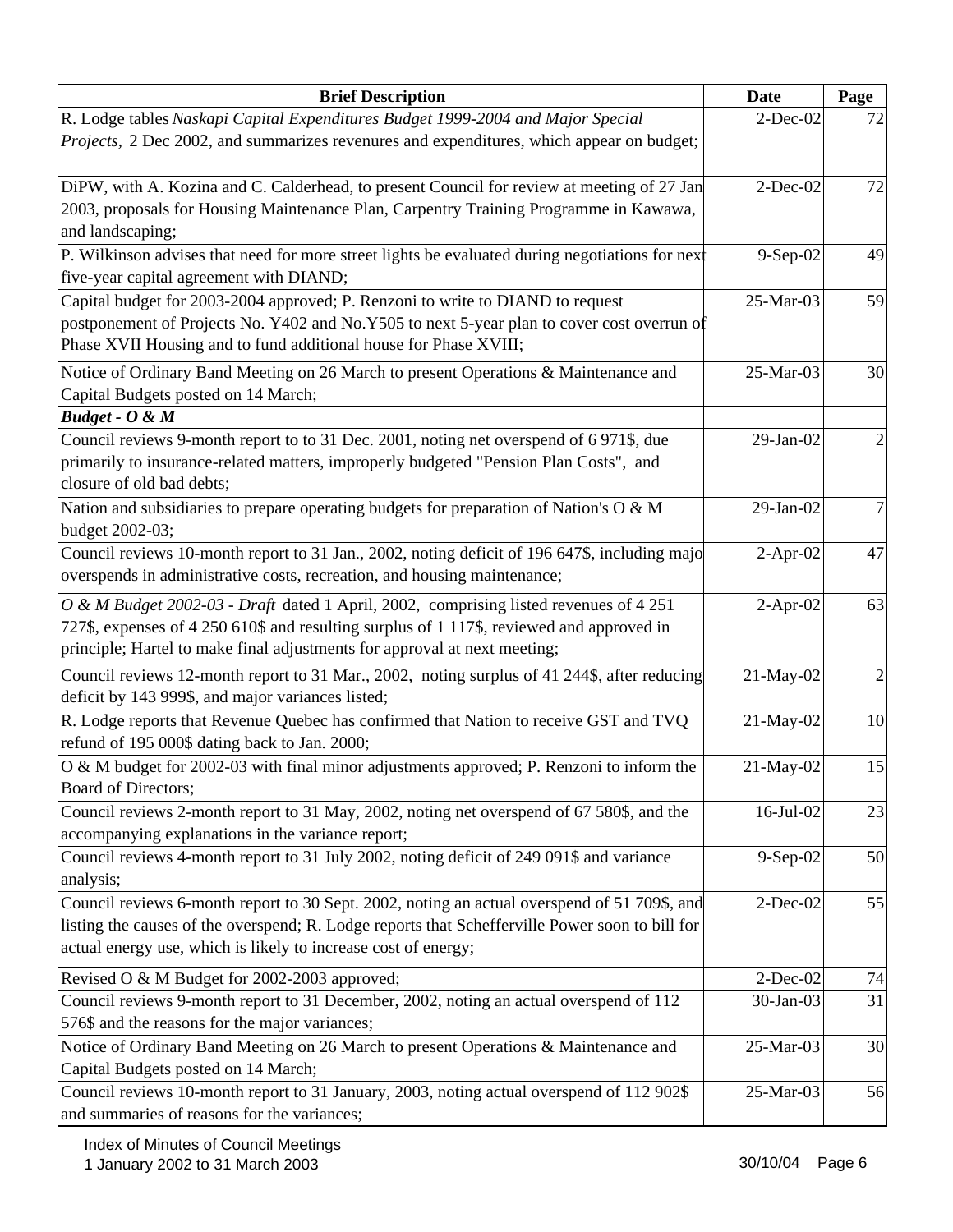| <b>Brief Description</b>                                                                                                                                                                                                                                                                              | <b>Date</b>    | Page           |
|-------------------------------------------------------------------------------------------------------------------------------------------------------------------------------------------------------------------------------------------------------------------------------------------------------|----------------|----------------|
| R. Lodge explains that though the Nation charges a user fee of 8.45\$ per sq. ft., the actual                                                                                                                                                                                                         | 25-Mar-03      | 61             |
| cost is 11.62\$ per sq. ft.; Council decides not to increase user charge rate in 2003-2004;                                                                                                                                                                                                           |                |                |
| By-law No. 244 respecting the annual user charge rate for the fiscal year 2003-2004 adopted;                                                                                                                                                                                                          | 25-Mar-03      | 61             |
| O & M budget for 2003-2004 presented and approved: revenues total 4 495 316\$, and<br>expenditures total 4 494 579\$;                                                                                                                                                                                 | 25-Mar-03      | 64             |
| Recreation Facility budget for 2003-2004 prepared by Hartel, Edward Shecanapish and B.<br>Pande approved: revenues total 296 283\$, and expenditures total 295 884\$;                                                                                                                                 | 25-Mar-03      | 68             |
| Multi-Purpose Centre budget for 2003-2004 prepared by Hartel and B. Pande approved:                                                                                                                                                                                                                   | 25-Mar-03      | 68             |
| revenues total 147 410\$ and expenditures 147 253\$;                                                                                                                                                                                                                                                  |                |                |
| <b>Building Maintenance Training</b><br>P. Renzoni reports S. Simard to submit proposal for Building Maintenance Training for up to<br>3 Naskapis in Summer 2003                                                                                                                                      | 30-Jan-03      | 9              |
| $By-laws$                                                                                                                                                                                                                                                                                             |                |                |
| No. 223 (Respecting the Personnel Policy for the Recreation Facility) adopted;                                                                                                                                                                                                                        | 29-Jan-02      | 15             |
| No. 224 (Being a By-law to amend By-law No. 208 to authorize the Nation to pay to the                                                                                                                                                                                                                 | 29-Jan-02      | 19             |
| Canadian Imperial Bank of Commerce an annual 1/4% fee on the balance outstanding on the<br>297 500\$ long-term loan for the construction of the Recreation Facility) adopted; referendum<br>to approve set for 11-14 March 2002;                                                                      |                |                |
| No. 225 (Being a By-law respecting a long-term loan of 139 000\$ to be guaranteed and repaid<br>by the Government of Quebec and to be applied towards the construction costs of Phase I of<br>the Recreation Facility in Kawawachikamach) adopted; referendum to approve set for 11-14<br>March 2002; | 29-Jan-02      | 21             |
| No. 226 (Authorizing short-term borrowing under a bank operating line of credit of 1 300<br>000\$ for the period 1 April, 2002, to 31 July, 2002) adopted;                                                                                                                                            | 29-Jan-02      | 25             |
| No. 227 (Being a by-law respecting the election and appointment of certain members of the<br>Board of Directors of the Naskapi CLSC) adopted;                                                                                                                                                         | 12-Mar-02      | 4              |
| No. 228 (Respecting the annual user charge rate for the the fiscal year 2002-03) adopted;                                                                                                                                                                                                             | $2-Apr-02$     | 60             |
| No. 229 (Respecting the issunce of certified copies of any By-law, resolution or Minutes of<br>the Nation) adopted;                                                                                                                                                                                   | 21-May-02      | 7              |
| No. 230 (Authorizing short-term borrowing under a bank operating line of Credit of 1 300)<br>000\$ for the period 1 August, 2002 to 31 July, 2003) adopted;                                                                                                                                           | 16-Jul-02      | 7              |
| DG summarizes information provided by R. Pratt regarding history and application of the<br>Nation's alcohol and curfew By-laws;                                                                                                                                                                       | 16-Jul-02      | 8              |
| No.231 (Respecting the Naskapi Local Management Board and Repealing By-law No.221)<br>adopted;                                                                                                                                                                                                        | $9-Sep-02$     | 4              |
| No.232 (Being a By-law respecting a long-term loan of \$260,000 for Phase XVII of the                                                                                                                                                                                                                 | $9-$ Sep $-02$ | $8\phantom{.}$ |
| Naskapi Housing Programme) adopted;<br>Referendum to approve By-law No.232 set for 23,24,25 and 26 Sept.,2002; Janet Sangster                                                                                                                                                                         | $9-Sep-02$     | 13             |
| appointed Presiding Officer;<br>J. Chapman reports in briefing document that no by-laws were adopted to officialize increases<br>in honoraria of Chief and Council effective 7 May, 2001;                                                                                                             | 9-Sep-02       | 43             |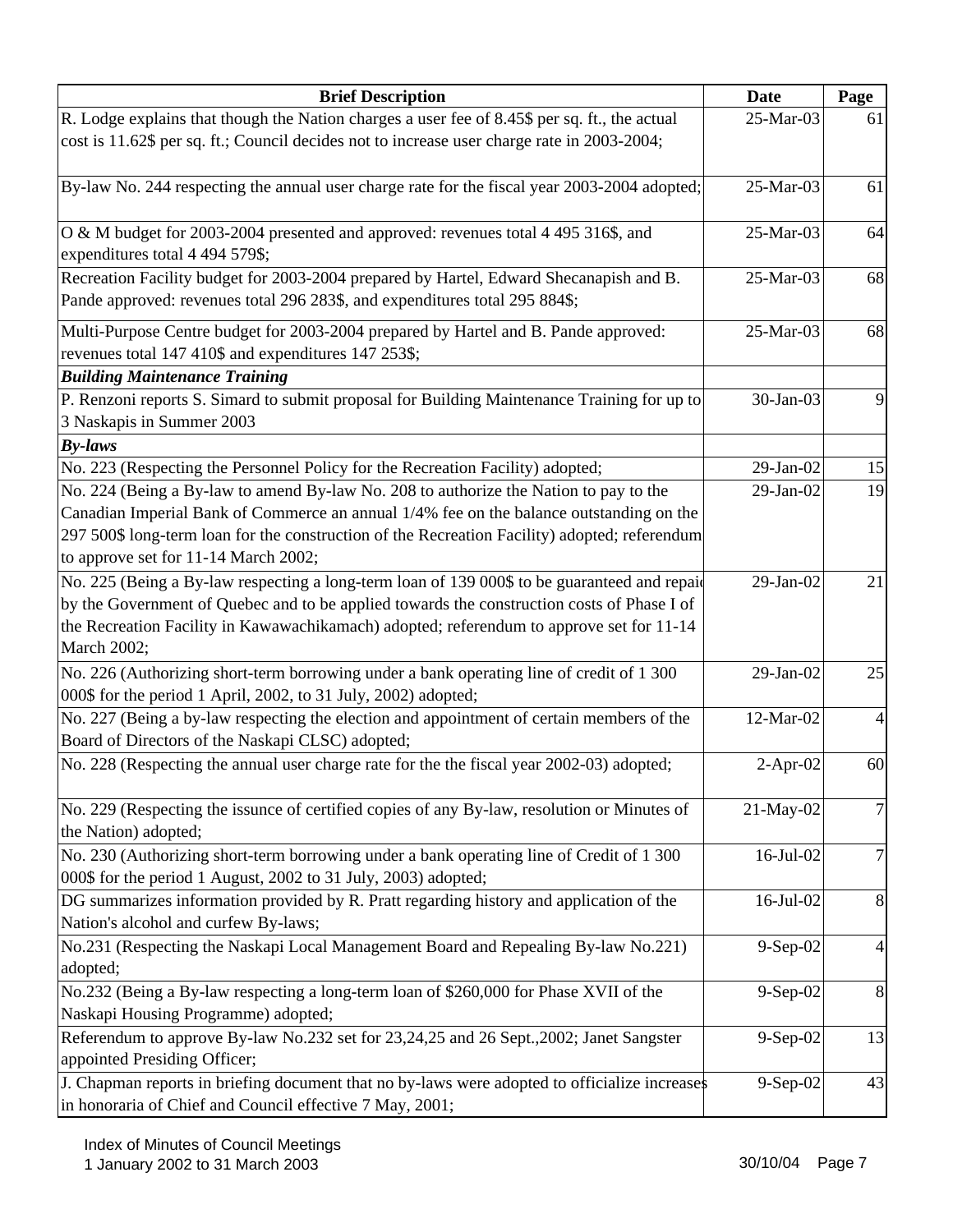| <b>Brief Description</b>                                                                                                                                                                                                                                                            | <b>Date</b> | Page |
|-------------------------------------------------------------------------------------------------------------------------------------------------------------------------------------------------------------------------------------------------------------------------------------|-------------|------|
| No. 233 (Respecting the honoraria of Chief Philip Einish and repealing by-law No. 180)                                                                                                                                                                                              | 9-Sep-02    | 44   |
| adopted;                                                                                                                                                                                                                                                                            |             |      |
| No. 234 (Respecting the honoraria of Councillor Joe Guanish and repealing by-law No. 181)                                                                                                                                                                                           | 9-Sep-02    | 44   |
| adopted;                                                                                                                                                                                                                                                                            |             |      |
| No. 235 (Respecting the honoraria of Councillor Isaac Pien and repealing by-law No. 183)                                                                                                                                                                                            | $9-Sep-02$  | 44   |
| adopted;                                                                                                                                                                                                                                                                            |             |      |
| No. 236 (Respecting the honoraria of Councillor Mary Martha Shecanapish) adopted;                                                                                                                                                                                                   | $9-Sep-02$  | 45   |
| No. 237 (Respecting the honoraria of Councillor Paul Mokoush) adopted;                                                                                                                                                                                                              | $9-Sep-02$  | 45   |
| No. 238 (Respecting the honoraria of Councillor Edward Shecanapish) adopted;                                                                                                                                                                                                        | 9-Sep-02    | 45   |
| No. 239 (Respecting the Naskapi Local Management Board and repealing By-law No.231)<br>adopted;                                                                                                                                                                                     | 9-Sep-02    | 82   |
| No. 240 (Being a by-law respecting a long-term loan of 656 128\$ to be guaranteed and repaid<br>by the government of Québec and to be applied towards the construction costs of a Multi-<br>Purpose Centre in Kawawachikamach) adopted;                                             | 19-Nov-02   |      |
| No. 241 (Respecting a long-term loan of 200 000\$ to be applied towards the construction<br>costs of the Multi-Purpose Centre in Kawawachikamach) adopted;                                                                                                                          | 19-Nov-02   |      |
| No.242 (authorizing short-term borrowing under a bank operating line of credit of 1 700 000\$)<br>until 31 July, 2003, adopted;                                                                                                                                                     | 25-Mar-03   | 9    |
| No. 243 (respecting dog control and repealing By-law No.77), adopted;                                                                                                                                                                                                               | 25-Mar-03   | 11   |
| No. 244 respecting the annual user charge rate for the fiscal year 2003-2004 adopted;                                                                                                                                                                                               | 25-Mar-03   | 61   |
| No. 245 respecting honoraria of Chief Philip Einish and repealing By-law No. 233 adopted;                                                                                                                                                                                           | 25-Mar-03   | 62   |
| No. 246 respecting honoraria of Councillor Joe Guanish and repealing By-law No. 234<br>adopted;                                                                                                                                                                                     | 25-Mar-03   | 62   |
| No. 247 respecting honoraria of Councillor Isaac Pien and repealing By-law No. 235 adopted;                                                                                                                                                                                         | 25-Mar-03   | 63   |
| No. 248 respecting honoraria of Councillor Mary Martha Shecanapish and repealing By-law<br>No. 236 adopted;                                                                                                                                                                         | 25-Mar-03   | 63   |
| No. 249 respecting honoraria of Councillor Edward Shecanapish and repealing By-law No.<br>238 adopted;                                                                                                                                                                              | 25-Mar-03   | 63   |
| No. 250 respecting honoraria of Councillor Jimmy James Einish adopted;                                                                                                                                                                                                              | 25-Mar-03   | 63   |
| <b>Canada Mortgage and Housing Corporation</b>                                                                                                                                                                                                                                      |             |      |
| R. Lodge reports that CMHC says it has been overpaying the Nation since 1999, and that it<br>has started to recover a total of 180 000\$ by reducing monthly subsidies; R. Lodge, R. Pratt<br>and D. Brighten to investigate;                                                       | 16-Jul-02   | 24   |
| P. Mameamskum reports on letter from Marlène Gagnon re funding from Home Adaptations                                                                                                                                                                                                | $9-Sep-02$  | 23   |
| for Seniors Independence Programme;                                                                                                                                                                                                                                                 |             |      |
| R. Lodge explains financing of Phase XVII Housing Programme; CMHC to allocate funds fo<br>2.5 houses, plus an additional 56 000\$ that will not be subject to subsidies for 2002-03, but<br>not for 2003-04; Council must identify additional capital contribution for third house; | $9-Sep-02$  | 81   |
| Chief and Councillor Joe Guanish to sign documents from CMHC re financial contribution to<br>Phase XVII, Operating Agreement, Direct Lending Letter; DG to forward documents to<br>CMHC;                                                                                            | 10-Oct-02   |      |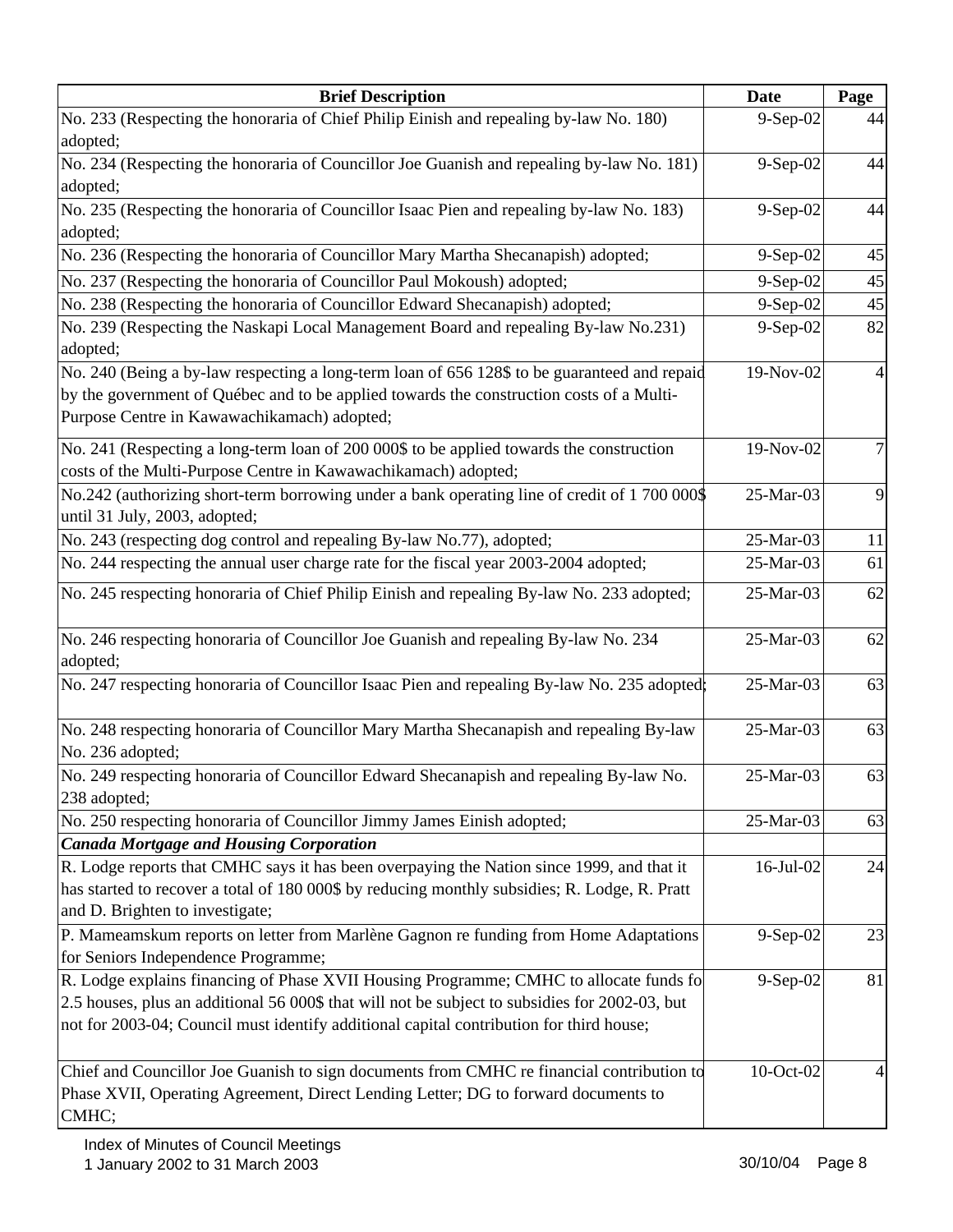| <b>Brief Description</b>                                                                         | <b>Date</b> | Page |
|--------------------------------------------------------------------------------------------------|-------------|------|
| Chief to sign letter to Ray Gosselin, Tall Grass Design, confirmng Nation's interest to          | $2$ -Dec-02 | 32   |
| participate in research project on Aboriginal Housing organized by CMHC;                         |             |      |
| DiPW and S. Simard to accompany CMHC Housing Inspector during "5-year" inspection of             | $2-Dec-02$  | 44   |
| 27 houses from 6 to 12 Jan. 2003, and keep Council informed; P. Renzoni to tell CMHC that        |             |      |
| Nation prefers James Bay Cree inspector if CMHC outsources inpections;                           |             |      |
|                                                                                                  |             |      |
| R. Lodge reports that repayment of subsidy overpayment may be halted until 1 Apr., 2003;         | $2$ -Dec-02 | 62   |
| <b>Canadian Environmental Protection Act</b>                                                     |             |      |
| P. Renzoni summarizes a brief prepared by Alan Penn for Cree Chiefs and Local Environmer         | 30-Jan-03   | 19   |
| Ministers about meeting of National Advisory Committee on implementation of CEPA;                |             |      |
|                                                                                                  |             |      |
| <b>Canadian Junior Rangers</b>                                                                   |             |      |
| P. Renzoni provides status report regarding establishment of programme in                        | 30-Jan-03   | 21   |
| Kawawachikamach;                                                                                 |             |      |
| Fishing and Hunting expedition uses 2 800\$ of approved budget from Heritage Fund 2003-04        | 25-Mar-03   | 29   |
| remaining 700\$ to be used for Junior Ranger expedition;                                         |             |      |
| <b>Canadian Rangers Programme</b>                                                                |             |      |
| Resolution No.01-Nov20-40 rescinded; Council supports establishment of Canadian Rangers          | 14-Feb-02   | 9    |
| Programme (for adults) in area; DG to forward copy of resolution to Brigadier-General Marc       |             |      |
| Caron;                                                                                           |             |      |
| Council supports establishment of Canadian Junior Rangers programme in                           | 10-Oct-02   | 8    |
| Kawawa/Schefferville area; DG to forward copy of resolution to Brigadier-General Marc            |             |      |
| Caron;                                                                                           |             |      |
| Administrative decision to be ratified in future, to provide 3 500\$ for gas, oil mix, and spark | $7-Mar-03$  |      |
| plugs for hunting and fishing expedition to Wakuach Lake, permanent employees to use             |             |      |
| vacation days or leave of absence,; P. Renzoni to identify account;                              |             |      |
| Fishing and Hunting expedition uses 2 800\$ of approved budget from Heritage Fund 2003-04        | 25-Mar-03   | 29   |
| remaining 700\$ to be used for Junior Ranger expedition;                                         |             |      |
| Caniapiscau River Basin: Lac Canichico Lease                                                     |             |      |
| DG's administrative decision to authorize P. Wilkinson to sign lease with Quebec for File No.    | 25-Mar-03   | 27   |
| 90459 00 000 ratified;                                                                           |             |      |
| <b>Caribou Registration</b>                                                                      |             |      |
| P. Renzoni to prepare proposal to Société de la Faune et des Parcs to register caribou during    | 7-Aug-02    | 19   |
| the outfitting season;                                                                           |             |      |
| <b>Carpentry Training</b>                                                                        |             |      |
| P. Renzoni reports Labrador College to submit proposal for Carpentry Training Programme;         | 30-Jan-03   | 9    |
| 62 913\$ and 7 087\$ allocated to hire Labrador College to provide Carpentry training to 10      | 25-Mar-03   | 82   |
| Naskapis for 16 weeks, conditional on CEDO contributing 43 610\$; Nation to sponsor; TC          |             |      |
| and C. Calderhead to administer;                                                                 |             |      |
| 43 610\$ allocated to Carpenty Training programme starting in May 2003; Nation to sponsor;       | 25-Mar-03   | 85   |
| C. Calderhead to administer;                                                                     |             |      |
| <b>Cellular Telephone Network</b>                                                                |             |      |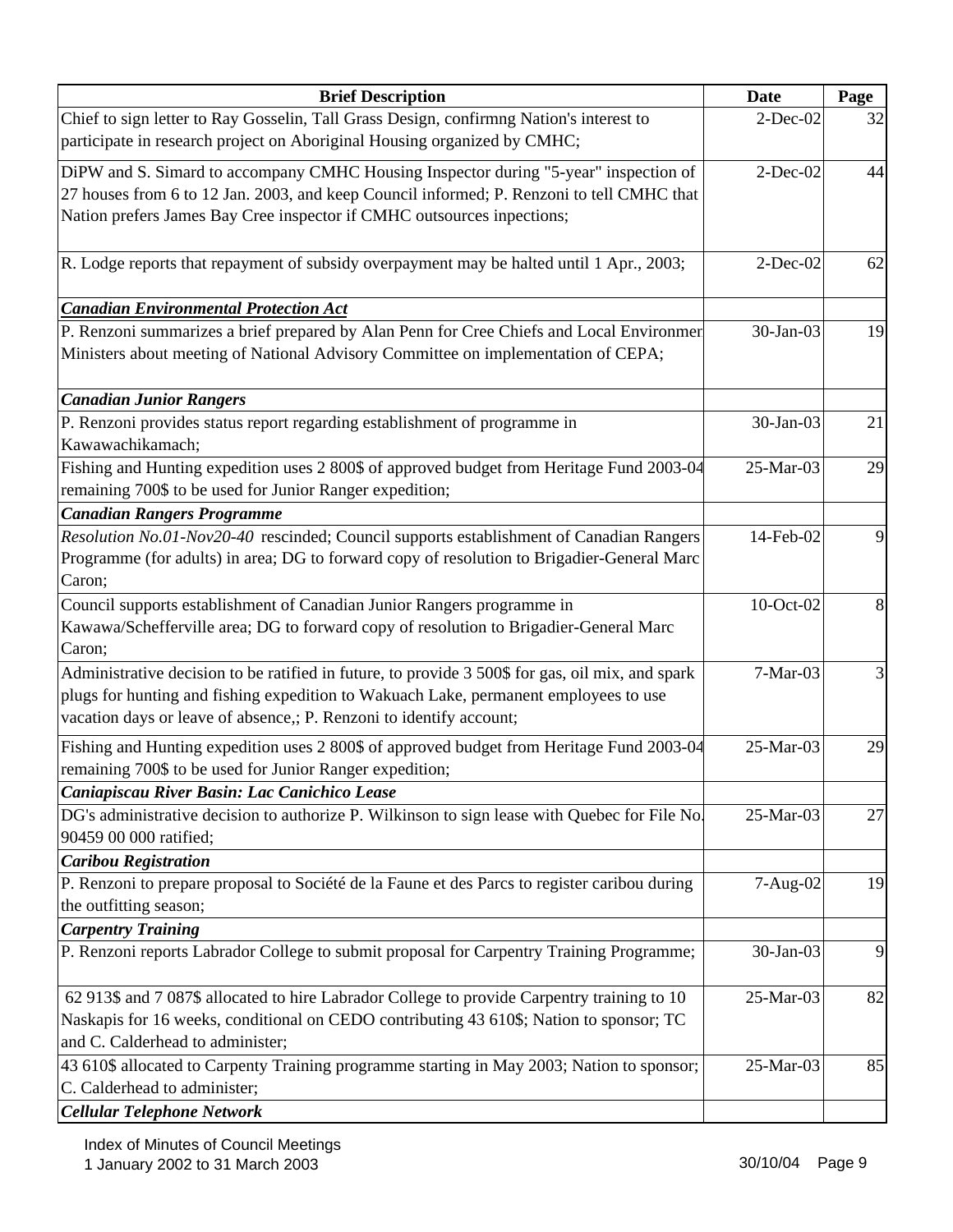| <b>Brief Description</b><br><b>Date</b>                                                       |             | Page           |
|-----------------------------------------------------------------------------------------------|-------------|----------------|
| B. Pande provides an update on research regarding the cost and feasibility of installing a    | $2$ -Dec-02 |                |
| cellular telephone network in Kawawachikamach, including meeting with Ralph Misener of        |             |                |
| RAMtelecom, and undertakes to keep Council informed regarding further research into radio-    |             |                |
| telephone systems;                                                                            |             |                |
| Centre Local de Dévelopment de Caniapiscau                                                    |             |                |
| C. Calderhead to represent Nation on Board of Directors, to copy NDC on any meeting           | $9-Sep-02$  | 38             |
| summaries that may interest to it;                                                            |             |                |
| <b>Charitable Fund</b>                                                                        |             |                |
| Hartel to monitor reimbursement of 44 473.32\$ of unpaid funeral-related expenses to Nation   | $2-Apr-02$  | 30             |
| over one year, starting April 1, 2002 with a payment of 15 000\$; Heritage Fund owes at least |             |                |
| 10 000\$ to Charitable fund;                                                                  |             |                |
| P. Renzoni provides status report regarding debt of Charitable Fund Committee to Nation,      | 25-Mar-03   | 26             |
| check exchange;                                                                               |             |                |
| <b>Charter flights</b>                                                                        |             |                |
| DG's administrative decision to access 14 308.71\$ from Heritage Budget to pay for 50% of     | 7-Aug-02    | 13             |
| costs of chartering Air Inuit on 28 June 2002, ratified;                                      |             |                |
| R. Pratt reports that he has heard of no developments concerning the status of the claim of   | 9-Sep-02    | $\overline{2}$ |
| Aviation Sept-Iles against the Nation;                                                        |             |                |
| <b>Chief and Council</b>                                                                      |             |                |
| P.Renzoni to provide Council with attendance record of Councillor Paul Mokoush at Council     | $2$ -Apr-02 | 45             |
| Meetings since Jan. 2001 and report to Council;                                               |             |                |
| Councillor Paul Mokoush raises issue of Councillors attending negotiations related to their   | $2-Apr-02$  | 71             |
| portfolios and Council determines to address matter on case by case basis;                    |             |                |
| Council decides not to re-activate position of Administrative Councillor;                     | $2-Apr-02$  | 71             |
| Further to Resolution No. 02-April02-32, P. Renzoni reports that Councillor Paul Mokoush      | $2-Apr-02$  | 102            |
| was working at James Bay for 8 out of past 13 Council meetings dating back to January,        |             |                |
| 2001;                                                                                         |             |                |
| DG summarizes meetings held, and to be held, to find a solution to problems created for       | 21-May-02   | 21             |
| Naskapis by Inuit/Quebec partnership agreement; Chief admits missing meeting on 17 May        |             |                |
| b/c of alcohol; Councillor E. Shecanapish, DG, R. Pratt, and P. Wilkinson to meet with        |             |                |
| Minister Rémy Trudel in QC on 5 June 2002;                                                    |             |                |
| P. Renzoni mandated to draft letter to Chief regarding his substance abuse problem;           | 16-Jul-02   | 37             |
| Discussion btwn Personnel Committee and Council regarding Chief's performance; R. Pratt       | 16-Jul-02   | 41             |
| explains provisions of Cree-Naskapi (of Quebec) Act address when a seat on Council            |             |                |
| becomes vacant;                                                                               |             |                |
| Paul Mokoush' request for paid leave of absence for a 4-week substance abuse treatment        | 9-Sep-02    | 1              |
| programme approved;                                                                           |             |                |
| J. Chapman reports in briefing document that no by-laws were adopted to officialize increases | $9-Sep-02$  | 43             |
| in honoraria of Chief and Council effective 7 May, 2001;                                      |             |                |
| By-law No. 233 (Respecting the honoraria of Chief Philip Einish and repealing by-law No.      | $9-Sep-02$  | 44             |
| 180) adopted;                                                                                 |             |                |
| By-law No. 234 (Respecting the honoraria of Councillor Joe Guanish and repealing by-law       | $9-Sep-02$  | 44             |
| No. 181) adopted;                                                                             |             |                |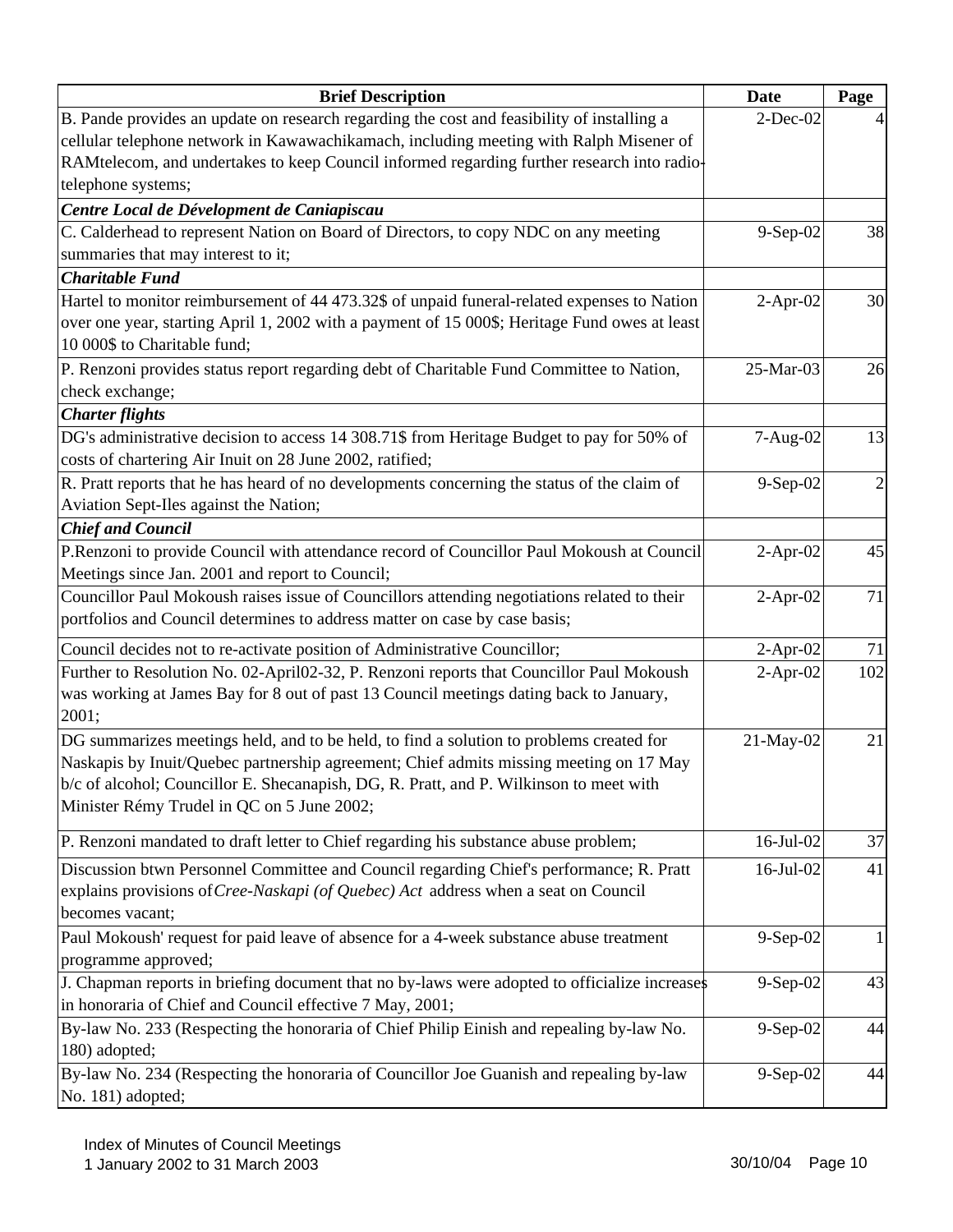| <b>Brief Description</b>                                                                                                                                                                                                                                                                                                  | <b>Date</b> | Page           |
|---------------------------------------------------------------------------------------------------------------------------------------------------------------------------------------------------------------------------------------------------------------------------------------------------------------------------|-------------|----------------|
| By-law No. 235 (Respecting the honoraria of Councillor Isaac Pien and repealing by-law No.                                                                                                                                                                                                                                | 9-Sep-02    | 44             |
| 183) adopted;                                                                                                                                                                                                                                                                                                             |             |                |
| By-law No. 236 (Respecting the honoraria of Councillor Mary Martha Shecanapish) adopted;                                                                                                                                                                                                                                  | 9-Sep-02    | 45             |
| By-law No. 237 (Respecting the honoraria of Councillor Paul Mokoush) adopted;                                                                                                                                                                                                                                             | $9-Sep-02$  | 45             |
| By-law No. 238 (Respecting the honoraria of Councillor Edward Shecanapish) adopted;                                                                                                                                                                                                                                       | 9-Sep-02    | 45             |
| P. Mokoush summarizes letter of resignation to Chief, Council and Naskapi population;<br>Council accepts letter of resignation effective 31 October, 2002;                                                                                                                                                                | $9-Sep-02$  | 54             |
| Chief, Council, Membership Clerk and DG to execute Privacy Statement: Devolution of Loca<br>Indian Registration Responsibilities to Bands and Tribal Councils; DG to forward signed<br>statements to DIAND;                                                                                                               | 9-Sep-02    | 59             |
| Chief appointed Council member on Board of Directors of CLSC; DG to forward copy of<br>resolution to CLSC and Régie régionale;                                                                                                                                                                                            | 10-Oct-02   |                |
| Meeting to discuss matters pertaining to financing construction of Community Centre fixed fo<br>19 Nov. 2002;                                                                                                                                                                                                             | $7-Nov-02$  | 8              |
| 2003 Council Meetings fixed for 27 January, 24 March, 19 May, 21 July, 11 August, 13<br>October, 24 November; Electors' Meeting to explain Capital and O & M Budgets fixed for 26<br>March; DG to present schedule to Board of Directors of NDC to avoid conflicts;                                                       | $2$ -Dec-02 | 60             |
| By-law No. 245 respecting honoraria of Chief Philip Einish and repealing By-law No. 233<br>adopted;                                                                                                                                                                                                                       | 25-Mar-03   | 62             |
| By-law No. 246 respecting honoraria of Councillor Joe Guanish and repealing By-law No.<br>234 adopted;                                                                                                                                                                                                                    | 25-Mar-03   | 62             |
| By-law No. 247 respecting honoraria of Councillor Isaac Pien and repealing By-law No. 235;                                                                                                                                                                                                                                | 25-Mar-03   | 63             |
| By-law No. 248 respecting honoraria of Councillor Mary Martha Shecanapish and repealing<br>By-law No. 236;                                                                                                                                                                                                                | 25-Mar-03   | 63             |
| By-law No. 249 respecting honoraria of Councillor Edward Shecanapish and repealing By-<br>law No. 238;                                                                                                                                                                                                                    | 25-Mar-03   | 63             |
| By-law No. 250 respecting honoraria of Councillor Jimmy James Einish;                                                                                                                                                                                                                                                     | 25-Mar-03   | 63             |
| <b>Chief and Council - Travel</b>                                                                                                                                                                                                                                                                                         |             |                |
| P. Renzoni to coordinate preparation of brief to Special Implementation Hearing of Cree-<br>Naskapi Commission in Ottawa on 26 Feb. 2002; DG, R. Pratt, P. Renzoni, Elder Philip<br>Einish Jr to accompany Chief; Elder John Shecanapish to attend if P. Einish Jr. unavailable;<br>JSMS to nominate Secondary V student; | 29-Jan-02   | 34             |
| Councillor Edward Shecanapish to attend KRG meeting schedule for 26 to 28 Feb. 2002 in<br>Kuujjuaq;                                                                                                                                                                                                                       | 29-Jan-02   | 34             |
| DG and Chief to represent Nation at workshop organized by Mamit Innuat and DIAND in<br>Montreal on 19-21 March 2002;                                                                                                                                                                                                      | 12-Mar-02   |                |
| Chief to attend CRD meeting in Sept-Iles on 15-16 March 2002; C. Calderhead to accompany<br>Chief to translate for him, and prepare report for Council                                                                                                                                                                    | 12-Mar-02   | $\overline{2}$ |
| Chief to represent Nation at meeting of AFNQL in Essipit on 18-20 June 2002;                                                                                                                                                                                                                                              | $2-Apr-02$  | 84             |
| Councillor Isaac Pien to represent Nation at AFNQL General Assembly in Quebec City on 26-<br>28 Nov. 2002;                                                                                                                                                                                                                | 10-Oct-02   | 8              |
| Councillor Martha Mary Shecanapish to represent Nation at KRG meeting in Kuujjuaq on 26<br>28 Nov. 2002;                                                                                                                                                                                                                  | 10-Oct-02   | 9              |
| Index of Minutes of Council Meetings                                                                                                                                                                                                                                                                                      |             |                |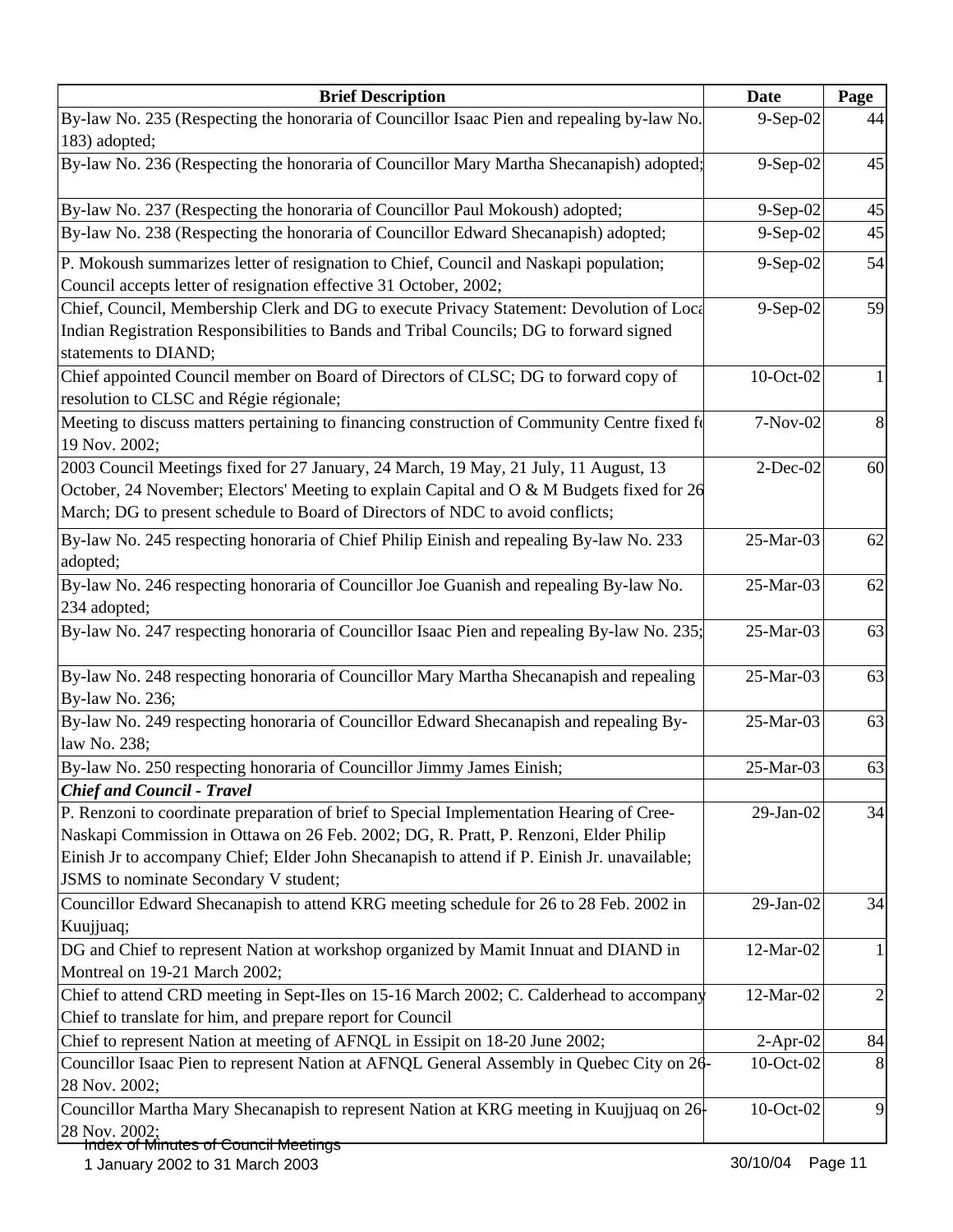| <b>Brief Description</b>                                                                         | <b>Date</b>  | Page |
|--------------------------------------------------------------------------------------------------|--------------|------|
| Chief to represent Nation at opening of Kutikuniu Treatment Centre in Mani-Utenam on 28          | 10-Oct-02    | 11   |
| Oct. 2002;                                                                                       |              |      |
| Chief explains that he did not attend opening of Kutikuniu Treatment Centre due to confusion     | 7-Nov-02     |      |
| regarding a possible postponement because of the death of a Montagnais Elder;                    |              |      |
| Chief's administrative decision to approve Councillor Martha Mary Shecanapish request to         | $2$ -Dec-02  | 21   |
| attend National Aboriginal Women and Leadership Conference in Vancouver on 17-19 Oct.            |              |      |
| 2002 ratified;                                                                                   |              |      |
| Chief, DG, Elder Philip Einish Jr, JSMS student, R. Lodge and P. Renzoni to attend Cree-         | 30-Jan-03    | 22   |
| Naskapi Commission Hearing on 21 February, 2003, in Ottawa;                                      |              |      |
| Civil Union Initiative                                                                           |              |      |
| P. Renzoni explains amendments required to legislation affecting Naskapis because of Civil       | $29$ -Jan-02 | 45   |
| Union Initiative; R. Pratt to study draft bill and amendments proposed by Quebec, collaborate    |              |      |
| with Cree's lawyers, and make recommendations to Council;                                        |              |      |
| Chief's administrative decision to write to Deputy Minister of Justice and Deputy Attorney       | $2-Apr-02$   | 20   |
| General of Quebec regarding the Civil Union Initiative ratified;                                 |              |      |
| DG summarizes report from R. Pratt regarding Quebec's request to Naskapis to adopt               | 21-May-02    | 43   |
| amendments to affected legislation, providing that they do not come into effect until            |              |      |
| complementary agreements to JBNQA and NEQA come into force; R. Pratt recommends                  |              |      |
| waiting for Cree position;                                                                       |              |      |
| Chief to sign letter to Paul Bégin, Quebec Minister of Justice, confirming support in principle  | 16-Jul-02    | 15   |
| for proposed amendment of legislation affecting Naskapis so as to align it with Civil Union      |              |      |
| Initiative legislation;                                                                          |              |      |
| <b>CLD</b> de Caniapiscau                                                                        |              |      |
| Réjeanne LeBloch summarizes services; DG reminds R. LeBloch to forward information to            | $2-Apr-02$   | 48   |
| NDC;                                                                                             |              |      |
| Chief to write to Mme Réjeanne Le Bloche, Agente de développement rurale to request that         | 25-Mar-03    | 55   |
| Nation's website be linked to the website of the CLD;                                            |              |      |
| <b>CLSC</b>                                                                                      |              |      |
| Chief to acknowledge receipt of undated activities report from Interim Director;                 | 29-Jan-02    | 11   |
| DG summarizes briefing document from R. Pratt re status of transfer of Dispensary and            | 29-Jan-02    | 11   |
| Nurses' Residence; R. Pratt to inform Council when registration of transfer complete;            |              |      |
| Proposal by Aurièle Labbé and Jacques Paillard of Aeropro discussed; savings promising on        | $29$ -Jan-02 | 43   |
| paper, but requires analysis of air travel; Chief to write to CLSC to say Nation will not act on |              |      |
| proposal, but would like to be kept informed if CLSC decides to do so;                           |              |      |
| By-law No. 227 (Being a by-law respecting the election and appointment of certain members        | 12-Mar-02    | 4    |
| of the Board of Directors of the Naskapi CLSC) adopted;                                          |              |      |
| Council supports integration of Canada's First Nations and Inuit Health Information System       | 12-Mar-02    | 8    |
| with Quebec's SCIC+ Health Information System; DG to forward certified copy of resolution        |              |      |
| to Health Canada and CLSC;                                                                       |              |      |
| NLMB Budget to cover travel and en-route expenses for one Naskapi translator from the            | $2-Apr-02$   | 82   |
| CLSC to participate in Mother Tongue Translation Training Programme for one week in              |              |      |
| Catalina, Arizona in Fall, 2002 approved; Nation to sponsor; TC to administer;                   |              |      |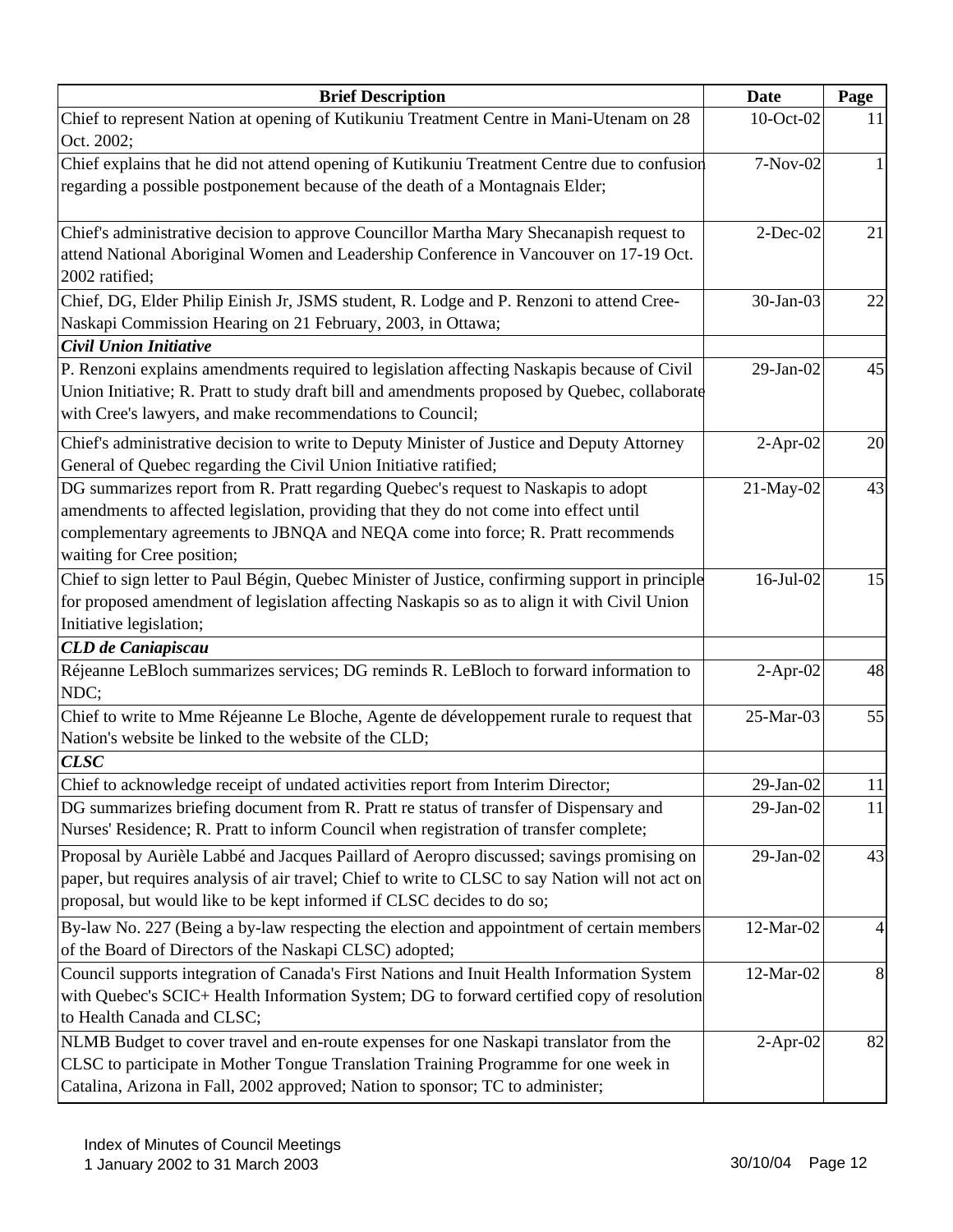| <b>Brief Description</b>                                                                                                                                                                                                                                                                  | Date            | Page |
|-------------------------------------------------------------------------------------------------------------------------------------------------------------------------------------------------------------------------------------------------------------------------------------------|-----------------|------|
| M. Lortie undertakes to meet Elders to obtain information about cultural practices of                                                                                                                                                                                                     | $2-Apr-02$      | 100  |
| Naskapis; Mental Health Programme Operational Plan for 2002-03 approved; C. Calderhead                                                                                                                                                                                                    |                 |      |
| to submit plan to Health Canada; M. Lortie to administer, keep Council informed;                                                                                                                                                                                                          |                 |      |
| Council notes report tabled by M. Lortie for the Alchohol, Mental Health and NNADAP<br>Workers;                                                                                                                                                                                           | $2-Apr-02$      | 102  |
| Chief signs contribution agreement with FNQL Health and Social Services Commission for<br>the First Nations and Inuit Health Information System for 2001-02;                                                                                                                              | $2-Apr-02$      | 105  |
| Chief authorized to signAgreement Respecting the Planning and Implementation of Selected<br>Social- and Health-related Programmes btwn Nation and Interim DG of CLSC; DG and C.<br>Calderhead to oversee implementation and inform Council;                                               | 21-May-02       | 51   |
| Chief to sign letters to Minister of Health and Social Services and to Régie régionale asking<br>for extension of Marcel Lortie's mandate at CLSC until January 2004;                                                                                                                     | $25$ -Jun-02    |      |
| Chief and three Councillors to sign Amending Consolidated Contribution Agreement dated 1<br>June, 2002, regarding funding of Health Canada programmes; DG to forward signed copy to<br>Health Canada;                                                                                     | $25-Jun-02$     | 6    |
| DG to inform Régie régionale that dates for election and appointment of CLSC Board<br>Members are acceptable to Council;                                                                                                                                                                  | $16$ -Jul- $02$ | 35   |
| P. Renzoni reports that Minister François Legault had extended Marcel Lortie's mandate to 30<br>Nov, 2003;                                                                                                                                                                                | 9-Sep-02        | 15   |
| Chief appointed Council member on Board of Directors; DG to forward copy of resolution to<br>CLSC and Régie régionale;                                                                                                                                                                    | 10-Oct-02       |      |
| DiPW's administrative decision to submit bid to CLSC of 5 422\$ to construct partitions and<br>undertake minor repairs ratified;                                                                                                                                                          | $2-Dec-02$      | 41   |
| M. Lortie reports on Auxiliary Worker Training Programme, noting that absentism has<br>improved since he and Curtis Tootoosis visited Quebec and explained that salaries would be<br>reduced if absentism wasn't. One student doing very well, two moderately well, two below<br>average; | $2-Dec-02$      | 70   |
| <b>Community Centre</b>                                                                                                                                                                                                                                                                   |                 |      |
| Design options for Community Centre reviewed Naskapi Community Centre. Site and Floor<br>Plan - Option "A". 11 February, 2002 approved in priniciple; A. Kozina to revise building<br>area to reduce Class "C" estimate to 1 043 640\$;                                                   | 14-Feb-02       |      |
| Naskapi Community Centre. Site and Floor Plan - Option "E". 15 March, 2002, approved;<br>Class "C" estimate of 1 099 400\$ approved; A. Kozina to prepare Class "B" estimate for<br>construction, and suggest phased approach for construction;                                           | $2-Apr-02$      | 37   |
| Policy to establish smoke-, alcohol-, and drug-free environment approved; P. Renzoni to<br>inform A. Kozina so that he can determine appropriate ventilation system for Centre;                                                                                                           | $2$ -Apr-02     | 107  |
| A. Kozina presents working drawings in progress, Class "B" estimate, organigramme and<br>schedule; Class "B" estimate of 1 196 690\$, organigramme and schedule of 16 May, 2002,<br>approved;                                                                                             | 21-May-02       |      |
| Work crew for construction of Community Centre approved;                                                                                                                                                                                                                                  | $12$ -Jun- $02$ |      |
| Bids for civil, ventilation, plumbing, and electrical contracts approved in principle; A. Kozina<br>to finalize the scope and costs of bids and keep Council informed;                                                                                                                    | 16-Jul-02       | 53   |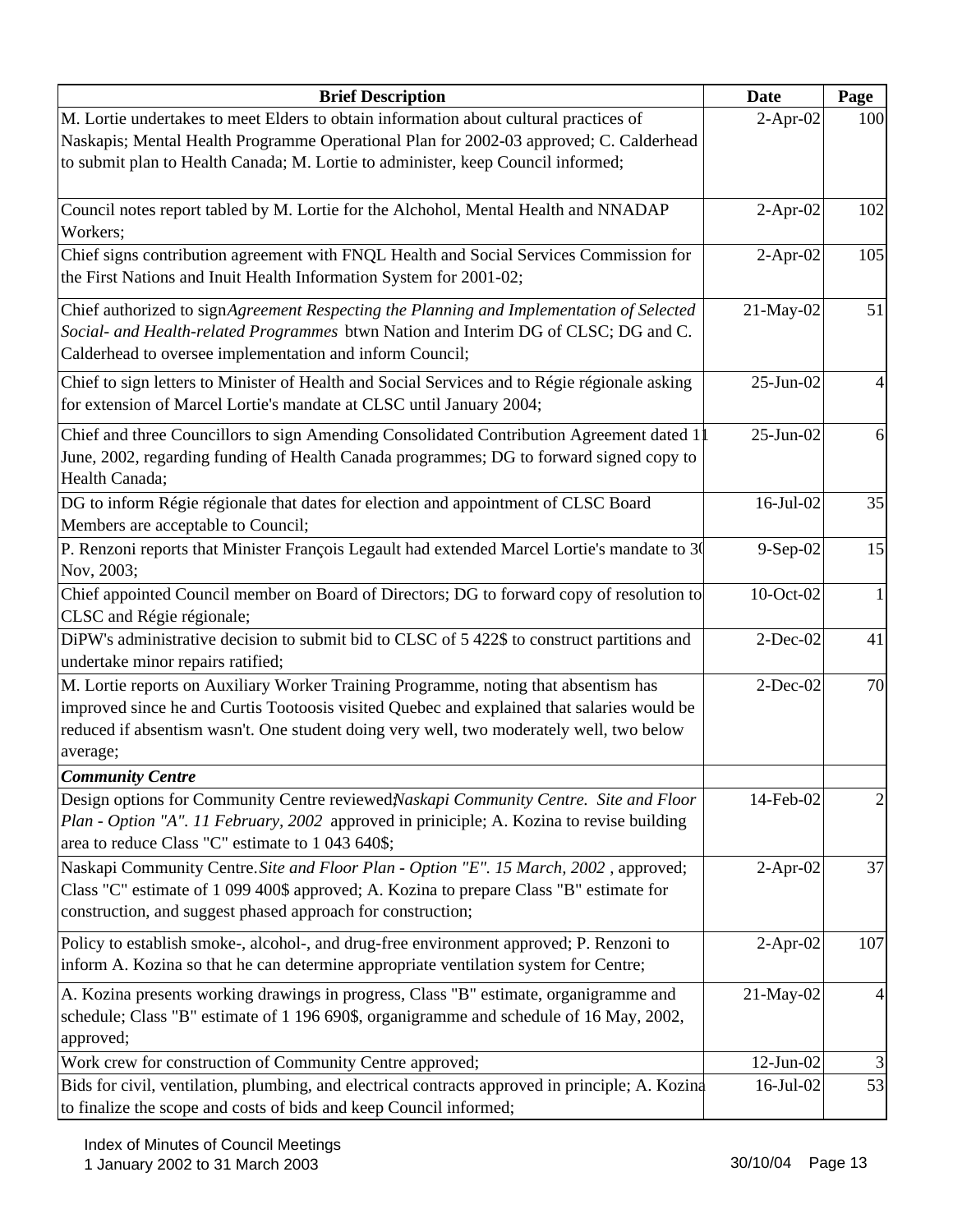| <b>Brief Description</b>                                                                                                                                                                                                                                                                                                                                                                                        | <b>Date</b> | Page |
|-----------------------------------------------------------------------------------------------------------------------------------------------------------------------------------------------------------------------------------------------------------------------------------------------------------------------------------------------------------------------------------------------------------------|-------------|------|
| Discussion of civil and plumbing contract negotiations with SNA; DPW, with Bruser to order                                                                                                                                                                                                                                                                                                                      | 7-Aug-02    | 13   |
| materials and mechanical plumbing contracts; A. Kozina and Bruser to meet David Lemay,                                                                                                                                                                                                                                                                                                                          |             |      |
| Project Manager, SNA, to see if he is capable of managing such projects, and if so, continue                                                                                                                                                                                                                                                                                                                    |             |      |
| discussions to lower costs of bids;                                                                                                                                                                                                                                                                                                                                                                             |             |      |
| DPW, with technical support from Bruser, to undertake civil and mechanical (plumbing)                                                                                                                                                                                                                                                                                                                           | 20-Aug-02   | 2    |
| contracts;                                                                                                                                                                                                                                                                                                                                                                                                      |             |      |
| P. Mameamskum explains that James Chemaganish and Peshu Gauthier laid off because they                                                                                                                                                                                                                                                                                                                          | 9-Sep-02    | 23   |
| don't have CSST cards;                                                                                                                                                                                                                                                                                                                                                                                          |             |      |
| DG summarizes report by A. Kozina on construction accident; recommendations in A.<br>Kozina's report of 29 August, 2002, endorsed; A. Kozina to oversee their implementation;                                                                                                                                                                                                                                   | $9-Sep-02$  | 32   |
| A. Kozina's document <i>Instructions to Bidders and Tender Forms and Architectural and</i><br>Engineering Drawings and Specifications for Naskapi Community Centre approved; Class<br>"A" cost estimate of 1 560 800\$, including 4% contingency, approved;                                                                                                                                                     | 9-Sep-02    | 33   |
| Revised schedule for construction dated 2 Dec., approved;                                                                                                                                                                                                                                                                                                                                                       | $2$ -Dec-02 | 8    |
| A. Kozina's recommendations regarding gypsum board installation and plastering, door and<br>dropped ceiling installation and miscellaneous finishes, tile installation and painting accepted;<br>A. Kozina to oversee implementation and advise Council of developments;                                                                                                                                        | 30-Jan-03   | 11   |
| Budget for 2003-2004 prepared by Hartel and B. Pande approved: revenues total 147 410\$<br>and expenditures 147 253\$;                                                                                                                                                                                                                                                                                          | 25-Mar-03   | 68   |
| <b>Community Centre - Funding</b>                                                                                                                                                                                                                                                                                                                                                                               |             |      |
| B. Pande to oversee preparation of funding applications to DIAND's Income Security Reform<br>Initiative - Demonstation Projects and Reinvestment Strategies, the NLMB and CEDO to<br>offset labour and equipment costs for construction; P. Renzoni to prepare application to<br>Quebec's Aboriginal Development Fund; upon confirmation of funding, R. Pratt and R.<br>Lodge to draft long-term loan with NDC; | 29-Jan-02   | 75   |
| B. Pande to submit application for 150 000\$ to DIAND's Income Security Demonstration<br>Project to offset some of the labour costs for construction of the Community Centre; B. Pande<br>to administer project;                                                                                                                                                                                                | $2-Apr-02$  | 50   |
| NLMB Budget of 100 000\$ to offset some labour costs of constructing Community Centre<br>during 2002 construction season approved; Nation to sponsor; TC and B. Pande to administer;                                                                                                                                                                                                                            | $2-Apr-02$  | 78   |
| CEDO Budget to offset some material costs to construct Community Centre at Kawawa<br>during 2002 construction season approved; B. Pande to administer;                                                                                                                                                                                                                                                          | $2-Apr-02$  | 82   |
| B. Pande reports that DIAND has agreed to fund 150 000\$ from Income Security<br>Demonstration Project to offset labour costs of construction of Community Centre;                                                                                                                                                                                                                                              | 21-May-02   | 37   |
| P. Renzoni reports CRD unable to fund Community Centre construction due to lack of funds;<br>B. Pande confident to get 80 000\$ from DIAND Reinvestment Strategies for purchase of<br>equipment; 598 099\$ from SAA's Aboriginal Development Fund confirmed as of 26 June<br>2002;                                                                                                                              | 16-Jul-02   | 5    |
| A. Kozina to ensure that work-site closed down by Dec.31, 2002 or when expenses reach 1<br>300 000\$; Atmacinta to identify sources of funding to cover outstanding balance of<br>construction costs, and keep Council informed;                                                                                                                                                                                | 9-Sep-02    | 33   |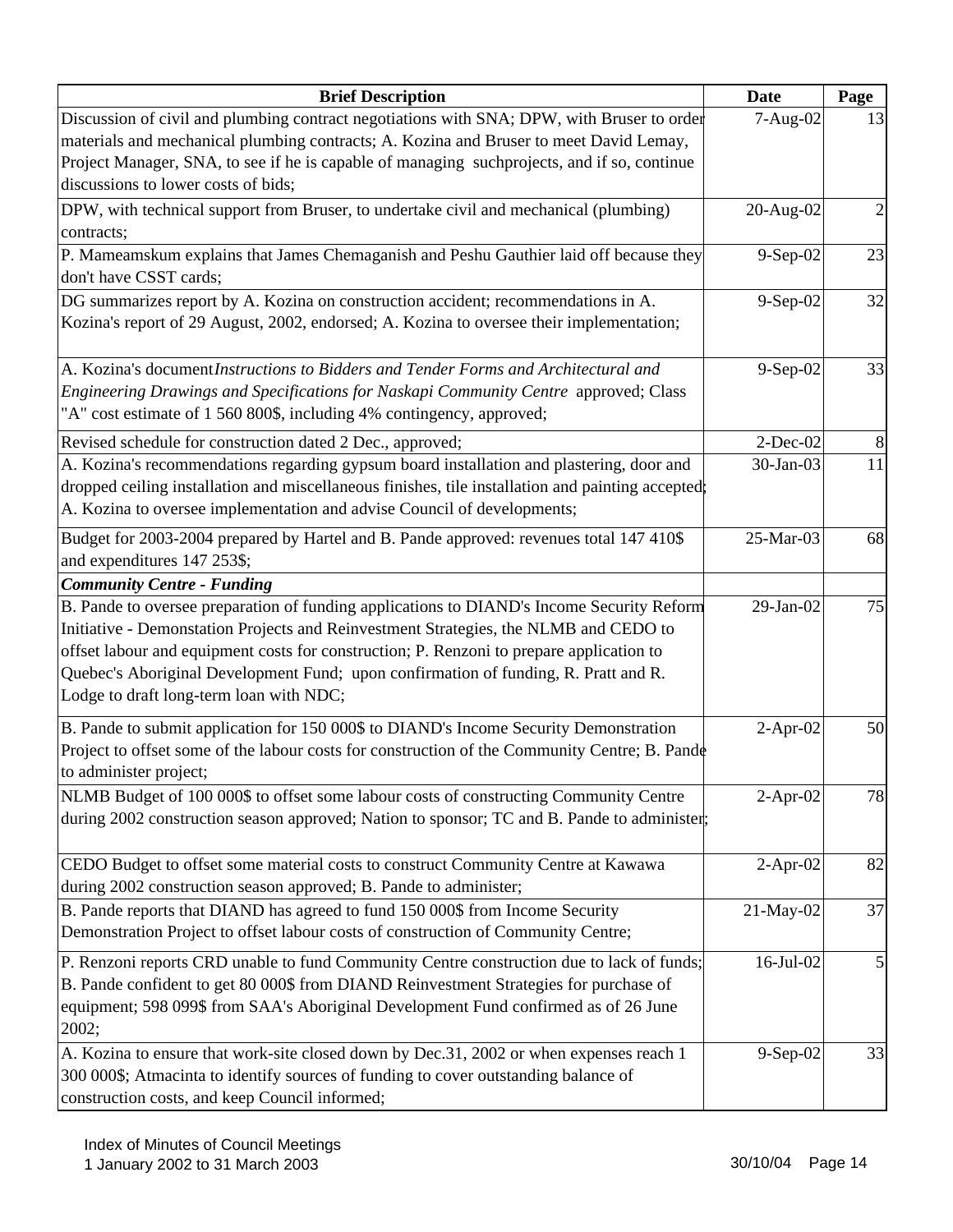| <b>Brief Description</b>                                                                                                                                                                                                                                                                                                       | <b>Date</b>     | Page |
|--------------------------------------------------------------------------------------------------------------------------------------------------------------------------------------------------------------------------------------------------------------------------------------------------------------------------------|-----------------|------|
| Meeting to discuss matters pertaining to financing construction of Community Centre fixed fo<br>19 Nov. 2002;                                                                                                                                                                                                                  | 7-Nov-02        |      |
| DG mandated to sign contribution agreement with Fonds Jeunesse Québec for training and<br>hiring a Coordinator and Youth Animators at Youth Centre to be housed in Community<br>Centre; DG to return signed agreement;                                                                                                         | 7-Nov-02        | 8    |
| To be referred to as Multi-Purpose Centre for purpose of funding agreement with Secrétariat<br>aux Affaires Autochtones;                                                                                                                                                                                                       | 19-Nov-02       |      |
| Administrative decision of Deputy Chief Joe Guanish to write to SAA to request permission t<br>use remaining 58 029\$ to off-set additional construction costs ratified;                                                                                                                                                       | 19-Nov-02       |      |
| DG summarizes briefing document by R. Pratt explaining a proposed long-term loan for 656<br>128\$ to be guaranteed and repaid by Quebec and the accompanying By-law;                                                                                                                                                           | 19-Nov-02       | 3    |
| By-law No. 240 (Being a by-law respecting a long-term loan of 656 128\$ to be guaranteed<br>and repaid by the government of Québec and to be applied towards the construction costs of a<br>Multi-Purpose Centre in Kawawachikamach) adopted;                                                                                  | 19-Nov-02       |      |
| DG summarizes briefing document by R. Pratt explaining NDC's commitment to assist the<br>Nation with construction costs either furnishing long-term loan of 200 000\$ or guaranteeing<br>repayment of a loan from CIBC;                                                                                                        | 19-Nov-02       | 6    |
| By-law No. 241 (Respecting a long-term loan of 200 000\$ to be applied towards the<br>construction costs of the Multi-Purpose Centre in Kawawachikamach) adopted;                                                                                                                                                              | 19-Nov-02       | 7    |
| P. Renzoni reports that on 20 Nov. 2002, Alain Ouellet called to say that additional funding<br>may be available from the CDR's FPR, that he has updated information contained in original<br>application, but has not yet heard response;                                                                                     | $2$ -Dec-02     | 9    |
| Either Chief, R. Pratt, or P. Renzoni authorized to sign Amendment to funding agreement wit<br>Quebec for construction of Multi-Purpose Centre; P. Renzoni to forward certified copy of<br>resolution to Claude Fournier, SAA;                                                                                                 | $2$ -Dec-02     | 34   |
| R. Pratt reports that CIBC has made first advance to Nation for 524 902.40\$, representing<br>80% of the total loan; R. Pratt has made formal request for further 200 000\$ to be guaranteed<br>by NDC and will keep Council apprised;                                                                                         | 30-Jan-03       | 11   |
| R. Pratt explains that 200 000\$ Multi-purpose centre loan from CIBC delayed by legal<br>technicalities related to security provided by NDC, but as they are now resolved, R. Pratt<br>expects to confirm advance of funds within a few days;                                                                                  | 25-Mar-03       | 13   |
| <b>Community Economic Development Organization</b><br>Nottie Sandy's request for support to build shelter for her school bus referred to CEDO;                                                                                                                                                                                 | $29$ -Jan-02    | 53   |
| Chief to write to Pita Aatami endorsing Naskapi-Makivik Working Group; Chief to invite<br>NDC to name member; B. Pande appointed Nation's representative; B. Pande to ask CEDO to<br>appoint representative; J. Mameamskum and P. Wilkinson appointed Advisors; cost of<br>participation taken from Economic Development Acct; | $16$ -Jul- $02$ | 29   |
| Nomination of S. Einish to represent Nation at Régie régionale de la santé et des services<br>sociaux de la Côte-Nord's People's Forum accepted; if translation is provided, then nominatio<br>of Louise Nattawappio-Tooma, TC and George Guanish accepted;                                                                    | 9-Sep-02        | 65   |
| Council notes that CEDO appointed Jimmy Shecanapish as its representative on the Naskapi-<br>Makivik Working Group on Economic Development and Regional Infrastructure, and TC as<br>the substitute member;                                                                                                                    | $9-Sep-02$      | 68   |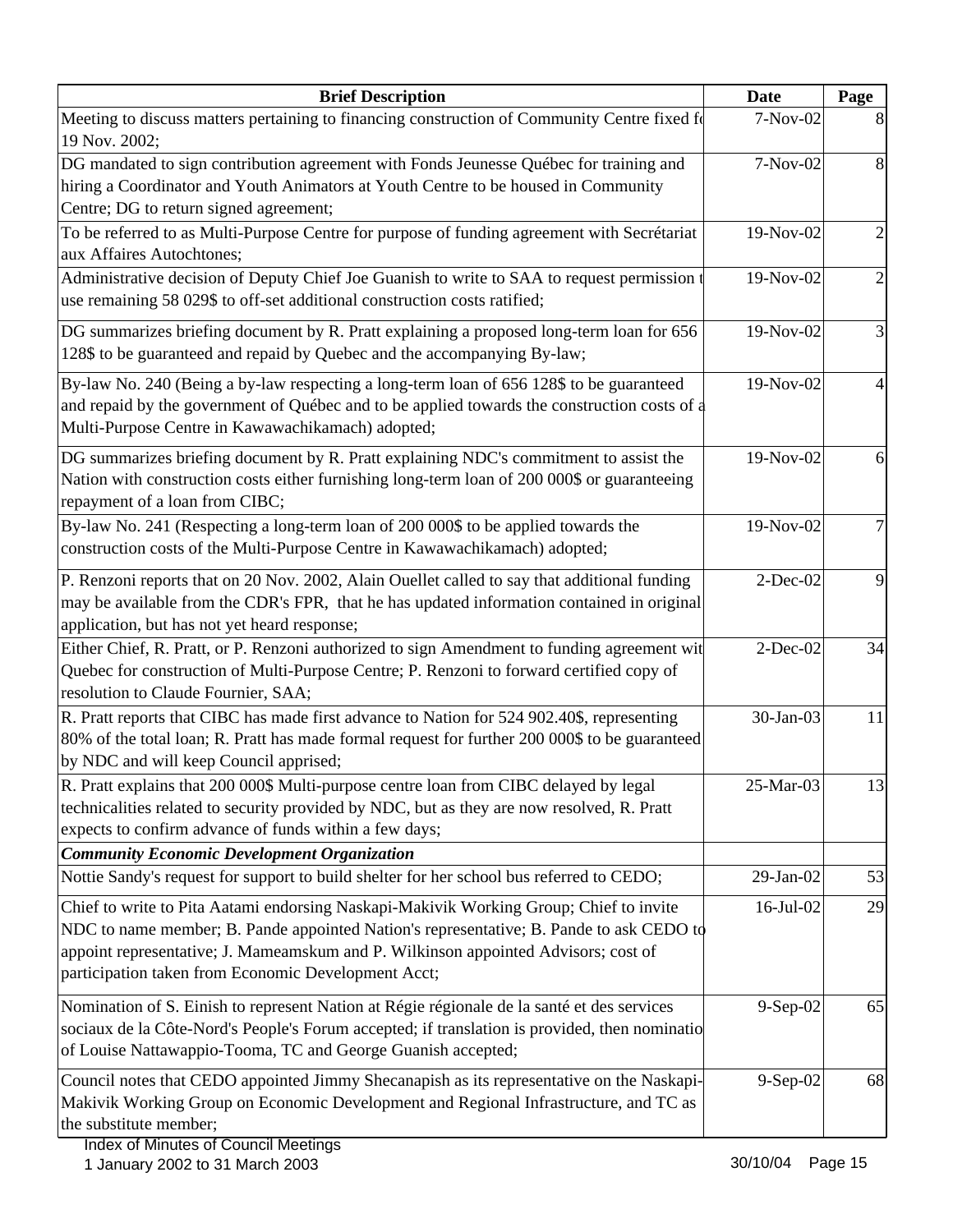| <b>Brief Description</b>                                                                                                                                                                                                                                                     | <b>Date</b> | Page |
|------------------------------------------------------------------------------------------------------------------------------------------------------------------------------------------------------------------------------------------------------------------------------|-------------|------|
| <b>Community Economic Development Organization - Approvals</b>                                                                                                                                                                                                               |             |      |
| Budget of 2 346.51\$ to offset cost of preparing a business plan for Nottie Sandy's Bussing<br>Service approved, conditional on receipt of contribution of 413.49\$ from N. Sandy; C.<br>Calderhead to oversee administration;                                               | 29-Jan-02   | 68   |
| Budget to offset some material costs to construct Community Centre at Kawawa during 2002                                                                                                                                                                                     | $2-Apr-02$  | 82   |
| construction season approved; B. Pande to administer;<br>Budget to offset the costs to purchase and install a Base Station at the Nation Office to offer<br>semi-high speed Internet Access to Naskapi organizations in Kawawa approved; B. Pande to<br>administer;          | $2$ -Apr-02 | 83   |
| Budget to offset 50% of annual satellite construction fee for high-speed Internet access for<br>2002-03 approved; B. Pande to administer;                                                                                                                                    | $2-Apr-02$  | 84   |
| Allocation of 2 160\$ to Richard Sandy to establish a small-engine repair shop approved,<br>conditional on R. Sandy meeting several conditions by 16 July, 2002; funds to be reallocated<br>should he fail to meet deadline; Outreach Officer to inform;                     | 21-May-02   | 54   |
| Richard Sandy's request for grant of superficie to construct a garage in industrial sector for<br>small-engine repair shop approved in principle; R. Pratt and C. Calderhead to find out Richard<br>Sandy's preference for term of grant and prepare draft grant for review; | 9-Sep-02    | 40   |
| Recommendation to extend Richard Sandy's deadline to meet commitments re small-engine<br>repair shop accepted;                                                                                                                                                               | 9-Sep-02    | 67   |
| 20 000\$ budget from CEDO to offset cost of installing Waverider non-line-of-sight wireless<br>Internet distribution system in Kawawa approved;                                                                                                                              | $2-Dec-02$  | 70   |
| 2 000\$ allocated for CEDO secretarial expenses; Nation to sponsor; C. Calderhead to<br>administer;                                                                                                                                                                          | 25-Mar-03   | 84   |
| 2 633\$ for 75% of cost of recording 12 songs conditional on Tony Tooma providing                                                                                                                                                                                            | 25-Mar-03   | 84   |
| proponent contribution of 877\$; S. Einish to inform Tony Tooma;<br>43 610\$ allocated to Carpenty Training programme starting in May 2003; Nation to sponsor;<br>C. Calderhead to administer;                                                                               | 25-Mar-03   | 85   |
| <b>Community Feast</b>                                                                                                                                                                                                                                                       |             |      |
| Chief to ask Bishop to bless new Multi-Purpose Centre; DG to oversee arrangement of<br>Community Feast on 5 Dec. 2002; 2 000\$ grant for event to come from Community Events,<br>Acct.#4027;                                                                                 | 19-Nov-02   | 11   |
| P. Renzoni recalls that by Resolution No. 02-Nov19-06 Council approved budget for feast in<br>honour of Bishop Bruce Stavert's visits;<br><b>Community Web Site</b>                                                                                                          | $2$ -Dec-02 | 77   |
| B. Pande provides status report on development of Community Web Site by Alexandre<br>Cvetkovic; Second draft of site not presented to Council due to length of Agenda;                                                                                                       | $2-Apr-02$  | 75   |
| DG's administrative decision to transfer Nation's domain name, Web Site hosting and e-mail<br>server to RAMtelecom ratified; B. Pande to make it happen;                                                                                                                     | 7-Aug-02    | 16   |
| English version Community web site reviewed; B. Pande to instruct Visual Decision Inc. to<br>bring Site online upon incorporation of Naskapi language content;                                                                                                               | 9-Sep-02    | 20   |
| <b>Community Wellness Initiative</b><br>Council to initiate discussions on substance abuse to develop strategy to address problem; DG                                                                                                                                        | 29-Jan-02   | 35   |
| and P. Renzoni to seek proposals from professionals who have experience facilitating<br>discussions in First Nation communities and present findings to Council;<br><b>Index of Minutes of Council Meetings</b>                                                              |             |      |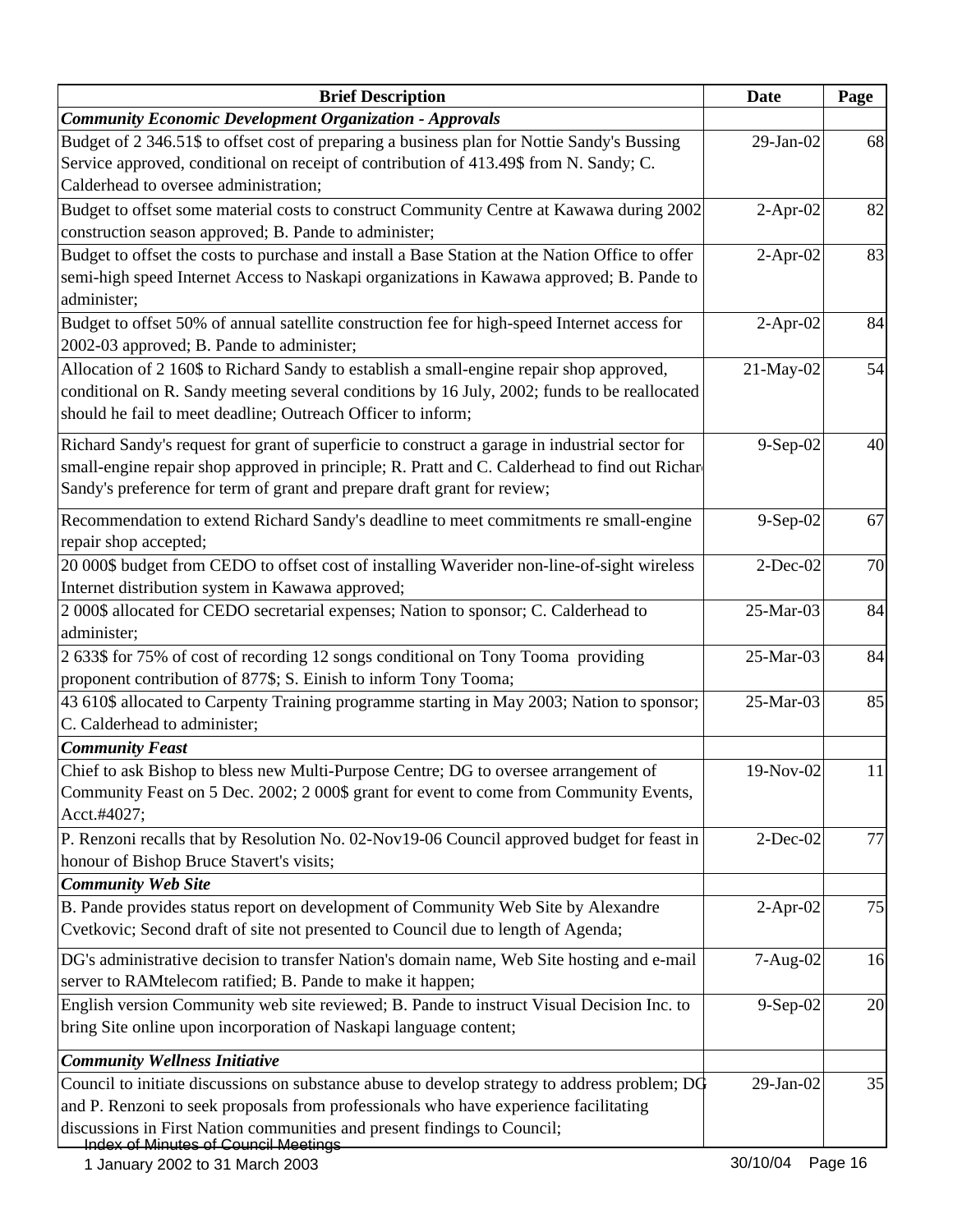| <b>Brief Description</b>                                                                                                                                            | <b>Date</b>     | Page           |
|---------------------------------------------------------------------------------------------------------------------------------------------------------------------|-----------------|----------------|
| Discussion of possibly hiring Peter Garrow, Mike Mitchell to facilitate consultations on                                                                            | $2-Apr-02$      | 33             |
| substance abuse in Kawawa with Elders; DG to meet Peter Garrow in Montreal during week                                                                              |                 |                |
| of 22 April 2002;                                                                                                                                                   |                 |                |
| Peter Garrow's proposal to facilitate initial phase at 5 550\$ over five-days in June accepted;                                                                     | 21-May-02       | 30             |
| DG and P. Renzoni to oversee implementation of proposal and keep Council informed;                                                                                  |                 |                |
| Peter Garrow meets with Council; discussion regarding ways in which Naskapi's "celebrate"                                                                           | $12$ -Jun- $02$ | 1              |
| life", importance of all Naskapi organizations participating for its success;                                                                                       |                 |                |
| Peter Garrow's Discussion Report on Substance Abuse and Recent Suicide's. June 2002,                                                                                | 16-Jul-02       | 36             |
| approved in principle; P. Renzoni to confirm fall dates for Phase II; P. Renzoni to ensure<br>review of report added to agenda of next meeting;                     |                 |                |
| Discussion Report on Substance Abuse and Recent Suicides by Peter Garrow approved with                                                                              | 9-Sep-02        | 14             |
| removal of portion of Rec. 1; P. Garrow to proceed with Phase II; Edward Shecanapish to<br>represent Council on Steering Committee; P. Renzoni to inform P. Garrow; |                 |                |
| P. Renzoni provides update on P. Garrow's second visit to Kawawa on 10-12 Mar.;                                                                                     | 25-Mar-03       | 29             |
| Compté de Duplessis                                                                                                                                                 |                 |                |
| Chief to write to Normand Duguay, MNA for Duplessis, re proposed name change of Compté                                                                              | $2$ -Dec-02     | 13             |
| de Duplessis to Mingan;                                                                                                                                             |                 |                |
| <b>Comprehensive Funding Arrangement</b>                                                                                                                            |                 |                |
| Council's decision to signComprehensive Funding Arrangement No. 182-2002-00081.                                                                                     | 30-Jan-03       | 20             |
| Modification No. 1 ratified;                                                                                                                                        |                 |                |
| Administrative decision taken by Chief and individual Councillors to sign Comprehensive                                                                             | 25-Mar-03       | 33             |
| Funding Arrangement No 117-2003-00081 with DIAND for 2003-2004 ratified;                                                                                            |                 |                |
| <b>Computers</b>                                                                                                                                                    |                 |                |
| DIAND provides 59 000\$ from Income Security Demonstration Projects for computer                                                                                    | $2-Apr-02$      | 54             |
| training for SAP recipients, or persons at risk of becoming SAP recipients; Programme to                                                                            |                 |                |
| begin in May, 2002;                                                                                                                                                 |                 |                |
| Hartel to present a proposal for the changeover from Accpac to Great Plains Dynamic                                                                                 | 9-Sep-02        | 52             |
| accounting software;                                                                                                                                                |                 |                |
| <b>Computer and Training Centre</b>                                                                                                                                 |                 |                |
| Council defers setting fee for use;                                                                                                                                 | 25-Mar-03       | 4              |
| Fee of 2\$ per 15 minutes of computer use approved; Melissa Peastitute to monitor use and                                                                           | 25-Mar-03       | 54             |
| invoice users; Hartel to devise a procedure for implementation;                                                                                                     |                 |                |
| 18 170\$ allocated for Naskapi Imuun Inc. to provide on-the-job training as an Assistant                                                                            | 25-Mar-03       | 76             |
| Computer Technician to a Naskapi Youth; Naskapi Imuun to sponsor; TC to administer and                                                                              |                 |                |
| inform B. Pande in writing;                                                                                                                                         |                 |                |
| <b>Conservation Officer</b>                                                                                                                                         |                 |                |
| J. Brunelle to represent Nation on selection committee for seasonal conservation officer                                                                            | 25-Jun-02       | 7              |
| position;                                                                                                                                                           |                 |                |
| DG summarizes letter from David Erdely of the Société de la Faune et des Parcs regarding                                                                            | $20-Aug-02$     | $\overline{4}$ |
| failure of conservation officer recruitment;                                                                                                                        |                 |                |
| Council reviews status report on training of Jeremy Einish; Chief to write to HFTCC to ask                                                                          | 25-Mar-03       | 24             |
| for support in lobbying SPFQ to reclassify position to full-time, year-round position;<br>Index of Minutes of Council Meetings                                      |                 |                |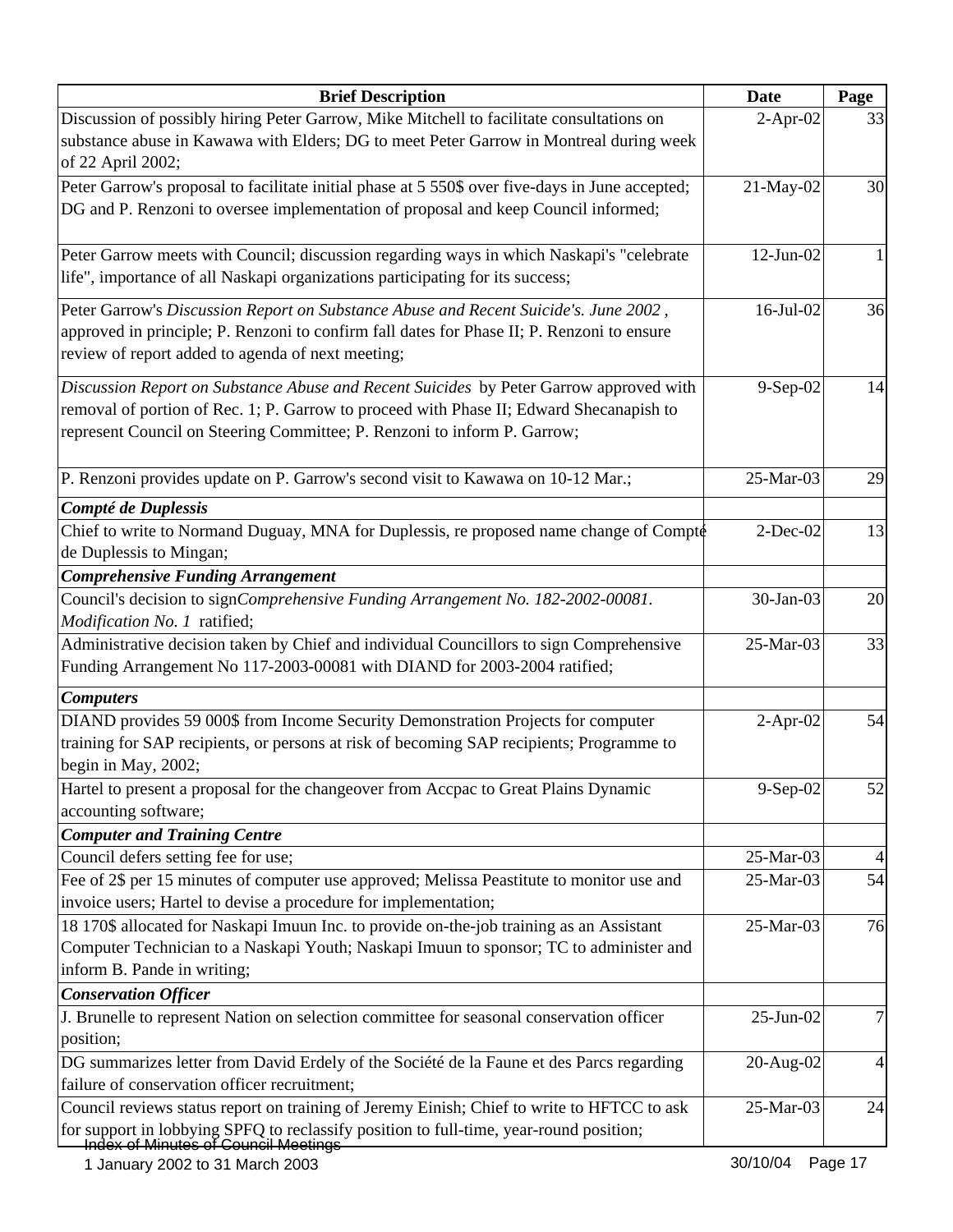| <b>Brief Description</b>                                                                                                                                                          | <b>Date</b>     | Page           |
|-----------------------------------------------------------------------------------------------------------------------------------------------------------------------------------|-----------------|----------------|
| <b>Contracts</b>                                                                                                                                                                  |                 |                |
| Decision deferred regarding whether to formalize priniciples to assist Nation in evaluating                                                                                       | 9-Sep-02        | 16             |
| third party proposals to conduct work normally conducted by the DPW;                                                                                                              |                 |                |
| <b>Council Meetings</b>                                                                                                                                                           |                 |                |
| Council meeting scheduled for 19 Aug. 2002 post-poned until 9 Sept 2002;                                                                                                          | 7-Aug-02        |                |
| 2003 Council Meetings fixed for 27 January, 24 March, 19 May, 21 July, 11 August, 13                                                                                              | $2$ -Dec-02     | 60             |
| October, 24 November; Electors' Meeting to explain Capital and O & M Budgets fixed for 26                                                                                         |                 |                |
| March; DG to present schedule to Board of Directors of NDC to avoid conflicts;                                                                                                    |                 |                |
| Resolutions No.03-March07-01 through -09 ratified;                                                                                                                                | 25-Mar-03       | 3              |
| <b>Council Meetings - Minutes</b>                                                                                                                                                 |                 |                |
| Council decides to maintain practice of forwarding information to NDC on matters of mutual                                                                                        | $2-Apr-02$      | 86             |
| interest, instead of sharing corporate minutes;                                                                                                                                   |                 |                |
| Minutes of Council Meetings from 14 January, 1997 to 30 January, 2003 and from 16                                                                                                 | 25-Mar-03       | 50             |
| January, 26 February, 10 March, 4 June, and 25 August, 1992, approved for Chief and DG's                                                                                          |                 |                |
| signatures;                                                                                                                                                                       |                 |                |
| <b>CRD</b> de la Côte-Nord                                                                                                                                                        |                 |                |
| Chief and C. Calderhead to attend meeting in Sept-Iles on 22-23 Feb. 2002; C. Calderhead to                                                                                       | $29$ -Jan- $02$ | 53             |
| present summary at next Council meeting;                                                                                                                                          |                 |                |
| Chief to attend meeting in Sept-Iles on 15-16 March 2002; C. Calderhead to accompany Chie                                                                                         | 12-Mar-02       | $\overline{2}$ |
| to translate for him, and prepare report for Council                                                                                                                              |                 |                |
| DG summarizes report from C. Calderhead on Board meeting on 14-15 March 2002 in Sept-                                                                                             | 21-May-02       | 47             |
| Iles;                                                                                                                                                                             |                 |                |
| P. Renzoni reports CRD unable to fund Community Centre construction due to lack of                                                                                                | $16$ -Jul- $02$ | 5              |
| funding; B. Pande confident to get 80 000\$ from DIAND Reinvestment Strategies for                                                                                                |                 |                |
| purchase of equipment; 598 099\$ from SAA's Aboriginal Development Fund confirmed as of                                                                                           |                 |                |
| 26 June;                                                                                                                                                                          |                 |                |
| P. Renzoni reports that on 20 Nov. 2002, Alain Ouellet called to say that additional funding                                                                                      | $2-Dec-02$      | 9              |
| may be available from the CDR's FPR, that he has updated information contained in original                                                                                        |                 |                |
| application, but has not yet heard response;                                                                                                                                      |                 |                |
| Cree-Naskapi Commission                                                                                                                                                           |                 |                |
| P. Renzoni to coordinate preparation of brief to Special Implementation Hearing of                                                                                                | 29-Jan-02       | 34             |
| Commission in Ottawa on 26 Feb. 2002; DG, R. Pratt, P. Renzoni, Elder Philip Einish Junior                                                                                        |                 |                |
| to accompany Chief; Elder John Shecanapish to attend if P. Einish Jr. unavailable; JSMS to                                                                                        |                 |                |
| nominate Secondary V student;                                                                                                                                                     |                 |                |
| Brief to Special Implementation Hearings, Ottawa, 26 Feb., 2002, approved retroactively;                                                                                          | $2-Apr-02$      | 28             |
| Chief's administrative decision to present Brief ratified; Chief's administrative decision to                                                                                     |                 |                |
| invite Commission to Cree/Naskapi Housing Symposium ratified;                                                                                                                     |                 |                |
|                                                                                                                                                                                   |                 |                |
| DG reads letter from Richard Saunders to Minister Robert Nault, regarding DIAND's<br>concerns about the submission of audited financial statements; R. Lodge reports that, to his | $2-Apr-02$      | 56             |
| knowledge, the Nation submitted its audited financial statements for fiscal year 2000-2001 on                                                                                     |                 |                |
| time.                                                                                                                                                                             |                 |                |
| P. Renzoni reports that he and P. Wilkinson were interviewed as part of an evaluation of the                                                                                      | 30-Jan-03       | 22             |
| Commission by Beals, Lalonde & Associates; Council will have opportunity to review draft;                                                                                         |                 |                |
|                                                                                                                                                                                   |                 |                |
| <b>Index of Minutes of Council Meetings</b>                                                                                                                                       |                 |                |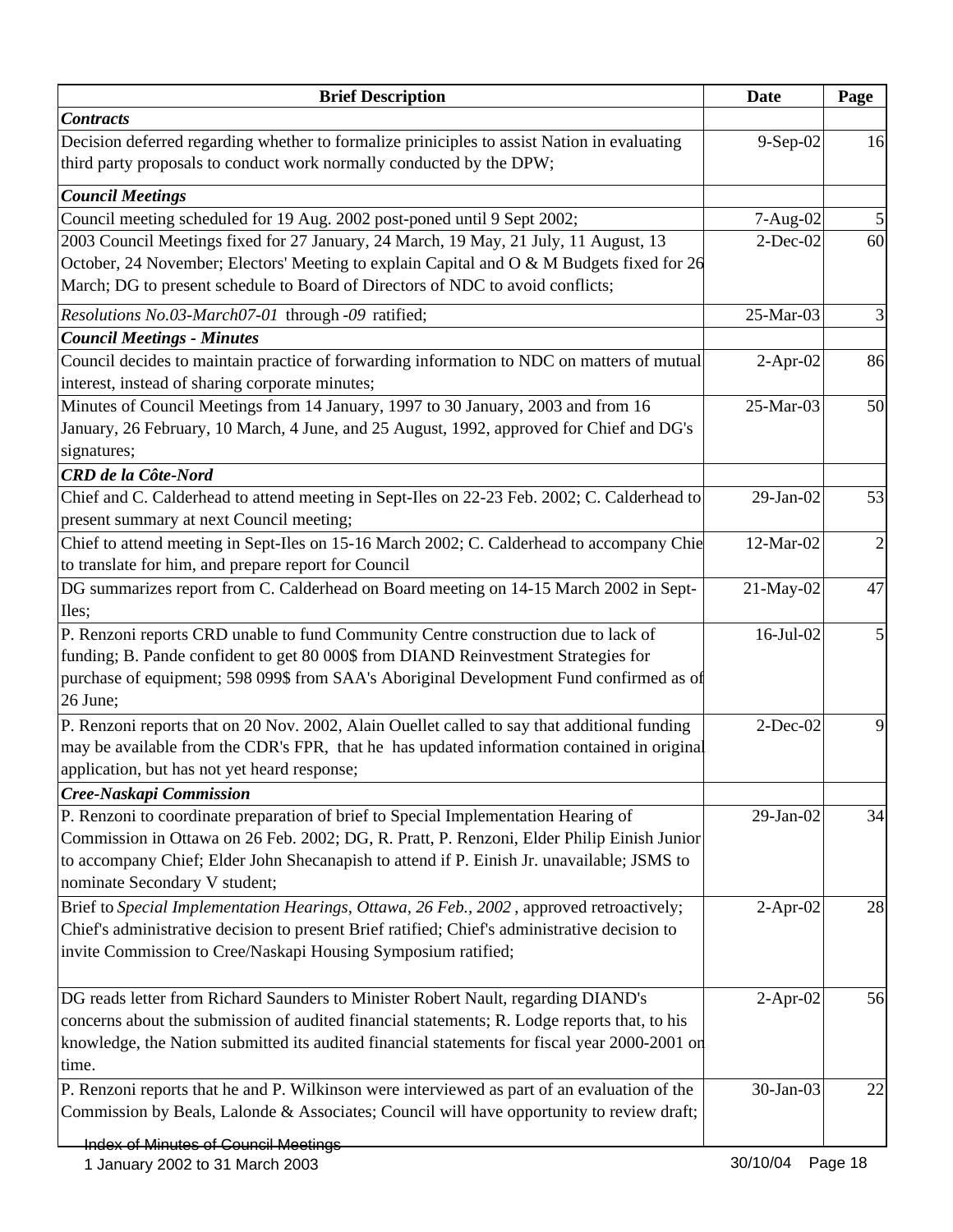| <b>Brief Description</b>                                                                                                                                                                | <b>Date</b>     | Page |
|-----------------------------------------------------------------------------------------------------------------------------------------------------------------------------------------|-----------------|------|
| P. Renzoni reports on Hearing of 27 January, 2003, regarding submission of audited                                                                                                      | 30-Jan-03       | 22   |
| statements and indebtedness; P. Renzoni to oversee the preparation of a brief for submission                                                                                            |                 |      |
| on 21 February, 2003, concerning same issues as they relate to Nation; Chief, DG, Elder                                                                                                 |                 |      |
| Philip Einish Jr, JSMS student, R. Lodge and P. Renzoni to attend;                                                                                                                      |                 |      |
| P. Renzoni reviews executive summary of Evaluation and presents copies of e-mails sent to                                                                                               | 25-Mar-03       | 32   |
| Chantal Leblanc-Bélanger by himself and P. Wilkinson and response;                                                                                                                      |                 |      |
| Cree/Naskapi Housing Symposium                                                                                                                                                          |                 |      |
| Chief's administrative decision to invite Cree-Naskapi Commission to Cree/Naskapi Housing                                                                                               | $2$ -Apr-02     | 28   |
| Symposium ratified;                                                                                                                                                                     |                 |      |
| Discussion of presentation by Naskapi delegation;2nd Cree-Naskapi Housing Symposium                                                                                                     | $2-Apr-02$      | 34   |
| Information Kit approved; J. Chapman to prepare 80 copies of kit at cost not to exceed 5\$ per                                                                                          |                 |      |
| kit;                                                                                                                                                                                    |                 |      |
| Cree-Naskapi (of Quebec) Act                                                                                                                                                            |                 |      |
| R. Pratt provides status report on development of Band Expropriation Regulations; Drafts<br>previously agreed on now questioned by new federal draughts persons; R. Pratt to keep Natio | 16-Jul-02       | 12   |
| informed; DIAND likely to cover fees;                                                                                                                                                   |                 |      |
|                                                                                                                                                                                         |                 |      |
| R. Pratt reports that he will confer with Cree's lawyer to develop joint legal response to                                                                                              | 9-Sep-02        |      |
| technical points re Band Expropriation Regulations raised by new federal draughtspersons an                                                                                             |                 |      |
| keep Council informed;                                                                                                                                                                  |                 |      |
| Cree-Naskapi Pension Plan                                                                                                                                                               |                 | 71   |
| J. Mameamskum appointed to Cree-Naskapi Pension Plan Committee for 2002, to be<br>accompanied by R. Lodge;                                                                              | $2-Apr-02$      |      |
| DG appointed Nation's representative for 2003; R. Lodge to accompany DG to meetings;                                                                                                    | $2$ -Dec-02     | 62   |
|                                                                                                                                                                                         |                 |      |
| Cree/Quebec Agreement - See Partnership Agreements Between Other First Nations and                                                                                                      |                 |      |
| Quebec                                                                                                                                                                                  |                 |      |
| C SST                                                                                                                                                                                   |                 |      |
| Description of problems with accident reporting; Hartel to present to Council for review                                                                                                | $2$ -Dec-02     | 63   |
| procedures for reporting work-related accidents to CSST;                                                                                                                                |                 |      |
| Department of Indian Affairs and Northern Development - See DIAND                                                                                                                       |                 |      |
| <b>Department of Public Works</b>                                                                                                                                                       |                 |      |
| S. Simard recommends purchasing ready-to-assemble 15 foot Limestone Trail Gazebo kit as                                                                                                 | 21-May-02       | 12   |
| least expensive option, costing 17 000\$ including transportation and installation; decision                                                                                            |                 |      |
| deferred to fiscal year 2003-04;                                                                                                                                                        |                 |      |
| Council reviews simplified design of footbridge btwn JSMS and church, by Bruser, costing 1                                                                                              | 21-May-02       | 13   |
| 300\$, and defers decision pending review of further simplified design;                                                                                                                 |                 |      |
| Offer of service from Réjean Roy to assist Nation in construction projects refused; DiPW to                                                                                             | 21-May-02       | 41   |
| inform;                                                                                                                                                                                 |                 |      |
| DiPW to make cost estimate for removing graffiti on exterior walls of ice rink changing room;                                                                                           | $12$ -Jun- $02$ | 9    |
| Decision deferred regarding whether to formalize priniciples to assist Nation in evaluating                                                                                             | $9-Sep-02$      | 16   |
| third party proposals to conduct work normally conducted by the DPW;                                                                                                                    |                 |      |
| Cost estimate for repairs to changing room walls of 5 036.38\$ accepted; budget to come from                                                                                            | 9-Sep-02        | 24   |
| Account Nos. 9891 and 9893; DiPW to oversee repairs;                                                                                                                                    |                 |      |
|                                                                                                                                                                                         |                 |      |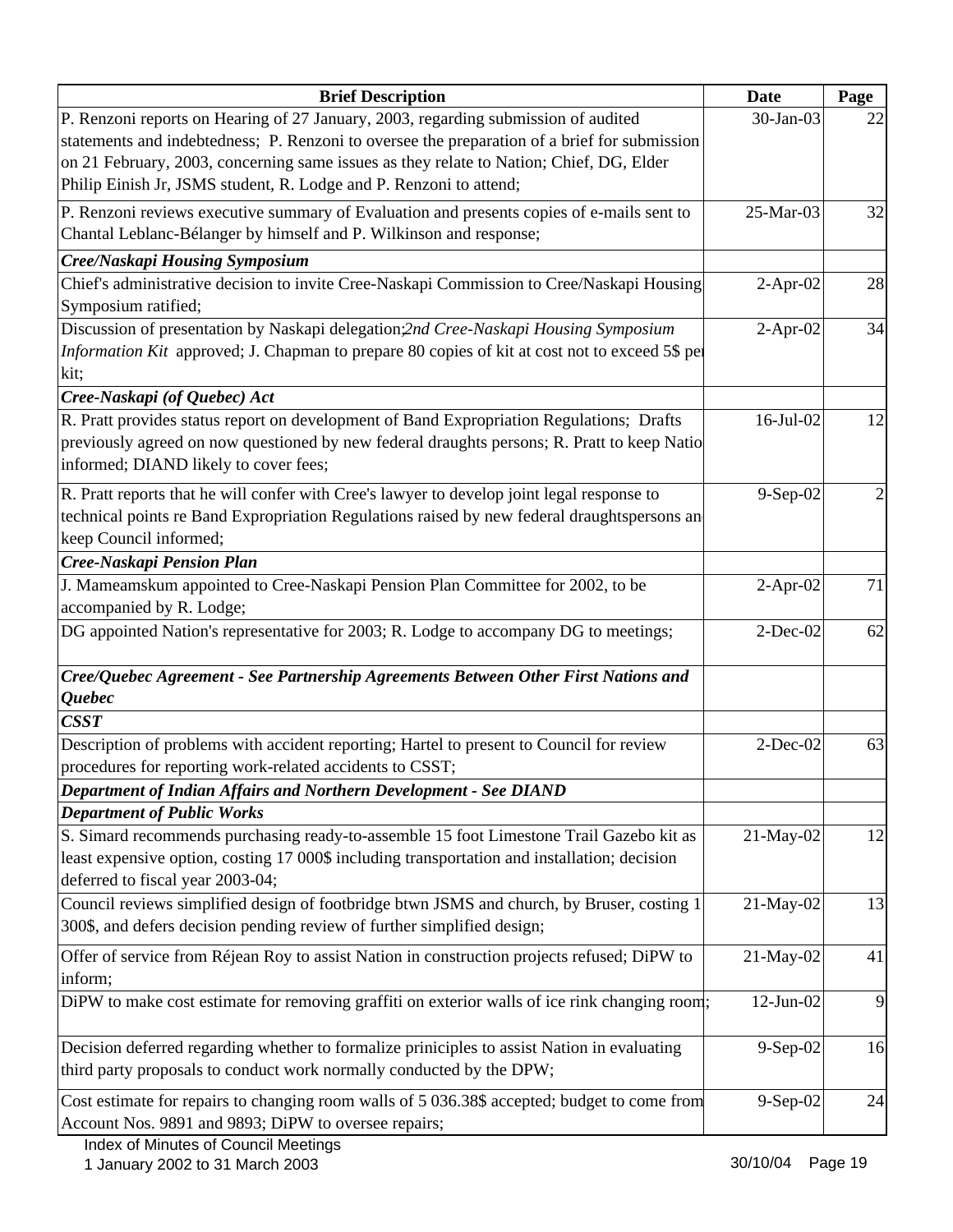| <b>Brief Description</b>                                                                          | <b>Date</b> | Page |
|---------------------------------------------------------------------------------------------------|-------------|------|
| DiPW to oversee installation of four-way stop sign at the intersection djacent to the Naskapi     | 30-Jan-03   | 10   |
| Police Station, St.-John's Church, and JSMS;                                                      |             |      |
| DG's administrative decision to approve budget for DPW to provide on-the-job painting             | 25-Mar-03   | 69   |
| training to 3 Naskapis at the Multi-Purpose Centre ratified; Nation to sponsor; TC to             |             |      |
| administer programme;                                                                             |             |      |
| 62 913\$ and 7 087\$ allocated to hire Labrador College to provide Carpentry training to 10       | 25-Mar-03   | 82   |
| Naskapis for 16 weeks, conditional on CEDO contributing 43 610\$; Nation to sponsor; TC           |             |      |
| and C. Calderhead to administer;                                                                  |             |      |
| <b>Department of Public Works - Contracts</b>                                                     |             |      |
| Chief to sign 3-year Access Road Maintenance Contract with Transports Quebec for 122              | $9-Sep-02$  | 28   |
| 726.63\$ per year; Bruser to forward signed contract to Jacques Dionne at Transports Quebec;      |             |      |
| DiPW's administrative decision to submit bid to JSMS for 6 642\$ to install vinyl tiles ratified; | $2$ -Dec-02 | 40   |
|                                                                                                   |             |      |
| DiPW's administrative decision to submit bid to CLSC for 5 422\$ to construct partitions and      | $2$ -Dec-02 | 41   |
| undertake minor repairs ratified;                                                                 |             |      |
| Deputy Chief to sign agreement with Central Quebec School Board for snow-clearing at              | 28-Oct-02   |      |
| JSMS;                                                                                             |             |      |
| <b>Department of Public Works - Equipment</b>                                                     |             |      |
| R. Lodge recommends against purchasing both a fire truck and a loader in 2002-03; S. Simard       | 21-May-02   | 11   |
| recommends reviewing purchase of fire truck in 2003-04, and that a new loader be purchased;       |             |      |
| decision on purchase of new loader deferred pending review of final cost estimate;                |             |      |
| Decision not to sell old Caterpillar 936 Loader upon receipt of new 2002 John Deere 644H          | 9-Sep-02    | 27   |
| Loader as it is used in winter after heavy storms;                                                |             |      |
| Department of Public Works - Furnace Maintenance                                                  |             |      |
| DPW to ensure, starting in 2003, tenants are invoiced for replacement of broken thermostats       | $2$ -Dec-02 | 36   |
| identified in annual maintenance of furnaces;                                                     |             |      |
| DiPW reports that sewage line from NDC Office burst on 18 Feb. 2002, and interim repairs          | $2$ -Apr-02 | 67   |
| cost 3 558.25\$ and undertook to keep Council informed;                                           |             |      |
| <b>Department of Public Works - Personnel</b>                                                     |             |      |
| DiPW to supervise Ice Rink Attendants as Municipal Employees; C. Calderhead to make               | 29-Jan-02   | 41   |
| necessary revisions to Job Postings, and have Attendants sign them;                               |             |      |
| Sandy Pien selected as Ice Rink Attendant Replacement Worker; Bernard Richard Aster               | 29-Jan-02   | 71   |
| selected as back-up;                                                                              |             |      |
| DiPW requests changes to Personnel Policy to reflect zero tolerance for drugs and alcohol at      | $2-Apr-02$  | 66   |
| work site; P. Renzoni notes that Policy outlines acts in Section H that could be applied in       |             |      |
| event an individual reports to work under the influence;                                          |             |      |
| P. Mameamskum's request for vacation from 22 Apr to 2 May, 2002, approved;                        | $2-Apr-02$  | 109  |
| DiPW and Bruser to issue job openings for construction of Community Centre and Phase              | 21-May-02   | 14   |
| XVII Housing, including: 6 Team Leaders; 10 Carpenters; 10 Carpenters-in-Training; and 15         |             |      |
| Labourers; Personnel Committee to interview for positions with help from team leaders;            |             |      |
| DiPW to select 2 foreman from team leader list;                                                   |             |      |
|                                                                                                   |             |      |
| DiPW reports that it will hold two work safety courses in Kawawa in mid-June at cost of 30\$      | 21-May-02   | 33   |
| per person;                                                                                       |             |      |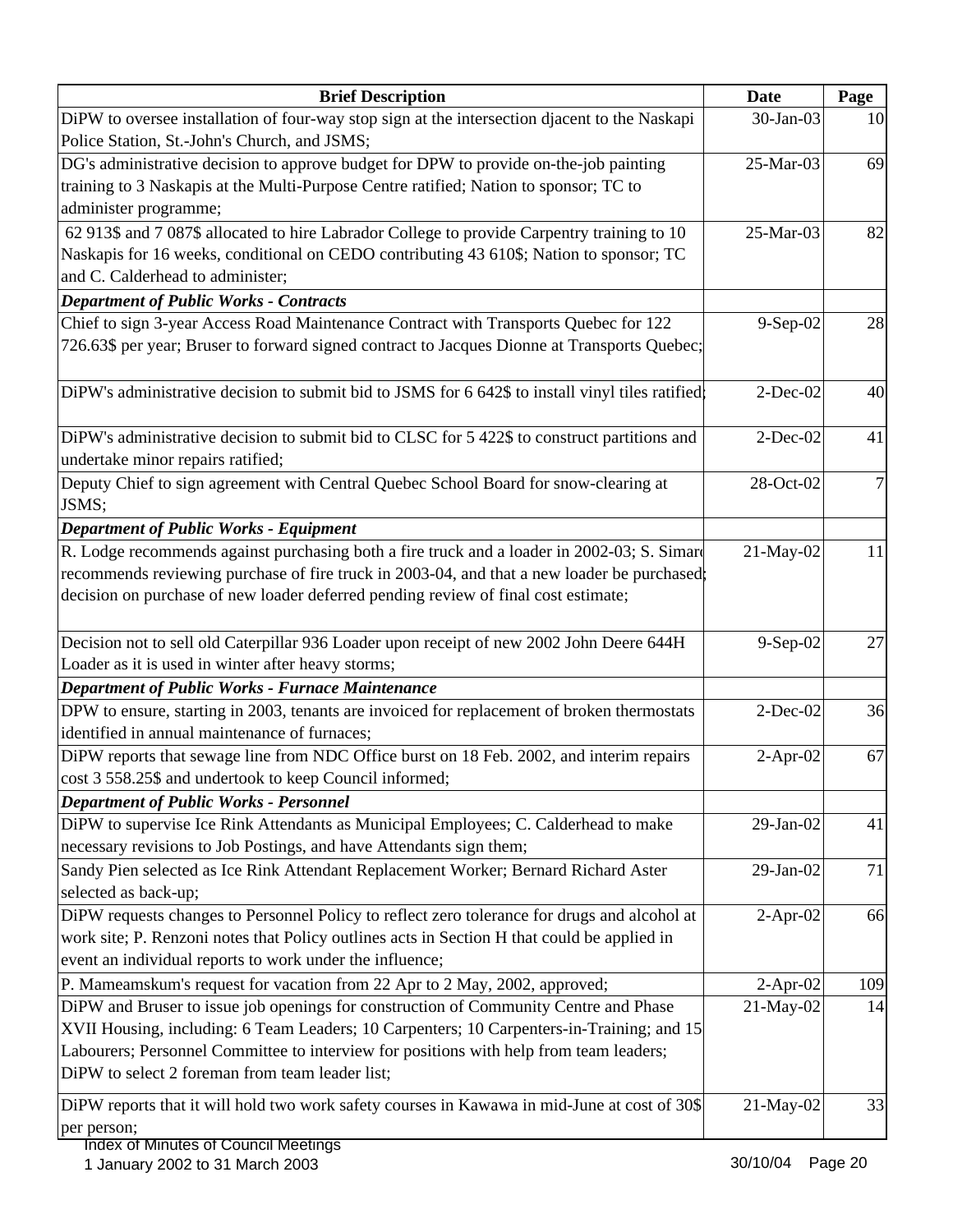| <b>Brief Description</b>                                                                                                                                                                                                                                                          | <b>Date</b>     | Page   |
|-----------------------------------------------------------------------------------------------------------------------------------------------------------------------------------------------------------------------------------------------------------------------------------|-----------------|--------|
| Councillor Paul Mokoush to meet Community Centre and Phase XVII work crews to stress                                                                                                                                                                                              | $12$ -Jun- $02$ |        |
| importance of working as team;                                                                                                                                                                                                                                                    |                 |        |
| DiPW, with Bruser and Atmacinta, to present Council with proposal to hold Carpentry<br>Training Programme in Kawawa in Winter 2002-03;                                                                                                                                            | $12$ -Jun-02    | 9      |
| Discussion of the possible termination of employment of Moses Sandy on account of his<br>forging signature on pay cheque; decision deferred pending consultation with R. Pratt;                                                                                                   | $16$ -Jul- $02$ | 26     |
| In response to question from Councillor Paul Mokoush, DiPW confirmed that he works on<br>fixed salary;                                                                                                                                                                            | $16$ -Jul- $02$ | 31     |
| DG's administrative decision to approve NLMB budget to provide top-up funding to enable<br>the hiring of 8 SAP recipients as assistant painters and carpenters during 2002 construction<br>season ratified; Nation to sponsor; C. Calderhead to administer;                       | $16$ -Jul- $02$ | 32     |
| Deputy Chief to write to Moses Sandy to explain Council reinstating him b/c he did not<br>benefit monetarily, he acknowledged guilt, and he has been penalized;                                                                                                                   | 16-Jul-02       | 38     |
| Personnel Committee's recommendation to hire Robert Mameanksum as Night Watchman<br>approved conditional on confirmation that sentencing notice permits; P.C. to recommend nan<br>of stand-by candidate;                                                                          | $16$ -Jul- $02$ | 41     |
| Personnel Committee's recommendations to hire Sandy Einish as Assistant Field Technician,<br>Michael Quiscappio and Patrick Pien as Pipe Fitters, and Alain DeRoy and George Swappie<br>as 10-wheel Truck Operators, approved; terms and conditions governed by job descriptions; | 16-Jul-02       | 41     |
| DiPW's request for two week vacation starting 2 Aug. 2002, approved;                                                                                                                                                                                                              | $16$ -Jul- $02$ | 60     |
| Councillor Paul Mokoush explains to several Naskapis that individuals hired in accordance to<br>Personnel Policy and according to construction schedule;                                                                                                                          | 7-Aug-02        | 9      |
| Joe Peastitute appointed Assistant Director of Public Works; Naomi Sandy's job title revised<br>to Administrative Assistant to the Director of Public Works; DiPW to explain;                                                                                                     | 20-Aug-02       | 8      |
| P. Mameamskum explains that James Chemaganish and Peshu Gauthier laid off because they<br>don't have CSST cards;                                                                                                                                                                  | 9-Sep-02        | 23     |
| DG summarizes report by A. Kozina on construction accident; recommendations in A.<br>Kozina's report of 29 August, 2002, endorsed; A. Kozina to oversee their implementation;                                                                                                     | 9-Sep-02        | 32     |
| Schedule of Janitor fixed at 25 hours per week, excepting months of June through December,<br>when it is 40 hours per week;                                                                                                                                                       | $9-Sep-02$      | 69     |
| Discussion of Steven Nabinacaboo's complaint that he has not obtained enough work deferred<br>until arrival of DiPW;                                                                                                                                                              | 9-Sep-02        | 70     |
| Discussion of Pierre-Jacques Katsimoko's complaint that he was unduly fired by DiPW<br>deferred until arrival of DiPW;                                                                                                                                                            | $9-Sep-02$      | 70     |
| DiPW explains that Pierre-Jacques Katsimoko left Kawawa without notice and missed several<br>days of work, and was laid-off pursuant to Section F. II Automatic Resignation of DPW's<br>Personnel Policy;                                                                         | 9-Sep-02        | 77     |
| DiPW reports that Judas Tooma hit John Einish at the work site and was dismissed pursuant<br>to Section K Dismissal. I. Instant Dismissal (b) of DPW's Personnel Policy;                                                                                                          | 9-Sep-02        | 78     |
| Assistant DiPW's request for keys to DPW refused;                                                                                                                                                                                                                                 | 19-Nov-02       | 1      |
| DiPW appointed Nation's Director of Permits and Inspections, effective 3 Dec., 2002;                                                                                                                                                                                              | $2$ -Dec-02     | $11\,$ |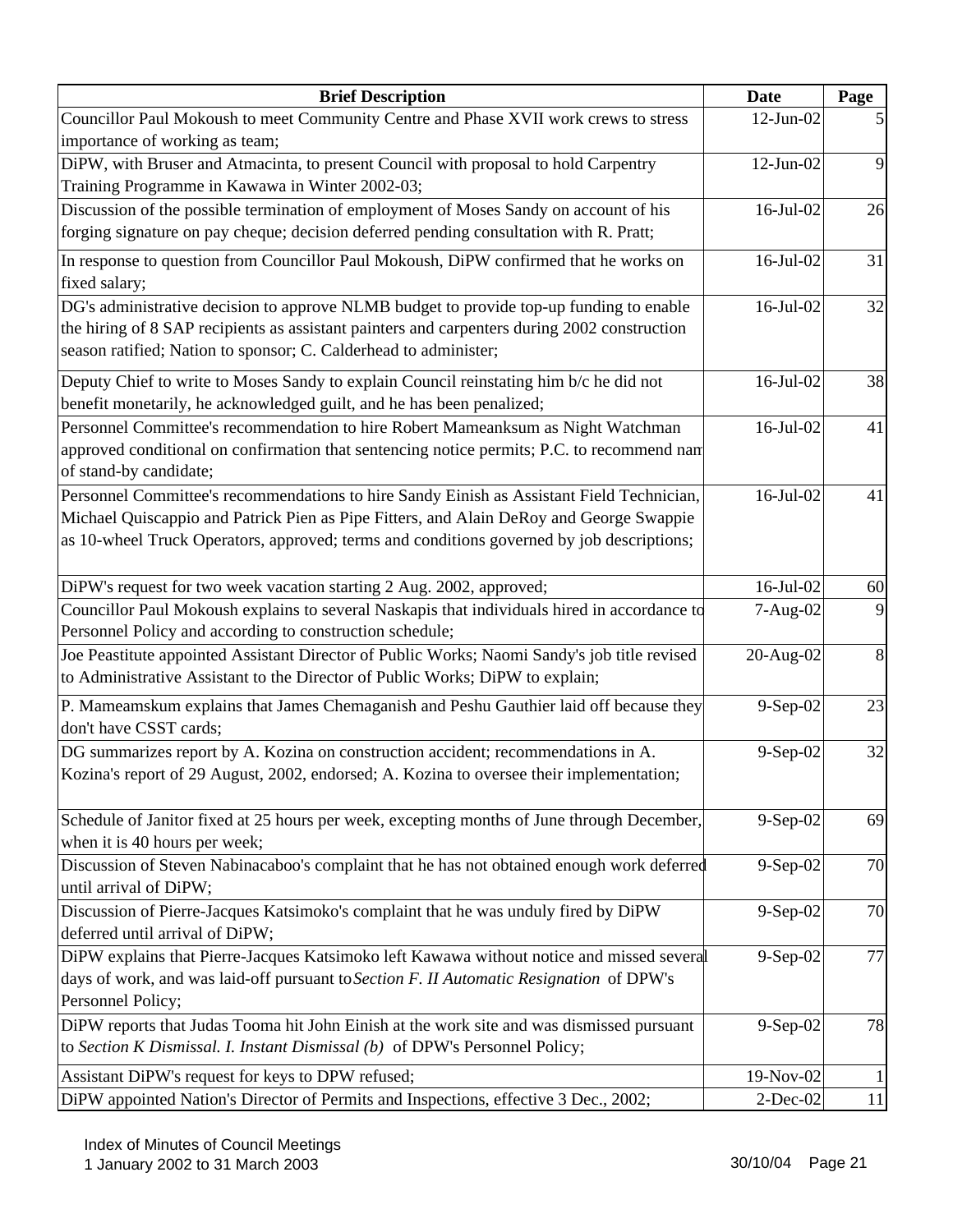| <b>Brief Description</b>                                                                        | <b>Date</b> | Page |
|-------------------------------------------------------------------------------------------------|-------------|------|
| Christmas vacation for Permanent Nation Employees to start at end of working day on 12          | $2$ -Dec-02 | 38   |
| December, 2002, and end at start of 8 January, 2003;                                            |             |      |
| DiPW to remain in Kawawa/Schefferville area during Christmas vacation, organize                 | $2$ -Dec-02 | 38   |
| emergency services, carry out routine maintenance activities at Water and Sewage Pumping        |             |      |
| Stations and lagoons, and be paid as described;                                                 |             |      |
| Joe Peastitute, Eugene Bacon, Mark Sandy and Gilles Corbeil authorized to work over             | $2$ -Dec-02 | 38   |
| Christmas vacation if requested by DiPW at rate of pay described, enter written agreement       |             |      |
| regarding same, and stay in area;                                                               |             |      |
| Louise (J) Mameamskum to oversee payment of regular salaries of Joe Peastitute and Naomi        | $2$ -Dec-02 | 39   |
| Chescappio for Christmas Vacation 2001;                                                         |             |      |
| DiPW directed to lay-off all Temporary Municipal Employees as soon as their work is             | $2$ -Dec-02 | 40   |
| completed, and no later than end of working day on 12 Dec.;                                     |             |      |
| DiPW's request to take vacation from 6 to 12 Dec., 2002, approved conditional on his having     | $2$ -Dec-02 | 40   |
| vacation time remaining in current calender year;                                               |             |      |
| DiPW reports response to letter of complaint from Gilles Corbeil regarding incident involving   | 30-Jan-03   | 6    |
| Joe Peastitute; Warning letter tabled to Council and placed in J. Peastitute's file;            |             |      |
|                                                                                                 |             |      |
| Resolution No. 02-Aug20-10 Respecting the Appointment of the Assistant Director of Public       | 30-Jan-03   | 7    |
| Works rescinded; DiPW to inform Joe Peastitute and Naomi Sandy;                                 |             |      |
| P. Renzoni reports Housing Maintenance Plan postponed pending report from CMHC                  | 30-Jan-03   | 9    |
| Housing Inspector; Labrador College to submit proposal for Carpentry Training Programme;        |             |      |
| DiPW recommendation to postpone landscaping works to free budget for Housing                    |             |      |
| Maintenance; S. Simard to submit proposal for Building Maintenance Training for up to 3         |             |      |
| Naskapis in Summer 2003;                                                                        |             |      |
| Dereco Inc.                                                                                     |             |      |
| Chief's administrative decision to sign joint letter with Chief Jacques Gauthier to Marie-Josée | $2-Apr-02$  | 90   |
| Thomas, SAA, on 15 Apr. 2002, stating the Nations' support of Framework Agreement with          |             |      |
| Dereco, ratified; Chief to sign letter to explaining same to François Biron of Ressources       |             |      |
| Allican Inc.;                                                                                   |             |      |
| P. Wilkinson briefs Council on developments surrounding Framework Agreement, summariz           | 30-Apr-02   | 8    |
| letter to Diane Gaudet, SAA, deploring treatment of Naskapis, Innu and Dereco, demanding        |             |      |
| support of SAA for project, explains hiring of Éric Gourdeau, future meeting with attaché of    |             |      |
| Minister Rémy Trudel;                                                                           |             |      |
| Chief or Deputy Chief sign Unanimous Shareholders Agreement with Dereco Canada Inc.,            | 16-Jul-02   | 46   |
| Nation Innu Matimekush/Lac-John, and Menihek Alloy Inc.; Chief or Deputy Chief sign             |             |      |
| Tripartite Agreement with Menihek Alloy Inc. and Nation Innu Matimekush/Lac-John;               |             |      |
|                                                                                                 |             |      |
| <b>Diabetes Research</b>                                                                        |             |      |
| Council supports research project developed by Marie Béïque and CHUL to address issue of        | 21-May-02   | 52   |
| diabetes among Naskapis; DG to forward certified copy of resolution to Marie Béïque and Dr      |             |      |
| Natalie Almeras;                                                                                |             |      |
| <b>Diamond Exploration</b>                                                                      |             |      |
| P. Wilkinson reports that none of the areas thought to have potential for commercial diamond    | $2-Apr-02$  | 25   |
| mining are located Naskapi area of primary interest;                                            |             |      |
| DIAND                                                                                           |             |      |
| <del>fridex of Minutes of Council Meetings</del>                                                |             |      |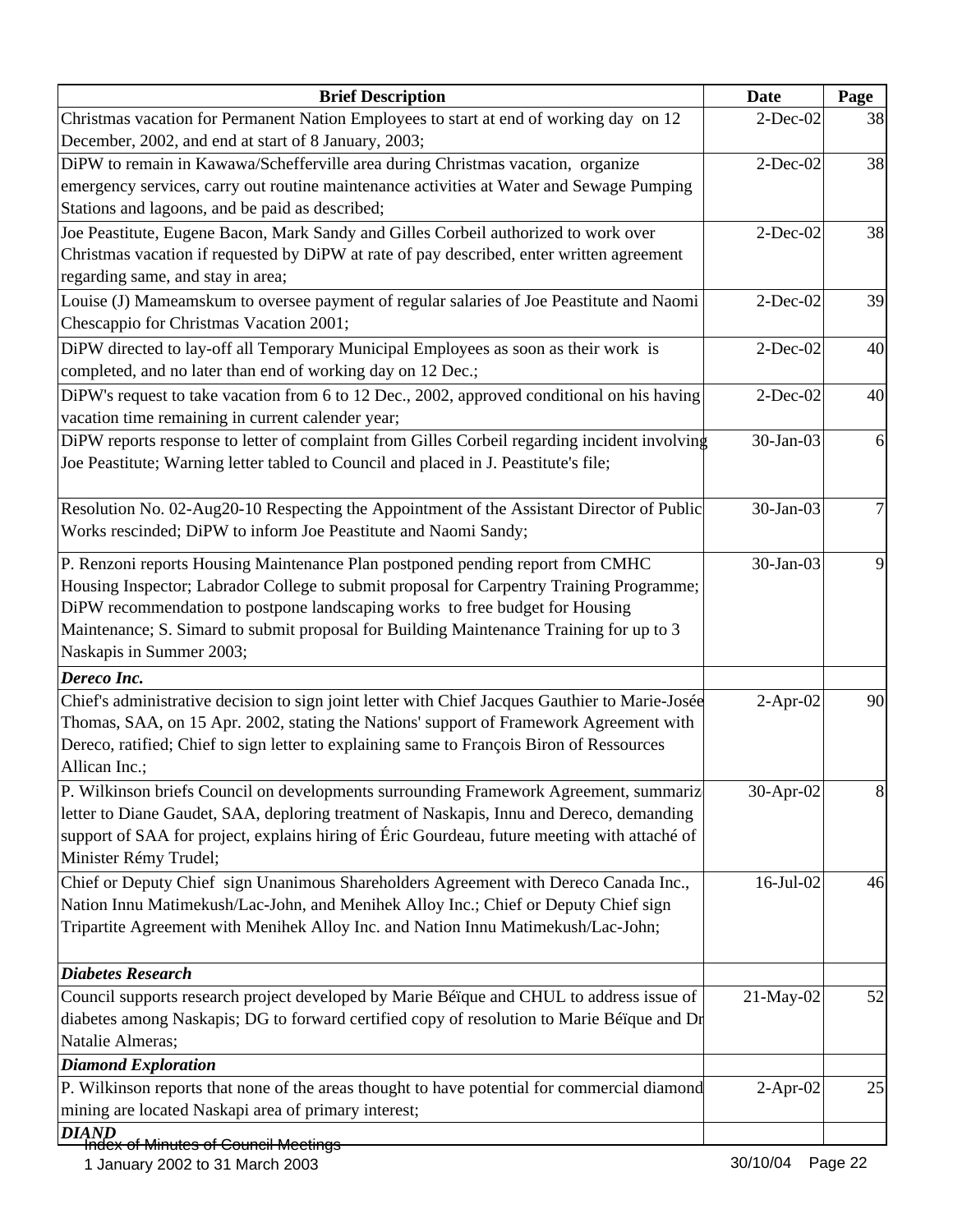| <b>Brief Description</b>                                                                        | <b>Date</b>     | Page |
|-------------------------------------------------------------------------------------------------|-----------------|------|
| Chief to sign letter to Minister of Indian Affairs drawing his attention to information on      | $2$ -Apr-02     | 21   |
| traditional lands of Inuit contained in the Atlas Historique du Québec;                         |                 |      |
| B. Pande to submit application for 150 000\$ to DIAND's Income Security Demonstration           | $2-Apr-02$      | 50   |
| Project to offset some of the labour costs for construction of the Community Centre; B. Pande   |                 |      |
| to administer project;                                                                          |                 |      |
| B. Pande to complete background information forAgreement of Access to DIAND's                   | $2-Apr-02$      | 84   |
| Computer Network with the Framework of the Electronic Data Interchange Project to               |                 |      |
| enable SAP Administrator to access information therein; DG to sign agreement and forward t      |                 |      |
| DIAND;                                                                                          |                 |      |
| Chief authorized to sign response to Minister Robert Nault's letter of 26 Apr. 2002, regarding  | 21-May-02       | 29   |
| the Nunavik Commission;                                                                         |                 |      |
| B. Pande reports that DIAND has agreed to fund 150 000\$ from Income Security                   | 21-May-02       | 37   |
| Demonstration Project to offset labour costs of construction of Community Centre;               |                 |      |
| B. Pande to include 250\$ per month for Church basement rental fees in Drop-In Centre           | 21-May-02       | 55   |
| funding application to Reinvestment Strategies;                                                 |                 |      |
| DG's administrative decision to approve funding application to DIAND's reinvestment             | $16$ -Jul- $02$ | 18   |
| strategies to offset cost of recreation programming training and Youth Camp ratified; B.        |                 |      |
| Pande to administer budgets and keep Council informed;                                          |                 |      |
| B. Pande to invite NDC to submit a proposal for up to 50% of Gathering Strength Initiative      | 16-Jul-02       | 34   |
| funds to be received (10 000\$), and to prepare proposal for Council for balance of funds, both |                 |      |
| for review by Council;                                                                          |                 |      |
| Reinvestment Strategies budget approved; B. Pande to submit projects to DIAND for               | 9-Sep-02        | 18   |
| approval; B. Pande and C. Calderhead to administer budgets;                                     |                 |      |
| P. Wilkinson advises that need for more street lights be evaluated during negotiations for next | 9-Sep-02        | 49   |
| five-year capital agreement with DIAND;                                                         |                 |      |
| Integration of Disabled Persons Programme Operational Plan 2002-03 approved; C.                 | 9-Sep-02        | 56   |
| Calderhead to submit to DIAND; M. Lortie and DG with C. Calderhead to administer                |                 |      |
| programme                                                                                       |                 |      |
| Family Violence Operational Plan for 2002-03 approved; C. Calderhead to submit to DIAND         | 9-Sep-02        | 55   |
| M. Lortie and DG with C. Calderhead to administer programme;                                    |                 |      |
| Chief, Council, Membership Clerk and DG to execute Privacy Statement: Devolution of Loca        | 9-Sep-02        | 59   |
| Indian Registration Responsibilities to Bands and Tribal Councils; DG to forward signed         |                 |      |
| statements to DIAND;                                                                            |                 |      |
| Proposals for Gathering Strength Initiative funds, Reinforcement of Naskapi Adoschouana         | $9-Sep-02$      | 79   |
| Services, 31 Aug, 2002 and Nation - Training of Accounting Personnel, 9 Sept, 2002,             |                 |      |
| accepted; B. Pande to submit them to DIAND and keep Council informed;                           |                 |      |
|                                                                                                 |                 |      |
| DG's administrative decision to hire Michael Mameamskum and Michael Tooma to assist             | 10-Oct-02       | 9    |
| Haut-Monts to take aerial photographs of Category IA-N land ratified;                           |                 |      |
| Chief to sign letters to DIAND, SAA, Hydro-Quebec, and James Bay Development Corp.              | 30-Jan-03       | 12   |
| soliciting support to organize conference to review first 25 years of implementation;           |                 |      |
|                                                                                                 |                 |      |
| Council's decision to signComprehensive Funding Arrangement No. 182-2002-00081.                 | 30-Jan-03       | 20   |
| Modification No. 1 ratified;                                                                    |                 |      |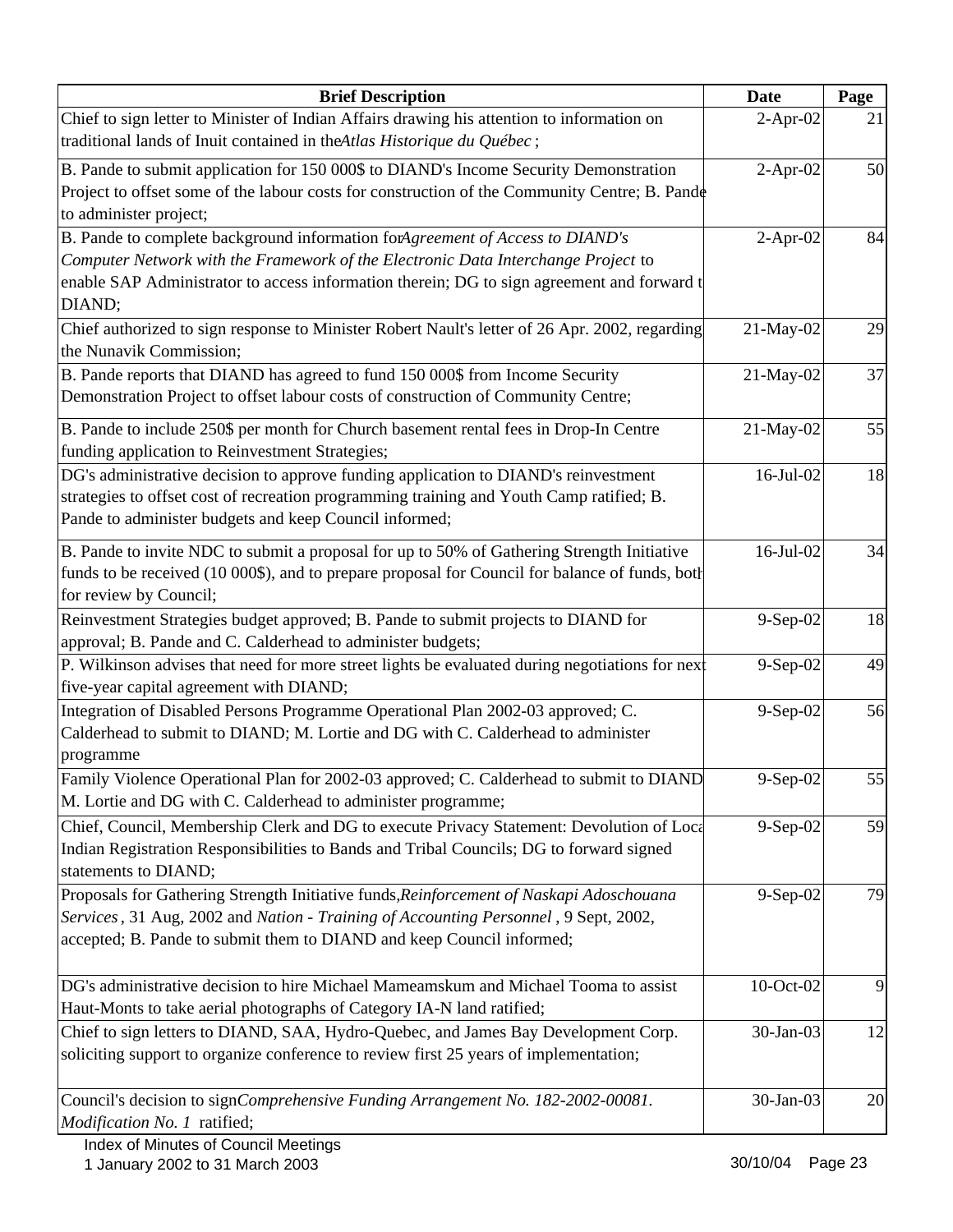| <b>Brief Description</b>                                                                    | Date        | Page |
|---------------------------------------------------------------------------------------------|-------------|------|
| Guidelines for DIAND Search and Rescue funding presented, copies of Guidelines forwarded    | 25-Mar-03   | 24   |
| to DiPW, Fire Chief, DG, and K. Hilt;                                                       |             |      |
| Administrative decision taken by Chief and individual Councillors to sign Comprehensive     | 25-Mar-03   | 33   |
| Funding Arrangement No 117-2003-00081 with DIAND for 2003-2004 ratified;                    |             |      |
| <b>Distance Learning</b>                                                                    |             |      |
| 100\$ allocated for Thomas Einish to take one English course, conditional on his retaining  | 25-Mar-03   | 79   |
| services of JSMS teacher; Nation to sponor; TC to administer and to inform Thomas Einish in |             |      |
| writing;                                                                                    |             |      |
| Dog Control                                                                                 |             |      |
| By-law No. 243 (respecting dog control and repealing By-law No.77), adopted;                | 25-Mar-03   | 11   |
| <b>Donations</b>                                                                            |             |      |
| DG to oversee donation of 200\$ from the General Donations account to Youth Focus Canada    | $2-Apr-02$  | 89   |
| and inform Brian Smith that it will be a final contribution as Council prefers to support   |             |      |
| Aboriginal organizations;                                                                   |             |      |
| 50\$ grant to Native Brotherhood 240 - Donnacona Institution approved from General          | 19-Nov-02   | 12   |
| Donations Acct.# 4026; DG to oversee payment;                                               |             |      |
| <b>Drop-In Centre</b>                                                                       |             |      |
| C. Calderhead reports on CPR Training given on 12-13 Jan. 2002; C. Calderhead to organize   | 29-Jan-02   | 52   |
| training for employees who missed it; 1 500\$ budget to be accessed from DPW;               |             |      |
|                                                                                             |             |      |
| NLMB Budget to cover the salary and costs of Drop-In Centre Coordinator for 2002-03         | $2-Apr-02$  | 79   |
| approved; Nation to sponsor; TC to administer;                                              |             |      |
| NLMB Budget to for 2 Naskapi youth to continue employment as Drop-In Centre Assistant       | $2-Apr-02$  | 79   |
| Coordinators; Nation to sponsor; TC to administer;                                          |             |      |
| DG's administrative decision to access 2 150\$ and 4 300\$ from NNADAP and Mental Health    | $2-Apr-02$  | 96   |
| budgets to send NNADAP Worker, Drop-In Centre Coordinator and Alcohol Worker to High        |             |      |
| Risk Youth Workshop in Sudbury 15 to 17 April, 2002, ratified;                              |             |      |
| DG's administrative decision to end Mike Pinette's employment as Assistant Drop-In          | $2-Apr-02$  | 97   |
| Coordinator effective 4 Feb. 2002, ratified;                                                |             |      |
| C. Calderhead reports that Jimmy Peter Einish and George Katsimoko found high risk youth    | 21-May-02   | 50   |
| workship informative and useful;                                                            |             |      |
| B. Pande to include 250\$ per month for Church basement rental fees in Drop-In Centre       | 21-May-02   | 55   |
| funding application to DIAND;                                                               |             |      |
| 6 930\$ allocated to continue employment of Drop-In Centre Coordinator to 1 August, 2003;   | 25-Mar-03   | 73   |
| Nation to sponsor; TC to administer;                                                        |             |      |
| 12 788\$ allocated to continue employment of two Drop-In Centre Assistant Coordinators to   | 25-Mar-03   | 73   |
| 31 March, 2004; Nation to sponsor; TC to administer;                                        |             |      |
| Dump - Iron Arm Lake                                                                        |             |      |
| DiPW to prepare cost estimate for removal of garbage, excluding toxic materials, from dump  | 7-Aug-02    | 10   |
| at Iron Arm Lake;                                                                           |             |      |
| <b>Ecolure</b>                                                                              |             |      |
| Council gives John Mameamskum permission to use name "Naskapi Lure" for Naskapi             | $2$ -Apr-02 |      |
| syllabics version of "Ecolure";                                                             |             |      |
| <b>Economic Development</b>                                                                 |             |      |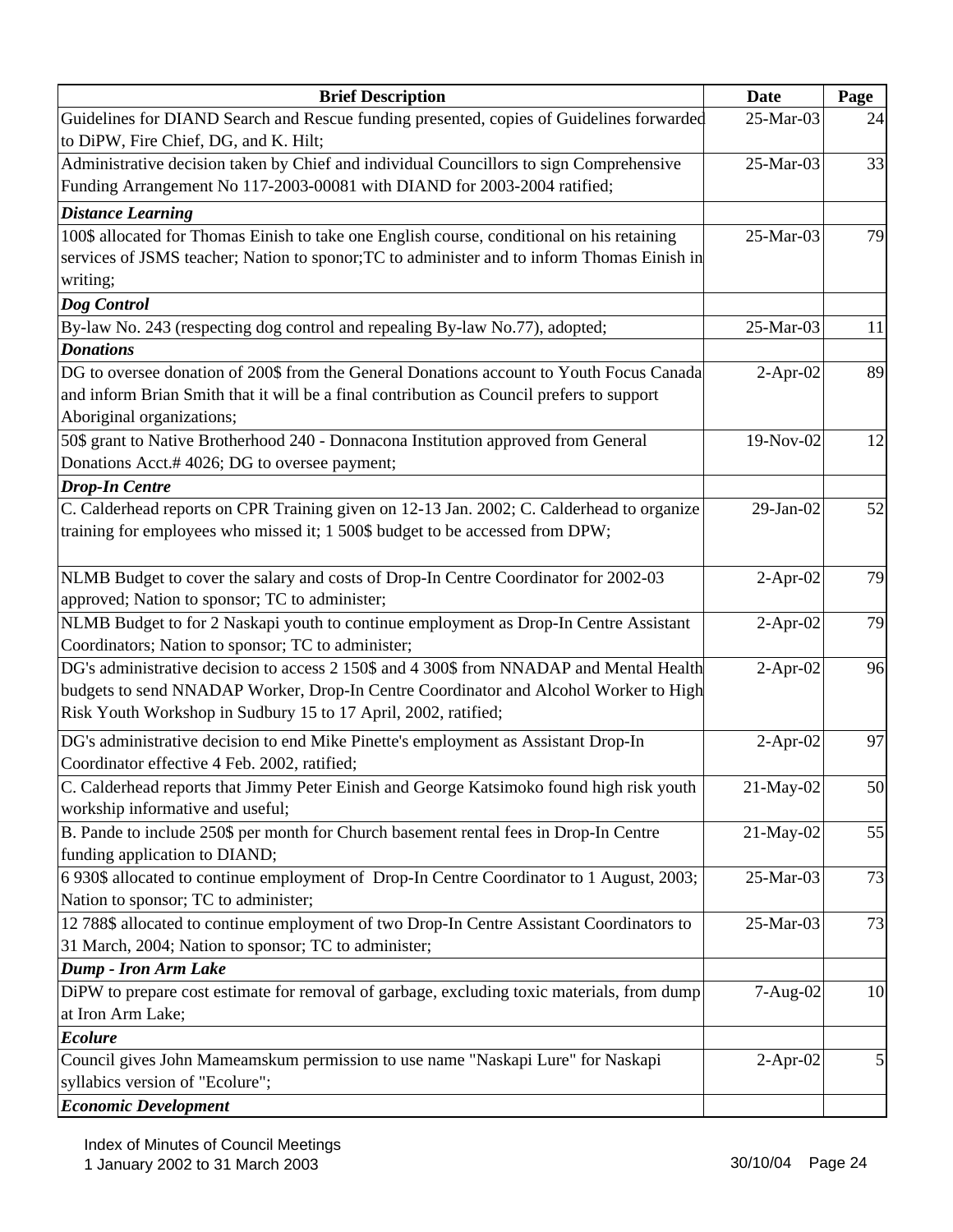| <b>Brief Description</b>                                                                       | Date           | Page           |
|------------------------------------------------------------------------------------------------|----------------|----------------|
| Chief to write to Pita Aatami endorsing Naskapi-Makivik Working Group; Chief to invite         | 16-Jul-02      | 29             |
| NDC to name member; B. Pande appointed Nation's representative; B. Pande to ask CEDO to        |                |                |
| appoint representative; J. Mameamskum and P. Wilkinson appointed Advisors; cost of             |                |                |
| participation taken from Economic Development Acct;                                            |                |                |
| Council takes note that CEDO appointed Jimmy Shecanapish as its representative on the          | $9-$ Sep $-02$ | 68             |
| Naskapi-Makivik Working Group on Economic Development and Regional Infrastructure,             |                |                |
| and TC as the substitute member;                                                               |                |                |
| Chief to write to members of Naskapi-Makivik Working Group advising them it would be           | 7-Nov-02       | 6              |
| more productive to hold second meeting in Kuujjuaq in mid or late January, 2003;               |                |                |
| <b>Economic Development and Outreach Programme - See also Outreach Officer</b>                 |                |                |
| NLMB Budget to cover 50% of salary and costs of Outreach Officer approved; Nation to           | $2-Apr-02$     | 76             |
| Sponsor; TC to administer programme;                                                           |                |                |
| <b>Education Committee</b>                                                                     |                |                |
| Chief to send a reminder to Naskapi Education Committee and Curtis Tootoosis re meeting to     | 9-Sep-02       | 48             |
| discuss review of Section 11;                                                                  |                |                |
| Einish, Amos - Estate                                                                          |                |                |
| Explanation that Nation potentially liable for life insurance claim; discussion of moral and   | 30-Apr-02      | $\overline{c}$ |
| legal obligations of Nation; R. Pratt to advise Lombard Insurance Company of potential claim   |                |                |
| against Nation;                                                                                |                |                |
| R. Lodge reports that widow of Amos Einish has asked Nation to make claim on his life to       | 21-May-02      | 24             |
| Great West Life; if refused, she may request help and advice from Council, then, R. Lodge      |                |                |
| advises Council should consult R. Pratt;                                                       |                |                |
| R. Pratt provides info regarding potential claim of the Estate of Amos Einish against the      | 16-Jul-02      | 11             |
| Nation; Claim filed by Agnes Einish rejected by Great West Life b/c filed more than a year     |                |                |
| after his death;                                                                               |                |                |
| Einish, Andrew                                                                                 |                |                |
| Andrew Einish discusses his employment situation with Council;                                 | $2-Apr-02$     | 69             |
| Chief recommends that Andrew Einish review his job description before taking up matter of      | $2$ -Dec-02    | 33             |
| difference in rate of pay for 2001 with DiPW;                                                  |                |                |
| Einish, Willie                                                                                 |                |                |
| DPW directed to move construction site shed, when it is no longer needed, to site beside Will  | 9-Sep-02       | 46             |
| Einish's house;                                                                                |                |                |
| <b>Elders' Gathering</b>                                                                       |                |                |
| 2 500\$ granted from Donations acct. to enable Elders and escorts to attend gathering along    | 21-May-02      | 57             |
| Moisie River from 7-16 June, 2002; C. Calderhead and M. Sandy to oversee arrangements;         |                |                |
|                                                                                                |                |                |
| Decision deferred re request for funding to organize Elders' gathering at Mistinibi Outfitting | $9-Sep-02$     | 80             |
| Camp pending information on cost;                                                              |                |                |
| <b>Elections &amp; Referenda</b>                                                               |                |                |
| Decision deferred regarding suggestion of having election for position of Deputy Chief;        | 7-Aug-02       | 10             |
| Referendum to approve By-law 224 set for 11-14 Mar. 2002; Janet Sangster appointed             | 29-Jan-02      | 19             |
| Presiding Officer; J. Sangster to post notice;                                                 |                |                |
| Referendum to approve By-law 225 set for 11-14 Mar. 2002; Janet Sangster appointed             | 29-Jan-02      | 23             |
| Presiding Officer; J. Sangster to post notice;                                                 |                |                |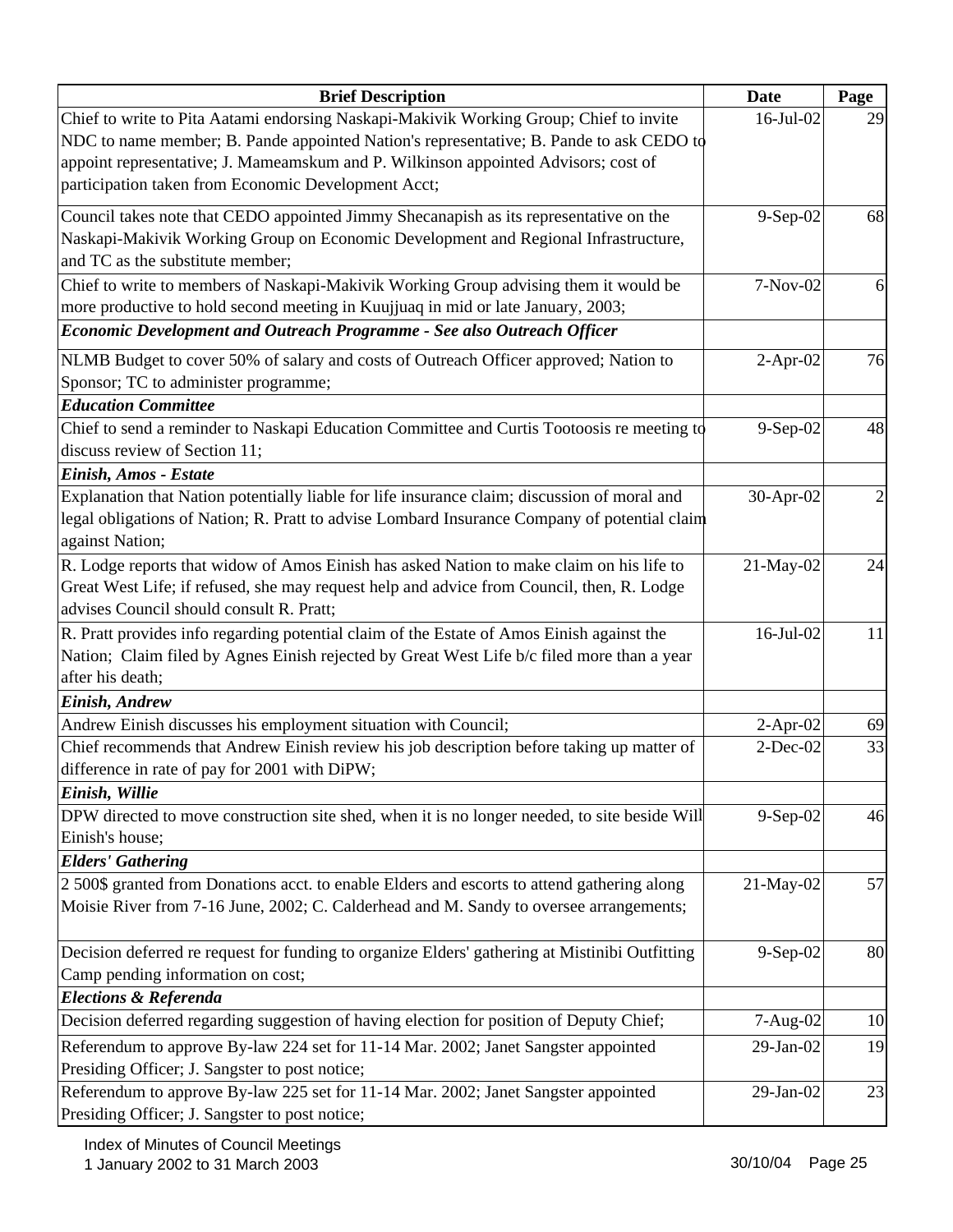| <b>Brief Description</b>                                                                     | Date            | Page |
|----------------------------------------------------------------------------------------------|-----------------|------|
| Referendum to approve By-law No.232 set for 23,24,25 and 26 Sept., 2002; Janet Sangster      | 9-Sep-02        | 13   |
| appointed Presiding Officer;                                                                 |                 |      |
| Date for election of Councillor to replace Paul Mokoush set for 10 December, 2002; Janet     | 7-Nov-02        | 9    |
| Sangster appointed Returning Officer;                                                        |                 |      |
| P. Renzoni explains that no advance poll was fixed for election of Councillor, and Council   | 19-Nov-02       | 6    |
| decides not to re-post election notice and do so;                                            |                 |      |
| Referendum to approve By-law No. 240 set for 2 to 5 Dec. 2002; Janet Sangster appointed      | 19-Nov-02       | 9    |
| Presiding Officer; J. Sangster to post notice; English version of question fixed;            |                 |      |
| Referendum to approve By-law No. 241 set for 2 to 5 Dec. 2002; Janet Sangster appointed      | 19-Nov-02       | 10   |
| Presiding Officer; J. Sangster to post notice; English version of question fixed;            |                 |      |
| <b>Elections - Quebec</b>                                                                    |                 |      |
| Chief and DG to represent Council at meeting with Liberal candidate Marc Proulx to discuss   | 25-Mar-03       | 2    |
| party's platform and any concerns of Council on 27 March;                                    |                 |      |
| <b>Emergency Preparedness</b>                                                                |                 |      |
| DiPW to represent Nation at Disaster and Emergency Preparedness Conference in Vancouver      | $2-Apr-02$      | 89   |
| on 22 and 23 May, 2002;                                                                      |                 |      |
| Willie Mameanskum dismissed as Emergency Preparedness Assistant Coordinator; Gilles          | 21-May-02       | 40   |
| Corbeil appointed to position;                                                               |                 |      |
| Emergency Preparedness Plan prepared by K. Hilt tabled and approved; K. Hilt to distribute   | 9-Sep-02        | 37   |
| copies to concerned individuals;                                                             |                 |      |
| <b>Emergency Services</b>                                                                    |                 |      |
| DiPW to remain in Kawawa/Schefferville area during Christmas vacation, and will organize     | $2$ -Dec-02     | 38   |
| emergency services; DiPW to carry out routine maintenance activities at Water and Sewage     |                 |      |
| Pumping Stations and lagoons, be paid as described;                                          |                 |      |
| Joe Peastitute, Eugene Bacon, Mark Sandy and Gilles Corbeil authorized to work over          | $2$ -Dec-02     | 38   |
| Christmas vacation if requested by DiPW at rate of pay described, enter written agreement    |                 |      |
| regarding same and stay in area;                                                             |                 |      |
| Joe Peastitute and John Tooma to represent Nation at Emergency Operations Centre             | $2$ -Dec-02     | 43   |
| Workshop in Arnprior, 7-9 Jan., 2003; P. Renzoni to inform CLSC of workshop and invite it    |                 |      |
| to send a representative thereto;                                                            |                 |      |
| Emploi-Quebec                                                                                |                 |      |
| Decision regarding Sampson Einish deferred pending receipt of written complaint of           | $12$ -Jun- $02$ | 6    |
| unprofessionalism from Emploi-Quebec; Chief's administrative decision to sign contribution   |                 |      |
| agreement with Emploi-Quebec for 2002-03 ratified;                                           |                 |      |
| <b>Environment</b>                                                                           |                 |      |
| Chief to write to federal Minister of Environment in support of Grand Chief Ted Moses        | 29-Jan-02       | 16   |
| position that the JBNQA and NEQA should reflect amendments to Migratory Birds                |                 |      |
| Convention; R. Pratt to draft letter for Chief's signature;                                  |                 |      |
| P. Wilkinson reports that Nation Innu pushing IOC to conduct comprehensive clean-up of       | 29-Jan-02       | 30   |
| abandoned sites in lands of primary interest to Nation; advises Nation involvement in file;  |                 |      |
| Chief to request in writing representation at meeting on 30 Jan., 2002; P. Duxbury of PFW to |                 |      |
| attend and report to Council;                                                                |                 |      |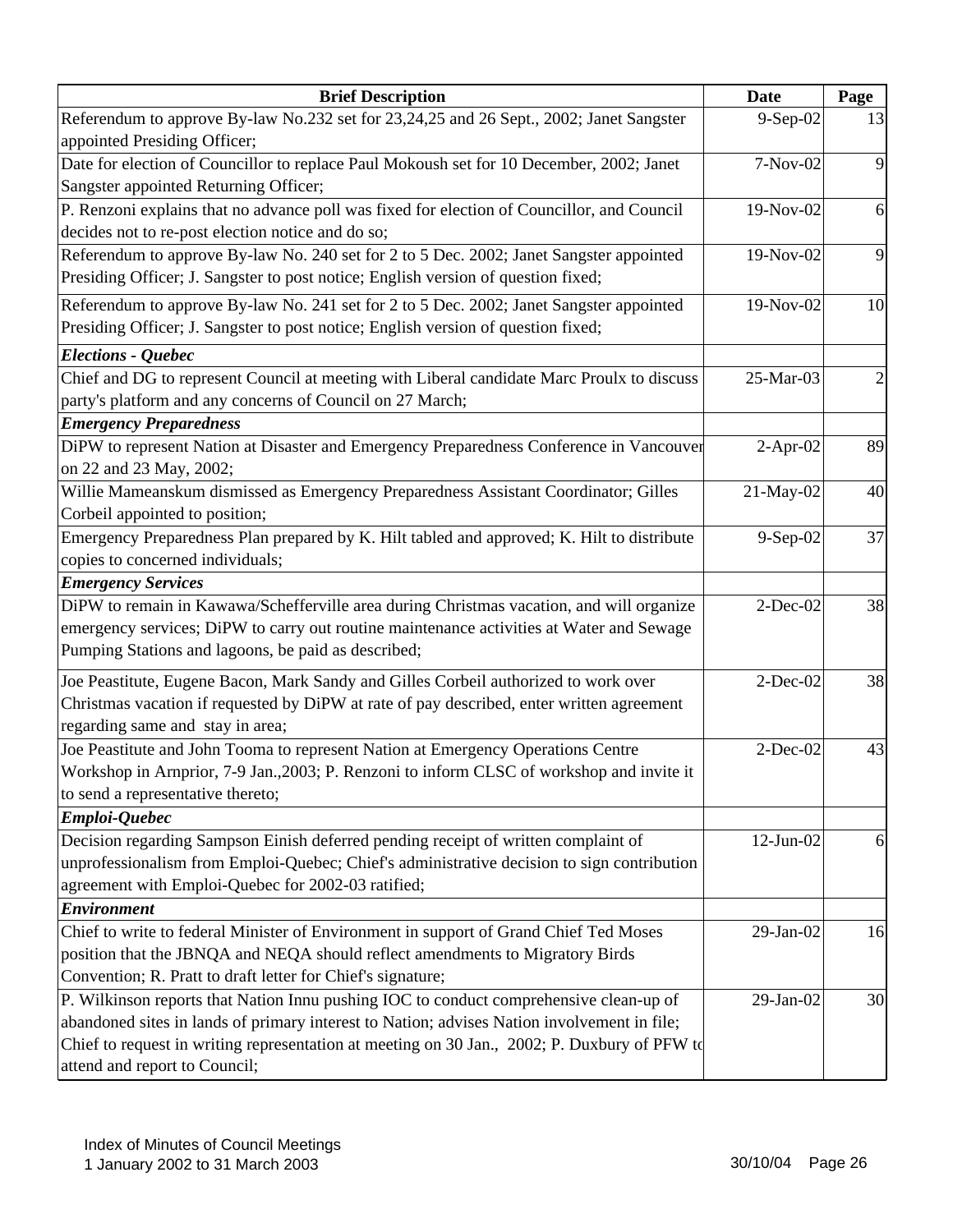| <b>Brief Description</b>                                                                                                                                                                                                                                                                                | <b>Date</b> | Page |
|---------------------------------------------------------------------------------------------------------------------------------------------------------------------------------------------------------------------------------------------------------------------------------------------------------|-------------|------|
| P. Renzoni summarizes a brief prepared by Alan Penn for Cree Chiefs and Local Environmer<br>Ministers about meeting of National Advisory Committee on implementation of CEPA;                                                                                                                           | 30-Jan-03   | 19   |
| <b>Family Violence</b>                                                                                                                                                                                                                                                                                  |             |      |
| Operational Plan for 2002-03 approved; C. Calderhead to submit to DIAND; M. Lortie and                                                                                                                                                                                                                  | $9-Sep-02$  | 55   |
| DG with C. Calderhead to administer programme;                                                                                                                                                                                                                                                          |             |      |
| Budget of up to 4 000\$ put aside from Family Violence or NNADAP to offset costs of charte<br>to Davis Inlet for 4 women to attend Woman's Gathering from 23 to 28 Aug., 2002; DG and<br>M. Lortie to oversee implementation;                                                                           | 7-Aug-02    | 8    |
| <b>Ferro-chrome Project</b>                                                                                                                                                                                                                                                                             |             |      |
| Chief or Deputy Chief sign Unanimous Shareholders Agreement with Dereco Canada Inc.,<br>Nation Innu Matimekush/Lac-John, and Menihek Alloy Inc. and Tripartite Agreement with<br>Menihek Alloy Inc. and Nation Innu Matimekush/Lac-John;                                                                | 16-Jul-02   | 46   |
| Chief's administrative decision to sign joint letter with Chief Jacques Gauthier to Marie-Josée<br>Thomas, SAA, on 15 Apr. 2002, stating the Nations' support of Framework Agreement with<br>Dereco, ratified; Chief to sign letter to explaining same to François Biron of Ressources<br>Allican Inc.; | $2-Apr-02$  | 90   |
| Chief authorized to subscribe 10 Class A shares effective 17 July, 2002;                                                                                                                                                                                                                                | $9-Sep-02$  | 45   |
| <b>Fire Arms Training</b>                                                                                                                                                                                                                                                                               |             |      |
| P. Renzoni reports on conversation with Cree lawyer regarding status of fire arms training;<br>Crees considering legal action if current negotiations unsuccessful;                                                                                                                                     | 25-Mar-03   | 28   |
| <b>Fire Department</b>                                                                                                                                                                                                                                                                                  |             |      |
| Document "Kawawachikamach Volunteer Fire Department - Organizational Structure and<br>Procedures. January, 2002", approved in priniciple; B. Pande to inform Council of any<br>comments from Department's personnel, to finalized before end of fiscal year;                                            | 29-Jan-02   | 37   |
| C. Calderhead reports on CPR Training given on 12-13 Jan., 2002; C. Calderhead to organize<br>training for employees who missed training; 1 500\$ budget to be accessed from DPW;                                                                                                                       | 29-Jan-02   | 52   |
| Chief to sign letter to Fire Chief, Willie Mameanskum, instructing him to notify Council of<br>extended absences from region, develop and distribute in-house training schedule by 15 April,<br>and develop bi-weekly training schedule and submit to Council at the beginning of each<br>month;        | $2$ -Apr-02 | 73   |
| NLMB Budget to offset deficit incurred in Heavy Duty 1st Responder Training Programme in<br>Ocala, Florida, in May 2001, approved; TC to implement;                                                                                                                                                     | $2-Apr-02$  | 79   |
| NLMB Budget to enable volunteer fire fighters to receive training on Modules I to III in 2002-<br>03 approved; Nation to sponsor; TC to administer;                                                                                                                                                     | $2$ -Apr-02 | 80   |
| R. Lodge recommends against purchasing both a fire truck and a loader in 2002-03; S. Simar<br>recommends reviewing purchase of fire truck in 2003-04, and that a new loader be purchased;<br>decision on purchase of new loader deferred pending review of final cost estimate;                         | 21-May-02   | 11   |
| Willie Mameanskum dismissed as Fire Chief; Gilles Corbeil appointed Interim Fire Chief;<br>Gilles Corbeil with help from B. Pande to recommend appropriate candidate to be trained to<br>be Fire Chief;                                                                                                 | 21-May-02   | 39   |
| Council reviews highlights of Annual Report; honoraria for members of Fire Department<br>approved; Louise (J) Mameamskum to issue cheques, to be coded to Acct., # 6822;<br><b>Index of Minutes of Council Meetings</b>                                                                                 | $2$ -Dec-02 |      |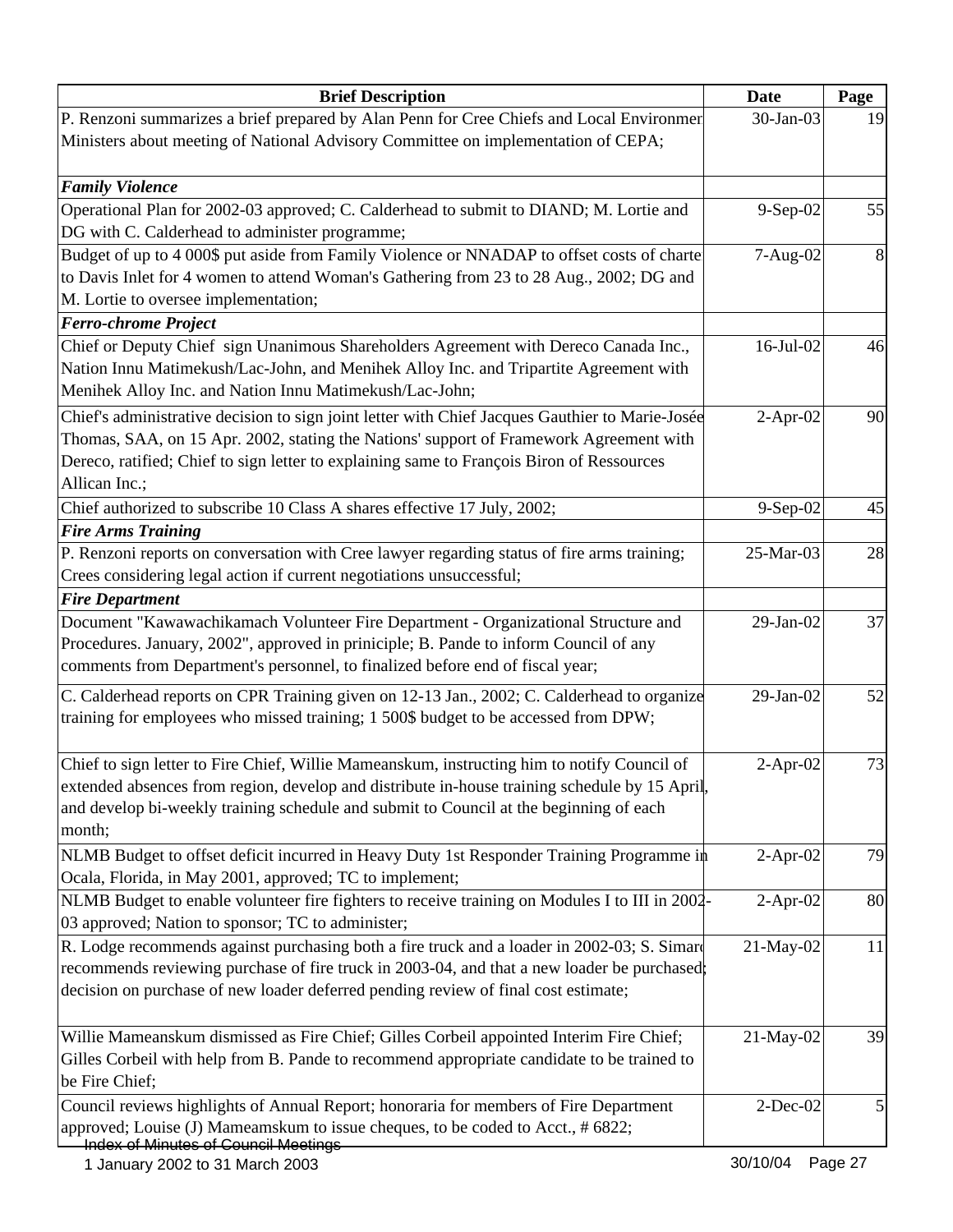| <b>Brief Description</b>                                                                                                                                                                     | Date        | Page |
|----------------------------------------------------------------------------------------------------------------------------------------------------------------------------------------------|-------------|------|
| B. Pande provides history of Fire Fighter training programme; B. Pande's administrative                                                                                                      | 25-Mar-03   | 37   |
| decision to inform Michel Vaillancourt that Nation considers agreement null and void ratified;                                                                                               |             |      |
| Payroll Clerk to continue to pay salaries of volunteer fire-fighters for duration of training,                                                                                               | 30-Jan-03   |      |
| conditional on their attendance at training; Respective Personnel Policies to be applied to fire-                                                                                            |             | 25   |
|                                                                                                                                                                                              |             |      |
| fighters during training;<br><b>Fires</b>                                                                                                                                                    |             |      |
| R. Lodge explains difficulties obtaining payment of insurance claims for fires in Police Statio                                                                                              | 29-Jan-02   |      |
| and House No. 50; R. Lodge, DG, and P. Wilkinson to select evaluator to evaluate insurance                                                                                                   |             |      |
|                                                                                                                                                                                              |             |      |
| coverage and review position of Optimum Risk Management;                                                                                                                                     |             |      |
| DG reports that SQ is investigating fire that destroyed NDC warehouse on rue de la Gare; No                                                                                                  | 29-Jan-03   |      |
| Nation materials are known to have been in warehouse;                                                                                                                                        |             |      |
| S. Simard provides status report regarding fire at House No. 50; insurance claim to be                                                                                                       | 29-Jan-02   | 9    |
| presented when evaluation of replacement cost is complete;                                                                                                                                   |             |      |
| Estimates of cost of rebuilding House No. 50 discussed; Claim to be finalized in Spring 2002.                                                                                                | $2-Apr-02$  | 60   |
| R. Lodge advises that deductible is 10 000\$;                                                                                                                                                |             |      |
| In light of 3 fires in Kawawa in one month period, Fire Chief Gilles Corbeil expresses concer                                                                                                | $2-Dec-02$  |      |
| to Council regarding fire safety, informs Council of Dept. intention to post notices on fire                                                                                                 |             |      |
| safety, and requests Councils's support; R. Pratt to collaborate with Fire Dept. to draft by-law                                                                                             |             |      |
| respecting issues related to fire safety;                                                                                                                                                    |             |      |
|                                                                                                                                                                                              | $2-Dec-02$  |      |
| B. Pande reports that fire in House No. 59 on 15 Nov. 2002, caused by spliced wires                                                                                                          |             |      |
| connected to furnace by uncertified electrician, requests R. Pratt inform him of recourse with<br>regard to Metshun Électrique, R. Lodge, S. Simard determine whether insurance claim filed; |             |      |
|                                                                                                                                                                                              |             |      |
| B. Pande reports that grease fire in House No. 61 on 17 Nov., 2002, started in kitchen due to                                                                                                | $2$ -Dec-02 |      |
| unattended stove and caused fire, heat and smoke damage in kitchen and smoke damage in                                                                                                       |             |      |
| dining area; P. Mameamskum to prepare cost estimate for repairs;                                                                                                                             |             |      |
| Fire Chief to monitor use of Department's radio telephone system to ensure it is used for                                                                                                    | $2$ -Dec-02 |      |
| emergency situations only, and to oversee production of stickers indicating Fire Dept.'s                                                                                                     |             |      |
| telephone number for phones in Kawawa;                                                                                                                                                       |             |      |
| <b>First Aid Training</b>                                                                                                                                                                    |             |      |
| C. Calderhead reports on CPR Training given on 12-13 Jan., 2002; C. Calderhead to organize                                                                                                   | 29-Jan-02   | 52   |
| training for employees who missed training; 1 500\$ budget to be accessed from DPW;                                                                                                          |             |      |
|                                                                                                                                                                                              |             |      |
| <b>First Nations Bank of Canada</b>                                                                                                                                                          |             |      |
| Administrative decision to be ratified in future, for: Chief and DG to sign confidentiality                                                                                                  | $7-Mar-03$  | 10   |
| agreement; DG to forward to bank; P. Renzoni, R. Lodge, and R. Pratt to evaluate possible                                                                                                    |             |      |
| investment;                                                                                                                                                                                  |             |      |
| <b>First Nations of Quebec &amp; Labrador First Nation Human Resources Agreement</b>                                                                                                         |             |      |
| B. Pande and P. Renzoni to undertake a comparative analysis of the FNHRA and the Cree                                                                                                        | 29-Jan-02   | 38   |
| HRDA and recommend to Council the possibility and desirability of negotiating a bilateral                                                                                                    |             |      |
| human resources development agreement;                                                                                                                                                       |             |      |
| First Nation of Quebec & Labrador Economic Development Commission                                                                                                                            |             |      |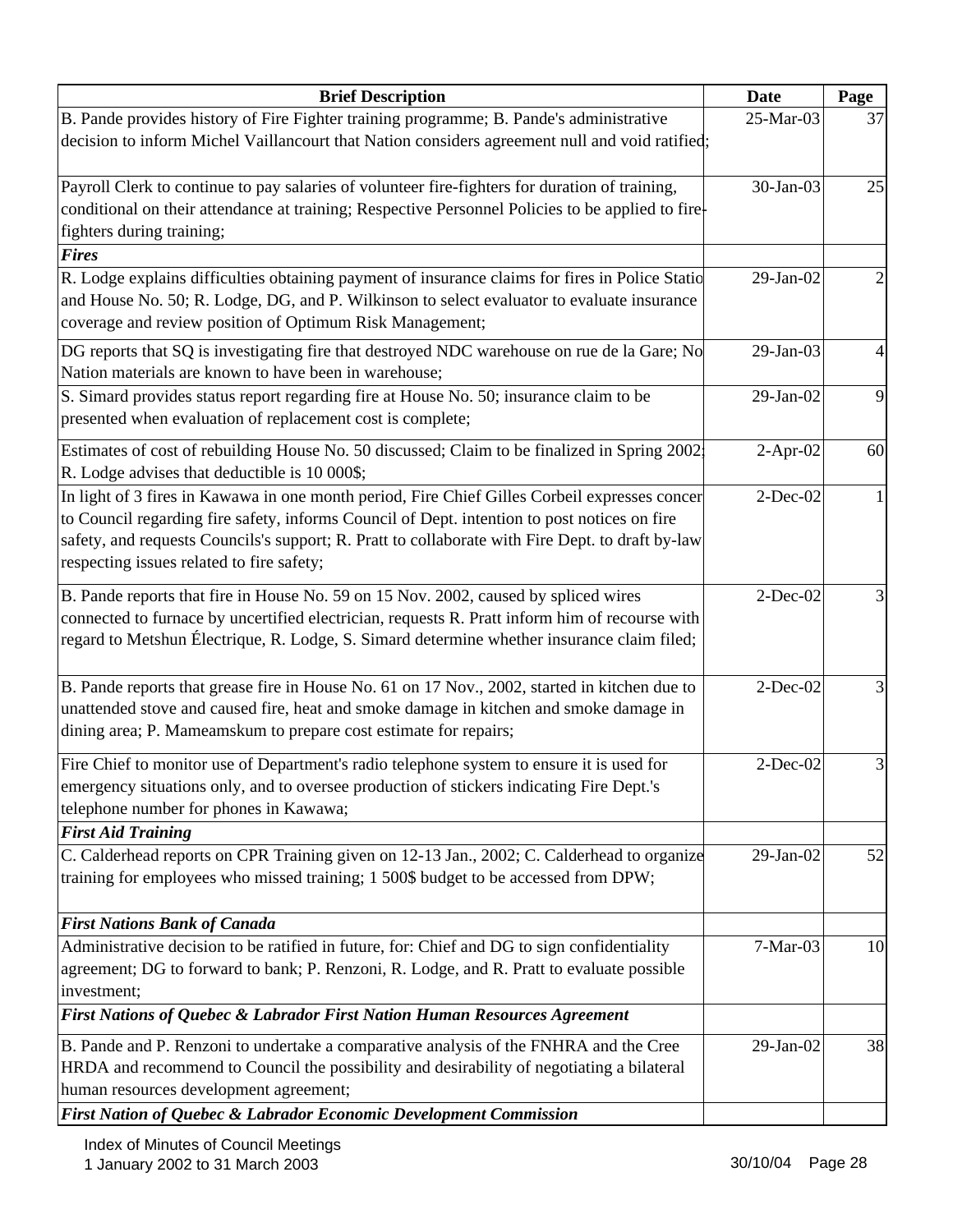| <b>Brief Description</b>                                                                                                        | <b>Date</b>     | Page           |
|---------------------------------------------------------------------------------------------------------------------------------|-----------------|----------------|
| Louise (M) Mameamskum to represent Nation at Annual General Assembly and Symposium                                              | 28-Oct-02       |                |
| in Montreal from 19 to 21 Nov., 2002, and present summary to Council; C. Calderhead to                                          |                 |                |
| accompany;                                                                                                                      |                 |                |
| Sampson Einish provides summary of General Assembly and Annual Seminar held in Quebec                                           | 29-Jan-02       | 74             |
| on 22-24 Jan., 2002; C. Calderhead appointed Nation's alternate representative on                                               |                 |                |
| Commission; P. Renzoni to forward certified copy to Commission;                                                                 |                 |                |
| DG summarizes report on Board Meeting held in Montreal on 23-24 Apr., 2002;                                                     | 21-May-02       | 49             |
| Conditional on reinstatement as Outreach Officer, S. Einish to attend Annual General                                            | 9-Sep-02        | 58             |
| Assembly and Symposium with C. Calderhead in Montreal from 19 to 21 Nov., 2002; S.                                              |                 |                |
| Einish to present summary to Council;                                                                                           |                 |                |
| Sampson Einish appointed to represent Nation; C. Calderhead appointed as alternate;                                             | 30-Jan-03       | 28             |
| Outreach Officer and C. Calderhead to attend consultation seesion on training of community                                      |                 |                |
| economic development officers on 19-20 Feb. in Montreal; S. Einish to present summary to                                        |                 |                |
| Council; C.Calderhead to forward resolution to FNQLEDC;                                                                         |                 |                |
| First Nations of Quebec & Labrador Health and Social Services Commission                                                        |                 |                |
| George Guanish and M. Lortie to represent Nation at conference in Quebec City on 18 to 20<br>Feb., 2002, and report to Council; | 29-Jan-02       | 12             |
| Chief signs contribution agreement with FNQL Health and Social Services Commission for                                          | $2-Apr-02$      | 105            |
| the First Nations and Inuit Health Information System for 2001-02;                                                              |                 |                |
| Childcare Services Initiative budget for 2002-03 to offset staff salaries and for professional                                  | $16$ -Jul- $02$ | 16             |
| development activities approved; C. Calderhead to administer budget and forward certified                                       |                 |                |
| copy of resolution to FNQLHSSC and Sachidun Board;                                                                              |                 |                |
| Deputy Chief authorized to sign 2002-03 Head Start Contribution Agreement for programme                                         | 16-Jul-02       | 33             |
| with FNQLHSSC;                                                                                                                  |                 |                |
| Chief authorized to sign memorandum to FNQLHSSC confirming willingness to participate i                                         | 7-Aug-02        | 10             |
| Longitudinal Regional Health Survey for First Nations and Inuit living on-reserve in Quebec;                                    |                 |                |
|                                                                                                                                 |                 |                |
| Chief's administrative decision to sign Contribution Agreement with FNQLHSSC for Child                                          | 28-Oct-02       | $\mathfrak{S}$ |
| Care Services Initiative for 2002-03 ratified; DG to forward copy to FNQLHSSC;                                                  |                 |                |
| Budget for additional funding for fiscal year 2002-2003 approved; C. Calderhead, Myna                                           | 25-Mar-03       | 45             |
| Mameanskum and D. vanRaalte to oversee implementation; C. Calderhead to forward copy of                                         |                 |                |
| resolution to FNQLHSSC and Board of Directors;                                                                                  |                 |                |
| <b>Fonds Jeunesse Québec</b>                                                                                                    |                 |                |
| DG's administrative decision to approve funding request for Youth Centre personnel ratified;                                    | 9-Sep-02        | 39             |
| DG Nation's representative for matters pertaining to funding request; Chief to sign letter to                                   |                 |                |
| Mme Nanny Beaulieu confirming incorporation of Nation;                                                                          |                 |                |
| DG mandated to sign contribution agreement with Fonds Jeunesse Québec for training and                                          | 7-Nov-02        | 8              |
| hiring a Coordinator and Youth Animators at Youth Centre to be housed in Community                                              |                 |                |
| Centre; DG to return signed agreement;                                                                                          |                 |                |
| DG's administrative decision to approve funding request to Fonds Jeunesse Québec/Forum                                          | $20$ -Jan-03    |                |
| Jeunesse Côte-Nord for two Traditional Skills Youth Camps in 2003, ratified; DG and C.                                          |                 |                |
| Calderhead to represent Nation in matters related to request;                                                                   |                 |                |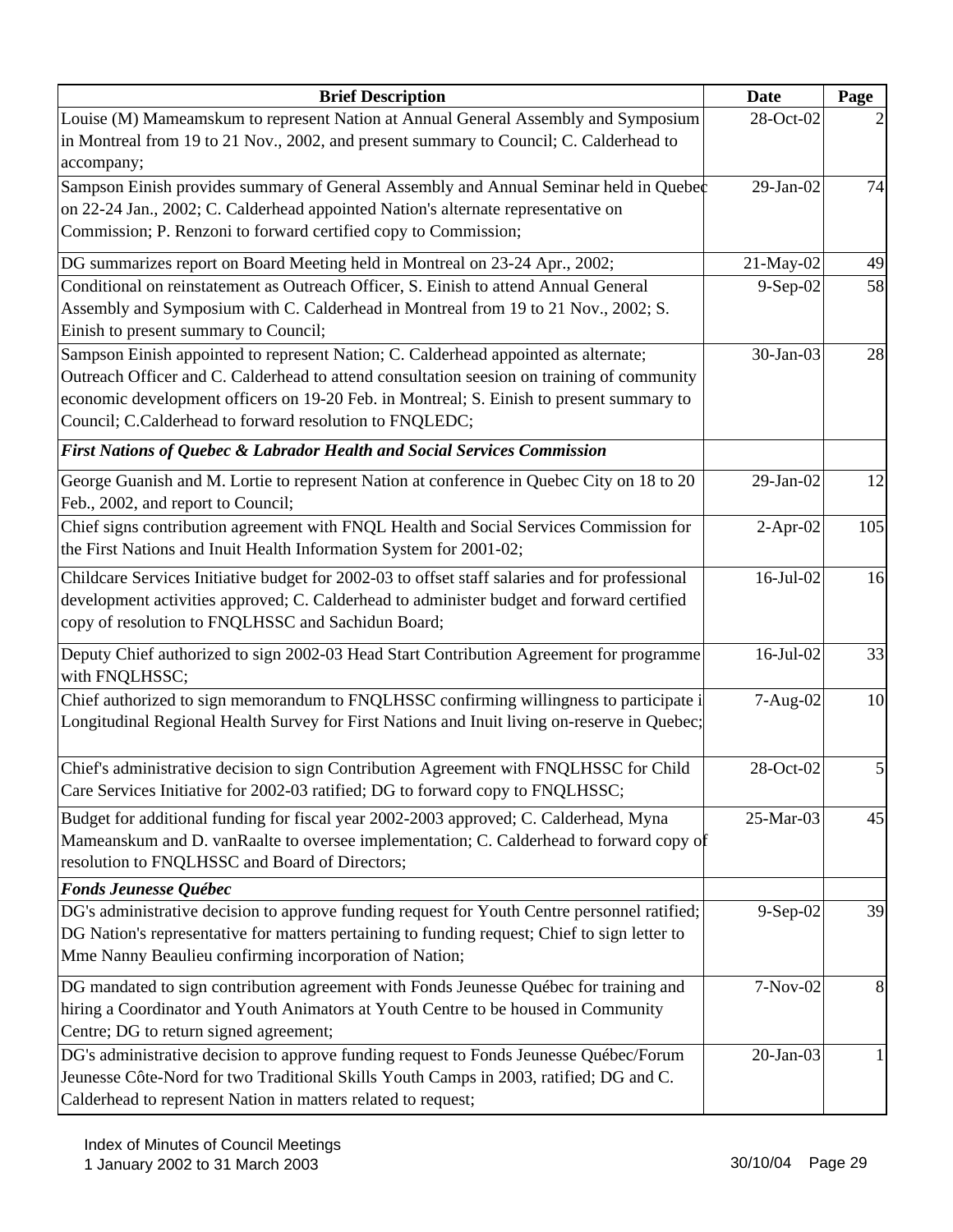| <b>Brief Description</b>                                                                       | <b>Date</b> | Page |
|------------------------------------------------------------------------------------------------|-------------|------|
| C. Calderhead reports that full funding approved and that she has begun to organize Yourth     | 25-Mar-03   | 42   |
| Camp with Curtis Tootoosis and Daisy André;                                                    |             |      |
| Footbridge                                                                                     |             |      |
| Council reviews simplified design of footbridge btwn JSMS and church, costing 16 300\$, and    | 21-May-02   | 13   |
| defers decision pending review of further simplified design;                                   |             |      |
| P. Renzoni undertakes to obtain status report from Bruser;                                     | 20-Aug-02   | 4    |
| <b>Fort McKenzie</b>                                                                           |             |      |
| DG's administrative decision to authorize P. Wilkinson to sign lease with Quebec for File No.  | 25-Mar-03   | 27   |
| 90459 00 000 ratified;                                                                         |             |      |
| <b>Gathering Strength Initiative</b>                                                           |             |      |
| B. Pande to invite NDC to submit a proposal for up to 50% of funds to be received (10 000\$).  | 16-Jul-02   | 34   |
| and to prepare proposal for Council for balance of funds, both for review by Council;          |             |      |
| Proposals Reinforcement of Naskapi Adoschouana Services, 31 Aug, 2002, and Nation -            |             | 79   |
| Training of Accounting Personnel, 9 Sept, 2002, accepted; B. Pande to submit them to           | 9-Sep-02    |      |
| DIAND and keep Council informed;                                                               |             |      |
| B. Pande provides status report regarding proposals to access funds;                           | $2$ -Dec-02 |      |
| Gazebo                                                                                         |             |      |
| S. Simard recommends purchasing ready-to-assemble 15 foot Limestone Trail Gazebo kit as        | 21-May-02   | 12   |
| least expensive option, costing 17 000\$ including transportation and installation; decision   |             |      |
| deferred to fiscal year 2003-04;                                                               |             |      |
| <b>Group Health Plan</b>                                                                       |             |      |
| Hartel to prepare for review procedures to be followed by administrative staff in case of      | 21-May-02   | 24   |
| accident or death of member of pension and group health plans; Hartel to conduct public info   |             |      |
| sessions for members;                                                                          |             |      |
| R. Lodge explains that he is awaiting overdue information from Sun Life regarding Health       | 16-Jul-02   | 25   |
| insurance; once received, Carol Oliver will travel to Kawawa to explain to staff and plan      |             |      |
| members;                                                                                       |             |      |
| <b>Guaranteed Levels of Harvesting</b>                                                         |             |      |
| Naskapi harvesting levels 17% higher per person than Cree and 31% lower than Inuit; P.         | $2-Apr-02$  | 15   |
| Wilkinson considers it difficult for Naskapis to argue for any significantly different levels; |             |      |
| Naskapi negotiators directed not to insist on any needs-based adjustment to harvesting levels  |             |      |
| reported for July 1989 to June 1993;                                                           |             |      |
| <b>Gull Island Hydroelectric Project</b>                                                       |             |      |
| Chief to inform Premier Roger Grimes of Newfoundland and Labrador and Premier Bernard          | $2$ -Dec-02 | 17   |
| Landry of Nation's claim to certain areas in Labrador that would be affected by Gull Island    |             |      |
| Project;                                                                                       |             |      |
| P. Wilkinson explains Newfoundland & Labrador's response to letter declaring Nations claim     | $7-Mar-03$  | 7    |
| in Labrador, recommends no further action as discussions regarding project have ended;         |             |      |
|                                                                                                |             |      |
| Letter from Rémy Trudel to Chief dated 26 Feb. points out that negotations with                | 25-Mar-03   | 21   |
| Newfoundland and Labrador no longer active;                                                    |             |      |
| <b>Hartel Management Inc.</b>                                                                  |             |      |
| R. Lodge's proposal regarding his succession as Nation's Financial Advisor reviewed and        | 21-May-02   | 22   |
| approved;                                                                                      |             |      |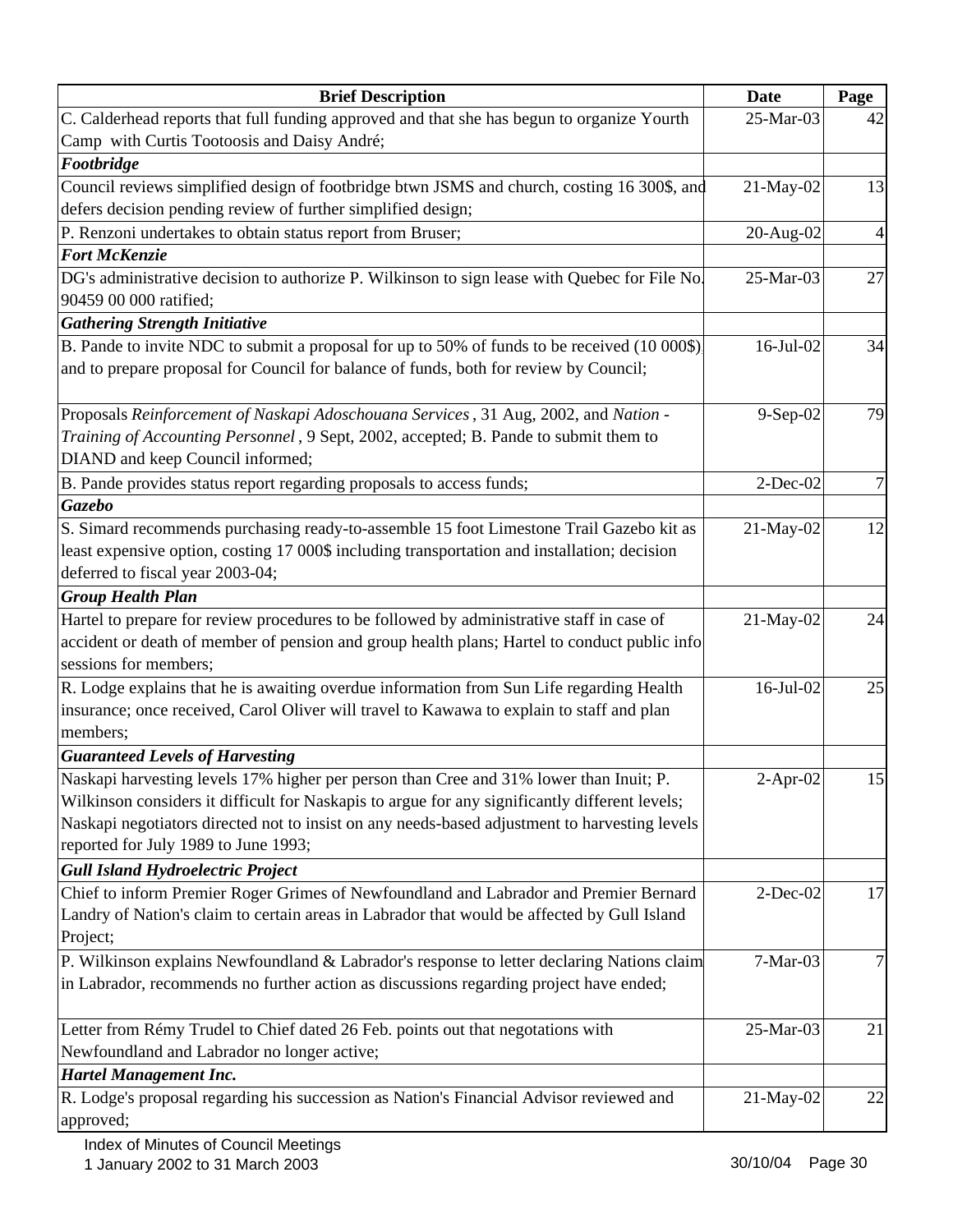| <b>Brief Description</b>                                                                                                                                                                                                                                                                             | <b>Date</b>     | Page |
|------------------------------------------------------------------------------------------------------------------------------------------------------------------------------------------------------------------------------------------------------------------------------------------------------|-----------------|------|
| R. Lodge reports that his planned successor is now seriously ill and is no longer associated<br>with Hartel;                                                                                                                                                                                         | $2$ -Dec-02     | 54   |
| P. Renzoni reports that R. Lodge unable to travel to Schefferville due to flight delays on the<br>part of Aviation Quebec/Labrador, will participate by phone;<br><b>Head Start Programme</b>                                                                                                        | 25-Mar-03       | 54   |
| Operational Plan for 2002-03 approved; Myna Mameanskum with D.vanRaalte and C.<br>Calderhead to administer;                                                                                                                                                                                          | $9-Sep-02$      | 57   |
| Deputy Chief authorized to sign 2002-03 Head Start Contribution Agreement for programme<br>with FNQLHSSC;                                                                                                                                                                                            | $16$ -Jul- $02$ | 33   |
| Budget for additional funding for fiscal year 2002-2003 approved; C. Calderhead, Myna<br>Mameanskum and D. vanRaalte to oversee implementation; C. Calderhead to forward copy of<br>resolution to FNQLHSSC and Board of Directors;                                                                   | 25-Mar-03       | 45   |
| <b>Healing Lodge</b>                                                                                                                                                                                                                                                                                 |                 |      |
| 500\$ grant from Heritage Fund to Women's Elders Group for installation of new canvas,<br>porch and new door at healing lodge approved; DG to oversee implementation of project;                                                                                                                     | 10-Oct-02       |      |
| <b>Health Canada</b>                                                                                                                                                                                                                                                                                 |                 |      |
| Chief's administrative decision to write to Marino Argentin regarding the Nation's<br>administration of Health Canada programs ratified;                                                                                                                                                             | $29$ -Jan- $02$ | 32   |
| Chief and Council to execute amended Stacked Contribution Agreement with Health Canada<br>for Home Care Programme; DG to forward signed copy to Health Canada; R. Pratt, M. Lortie<br>and B. Pande to draft agreement respecting delivery of and payment for training 5 Naskapi<br>auxilary workers; | 12-Mar-02       | 6    |
| Brighter Futures Operational Plan for 2002-03 approved; C. Calderhead to submit plan to<br>Health Canada and to administer Programme;                                                                                                                                                                | $2-Apr-02$      | 94   |
| DG's administrative decision to approve and submit to Health Canada the NNADAP<br>Operational Plan for 2002-03, ratified;                                                                                                                                                                            | $2-Apr-02$      | 98   |
| DG's administrative decision to approve and submit to Health Canada the Solvent Abuse<br>Programme Operational Plan for 2002-03, ratified;                                                                                                                                                           | $2$ -Apr-02     | 99   |
| M. Lortie undertakes to meet Elders to obtain information about cultural practices of<br>Naskapis; Mental Health Programme Operational Plan for 2002-03 approved; C. Calderhead<br>to submit plan to Health Canada; M. Lortie to administer Programme;                                               | $2-Apr-02$      | 100  |
| Prenatal Nutrition Programme for 2002-03 approved; C. Calderhead to submit plan Health<br>Canada; M. Lortie to administer Programme;                                                                                                                                                                 | $2-Apr-02$      | 101  |
| Council notes monthly report tabled by M. Lortie for the Alchohol, Mental Health and<br><b>NNADAP</b> Workers;                                                                                                                                                                                       | $2-Apr-02$      | 102  |
| Chief and at least 3 other Councillors sign Stacked Contribution Agreement for 2002-2003 fo<br>NNADAP and Solvent Abuse Programme; DG to forward to Health Canada;                                                                                                                                   | 30-Apr-02       | 12   |
| Chief and Council's administrative decision to sign Amending Consolidated Contribution<br>Agreement for NNADAP, Solvent Abuse, Brighter Futures, Mental Health, Prenatal<br>Nutrition, and First Nations and Inuit Home and Community Care Programmes ratified;                                      | $12$ -Jun- $02$ | 6    |
| Chief and three Councillors to sign Amending Consolidated Contribution Agreement dated $1$<br>June, 2002, regarding funding of Health Canada programmes; DG to forward signed copy to<br>Health Canada;                                                                                              | $25$ -Jun-02    | 6    |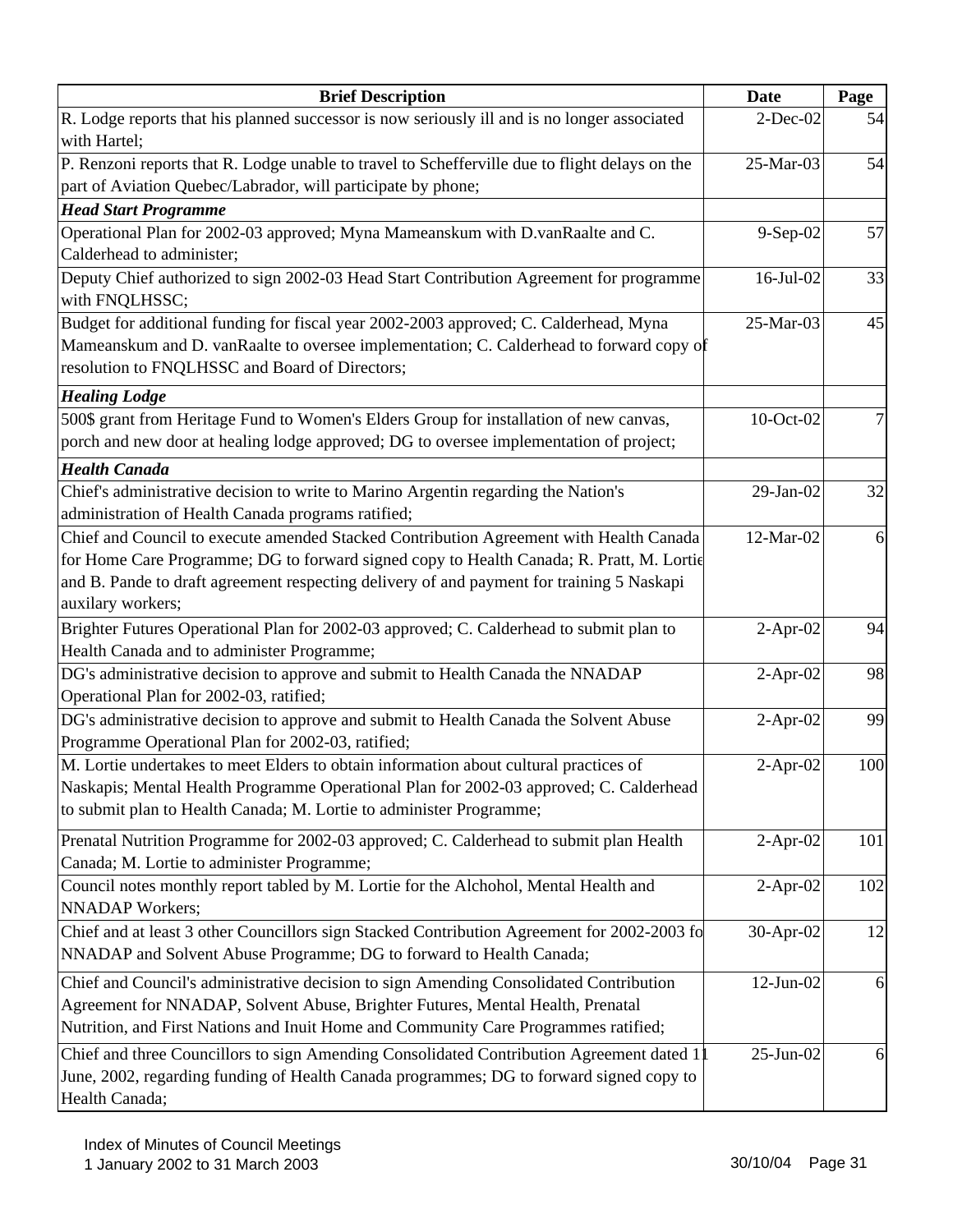| <b>Brief Description</b>                                                                     | <b>Date</b> | Page |
|----------------------------------------------------------------------------------------------|-------------|------|
| Transporation Guidelines for Activities Relating to Health Canada's Brighter Futures         | 9-Sep-02    | 79   |
| Programmes approved; C. Calderhead to submit guidelines to Health Canada;                    |             |      |
| Chief and Council to sign Amending Consolidated Contribution Agreement dated Nov., 2002,     | 19-Nov-02   | 12   |
| reflecting increase of 11 760\$ in budget of FNI Home and Community Care Programme; DG       |             |      |
| to forward signed copy;                                                                      |             |      |
| Operational Plan for Prenatal Nation Programme 2003-04 approved; C. Calderhead to submit     | $2$ -Dec-02 | 45   |
| Plan to Health Canada; M. Lortie, with C. Calderhead, to administer and keep Council         |             |      |
| informed;                                                                                    |             |      |
| Operational Plan for NNADAP 2003-04 approved; C. Calderhead to submit Plan to Health         | $2$ -Dec-02 | 47   |
| Canada; M. Lortie, with DG, to administer and keep Council informed;                         |             |      |
| Operational Plan for Solvent Abuse Programme 2003-04 approved; C. Calderhead to submit       | $2$ -Dec-02 | 48   |
| Plan to Health Canada; M. Lortie, with DG, to administer and keep Council informed;          |             |      |
|                                                                                              |             |      |
| Operational Plan for Mental Health Programme 2003-04 approved; C. Calderhead to submit       | $2$ -Dec-02 | 50   |
| Plan to Health Canada; M. Lortie, with DG, to administer and keep Council informed;          |             |      |
|                                                                                              |             |      |
| Brighter Futures Operational Plan for 2003-04 approved; C. Calderhead to submit Plan to      | $2$ -Dec-02 | 66   |
| Health Canada, administer Programme and keep Council informed;                               |             |      |
| <b>Heavy Equipment Operation</b>                                                             |             |      |
| Letter of complaint from Mark Sandy and Joe Peastitute reviewed; Council supports DiPW's     | 29-Jan-02   | 73   |
| position that he can rely on mechanics to complete the plowing and grading work as needed on |             |      |
| week-ends and holidays;                                                                      |             |      |
| <b>Heavy Equipment Operation - Training</b>                                                  |             |      |
| 10 475\$ allocated for George Swappie to take a 3-week Grader Operator Training in Ville-    | 25-Mar-03   | 78   |
| Vanier; Nation to sponsor; TC to administer and inform George Swappie in writing;            |             |      |
| 8 735\$ allocated for Sandy Einish to take a 3-week Excavator Operator Training in Ville-    | 25-Mar-03   | 78   |
| Vanier; Nation to sponsor; TC to administer and inform Sandy Einish in writing;              |             |      |
| <b>Heritage Fund</b>                                                                         |             |      |
| DG's administrative decision to access 14 308.71\$ from Heritage Budget to pay for 50% of    | 7-Aug-02    | 13   |
| costs of chartering Air Inuit on 28 June, 2002, ratified;                                    |             |      |
| Council reviews 9-month report for Heritage Fund Budget; DG and P. Renzoni to review         | 29-Jan-02   | 5    |
| expenditures coded to fund and correct any miscodings; Hartel to provide status report on    |             |      |
| growth of Fund since its inception;                                                          |             |      |
| Grant of 1 000\$ for funeral costs of Elder Annie Swappie Jean-Pierre approved; DG to        | 29-Jan-02   | 17   |
| oversee payment;                                                                             |             |      |
| Chief's administrative decision to grant David and Sandy Swappie 250\$ each to offset meals  | 29-Jan-02   | 45   |
| during trip to Davis Inlet to visit sick relative ratified;                                  |             |      |
| Hartel to ensure 10 000\$ paid to Charitable Fund, representing 5 000\$ for each fiscal year | $2-Apr-02$  | 30   |
| 2001-2002, and 2000-2001;                                                                    |             |      |
| Council reviews 10-month report to 31 Jan., 2002, noting that budget is 55 000\$, but        | $2-Apr-02$  | 47   |
| expenditures listed at 62 564.35\$;                                                          |             |      |
| Budget of 60 000\$ for Fiscal Year 2002-2003 approved;                                       | $2-Apr-02$  | 54   |
| Council reviews 12-month report to 31 March, 2002, noting surplus of 7 123\$;                | 21-May-02   |      |
| R. Lodge anticipates presenting information on the growth of the fund since its inception;   | 21-May-02   | 21   |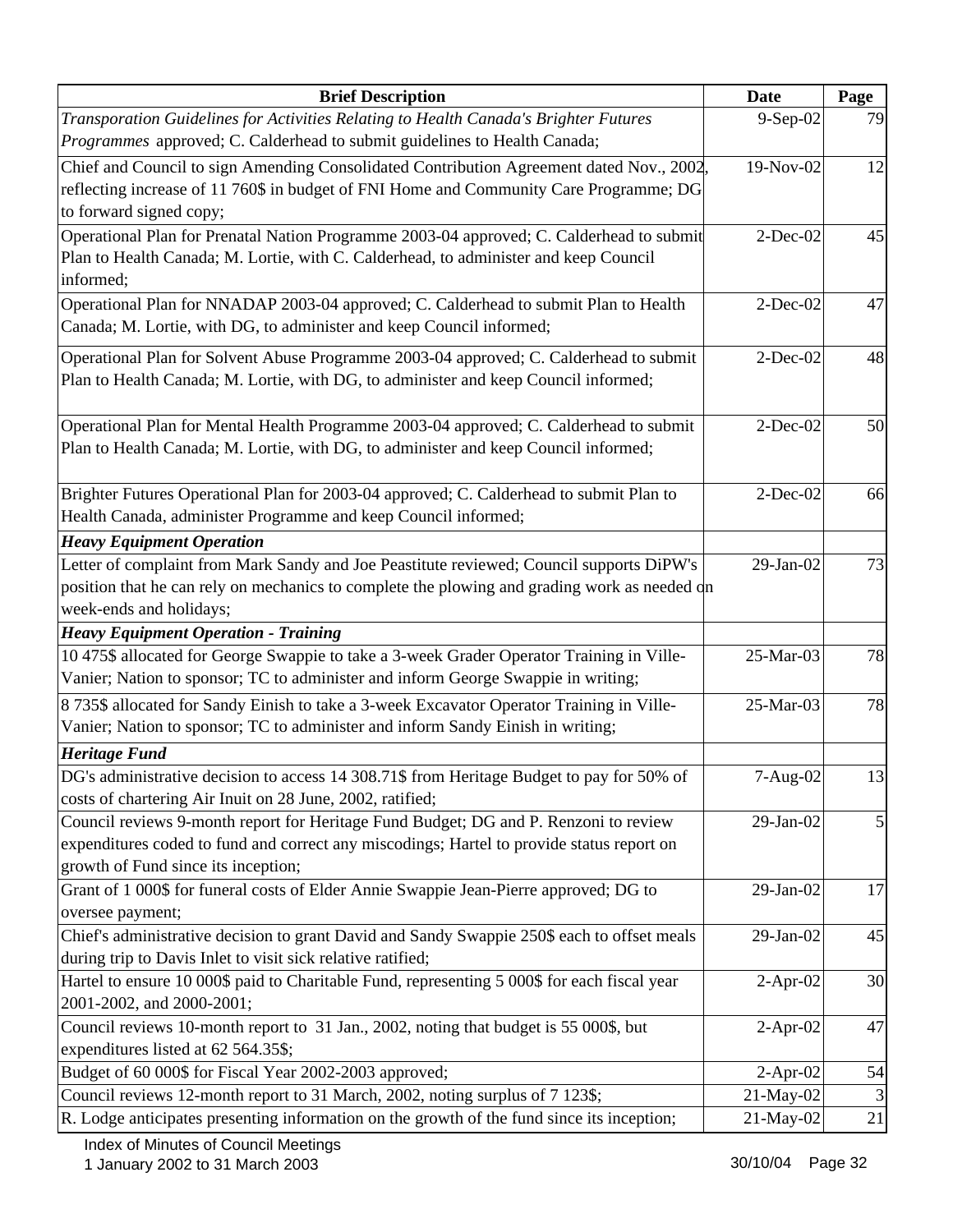| <b>Brief Description</b>                                                                                                                                                                                                                                                                            | <b>Date</b>  | Page           |
|-----------------------------------------------------------------------------------------------------------------------------------------------------------------------------------------------------------------------------------------------------------------------------------------------------|--------------|----------------|
| Grant of 4 275\$ to offset transportation costs of Sainte-Anne-de-Beaupré Pilgrimage 2002                                                                                                                                                                                                           | 16-Jul-02    |                |
| approved;                                                                                                                                                                                                                                                                                           |              |                |
| R. Lodge reports on growth of Fund since 1991; total capital and surplus is 1 740 369.21\$; R.<br>Lodge and P. Renzoni to draft by-law governing management of Fund;                                                                                                                                | 9-Sep-02     | 53             |
| 500\$ grant to Women's Elders Group for installation of new canvas, porch and new door at<br>healing lodge approved; DG to oversee implementation of project;                                                                                                                                       | 10-Oct-02    | $\overline{7}$ |
| Up to 2 000\$ grant, representing 50% of cost of creating Nativity Scene for QATC exposition<br>in Rome, approved; DG to oversee arrangements for creation; NDC to share costs;                                                                                                                     | 10-Oct-02    | 7              |
| Council reviews 6-month report to 30 Sept., 2002, noting a likely overspend of 11 188\$, if 7<br>000\$ for fuel oil included; Hartel to reduce 2003/04 budget by 7 000\$ to offset cost of fuel oil<br>purchase;                                                                                    | $2$ -Dec-02  | 57             |
| Grant of up to 150\$ from Heritage Fund for purchase of turkeys for JSMS graduating class'<br>fundraising dinner on 11 Dec., 2002, approved; DG to oversee implementation of resolution;                                                                                                            | $2-Dec-02$   | 75             |
| Administrative decision to be ratified in future, to donate 7 500\$ from Heritage Budget to fun<br>National Junior Martial Arts Championiship; Hartel to reduce budget for 2003-04 by same<br>amount;                                                                                               | 7-Mar-03     | 9              |
| Fishing and Hunting expedition uses 2 800\$ of approved budget from Heritage Fund 2003-04<br>remaining 700\$ to be used for Junior Ranger expedition;                                                                                                                                               | 25-Mar-03    | 29             |
| Budget for 2003-2004 presented and approved: income estimated at 60 000\$ and expenditure<br>estimated at the same amount;                                                                                                                                                                          | 25-Mar-03    | 69             |
| <b>Hiring Policy</b>                                                                                                                                                                                                                                                                                |              |                |
| Chief explains to Agnes Nattawappio that people are hired in accordance to Hiring Policy                                                                                                                                                                                                            | 30-Jan-03    | $\overline{3}$ |
| Chief to write to Isabelle Pien to explain that people are hired according to Nation's Hiring<br>Policy;                                                                                                                                                                                            | 30-Jan-03    | 10             |
| <b>Home Care Programme</b>                                                                                                                                                                                                                                                                          |              |                |
| Chief and three Councillors to sign Amending Consolidated Contribution Agreement dated 1<br>June, 2002, regarding funding of Health Canada programmes; DG to forward signed copy to<br>Health Canada;                                                                                               | $25$ -Jun-02 | 6              |
| Chief and Council to execute amended Stacked Contribution Agreement with Health Canada<br>for Home Care Programme; DG to forward signed copy to Health Canada; R. Pratt, M. Lortie<br>and B. Pande to draft agreement respecting delivery and payment of training of 5 Naskapi<br>auxilary workers; | 12-Mar-02    | 6              |
| DG to sign agreement between the Nation, the CLSC and the Naskapi Education Committee<br>to train five Naskapis as Auxilary Workers under Health Canada's Home Care Programme fo<br>97 849\$;                                                                                                       | $2-Apr-02$   | 48             |
| Chief and Council to sign Amending Consolidated Contribution Agreement dated 1 Nov.,<br>2002, reflecting increase of 11 760\$ in budget of FNI Home and Community Care<br>Programme; DG to forward signed copy;                                                                                     | 19-Nov-02    | 12             |
| Policies and Procedures for delivery of the Home and Community Care Programme prepared<br>by M. Lortie, 15 Apr., 2002, approved; M. Lortie to forward document and duly certified<br>copy of resolution to Health Canada;                                                                           | $2$ -Dec-02  | 69             |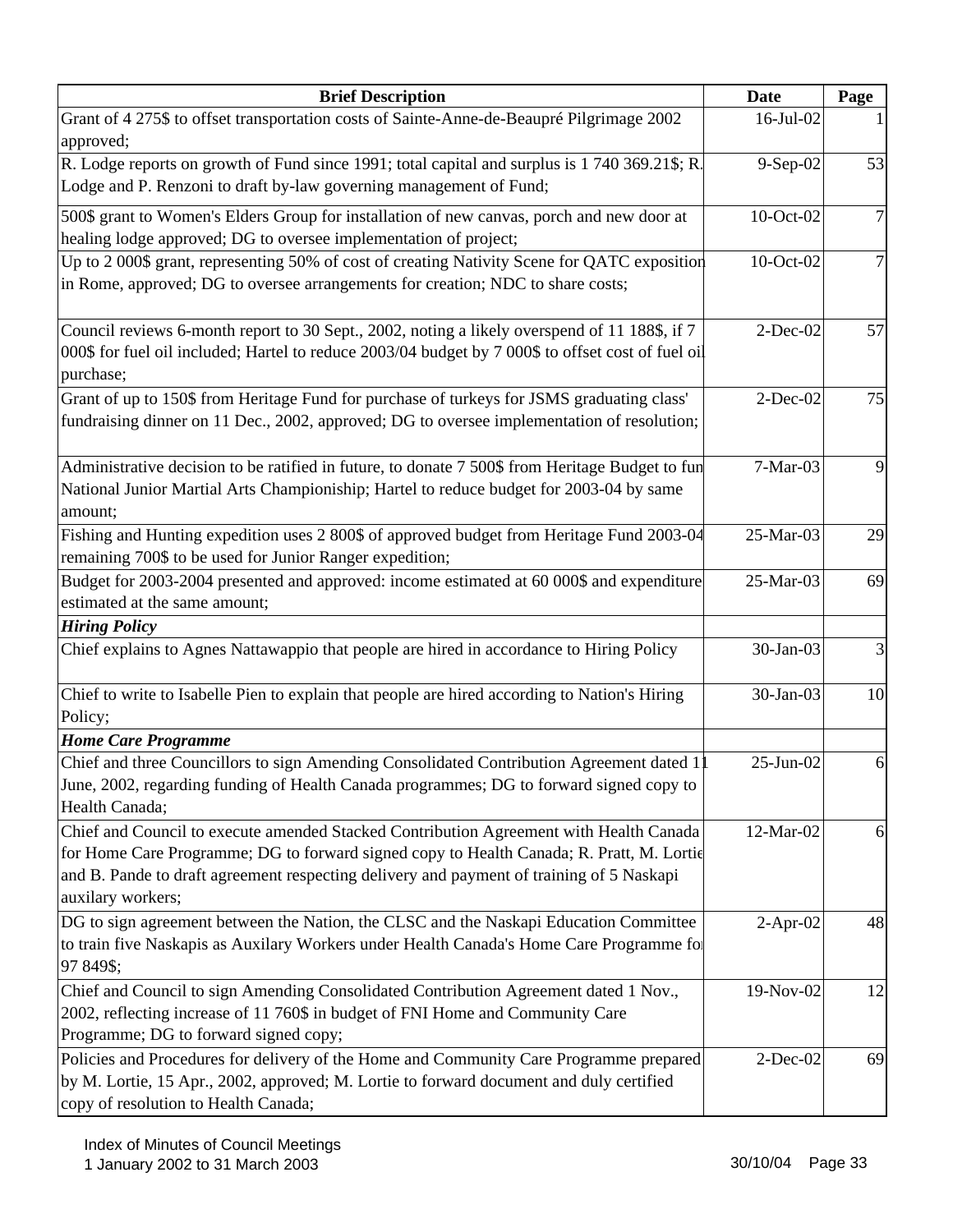| <b>Brief Description</b>                                                                                                                                                                                                                                                                                                                                        | <b>Date</b> | Page   |
|-----------------------------------------------------------------------------------------------------------------------------------------------------------------------------------------------------------------------------------------------------------------------------------------------------------------------------------------------------------------|-------------|--------|
| M. Lortie reports on Auxiliary Worker Training Programme, noting that absentism has<br>improved since he and Curtis Tootoosis visited Quebec and explained that salaries would be<br>reduced if absentism wasn't. One student doing very well, two moderately well, two below<br>average;                                                                       | $2$ -Dec-02 | 70     |
| <b>Housing</b>                                                                                                                                                                                                                                                                                                                                                  |             |        |
| Bruser to buy two air exchanger units from ÉdenAir, with DPW, oversee their installation in<br>Houses Nos. 52 and 127; monitor performance of units to make a recommendation to Council<br>if such units should be installed in Phase XVII Housing;                                                                                                             | 29-Jan-02   | 10     |
| R. Pratt to present to Council for review a system for recovering expenditures incurred by the<br>Nation as a result of third parties vandalizing Nation property;                                                                                                                                                                                              | 29-Jan-02   | 63     |
| Paul Mameanskum, Moses Swappie, and Andy Kozina to represent Nation at 2nd Cree-<br>Naskapi Housing Symposium in Val d'Or on 9-11 April, 2002; Willie Mameanskum to delive<br>opening prayer on 10 April; J. Chapman to prepare draft of presentation to be made by Chief,<br>including visual aids; Willie Mameanskum and J. Chapman to keep Council informed; | 29-Jan-02   | 67     |
| New design options reviewed: Naskapi Model Home - Option "B". Ground Floor Plan. 11<br>February, 2002 approved, construction of which option postponed to Summer, 2003; A.<br>Kozina to prepare Class "B" estimate; P. Renzoni to identify funding to cover professional an<br>construction management fees;                                                    | 14-Feb-02   |        |
| In response to request of Louise Ati Mameanskum to construct additional rooms and a<br>washroom in her basement, Chief explains that costs must be paid prior to construction;                                                                                                                                                                                  | 14-Feb-02   | 8      |
| Discussion of presentation by Naskapi delegation to 2nd Cree-Naskapi Housing Symposium;<br>Information Kit approved; J. Chapman to prepare 80 copies of kit at cost not to exceed 5\$ per<br>kit;                                                                                                                                                               | $2-Apr-02$  | 34     |
| Louise J. Mameamskum and Maggie Swappie to ensure that Willie Mameanskum reimburses<br>the Nation by 31 Dec., 2002, for the airline ticket and travel advance issued to him to attend<br>2nd Cree-Naskapi Housing Symposium;                                                                                                                                    | $2-Apr-02$  | 87     |
| DG summarizes A.Kozina's report on 2nd Cree-Naskapi Housing Symposium;                                                                                                                                                                                                                                                                                          | 21-May-02   | $27\,$ |
| Insurance claim for House No. 50 settled for 147 698.71\$; Bruser to inform Council of result<br>of inspection of concrete slab and water enterance, and it's impact on claim;                                                                                                                                                                                  | 21-May-02   | 36     |
| By-law No.232 (being a By-law respecting a long-term loan of \$260,000 for Phase XVII of<br>the Naskapi Housing Programme) adopted;                                                                                                                                                                                                                             | $9-Sep-02$  | 8      |
| Chief to sign letter to Ray Gosselin, Tall Grass Design, confirming Nation's interest to<br>participate in research project on Aboriginal Housing organized by CMHC;                                                                                                                                                                                            | $2$ -Dec-02 | 32     |
| DiPW and S. Simard to accompany CMHC Housing Inspector during inspection of 27 houses<br>from 6 to 12 Jan., 2002, and keep Council informed; P. Renzoni to tell CMHC that Nation<br>prefers James Bay Cree inspector if CMCH outsources inpections;                                                                                                             | $2$ -Dec-02 | 44     |
| DiPW to represent Nation at 5th Annual First Nation Housing Symposium in Montreal from<br>28 April to 2 May, 2003;<br><b>Housing - Allocation</b>                                                                                                                                                                                                               | 25-Mar-03   | 49     |
| DiPW to oversee repairs to Apts. Nos. 302 and 305 for 6 500\$ per apartment; A. Tooma to                                                                                                                                                                                                                                                                        | 29-Jan-02   | 54     |
| live in No. 304 until repairs to 302 completed;                                                                                                                                                                                                                                                                                                                 |             |        |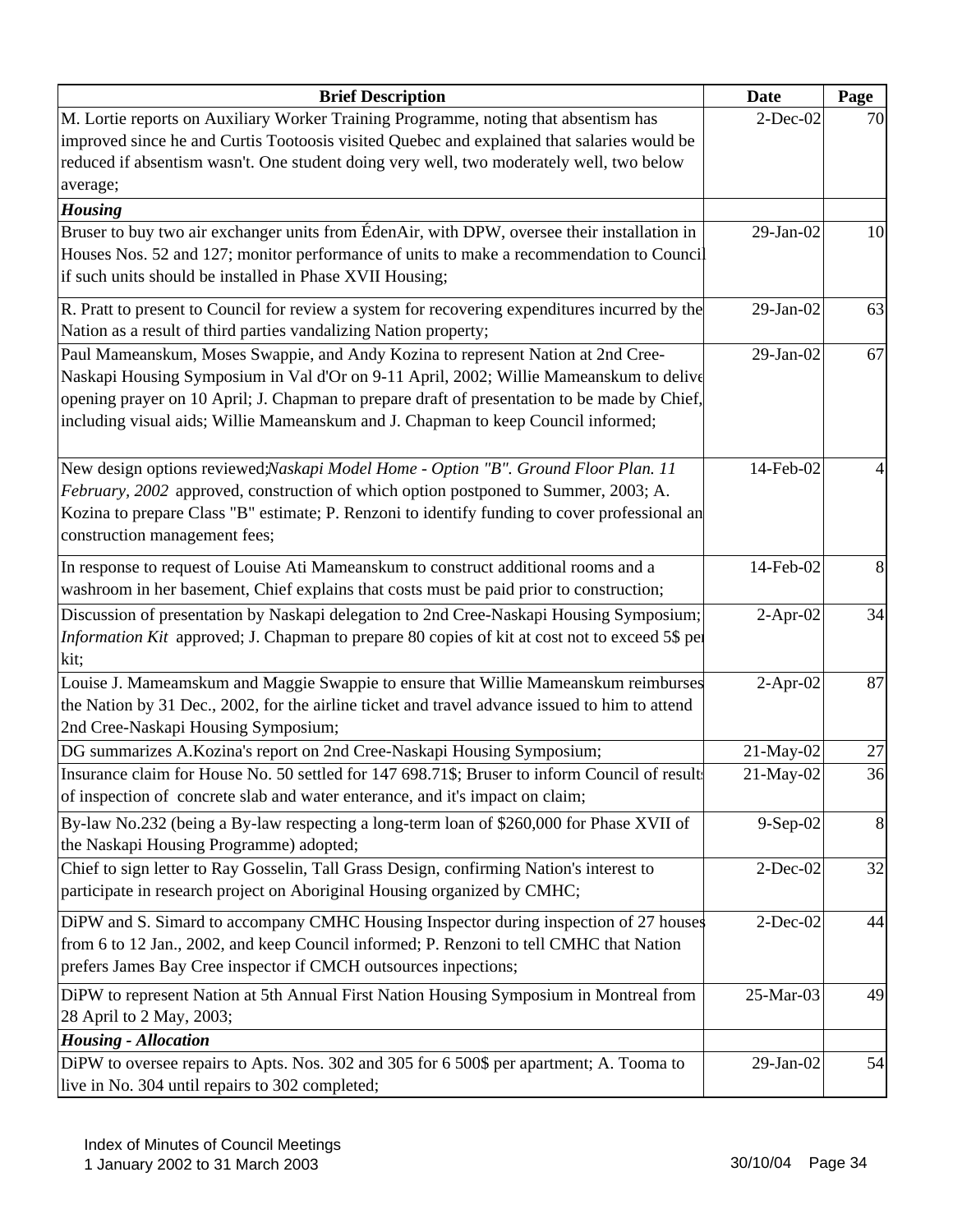| <b>Brief Description</b>                                                                                   | <b>Date</b> | Page |
|------------------------------------------------------------------------------------------------------------|-------------|------|
| Minnie Uniam's request to terminate lease for House No. 54 approved; House No. 54                          | 29-Jan-02   | 56   |
| allocated to Susan Uniam, who will assume responsibility for debt to be paid at 80\$ per week;             |             |      |
| HO to look after paper work; DiPW to make cost estimate for repairs and painting to be done<br>in 2003-03; |             |      |
| Loop hole in Housing Allocation Policy discussed; Houses being sublet immediately after                    | 29-Jan-02   | 56   |
| being allocated; J. Chapman, R. Pratt and HO to prepare revision to General Lease that                     |             |      |
| prohibits sublets, except in special circumstances;                                                        |             |      |
| Resolutions No. 01-Sept10-57 and No. 01-Nov20-35 rescinded; Luke Swappie allocated                         | 29-Jan-02   | 58   |
| Maisonette No. 123 effective 1 Feb., 2001, conditional on signing lease and paying rent                    |             |      |
| arrears, failing which Maisonette No. 123 to be reallocated; HO to have lease signed;                      |             |      |
| Chief to execute letter to Tamar Chittspattio explaining terms and conditions of the allocation            | 29-Jan-02   | 63   |
| of House No. 9;                                                                                            |             |      |
| Chief reports that Nurse Réal Marchand has recommended that elderly tenants of House No.                   | $2-Apr-02$  | 41   |
| 41 be relocated to No. 9 because it is handicapped accessible;                                             |             |      |
| Judas Tooma's request to move from Maisonette No. 123 to House No. 9 refused;                              | $2-Apr-02$  | 41   |
| HO to allocate Apt. No. 104 to next person on list;                                                        | $2-Apr-02$  | 44   |
| HO to find in order of priority whether John Einish, Timothy Pien, or Rebecca Uniam is                     | $2-Apr-02$  | 45   |
| interested in House No. 9, and if one of those person accepts, HO to get Lease and Release<br>signed;      |             |      |
| Discussion of allocation of House No. 9 to Cynthia Pien and then allowing her to swap with                 | 16-Jul-02   | 49   |
| Pete Guanish for House No. 18, Paul Mokoush reads letters from Edna Guanish requesting                     |             |      |
| House No. 9; decision deferred to next meeting;                                                            |             |      |
| House No. 9 allocated to Edna Guanish conditional on her paying arrears; HO to arrange for                 | 7-Aug-02    | 7    |
| signing of lease;                                                                                          |             |      |
| Phase XVII units allocated to Louise Nattawappio, Martha Sandy and Jacob Einish, provided                  | 20-Aug-02   | 5    |
| that each pays their debt, signs Lease and Release Form, and move in within one month of<br>completion;    |             |      |
| Chief explains to Elijah Einish that Council allocates houses in accordance to Housing Policy;             | $2$ -Dec-02 | 23   |
| Notice of termination of lease for House No. 73 sent to Moses Sandy on 6 Nov., 2002;                       | $2$ -Dec-02 | 26   |
| Isabel Mokoush allocated new unit; Jacob Einish to remain on "Backlog" list;                               | $2$ -Dec-02 | 26   |
| DiPW to prepare estimate for repairs to Maisonette No. 124; after repairs, HO to allocate unit             | 25-Mar-03   | 50   |
| in accordance to list;                                                                                     |             |      |
| <b>Housing - Backlog</b>                                                                                   |             |      |
| Council takes note of update list "Backlog of Housing Requests";                                           | $9-Sep-02$  | 76   |
| R. Lodge explains financing of Phase XVII Housing Programme; CMHC to allocate funds fo                     | $9-Sep-02$  | 81   |
| 2.5 houses, plus an additional 56 000\$ that will not be subject to subsidies for 2002-03, but             |             |      |
| not for 2003-04; Council must identify additional capital contribution for third house;                    |             |      |
| Chief to write again to Minister Robert Nault requesting negotiations on eliminating backlog               | $2$ -Dec-02 | 30   |
| of housing requests and ensuring Nation has funds to renovate and maintain houses as they                  |             |      |
| age;                                                                                                       |             |      |
| <b>Housing - Budget</b>                                                                                    |             |      |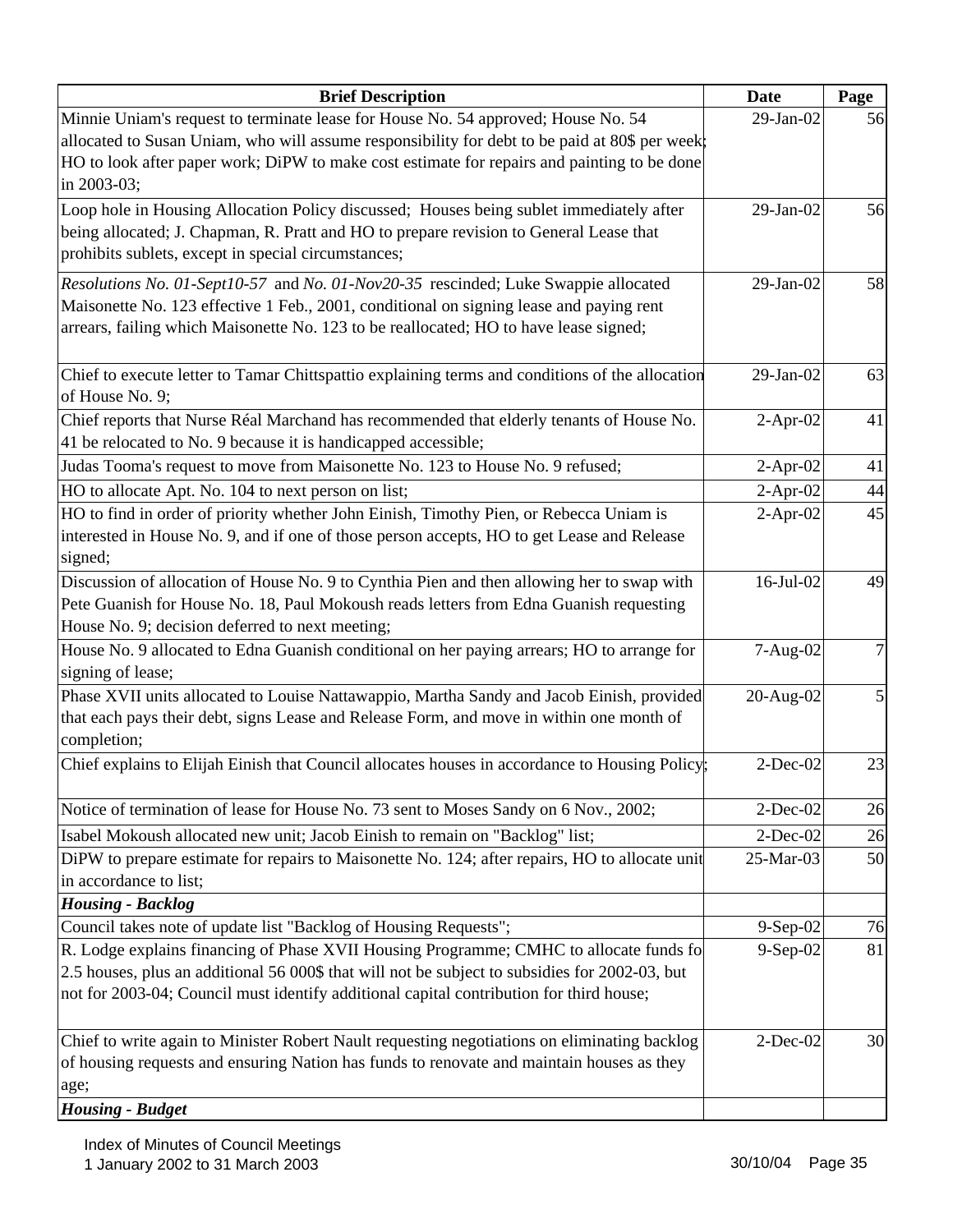| <b>Brief Description</b>                                                                                                                        | <b>Date</b>     | Page |
|-------------------------------------------------------------------------------------------------------------------------------------------------|-----------------|------|
| Council reviews summary of rent collection from 1 April, 1993 to 28 Feb., 2003, noting total                                                    | 25-Mar-03       | 59   |
| arrears of 687 440.31\$;                                                                                                                        |                 |      |
| <b>Housing - Complaints</b>                                                                                                                     |                 |      |
| Chief or Deputy Chief sign letter to Hanna Einish, tenant of Apt. No. 301 concerning section                                                    | 16-Jul-02       | 50   |
| 17 of the General Lease;                                                                                                                        |                 |      |
| Chief to sign letters to Annie Mameanskum, Duplex No. 83.1, and Linda Shecanapish,                                                              | $2$ -Dec-02     | 32   |
| Duplex No. 83.2, respecting disturbance complain of former pursuant Clause 17 of General                                                        |                 |      |
| Lease;                                                                                                                                          |                 |      |
| <b>Housing - Fires</b>                                                                                                                          |                 |      |
| Council reviews report by Fire Chief Gilles Corbeil dated 28 Aug., 2002, re fire at House No.<br>118; DPW to prepare cost estimate for repairs; | 9-Sep-02        | 80   |
| S. Simard provides status report regarding fire at House No. 50; insurance claim to be                                                          | 29-Jan-02       | 9    |
| presented when evaluation of replacement cost is complete;                                                                                      |                 |      |
| Insurance claim for House No. 50 settled for 147 698.71\$; Bruser to inform Council of result                                                   | 21-May-02       | 36   |
| of inspection of concrete slab and water enterance, and its impact on claim;                                                                    |                 |      |
| Estimates of cost of rebuilding House No. 50 discussed; claim to be finalized in Spring 2002;                                                   | $2-Apr-02$      | 60   |
| R. Lodge advises that deductible is 10 000\$;                                                                                                   |                 |      |
| <b>Housing - Fuel Oil</b>                                                                                                                       |                 |      |
| Request for funding for heating fuel from Elders rejected;                                                                                      | $29$ -Jan- $02$ | 67   |
| One-time-only grant of 100\$ worth of fuel oil to be provided to tenants in Phase I, II, and III;                                               | $2$ -Dec-02     | 35   |
| 7 000\$ to come from Heritage Fund for fiscal year 2002-2003; DiPW to oversee                                                                   |                 |      |
| implementation;                                                                                                                                 |                 |      |
| Housing - Leases See also Housing - Allocation, Housing - Sublets                                                                               |                 |      |
| Chief to sign letter to Susan Tooma concerning the cancellation of the lease for House No. 64,                                                  | $2-Apr-02$      | 42   |
| effective 1 May, 2002;                                                                                                                          |                 |      |
| First two clauses of Resolution No. 02-Jan29-48 rescinded; Shirley Pien's Voluntary                                                             | $2-Apr-02$      | 44   |
| Termination of Lease now effective 7 Mar., 2002; HO to adjust her "rent due" and inform<br>Shirley Pien;                                        |                 |      |
| Lease executed with Marion Einish for House No. 129 terminated; illegal occupants of House                                                      | $9-Sep-02$      | 71   |
| No. 129 given one month to find alternative housing;                                                                                            |                 |      |
| HO to inform Marion Einish she has until 9 Dec., 2002, to vacate House No. 129, failing                                                         | $2-Dec-02$      | 25   |
| which Naskapi Police will be asked to remove her from house;                                                                                    |                 |      |
| <b>Housing - Maintenance See also Housing - Repairs</b>                                                                                         |                 |      |
| A. Kozina and S. Simard to inspect House No. 80 to determine whether it has sustained                                                           | $9-Sep-02$      | 37   |
| structural damage, and report to Council;                                                                                                       |                 |      |
| DiPW reports on backlog of requests for housing maintenance and explains that it takes time.                                                    | $2$ -Dec-02     | 77   |
| Council expresses satisfaction with Housing Maintenance Programme;                                                                              |                 |      |
| DiPW to ensure only emergency housing repairs to be carried out for remainder of fiscal year,                                                   | 30-Jan-03       | 3    |
| due to budget being overdrawn by 9th month;                                                                                                     |                 |      |
| P. Renzoni reports Housing Maintenance Plan postponed pending report from CMHC<br>Housing Inspector;                                            | 30-Jan-03       | 9    |
| DPW and A. Kozina to prepare terms of reference for inspection of housing in order to                                                           | 25-Mar-03       | 40   |
| develop long-term Maintenance Plan, invite James Bay Cree inspector to submit bid, and                                                          |                 |      |
| invite others to bid if none received; 20 000\$ budget from H.M.                                                                                |                 |      |
|                                                                                                                                                 |                 |      |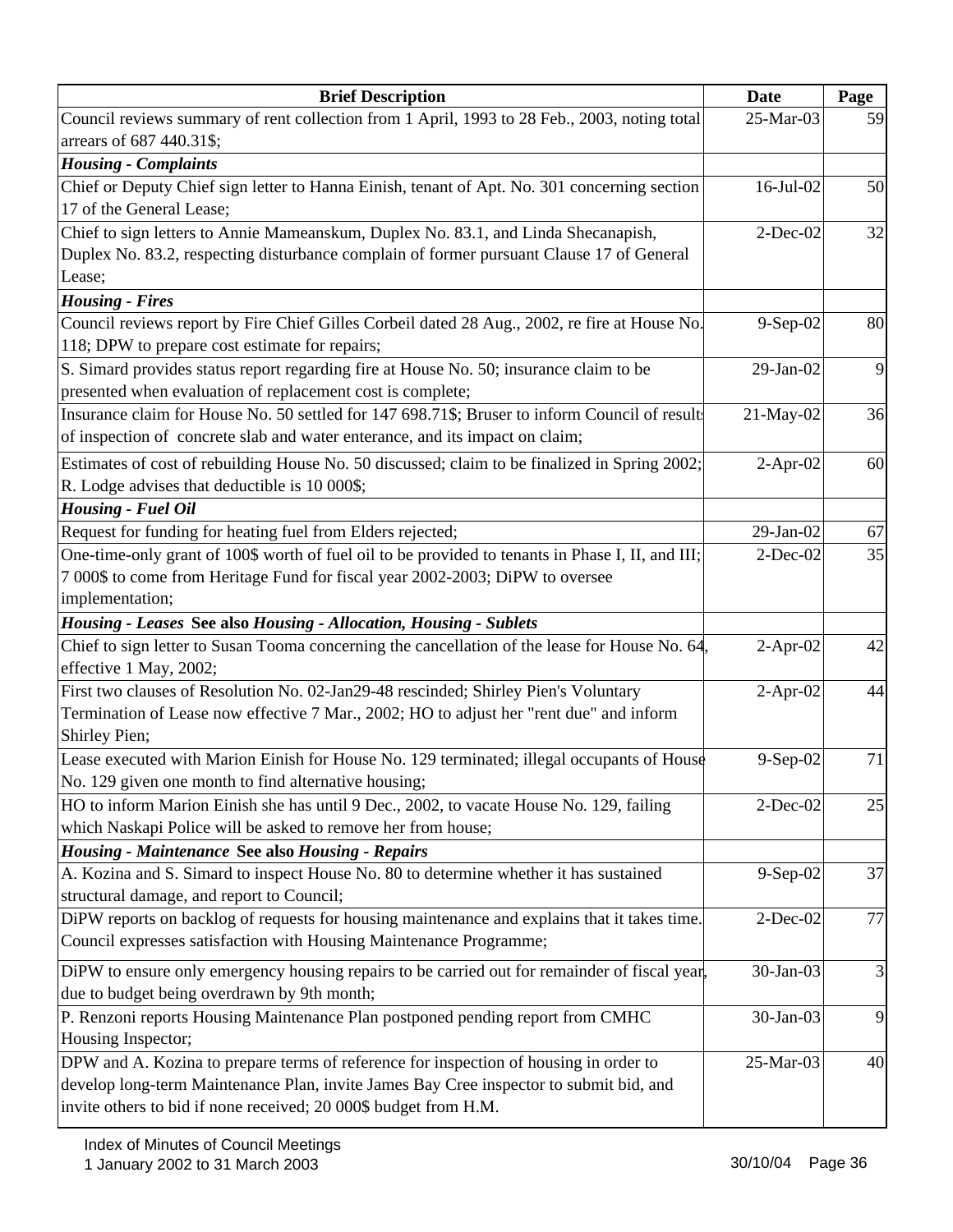| <b>Brief Description</b>                                                                                                  | <b>Date</b>  | Page |
|---------------------------------------------------------------------------------------------------------------------------|--------------|------|
| <b>Housing - Phase XVII</b>                                                                                               |              |      |
| Bruser to buy two air exchanger units from ÉdenAir, with DPW, oversee their installation in                               | 29-Jan-02    | 10   |
| Houses Nos. 52 and 127; monitor performance of units to make a recommendation to Council                                  |              |      |
| if such units should be installed in Phase XVII Housing;                                                                  |              |      |
| A. Kozina to incorporate changes to drawings of Model "A" house in accordance with his                                    | $2$ -Apr-02  | 39   |
| recommendations of 21 Mar., 2002;                                                                                         |              |      |
| Site selection drawing <i>Phase XVII Housing 131-132-147 (Option 1)</i> , prepared by Bruser, 11<br>Mar., 2002, approved; | 21-May-02    | 15   |
| DiPW to oversee construction of Phase XVII Housing Programme; Bruser to help with                                         | 21-May-02    | 31   |
| extremely technical matters and emergencies, carry out daily site inspections, and prepare wit                            |              |      |
| DiPW monthly progress reports;                                                                                            |              |      |
| DiPW to order material for construction of 3 model "A" houses;                                                            | 21-May-02    | 32   |
| B. Pande to request a proposal for an environmental site assessment from ÉEM Inc. for reviev                              | 21-May-02    | 44   |
| by Council;                                                                                                               |              |      |
| Work crew for construction of Phase XVII housing approved;                                                                | $12$ -Jun-02 |      |
| DiPW's administrative decision to accept proposal from ÉEM Inc to conduct environmental                                   | 16-Jul-02    | 18   |
| site assessment ratified; Hartel to ensure cost appropriately coded;                                                      |              |      |
| Bid from Metshun Électrique dated 11 Jul. for electrical works accepted; DiPW to oversee                                  | 16-Jul-02    | 59   |
| completion of work;                                                                                                       |              |      |
| Because it did not receive any bids for plumbing work, DiPW considering whether to sole-                                  | 16-Jul-02    | 60   |
| source the contract to Ventilation Air Technique;                                                                         |              |      |
| Units allocated to Louise Nattawappio, Martha Sandy and Jacob Einish, provided that each                                  | 20-Aug-02    | 5    |
| pays their debt, signs Lease and Release Form, and move in within one month of completion;                                |              |      |
|                                                                                                                           |              |      |
| DiPW to consult prospective tenants to confirm colour preference for countertops, cupboards                               | 20-Aug-02    | 5    |
| and tiles, and inform them that modifications must be paid in advance; HO to have them sign                               |              |      |
| Lease and Release Forms;                                                                                                  |              |      |
| Discussion of payment for sliding door added to house of Louise Nattawappio-Tooma and                                     | 9-Sep-02     | 70   |
| John Tooma deferred until arrival of DiPW;                                                                                |              |      |
| HO to ascertain from next eligible person on Housing backlog list if s/he is willing to accept                            | $9-Sep-02$   | 73   |
| occupation if Jacob Einish does not reduce his debt;                                                                      |              |      |
| Council notes receipt of letter dated 14 Aug., 2002, from Martha Sandy, requesting                                        | 9-Sep-02     | 76   |
| modifications to house, and that DiPW has sent Adam Guanish to meet her to see how                                        |              |      |
| requests can be accommodated;                                                                                             |              |      |
| John Tooma undertakes to pay the Nation for the difference in prince of windows and sliding                               | 9-Sep-02     | 77   |
| door;                                                                                                                     |              |      |
| Chief and Councillor Joe Guanish to sign documents from CMHC re financial contribution to                                 | 10-Oct-02    | 4    |
| Phase XVII, Operating Agreement, Direct Lending Letter; DG to forward documents to                                        |              |      |
| CMHC;                                                                                                                     |              |      |
| Isabel Mokoush allocated new unit; Jacob Einish to remain on "Backlog" list;                                              | $2$ -Dec-02  | 26   |
| DiPW to prepare invoices for modifications and submit them to prospective tenants so that                                 | $2$ -Dec-02  | 27   |
| dues are cleared prior to occupation;                                                                                     |              |      |
| Chief confirms to Isabel Mokoush that she must pay for all modifications to unit before                                   | $2$ -Dec-02  | 54   |
| moving in;                                                                                                                |              |      |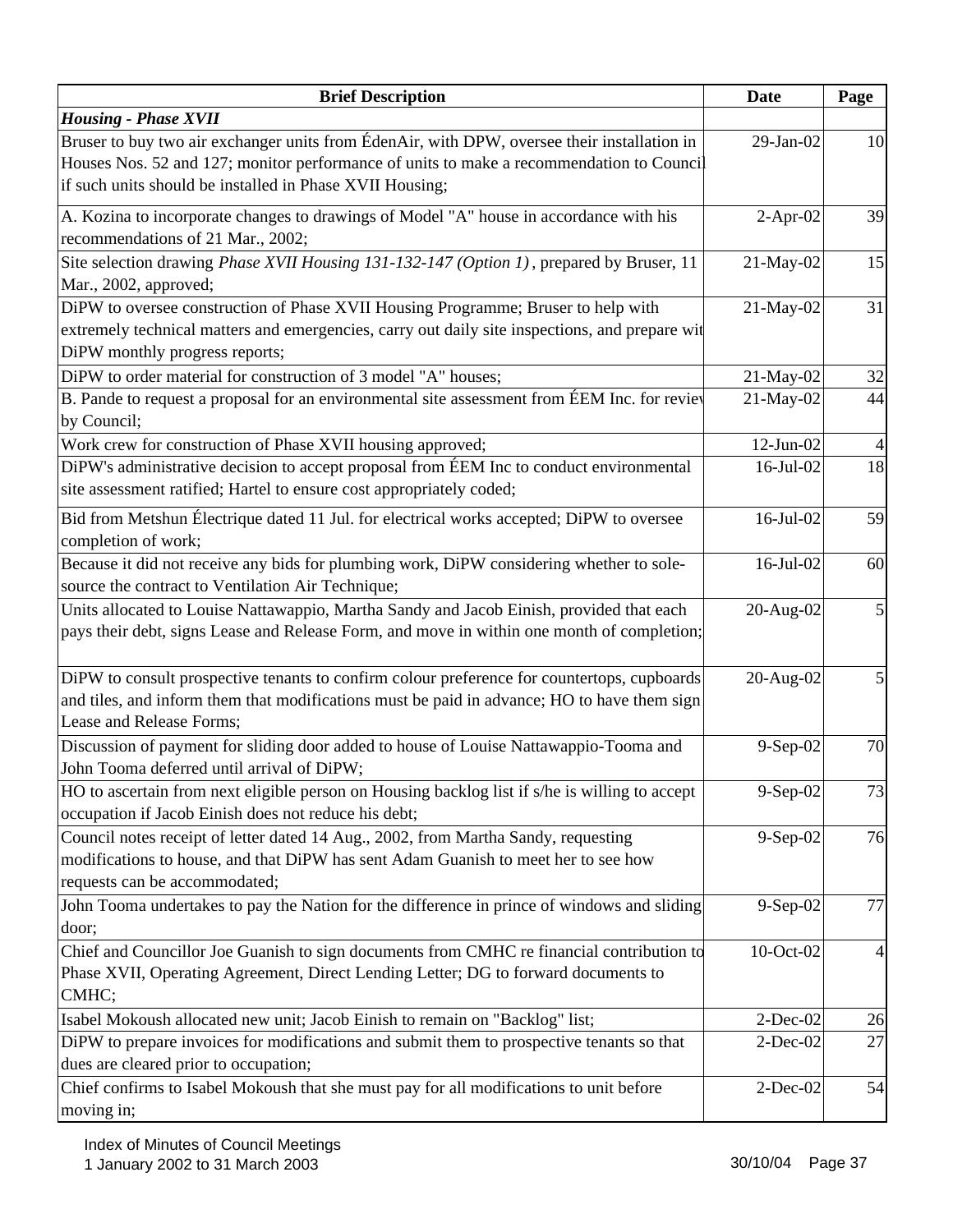| <b>Brief Description</b>                                                                      | <b>Date</b>     | Page |
|-----------------------------------------------------------------------------------------------|-----------------|------|
| Louise (J) Mameamskum to suspend for Xmas holidays the weekly salary deduction of 200\$       | $2$ -Dec-02     | 76   |
| agreed to by Louise Tooma-Nattawappio to pay for modifications to her house;                  |                 |      |
| DiPW provides status reports for new houses: House No. 132 ready in two weeks, Houses         | 30-Jan-03       |      |
| Nos. 131 and 147 ready in three to four weeks;                                                |                 |      |
| DiPW reports that Louise Nattawappio-Tooma has been paying for modifications to House         | 30-Jan-03       | 6    |
| No. 131, and that Ms Naomi Sandy has been paying for those to House No. 147; No               |                 |      |
| modifications were requested for House No. 132;                                               |                 |      |
| P. Renzoni gives reasons Programme is 127 000\$ over budget, explains no special project      | 25-Mar-03       | 53   |
| funding available to cover costs because of construction of Multi-purpose Centre; DiPW to     |                 |      |
| present management proposal for Phase XVIII;                                                  |                 |      |
| Capital budget for 2003-2004 approved; P. Renzoni to write to DIAND to request                | 25-Mar-03       | 59   |
| postponement of Projects No. Y402 and No.Y505 to next 5-year plan to cover cost overrun of    |                 |      |
| Phase XVII Housing and to fund additional house for Phase XVIII;                              |                 |      |
| Capital budget for 2003-2004 approved; P. Renzoni to write to DIAND to request                | 25-Mar-03       | 59   |
| postponement of Projects No. Y402 and No.Y505 to next 5-year plan to cover cost overrun of    |                 |      |
| Phase XVII Housing and to fund additional house for Phase XVIII;                              |                 |      |
|                                                                                               |                 |      |
| <b>Housing - Rent Collection</b>                                                              |                 |      |
| HO reports that rent arrears up to 31 Dec., 2001, total 580 178.96\$; provides summary of the | 29-Jan-02       | 55   |
| arrears of Council members;                                                                   |                 |      |
| HO reports that rent arrears up to 28 Feb., 2002, total 600.274.56\$; provides summary of the | $2-Apr-02$      | 42   |
| arrears of Council members;                                                                   |                 |      |
| HO to write to 38 tenants who have paid no rent in 2002-03, requesting that they make         | 9-Sep-02        | 76   |
| immediate arrangements to pay current rent and arrears;                                       |                 |      |
| HO to adjust rent collection data to reflect that Lessee of House No. 13 is not a Social      | $2$ -Dec-02     | 17   |
| Assistance Programme beneficiary retroactive to 1 Apr., 2002;                                 |                 |      |
| HO to adjust rent collection data to reflect that Lessee of House No. 38 is not a Social      | $2$ -Dec-02     | 28   |
| Assistance Programme beneficiary retroactive to 1 Apr., 2002;                                 |                 |      |
| Chief explains that Emily Guanish's rent due for Apt. No. 207 has been made and dossier is    | $2$ -Dec-02     | 28   |
| closed;                                                                                       |                 |      |
| Rent arrears for 1 Apr., 1993 to 31 Oct., 2002 are 653 724.31\$; 25 persons have paid no rent | $2$ -Dec-02     | 29   |
| in last fiscal year and HO wrote to them on 18 Nov.; HO reports that he has received no       |                 |      |
| response;                                                                                     |                 |      |
| Council reviews summary of rent collection from 1 April, 1993 to 31 December, 2002, noting    | 30-Jan-03       | 40   |
| total arrears of 669 270.31\$;                                                                |                 |      |
| <b>Housing - Repairs</b>                                                                      |                 |      |
| Requests for repairs from Mary Ann Sandy (17 Jan., 2000) and Caroline Uniam (29 Feb.,         | $29$ -Jan- $02$ | 53   |
| 2000) referred to DPW;                                                                        |                 |      |
| DiPW to oversee repairs to Apts. Nos. 302 and 305 for 6 500\$ per apartment; A. Tooma to      | $29$ -Jan- $02$ | 54   |
| live in No. 304 until repairs to 302 completed;                                               |                 |      |
| Martha Mary Shecanapish to pay for requested renovations to Apt. No. 101 upon receipt of      | $2-Apr-02$      | 40   |
| estimate from DiPW; repairs and/or painting to Apts. Nos. 104, 105 completed in Mar. 2002;    |                 |      |
| DiPW to provide estimates and schedules for repairs to House No. 54 and Duplex No. 83.2 to    |                 |      |
| Council;                                                                                      |                 |      |
| Estimates of cost of rebuilding House No. 50 discussed; claim to be finalized in Spring 2002; | $2-Apr-02$      | 60   |
| R. Lodge advises that deductible is 10 000\$;                                                 |                 |      |
| Index of Minutes of Council Meetings                                                          |                 |      |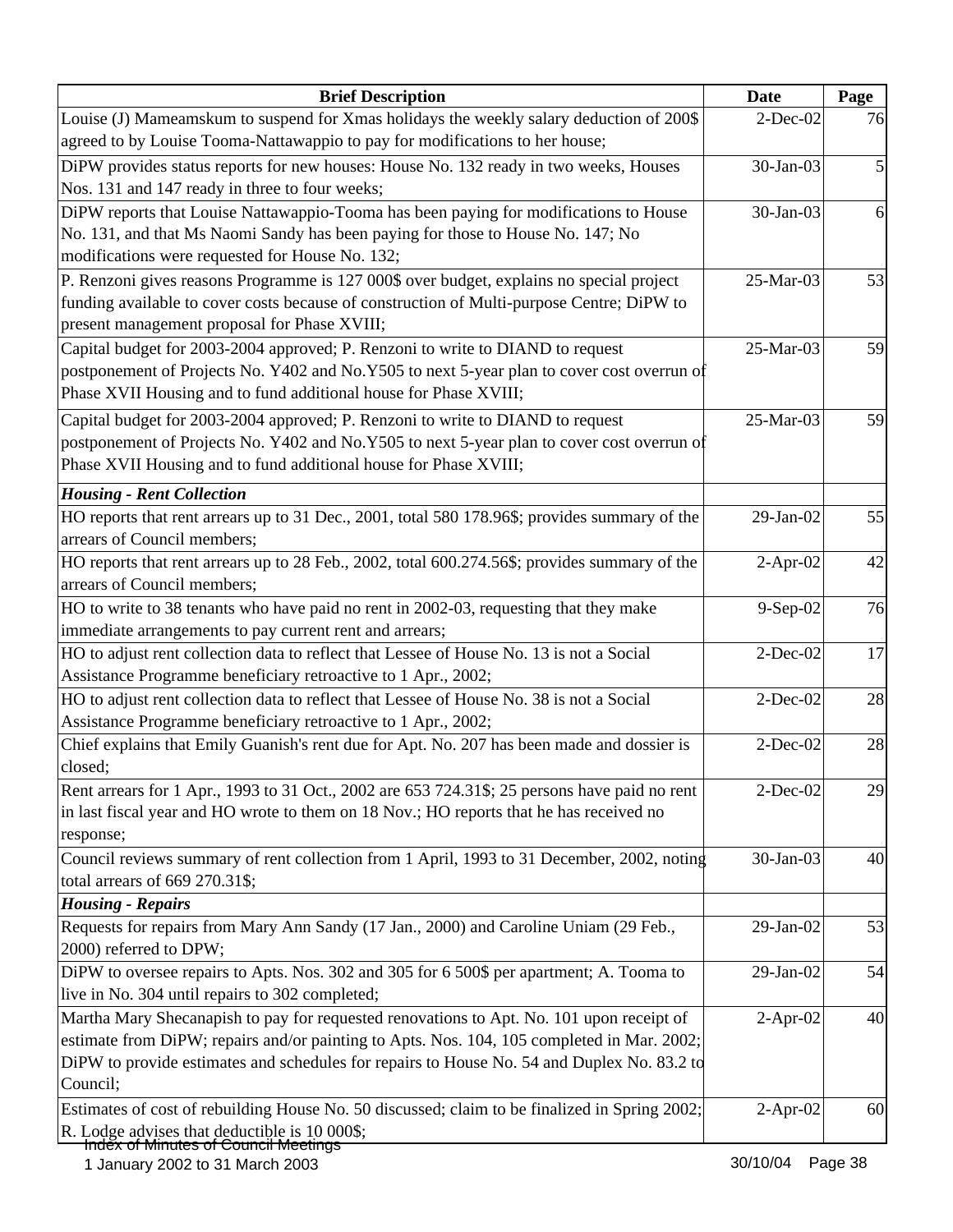| <b>Brief Description</b>                                                                        | <b>Date</b> | Page           |
|-------------------------------------------------------------------------------------------------|-------------|----------------|
| DiPW reports that repairs to Apt. Nos 105 and 203 completed at cost of 4 696.54\$ and 5         | $2-Apr-02$  | 67             |
| 677.73\$ respectively;                                                                          |             |                |
| DiPW to invoice Linda Shanapish 500\$, the cost of repairs to frozen pipes in Duplex 83.B;      | $2-Apr-02$  | 68             |
| HO to find out if Linda Shecanapish intends to occupy 83.B and to inform Council;               |             |                |
| In response to request for repairs to House No. 30, Chief encourages Caroline Uniam-Einish      | 16-Jul-02   | $\overline{7}$ |
| to follow DPW - Housing Maintenance Policies and Procedures;                                    |             |                |
| Electrical breaker problem at House No. 28 referred to DPW;                                     | 16-Jul-02   | 50             |
| DiPW to ascertain the cost of repairs to date to House No. 157 in Schefferville, and the        | 16-Jul-02   | 50             |
| intended date of completion and occupation;                                                     |             |                |
| DiPW to present cost estimate for renovations requested to Apt. No. 6, Block No. 2 by Joseph    | 7-Aug-02    | 6              |
| Shecanapish;                                                                                    |             |                |
| Requests for repairs from Luke Guanish, 15 Sept., 2000, and Ronald Tooma, 7 Aug., 2002          | 7-Aug-02    | 7              |
| referred to DPW;                                                                                |             |                |
| Requests for repairs from Jeanne Einish (House No. 10) and Melissa Peastitute (House No.        | 20-Aug-02   | $\overline{4}$ |
| 114) referred to DPW;                                                                           |             |                |
| Cost estimate for repairs to House No. 118 of 11 085.92\$ accepted; DiPW to oversee             | 9-Sep-02    | 24             |
| completion;                                                                                     |             |                |
| DiPW to oversee installation of railings on stairwell leading to basement of House No. 65;      | $9-Sep-02$  | 24             |
|                                                                                                 |             |                |
| Emily Guanish's request to be reimbursed 1 100\$ for repairs that she undertook at House No.    | 9-Sep-02    | 69             |
| 207 accepted;                                                                                   |             |                |
| Letter from Jacob Mameanskum dated 29 Aug, 2002, requesting repairs to House No. 7              | 9-Sep-02    | 80             |
| referred to DPW;                                                                                |             |                |
| Letter from Annie Einish dated 13 Sept., 2002, requesting repairs to Apt. No. 103, deferred to  | 9-Sep-02    | 80             |
| next meeting;                                                                                   |             |                |
| DiPW to prepare cost estimate for repairs due to fire damage to House No. 118;                  | 9-Sep-02    | 80             |
| P. Renzoni explains to Ronald Tooma that reimbursement for repairs runs counter to              | $2$ -Dec-02 | 24             |
| Council's policy, but undertakes to review Index of Minutes to determine whether promise to     |             |                |
| do so was made by Council;                                                                      |             |                |
| Chief explains to Mark Einish that he must make request in writing to DPW for repairs to        | 2-Dec-02    | 24             |
| bathroom in House No. 45;                                                                       |             |                |
| DiPW to present cost estimates for repairs required to House No. 129, Apt. No. 210, and         | $2$ -Dec-02 | 29             |
| Maisonette No. 124 prior to Council prior to allocation;                                        |             |                |
| Chief explains that Maggie Einish's request for repairs to House No. 5 will be forwarded to     | $2$ -Dec-02 | 33             |
| the DPW;                                                                                        |             |                |
| Chief recommends that Naomi Mokoush-Chescappio follow Housing Maintenance policy                | 30-Jan-03   | $\overline{2}$ |
| regarding ice accumulation in the ceiling of her house;                                         |             |                |
| DiPW reports that installation of railings on stairwell leading to the basement of House No. 6  | 30-Jan-03   | $\overline{2}$ |
| installed in early January;                                                                     |             |                |
| DiPW reports repairs to House No. 118 completed on budget, tenant refusing to move in           | 30-Jan-03   | 3              |
| because of condition of flooring; DiPW's cost estimate to install new vinyl tiles accepted, and |             |                |
| DiPW to oversee installation;                                                                   |             |                |
| DiPW's cost estimate for repairs to House No. 73 accepted; DiPW to commence and oversee         | 30-Jan-03   | 4              |
| completion of repairs in fiscal year 2003-2004;                                                 |             |                |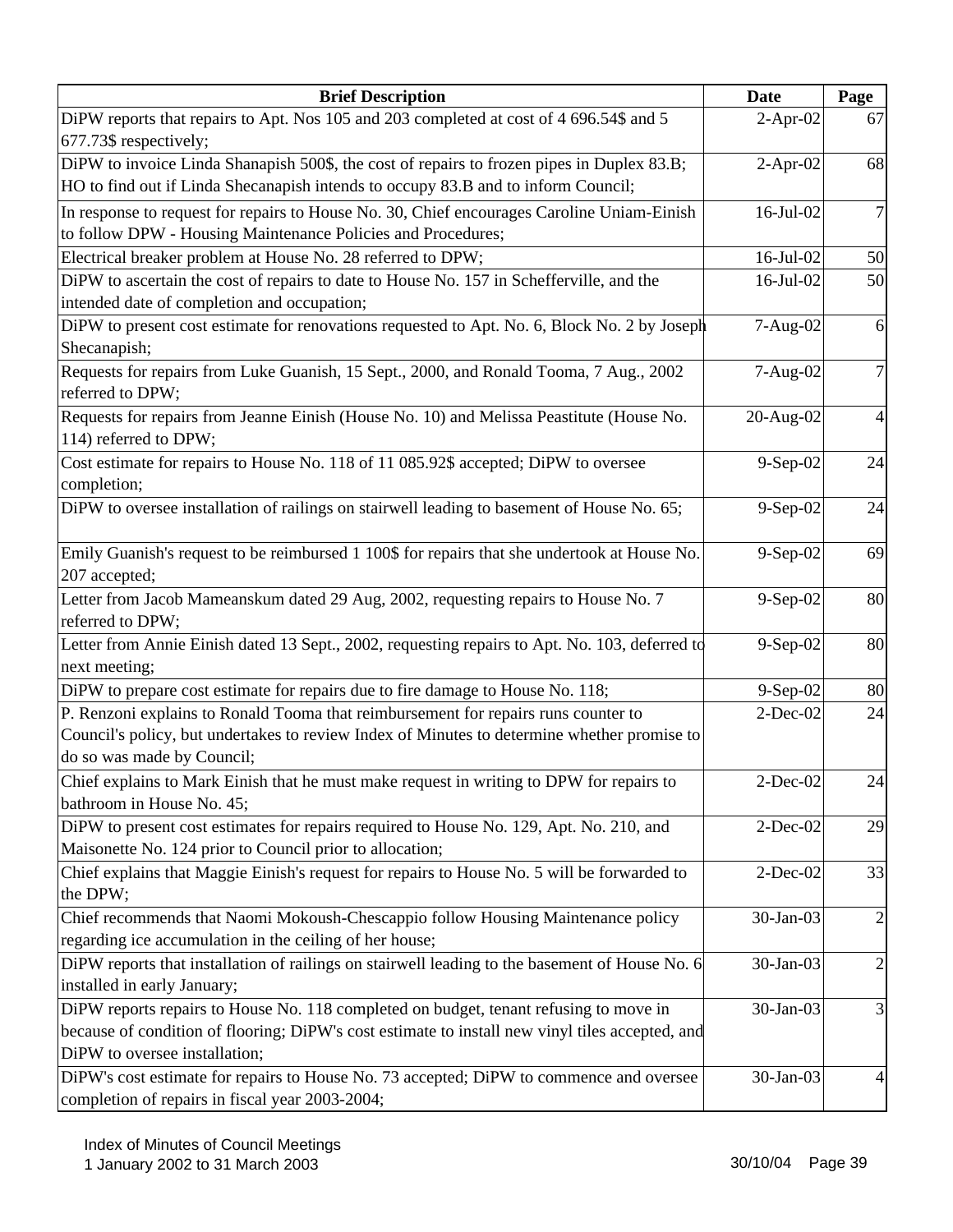| <b>Brief Description</b>                                                                        | <b>Date</b> | Page |
|-------------------------------------------------------------------------------------------------|-------------|------|
| DiPW reports that plumbing and carpentry works in House No. 50 completed, but some              | 30-Jan-03   |      |
| chimney components and electrical work still required; S. Simard and Jacques Dominique to       |             |      |
| determine whether house is safe to live in before work completed, if not, Chief to ask Judas    |             |      |
| Tooma in writing to leave;                                                                      |             |      |
| DiPW reports that repairs for fire damage to House No. 61 cost 13 238.67\$;                     | 30-Jan-03   | 8    |
| DiPW's cost estimates dated 28 January, for House No. 129, at 1 315.15\$, and Maisonette        | 30-Jan-03   | 8    |
| No. 124, at 3 174.47\$, accepted; DiPW to commence and oversee completion of repairs in         |             |      |
| fiscal year 2003-2004;                                                                          |             |      |
| P. Renzoni reports that Jacob Einish has requested by letter new doors at Apartment No. 303,    | 30-Jan-03   | 22   |
| is willing to pay to cover costs, and that request has been forwarded to DPW;                   |             |      |
| Chief explains that requests for repairs from Annie Tooma, Apt. No. 302, John Einish, House     | 30-Jan-03   | 39   |
| No. 41, George Shecanapish, House No. 32, to be forwarded to DPW in accordance with             |             |      |
| Housing Maintenance Policy;                                                                     |             |      |
| <b>Housing - Requests</b>                                                                       |             |      |
| HO to add request for apt. by Joanne Chemaganish/Gregory Tooma (10 Jan., 2002) to list,         | 29-Jan-02   | 64   |
| acknowledge request and forward updated copy of list;                                           |             |      |
| HO to add request for apt. or house from Burthy Pinette-Therrien and Joe Peastitute (25 Jan.,   | 29-Jan-02   | 64   |
| 2002) to list, acknowledge request and forward updated copy of list;                            |             |      |
| HO to add request for house from Linda Einish (28 Jan., 2002) to list, acknowledge request      | 29-Jan-02   | 64   |
| and forward updated copy of list;                                                               |             |      |
| Discussion of Annie Nattawappio Einish's request for apt.; HO to confirm whether she wishes     | 29-Jan-02   | 66   |
| to have an apartment even though her request for a house would be removed from list;            |             |      |
|                                                                                                 |             |      |
| Simon (Elijah) Einish (11 March, 2002) and Michael Pien's (11 January, 2002) requests for       | $2-Apr-02$  | 40   |
| apt., duplex or house added to list; HO to acknowledge requests and forward updated copy of     |             |      |
| list;                                                                                           |             |      |
| HO to add requests (30 Apr., 2002) from Peter Einish for an apt. and from Alex Nabinacaboo      | 21-May-02   | 53   |
| for a house to list, acknowledge requests, and forward updated copy of list;                    |             |      |
| HO to add Alex Nabinacaboo's request for a house (3 Feb. 2000) to list, acknowledge request     | 16-Jul-02   | 48   |
| and forward updated copy of list;                                                               |             |      |
| HO to add Patrick Nattawappio's request for a house (13 August, 2002) to list, acknowledge      | $9-Sep-02$  | 75   |
| request, and forward updated copy of list;                                                      |             |      |
| HO to add Annie Tooma's request for a house (12 July, 2002) to list, acknowledge request an     | $9-Sep-02$  | 75   |
| forward an updated copy of list;                                                                |             |      |
| HO to add Alex Nabinacaboo's request for a house (3 February, 2000) to list, acknowledge        | 9-Sep-02    | 76   |
| request, and forward updated copy of list;                                                      |             |      |
| HO to add requests of Sandy Pien for apt. (18 Oct., 2002), Richard Sandy for a house (24        | $2$ -Dec-02 | 30   |
| Oct, 2002) and Naomi Mokoush-Chescappio for a house (13 Sept., 2002) to list, acknowledge       |             |      |
| requests and forward to those persons a copy of updated list;                                   |             |      |
| Chief to sign letter to Police Service refusing its request to be allocated Maisonette No. 124; | $2$ -Dec-02 | 31   |
|                                                                                                 |             |      |
| HO to add Susan Chittspattio's request for a house dated 28 January, 2003, to list, and send    | 30-Jan-03   | 39   |
| her updated copy of the list;                                                                   |             |      |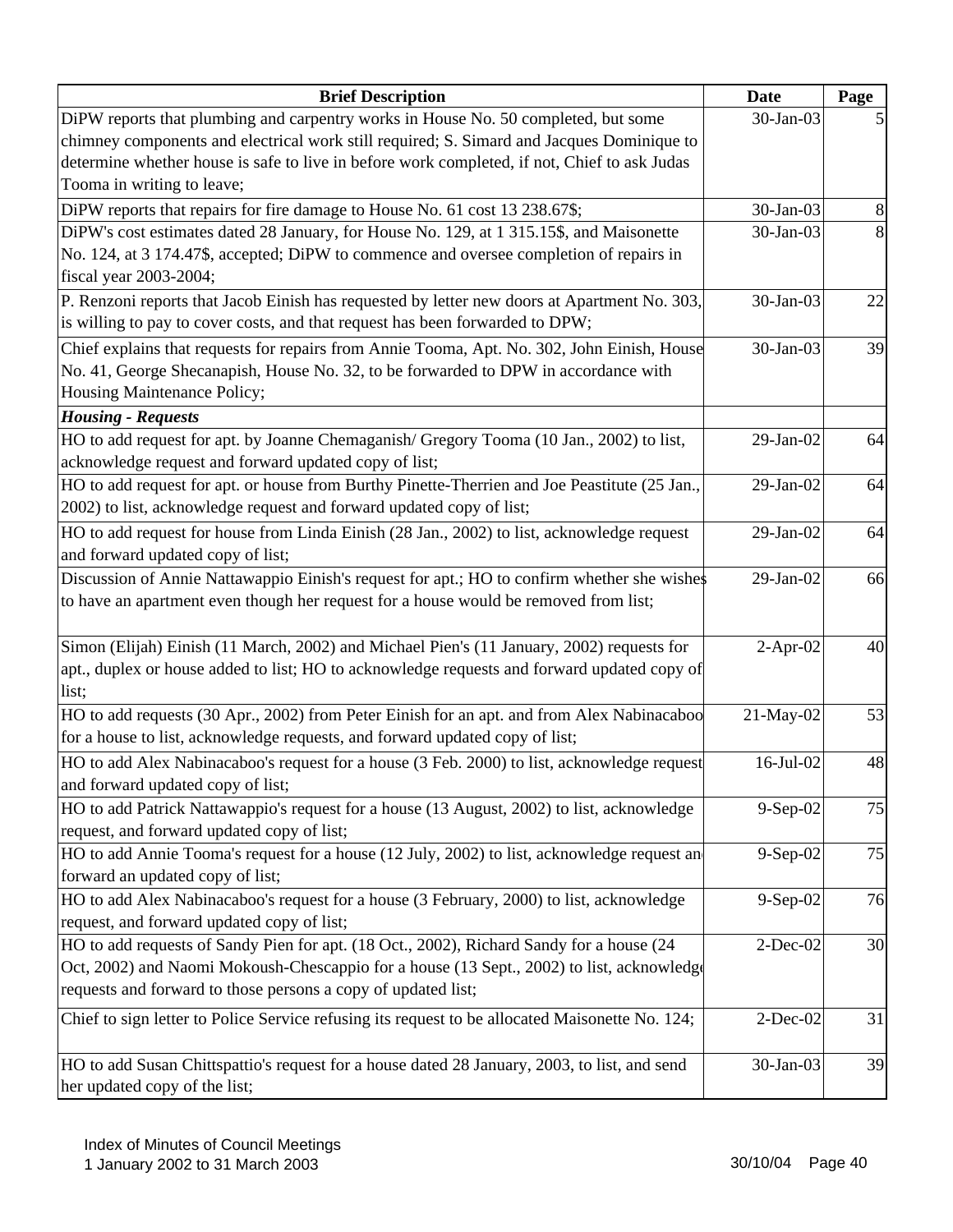| <b>Brief Description</b>                                                                                                                                                           | <b>Date</b>     | Page |
|------------------------------------------------------------------------------------------------------------------------------------------------------------------------------------|-----------------|------|
| HO to add following requests to list: Noah Nabinacaboo for apartment, 15 Apr, 2002;                                                                                                | 25-Mar-03       | 49   |
| Richard Sandy for house, 24 Oct, 2002; Joseph Paul Guanish for house, 24 Feb., 2003; and                                                                                           |                 |      |
| send each person a copy of updated list;                                                                                                                                           |                 |      |
| <b>Housing - Sublets</b>                                                                                                                                                           |                 |      |
| Decision regarding Melissa Peastitute's request to re-occupy House No. 114, which is sublet                                                                                        | $16$ -Jul- $02$ | 48   |
| to Edna Guanish until 24 Sept., deferred;                                                                                                                                          |                 |      |
| Jeffrey Shecanapish's request to sublet Apt. No. 304 to Adelard Vollant/Nottie Mameanskum                                                                                          | 16-Jul-02       | 49   |
| Vollant from 21 June, 2002 to 17 Dec. 2002, approved; HO to have relevant forms signed;                                                                                            |                 |      |
| Loop hole in Housing Allocation Policy discussed; Houses being sublet immediately after                                                                                            | 29-Jan-02       | 56   |
| being allocated; J. Chapman, R. Pratt and HO to prepare revision to General Lease that                                                                                             |                 |      |
| prohibits sublets, except in special circumstances;                                                                                                                                |                 |      |
| Marion Einish's request to sublet House No. 129 refused; HO to inform Linda Einish that she                                                                                        | 29-Jan-02       | 58   |
| must vacate premises by 8 Feb. 2002; HO to inform Marion Einish that house will be                                                                                                 |                 |      |
| reallocated if she has not moved in by 8 Feb. 2002;                                                                                                                                |                 |      |
| Decision regarding Linda Einish's occupation of House No. 129 contrary to Resolution No.                                                                                           | $2-Apr-02$      | 43   |
| 02-Jan29-42 deferred pending discussion with Marion Einish;                                                                                                                        |                 |      |
| Sublet of Apt. No. 103 from Michael Sandy to Annie Nattawappio granted from 1 Sept. 2002                                                                                           | $9-Sep-02$      | 72   |
| to 31 Aug. 2003; HO to effect to subletting;                                                                                                                                       |                 |      |
| HO to establish whether Nancy Shecanapish's departure from Kawawachikamach constitutes<br>abandonment of Maisonette No. 121, and if so, give notice that Lease will be terminated; | $9-Sep-02$      | 72   |
|                                                                                                                                                                                    |                 |      |
| Decision deferred on whether to arrange a sublet for Apartment No. 206 on behalf of Joe                                                                                            | 9-Sep-02        | 73   |
| Shecanapish;                                                                                                                                                                       |                 |      |
| HO to establish whether Elizabeth Mameanskum intends to sublet House No.101, and if not,                                                                                           | 9-Sep-02        | 74   |
| give her notice that Lease will be terminated for abandonment and non-payment of rent;                                                                                             |                 |      |
|                                                                                                                                                                                    |                 |      |
| HO to establish whether Moses Sandy is pursuing studies and if so whether he has arranged to                                                                                       | 9-Sep-02        | 74   |
| sublet House No.73, and if not, give him notice that Lease will be terminated for abandonmer                                                                                       |                 |      |
| and non-payment of rent;                                                                                                                                                           |                 |      |
| Sublet of Maisonette No. 121 from Nancy Shecanapish to Donna Einish granted for period 1                                                                                           | $2$ -Dec-02     | 25   |
| Nov., 2002 to 1 Jul., 2003; HO to make adjustments to rent collection data;                                                                                                        |                 |      |
| Sublet of House No. 101 from Elizabeth Mameanskum to Naomi Einish granted for period 6                                                                                             | $2$ -Dec-02     | 25   |
| Sept., 2002 to 10 Jan., 2003; HO to make adjustments to rent collection data;                                                                                                      |                 |      |
| Sublet of Apt. No. 304 from Jeffrey Shecanapish to Billy Shecanapish granted for period 14                                                                                         | $2$ -Dec-02     | 26   |
| Nov., 2002 to 30 June, 2003; HO to make adjustments to rent collection data;                                                                                                       |                 |      |
| Sublet of Apt. No. 304 from Jeffery Shecanapish to Billy Shecanapish terminated; Sublet of                                                                                         | 30-Jan-03       | 40   |
| Apt. No. 304 from Jeffery Shecanapish to Margaret Nabinacaboo granted for period from 4                                                                                            |                 |      |
| Jan. to 30 June; HO to make adjustment to Rent Collection data and oversee;                                                                                                        |                 |      |
| <b>Housing - Vacant Units</b>                                                                                                                                                      |                 |      |
| Shirley Pien's request to terminate lease on Apt. No. 104 approved; HO to forward "Voluntar"                                                                                       | $29$ -Jan- $02$ | 65   |
| Termination of Lease" to S. Pien; HO to allocate Apts. Nos 104 and 305 according to Backlo                                                                                         |                 |      |
| list and inform prospective tenants that allocation is conditional on arrears being cleared in<br>full; HO to have lease and release form signed;                                  |                 |      |
|                                                                                                                                                                                    |                 |      |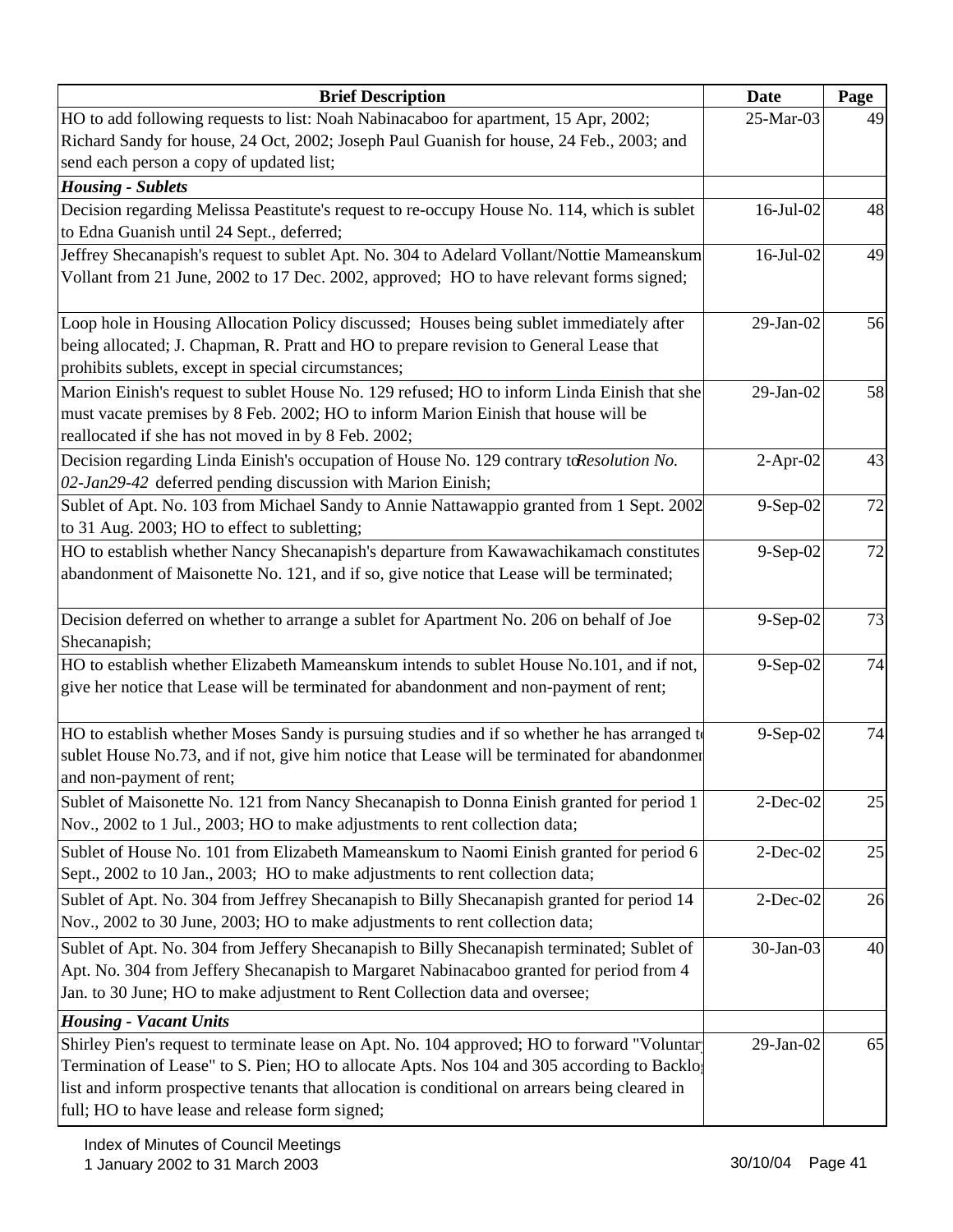| <b>Brief Description</b>                                                                         | <b>Date</b>     | Page |
|--------------------------------------------------------------------------------------------------|-----------------|------|
| Martha Mary Shecanapish to pay for requested renovations to Apt. No. 101 upon receipt of         | $2-Apr-02$      | 40   |
| estimate from DiPW; repairs and/or painting to Apts. Nos. 104, 105 completed in Mar. 2002;       |                 |      |
| DiPW to provide estimates and schedules for repairs to House No. 54 and Duplex No. 83.2 to       |                 |      |
| Council;                                                                                         |                 |      |
| HO to find out if Moses Sandy intends to occupy House No. 73, and, if not, inform him that       | $2-Apr-02$      | 42   |
| Lease will be cancelled and unit re-allocated;                                                   |                 |      |
| HO to establish whether Moses Sandy is pursuing studies and if so whether he has arranged to     | 9-Sep-02        | 74   |
| sublet House No.73, and if not, give him notice that Lease will be terminated for abandonmer     |                 |      |
| and non-payment of rent;                                                                         |                 |      |
| If Moses Sandy is not studying or subletting House No. 73, HO to terminate Lease, allocate       | 28-Oct-02       | 6    |
| House No.73 to next person on list; inform KESI to bill Moses Sandy up to date of                |                 |      |
| termination, and request it to reconnect electricity; DiPW to prepare cost estimate for repairs; |                 |      |
| <b>Housing Maintenance See also Housing - Repairs</b>                                            |                 |      |
| DiPW and Bruser to present proposal for the organization and management of the Housing           | 29-Jan-02       | 53   |
| Maintenance Programme, 2002-2003;                                                                |                 |      |
| DiPW to oversee repairs to Apts. Nos. 302 and 305 for 6 500\$ per apartment; A. Tooma to         | 29-Jan-02       | 54   |
| live in No. 304 until repairs to 302 completed;                                                  |                 |      |
| DiPW reports final cost of furnace maintenance 46 945\$, in addition six new furnaces and 17     | 29-Jan-02       | 59   |
| new combustion chambers purchased;                                                               |                 |      |
| DiPW to oversee repairs to Apts. Nos. 101, 104 and 105 at cost given; Nancy Shecanapish to       | 29-Jan-02       | 60   |
| pay 874.50\$ for repairs to Maisonette No. 121, after which DPW to undertake; DPW to             |                 |      |
| repair House No. 106 at cost of 6 824.81\$;                                                      |                 |      |
| HMM position abolished; Former HMM, Willie Mameamskum, appointed permanent Team                  | $2-Apr-02$      | 61   |
| Leader at 16\$/hr; DiPW authorized to approve repairs up to 3 000\$, repairs over 3 000\$        |                 |      |
| requiring Council's approval; DiPW and Ass. DiPW granted 4% salary increase; P. Renzoni          |                 |      |
| to draft letter from Council to population regarding resolution, reiterating housing             |                 |      |
| maintenance policies, confirming that Council will not interfere;                                |                 |      |
| DG summarizes briefing document concerning housing maintenance policies and procedures;          | $2-Apr-02$      | 93   |
| decision on policies and procedures deferred pending review by DiPW and S. Simard;               |                 |      |
|                                                                                                  |                 |      |
| DPW-Housing Maintenance: Policies and Procedures. April, 2002, approved; HO to                   | 21-May-02       | 32   |
| distribute copies to all Nation tenants; George Guanish to translate;                            |                 |      |
| <b>Human Resources Agreement</b>                                                                 |                 |      |
| B. Pande and P. Renzoni to undertake a comparative analysis of the FNHRA and the Cree            | 29-Jan-02       | 38   |
| HRDA and recommend to Council the possibility and desirability of negotiating a bilateral        |                 |      |
| human resources development agreement;                                                           |                 |      |
| C. Calderhead reports that she, TC and Sampson Einish attended Aboriginal Human Resource         | $29$ -Jan- $02$ | 52   |
| Development Agreement Holder Forum in Ottawa on 29 Nov. to 1 Dec. 2002 and will report           |                 |      |
| separately;                                                                                      |                 |      |
| TC and Sampson Einish summarize undated reports on Aboriginal Resource Development               | $29$ -Jan- $02$ | 63   |
| National Forum;                                                                                  |                 |      |
| <b>Hunter Support Programme</b>                                                                  |                 |      |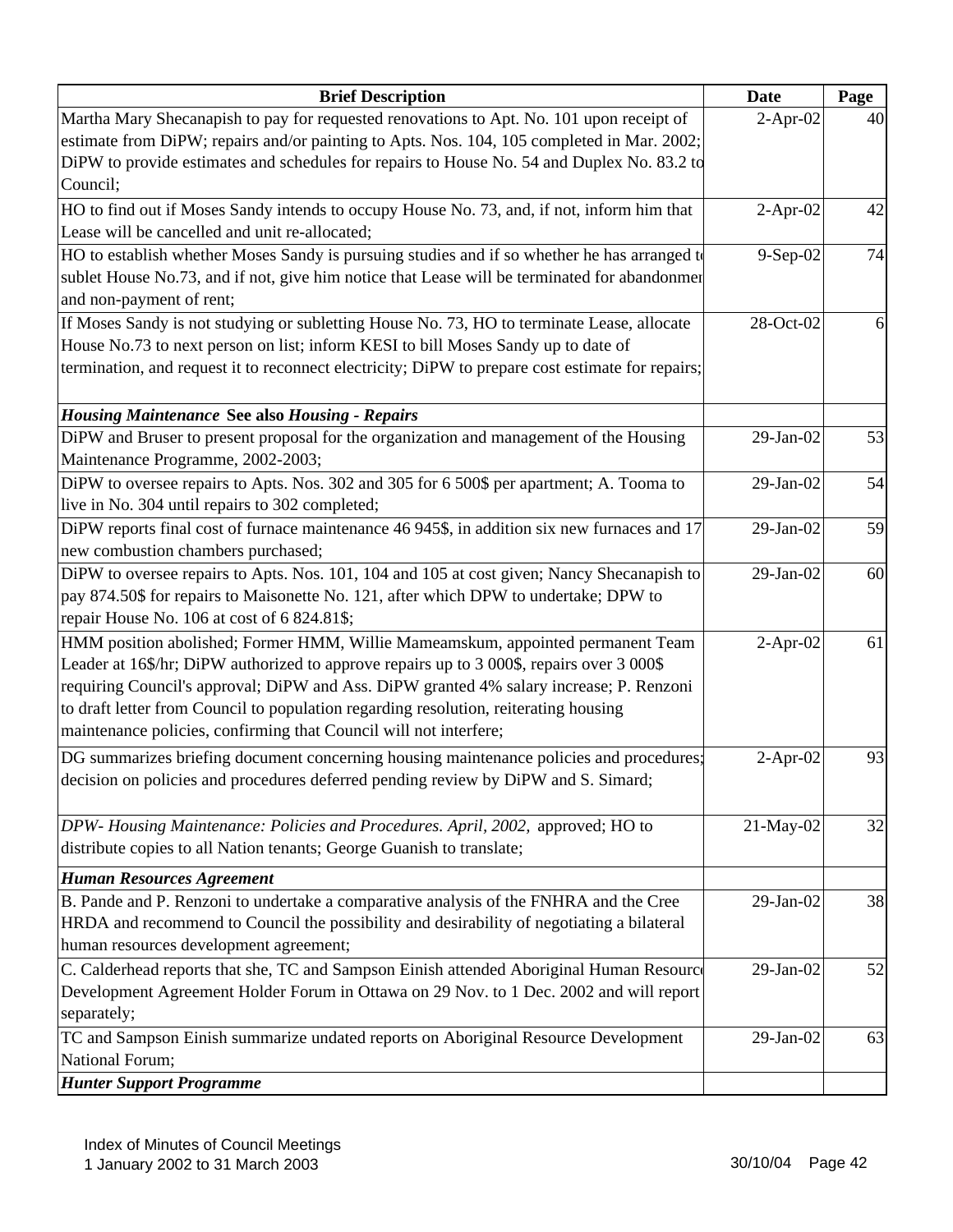| <b>Brief Description</b>                                                                         | <b>Date</b> | Page |
|--------------------------------------------------------------------------------------------------|-------------|------|
| Naskapi harvesting levels 17% higher per person than Cree and 31% lower than Inuit; P.           | $2$ -Apr-02 | 15   |
| Wilkinson considers it difficult for Naskapis to argue for any significantly different levels;   |             |      |
| Naskapi negotiators directed not to insist on any needs-based adjustment to harvesting levels    |             |      |
| reported for July 1989 to June 1993;                                                             |             |      |
| Hartel to arrange 66 000\$ loan to cover the anticipated expenses for the annual Goose Hunt      | $2-Apr-02$  | 105  |
| scheduled for May, 2002, and to organize reimbursement when amount is received from              |             |      |
| Quebec Department of Environment and Wildlife;                                                   |             |      |
| Hunting, Fishing, and Trapping Coordinating Committee                                            |             |      |
| Chief to write to HFTCC urging it to write to Minister resp. for Société de la faune et des      | $2-Apr-02$  | 6    |
| parcs du Québec regretting his decision to not to amend Bill 44 as it had recommended and        |             |      |
| asking him to encourage Société to respect its Resolution No. 01-02:19 when granting             |             |      |
| contacts to Native bodies;                                                                       |             |      |
| Chief to write to HFTCC asking it to request and review reports on James Bay Development         | 25-Mar-03   | 14   |
| Corp studies of hydroelectric potential of rivers north of 55th parallel done in 2002;           |             |      |
| Council reviews status report on training of Jeremy Einish; Chief to write to HFTCC to ask       | 25-Mar-03   | 24   |
| for support in lobbying SPFQ to reclassify position to full-time, year-round position;           |             |      |
| Hydro-Québec                                                                                     |             |      |
| Elie Saheb describes proposed studies on the Caniapiscau, Whale, George and Nastapoka            | $2-Jul-02$  |      |
| rivers, including Naskapi employment and consultation, criteria for excluding rivers from        |             |      |
| development;                                                                                     |             |      |
| P. Wilkinson notes Hydro Quebec/James Bay Energy Corp. studies flow from Partnership             | $2-Jul-02$  |      |
| Agreement with Inuit; Nation to withhold consent for proposed studies until conditions set of    |             |      |
| in Chief's letter 30 Apr. to Premier Landry satisfied;                                           |             |      |
| Council and P. Wilkinson explain refusal to consent to studies to reps of SAA, HQ, and Jame      | $2-Jul-02$  | 5    |
| Bay Energy Corp. and same attempt to convince otherwise;                                         |             |      |
| André Laporte hired to assist Nation in negiating arrangement with Hydro-Québec for              | 10-Oct-02   | 2    |
| transmission and distribution of engery; A. Laporte to be paid 5 000\$ to prepare and 200\$ per  |             |      |
| hour to negotiate and follow-up, expenses paid at cost; A. Laporte to work under guidance of     |             |      |
| P. Wilkinson and R. Pratt; outcome of negotiations to be submitted to Council for review and     |             |      |
| approval;                                                                                        |             |      |
| Chief to sign letters to DIAND, SAA, Hydro-Quebec, and James Bay Development Corp.               | 30-Jan-03   | 12   |
| soliciting support to organize conference to review first 25 years of implementation;            |             |      |
| Chief to write to Élie Saheb requesting copies of reports on studies of hydro potential north of | 25-Mar-03   | 14   |
| 55th conducted pursuant Inuit-Quebec Partnership Agreement;                                      |             |      |
| P. Wilkinson summarizes Hydro-Quebec Distribution proposal regarding purchase and                | 25-Mar-03   | 15   |
| operation of IOC distribution network in Schefferville area;                                     |             |      |
| P. Wilkinson summarizes Hydro-Quebec proposal and conditions made at meeting of 30               | 25-Mar-03   | 17   |
| March, 2003, provides relevant history of PFA file and links to Dereco file;                     |             |      |
| Chief to sign letter to Yves Lanoix re H-Q Distribution proposal with or without Chief of        | 25-Mar-03   | 20   |
| Nation Innu Matimekush/Lac John; P. Wilkinson to decide whether to send letter after April       |             |      |
| 1st meeting between Dereco and Hydro-Quebec;                                                     |             |      |
| <b>IA-N Land - Aerial Photographs</b>                                                            |             |      |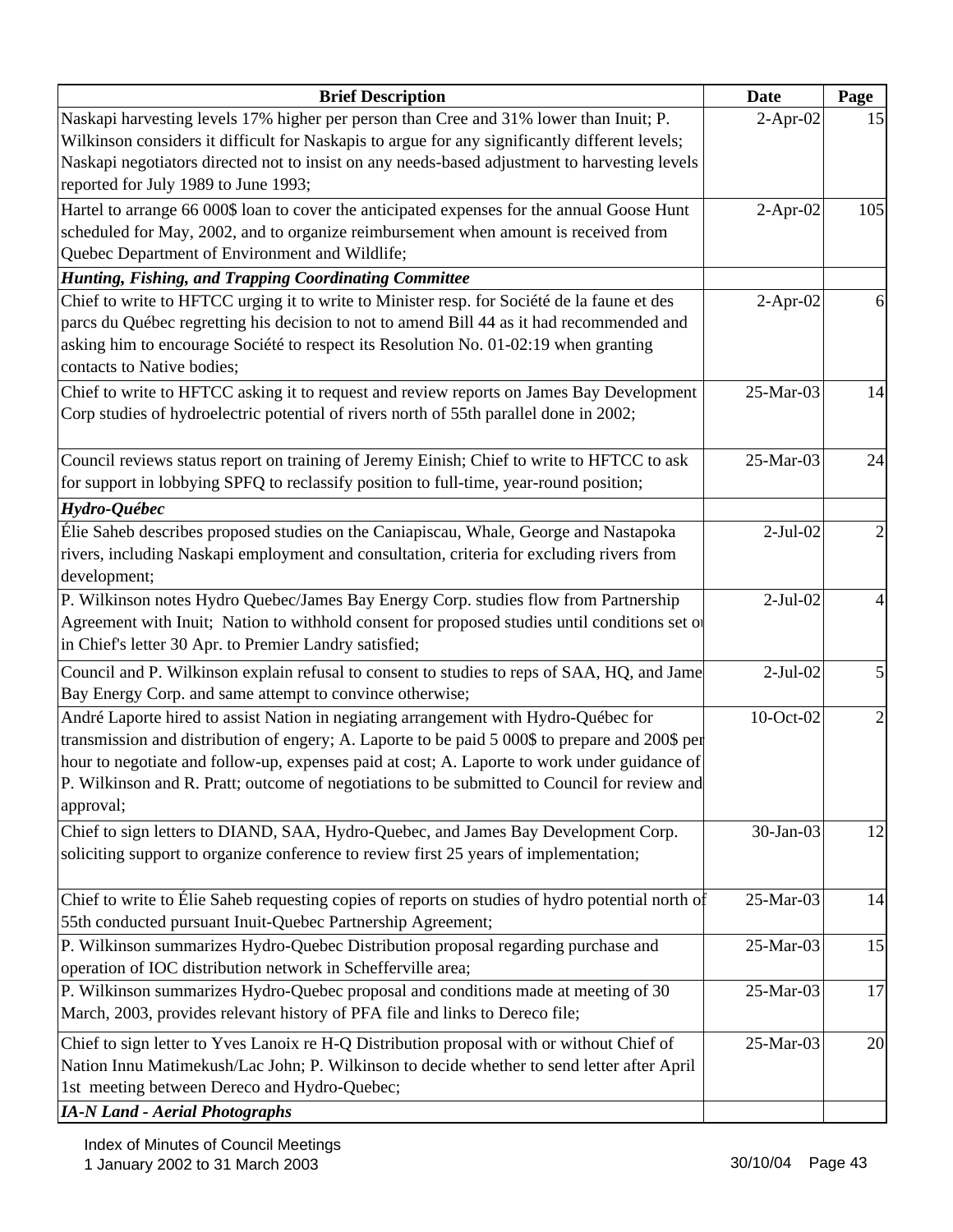| <b>Brief Description</b>                                                                                                                                                             | Date            | Page         |
|--------------------------------------------------------------------------------------------------------------------------------------------------------------------------------------|-----------------|--------------|
| DG's administrative decision to hire Michael Mameamskum and Michael Tooma to assist                                                                                                  | 10-Oct-02       |              |
| Haut-Monts to take aerial photographs of Category IA-N land ratified;                                                                                                                |                 |              |
| <b>Ice Rink</b>                                                                                                                                                                      |                 |              |
| DiPW to supervise Ice Rink Attendants as Municipal Employees; C. Calderhead to make                                                                                                  | 29-Jan-02       | 41           |
| necessary revisions to Job Postings, and have Attendants sign them;                                                                                                                  |                 |              |
| Sandy Pien selected as Ice Rink Attendant Replacement Worker; Bernard Richard Aster                                                                                                  | 29-Jan-02       | 71           |
| selected as back-up;                                                                                                                                                                 |                 |              |
| Cost estimate for repairs to changing room walls of 5 036.38\$ accepted; budget to come from<br>Account Nos. 9891 and 9893; DiPW to oversee repairs;                                 | 9-Sep-02        | 24           |
| DiPW reports repairs to exterior completed on budget; DiPW to oversee plumbing and<br>electrical works, conditional on availability of funding;                                      | 30-Jan-03       | $\mathbf{1}$ |
| P. Renzoni to forward letter from Jessica Mitchell concerning skate rental and sale of snacks<br>at changing room to Recreation Committee;                                           | 30-Jan-03       | 39           |
| <b>Income Security Reform Initiative -Demonstration Projects</b>                                                                                                                     |                 |              |
| DiPW to supervise Ice Rink Attendants as Municipal Employees; C. Calderhead t make                                                                                                   | 29-Jan-02       | 41           |
| necessary revisions to Job Postings, and have Attendants sign them;                                                                                                                  |                 |              |
| SAP Administrator to represent Nation at Working Group meeting in Montreal on 4 - 7 Feb.,                                                                                            | 29-Jan-02       | 42           |
| 2002; B. Pande to accompany on 6 & 7 Feb., 2002;                                                                                                                                     |                 |              |
| B. Pande to submit application for 150 000\$ to DIAND's Income Security Demonstration                                                                                                | $2-Apr-02$      | 50           |
| Project to offset some of the labour costs for construction of the Community Centre; B. Pande                                                                                        |                 |              |
| to administer project;                                                                                                                                                               |                 |              |
| DIAND provides 59 000\$ for computer training for SAP recipients, or persons at risk of                                                                                              | $2-Apr-02$      | 54           |
| becoming SAP recipients; Programme to begin in May, 2002;                                                                                                                            |                 |              |
| B. Pande reports that DIAND has agreed to fund 150 000\$ from Income Security                                                                                                        | 21-May-02       | 37           |
| Demonstration Project to offset labour costs of construction of Community Centre;                                                                                                    |                 |              |
| <b>Industry Canada</b>                                                                                                                                                               |                 |              |
| Atmacinta and Hartel to prepare business plan to be submitted to Industry Canada's                                                                                                   | $2$ -Dec-02     | 11           |
| Broadband for Rural and Northern Development Pilot Programme by 31 Mar., 2003;                                                                                                       |                 |              |
| <b>Insurance</b>                                                                                                                                                                     |                 |              |
| R. Lodge explains difficulties obtaining payment of insurance claims for fires in Police Statio                                                                                      | $29$ -Jan- $02$ | 2            |
| and House No. 50; R. Lodge, DG, and P. Wilkinson to select evaluator to evaluate insurance                                                                                           |                 |              |
| coverage and review position of Optimum Risk Management;                                                                                                                             |                 |              |
| R. Lodge explains that administrative matters related to the life insurance claim of the late                                                                                        | 29-Jan-02       | 4            |
| Abraham Uniam progressing well;                                                                                                                                                      |                 |              |
| S. Simard provides status report regarding fire at House No. 50; insurance claim to be                                                                                               | $29$ -Jan- $02$ | 9            |
| presented when evaluation of replacement cost is complete;                                                                                                                           |                 |              |
| R. Lodge reports that Georges Pilon could provide insurance advice to Nation, recommends                                                                                             | $2-Apr-02$      | 57           |
| retaining Optimum for 2002-03; Optimum re-appointed as insurance advisor for fiscal year<br>2002-03; R. Lodge to inform Optimum of resolution;                                       |                 |              |
|                                                                                                                                                                                      |                 |              |
| Bid from Le Groupe Evimbec to evaluate Nation's insurance policy for 35 000\$ accepted;<br>Optimum with R. Lodge and S. Simard to oversee preparation of evaluation and keep Council | $2$ -Apr-02     | 59           |
| informed;                                                                                                                                                                            |                 |              |
| Optimum with R. Lodge to oversee the tender process for the renewal of Nation's insurance                                                                                            | $2$ -Apr-02     | 59           |
| policy and keep Council informed;                                                                                                                                                    |                 |              |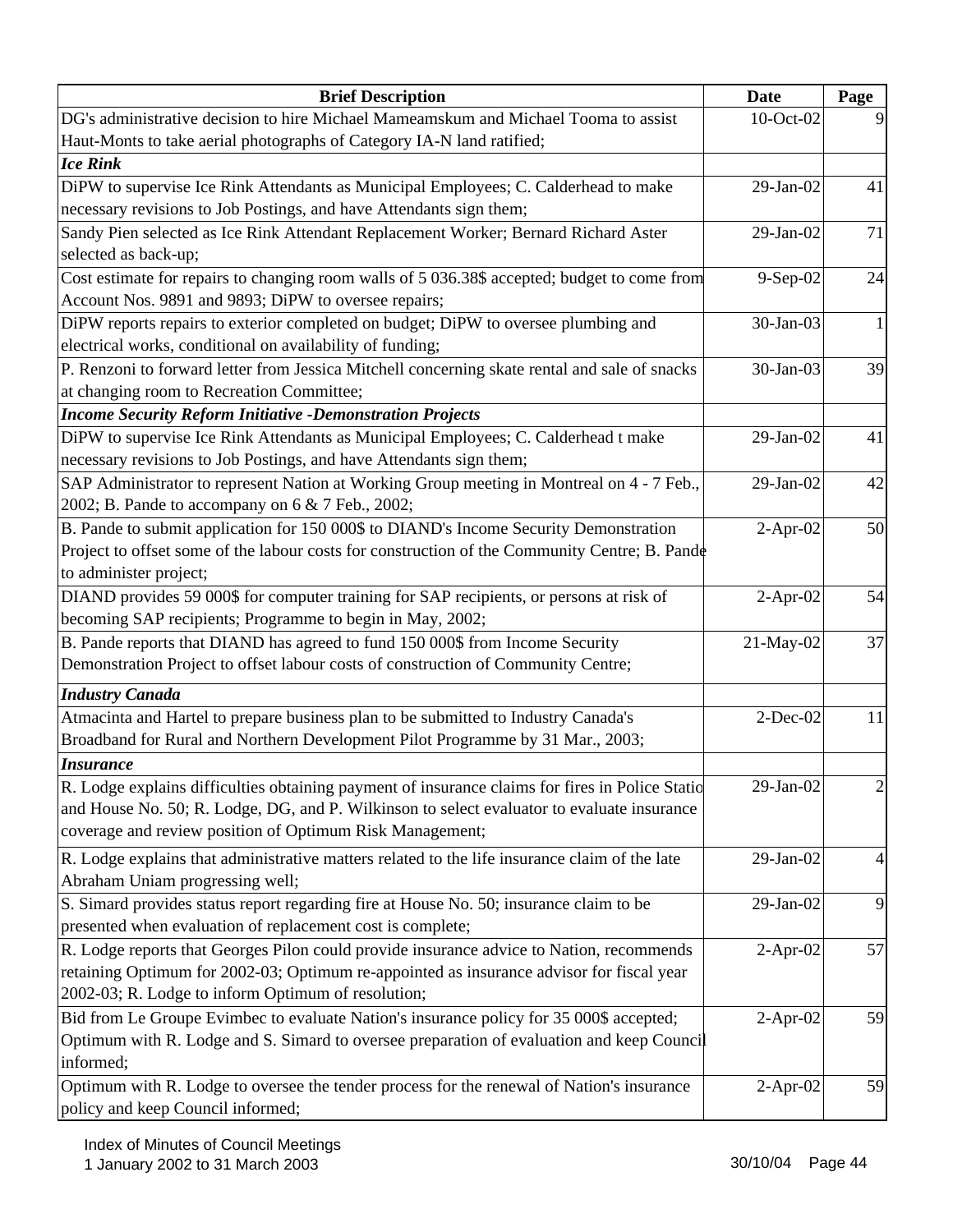| <b>Brief Description</b>                                                                                                                                                                                                                                                                                                                       | Date            | Page           |
|------------------------------------------------------------------------------------------------------------------------------------------------------------------------------------------------------------------------------------------------------------------------------------------------------------------------------------------------|-----------------|----------------|
| Estimates of cost of rebuilding House No. 50 discussed; claim to be finalized in Spring 2002;<br>R. Lodge advises that deductible is 10 000\$;                                                                                                                                                                                                 | $2-Apr-02$      | 60             |
| Explanation that Nation potentially liable for life insurance claim of Amos Einish; discussion<br>of moral and legal obligations of Nation; R. Pratt to advise Lombard Insurance Company of<br>potential claim against Nation;                                                                                                                 | 30-Apr-02       | $\overline{2}$ |
| R. Lodge, S. Simard, P. Renzoni and B. Pande to prepare, and with DG, but not B. Pande,<br>give presentation of Nation's operations to insurance brokers bidding to provide Nation's<br>insurance policy;                                                                                                                                      | 21-May-02       | 16             |
| R. Lodge reports that widow of Abraham Uniam made a successful claim to Great West Life;                                                                                                                                                                                                                                                       | 21-May-02       | 23             |
| R. Lodge reports that widow of Amos Einish has asked Nation to make claim on his life to<br>Great West Life; if refused, she may request help and advice from Council, then, R. Lodge<br>advises that Council should consult R. Pratt;                                                                                                         | 21-May-02       | 24             |
| Insurance claim for House No. 50 settled for 147 698.71\$; Bruser to inform Council of result<br>of inspection of concrete slab and water enterance, and its impact on claim;                                                                                                                                                                  | 21-May-02       | 36             |
| R. Lodge to contact Joel Jacobs, Mohawk Self-Insurance Manager, to provide him with<br>overview of Nation's coverage, discuss "reciprocal information-sharing strategy", and report t<br>Council;                                                                                                                                              | 21-May-02       | 57             |
| Bid from AON Reed Stenhouse for coverage from 1 July 2002 to 30 June 2003 accepted; R.<br>Lodge to inform successful candidate;                                                                                                                                                                                                                | 25-Jun-02       | $\mathbf{1}$   |
| Offer from Duberco's insurer of 4 June, 2002, for oil spill clean-up, accepted; P. Wilkinson to<br>sign relevant claim form; R. Lodge to deposit cheque for 450 000\$ to Nation's account; claim<br>against Lombard Canada for Optimum and R. Pratt's fees to be dropped.                                                                      | $25$ -Jun-02    | 3              |
| R. Pratt provides info regarding potential claim of the Estate of Amos Einish against the<br>Nation; claim filed by Agnes Einish rejected by Great West Life b/c filed more than a year<br>after his death;                                                                                                                                    | 16-Jul-02       | 11             |
| R. Lodge explains that he is awaiting overdue information from Sun Life regarding Health<br>insurance; once received, Carol Oliver will travel to Kawawa to explain to staff and plan<br>members;                                                                                                                                              | 16-Jul-02       | 25             |
| Cheque for 73 645.74\$ in final settlement of insurance claim with respect to fire at Police<br>Station accepted; P. Wilkinson to sign form "Fire Proof of Loss ICB Claim Form No. 7" on<br>behalf of Nation;                                                                                                                                  | 7-Nov-02        | $\mathsf{S}$   |
| <b>Internet</b><br>B. Pande reports on status of installation of Satellite Internet System, legality of Nation<br>charging for provision of service to other organizations, and proposed pricing structure;<br>"Pricing Structure for Internet Access - 25 January, 2002," approved; B. Pande to keep<br>Council informed;                     | $29$ -Jan- $02$ | 38             |
| B. Pande reports on status of implementation of Satellite Internet System; B. Pande to inform<br>Naskapi organizations about SIS and determine interest in wireless solution, make<br>arrangements to install system if enough interest and make arrangements to provide services<br>by dial-in modem bank to some subscribers in April, 2002; | $2-Apr-02$      | 52             |
| B. Pande provides status report on development of Community Web Site by Alexandre<br>Cvetkovic; second draft of site not presented to Council due to length of Agenda;                                                                                                                                                                         | $2$ -Apr-02     | 75             |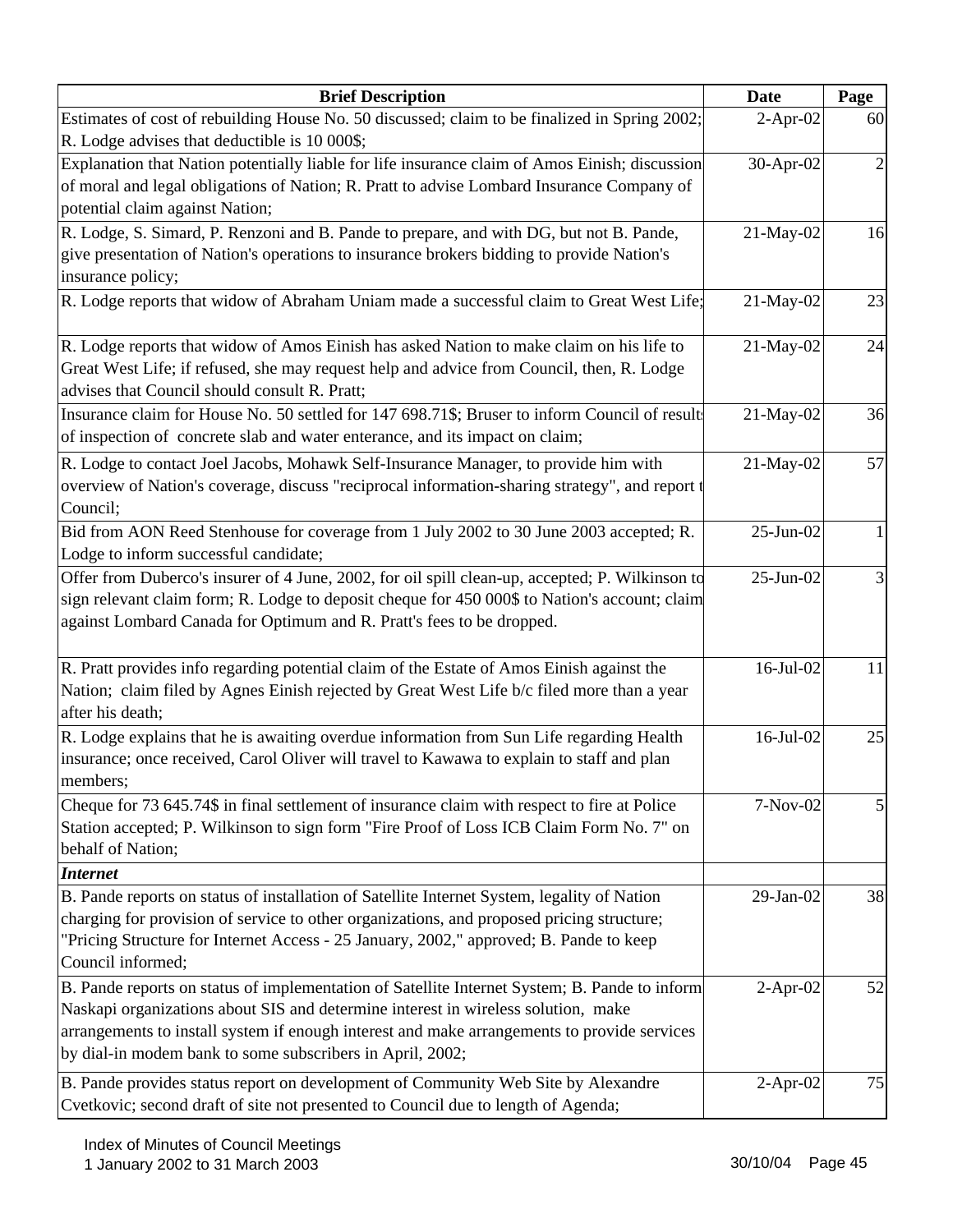| <b>Brief Description</b>                                                                        | Date            | Page |
|-------------------------------------------------------------------------------------------------|-----------------|------|
| CEDO Budget to offset the costs to purchase and install a Base Station at the Nation Office to  | $2-Apr-02$      | 83   |
| offer semi-high speed Internet Access to Naskapi organizations in Kawawa approved; B.           |                 |      |
| Pande to administer;                                                                            |                 |      |
| CEDO Budget to offset 50% of annual satellite construction fee for high-speed Internet access   | $2-Apr-02$      | 84   |
| for 2002-03 approved; B. Pande to administer;                                                   |                 |      |
| Summary of status of request of Naskapi Imuun Inc. to transfer all responsibilities for         | 21-May-02       | 34   |
| providing Internet services in region to it, and any subsidies received by the Nation in 2002-0 |                 |      |
| for same, accepted; B. Pande to table with Imuun Board of Directors;                            |                 |      |
| B. Pande reports that Jennifer Morrison hired in May, 2002 to refine graphics, art, and         | 21-May-02       | 37   |
| interface of web site to reflect Naskapi culture; Site to be on-line in July 2002;              |                 |      |
| Anticipated date for launch of Community Web Site post-poned to September, 2002;                | $16$ -Jul- $02$ | 30   |
| DG's administrative decision to transfer Nation's domain name, Web Site hosting and e-mail      | 7-Aug-02        | 16   |
| server to RAMtelecom ratified; B. Pande to make it happen;                                      |                 |      |
| English version Community Web Site reviewed; B. Pande to instruct Visual Decision Inc. to       | $9-Sep-02$      | 20   |
| bring Site online upon incorporation of Naskapi language content;                               |                 |      |
| 20 000\$ budget from CEDO to offset cost of installing Waverider non-line-of-sight wireless     | $2-Dec-02$      | 70   |
| Internet distribution system in Kawawa approved;                                                |                 |      |
| Inuit and Quebec Partnership Agreement (See Nunavik-Quebec Partnership Agreement)               |                 |      |
|                                                                                                 |                 |      |
| <b>Iron Arm Lake Dump Clean-up</b>                                                              |                 |      |
| Cost estimate for removal of garbage from dump accepted; budget for clean-up to come from       | 20-Aug-02       |      |
| Heritage Fund 2002-03; DiPW to oversee arrangements and implementation;                         |                 |      |
| P. Mameamskum reports that dump clean-up was completed for 13 377.80\$;                         | 9-Sep-02        | 23   |
| <b>Iron Arm Road</b>                                                                            |                 |      |
| DiPW to request a proposal from Conseil de la Nation Innu de Matimekush/Lac John to clear       | $2-Apr-02$      | 89   |
| Iron Arm Road before annual Goose Break in May, 2002, for review by Council;                    |                 |      |
| Cost estimate to remove snow from chalet driveways at 1 670\$ approved, to be accessed from     | 30-Apr-02       | 12   |
| Heritage Fund; Chief to write to chalet owners explaining that despite resolution, they are     |                 |      |
| responsible for clearing snow from driveways;                                                   |                 |      |
| <b>Iron Ore Co.</b> (of Canada)                                                                 |                 |      |
| Chief reports that Jean-Pierre Maltais wrote to say that an employee of IOC would inspect the   | $9-Sep-02$      | 3    |
| bridge over the railway south of the station, and that the Nation would be informed of results; |                 |      |
|                                                                                                 |                 |      |
| P. Wilkinson reports that Nation Innu pushing IOC to conduct comprehensive clean-up of          | 29-Jan-02       | 30   |
| abandoned sites in lands of primary interest to Nation; advises Nation involvement in file;     |                 |      |
| Chief to request in writing representation at meeting on 30 Jan., 2002; P. Duxbury of PFW to    |                 |      |
| attend and report to Council;                                                                   |                 |      |
| DG instructed to inform George Katsimoko that he is to refrain from asking for                  | $2-Apr-02$      | 70   |
| complimentary train tickets without authorization from Council; DG to write to IOC to           |                 |      |
| confirm that Chief, DG, and Recreation Director are the only persons eligible to make such      |                 |      |
| requests, unless otherwise confirmed by Council;                                                |                 |      |
| <b>Itinerant Court</b>                                                                          |                 |      |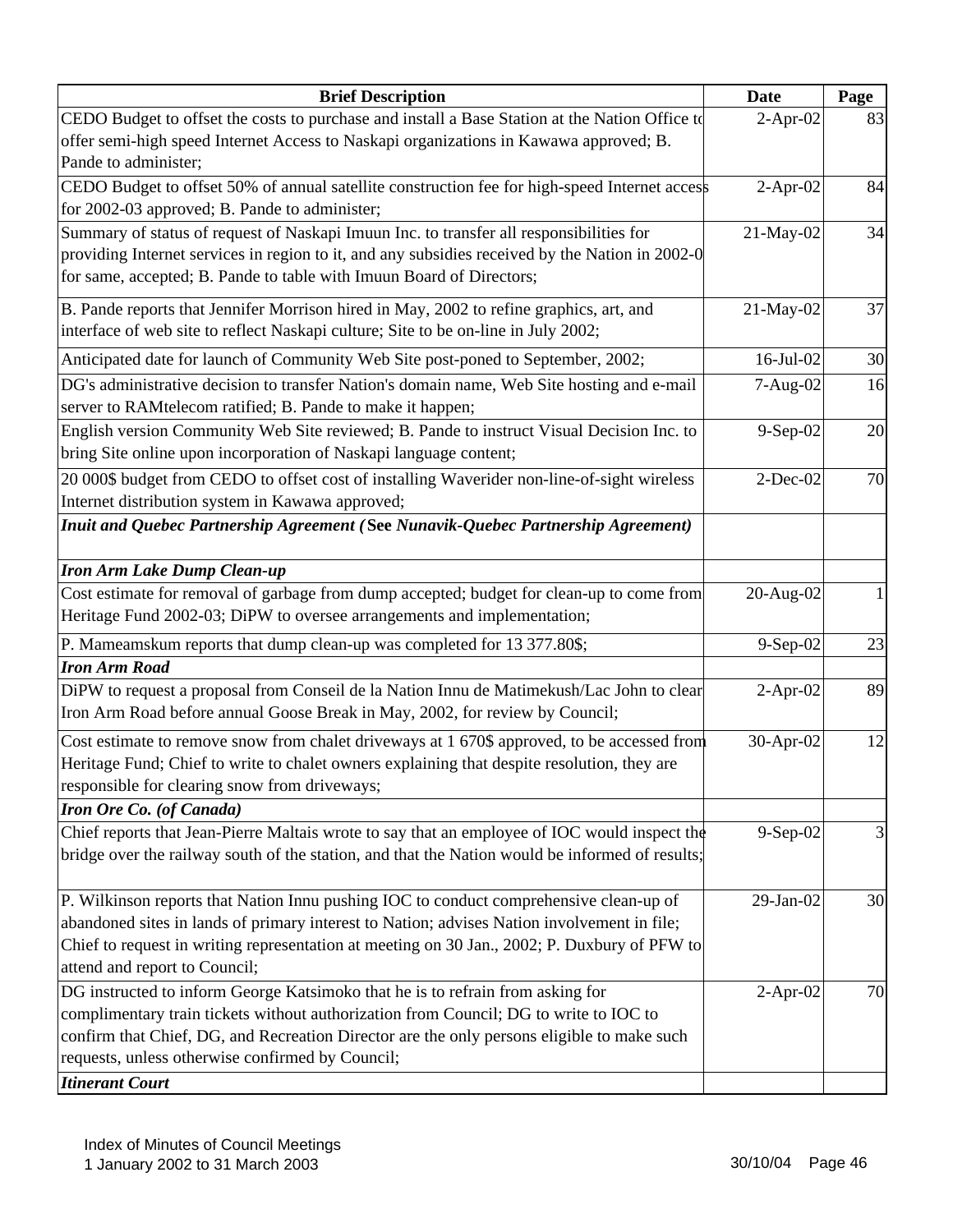| <b>Brief Description</b>                                                                                   | <b>Date</b>     | Page |
|------------------------------------------------------------------------------------------------------------|-----------------|------|
| Chief reports that Judge Richard Côté and other members of Court met on 24 March, and to                   | 25-Mar-03       |      |
| meet with representatives of council and Police after every second hearing, to open lines of               |                 |      |
| communication between community and Court;                                                                 |                 |      |
| <b>Jack Williams</b>                                                                                       |                 |      |
| DG summarizes letter of thanks for community's support during recent visit to Kawawa                       | 16-Jul-02       | 60   |
| following death of James Guanish;                                                                          |                 |      |
| <b>James Bay Development Corporations</b>                                                                  |                 |      |
| Chief to sign letters to DIAND, SAA, Hydro-Quebec, and James Bay Development Corp.                         | 30-Jan-03       | 12   |
| soliciting support to organize conference to review first 25 years of implementation;                      |                 |      |
| P. Wilkinson reports that James Bay Development Corp.will not fund conference, recommend                   | 7-Mar-03        |      |
| writing again; administrative decision to be ratified in future, for Chief to write again to M.            |                 |      |
| Jean-Claude Simard asking him to reconsider;                                                               |                 |      |
| Chief to write to HFTCC asking it to request and review reports on studies of hydroelectric                | 25-Mar-03       | 14   |
| potential of rivers north of 55th parallel done in 2002;                                                   |                 |      |
| Chief to write to Élie Saheb requesting copies of reports on studies of hydro potential north of           | 25-Mar-03       | 14   |
| 55th conducted pursuant Inuit-Quebec Partnership Agreement;                                                |                 |      |
| <b>James Bay Energy Corporation</b>                                                                        |                 |      |
| Elie Saheb describes proposed studies on the Caniapiscau, Whale, George and Nastapoka                      | $2-Jul-02$      |      |
| rivers, including Naskapi employment and consultation, criteria for excluding rivers from                  |                 |      |
| development;                                                                                               |                 |      |
| P. Wilkinson notes HQ/JBEC studies flow from Partnership Agreement with Inuit; Nation to                   | $2-Jul-02$      |      |
| withhold consent for proposed studies until conditions set out in Chief's letter 30 Apr., 2002,            |                 |      |
| to Premier Landry satisfied;                                                                               |                 |      |
| Council and P. Wilkinson explain refusal to consent to studies to reps of SAA, HQ, and Jame                | $2-Jul-02$      |      |
| Bay Energy Corp. and same attempt to convince otherwise;                                                   |                 |      |
| Chief to write to Éliee Saheb, JBEC, confirming Nation's lack of consent to proposed                       | $16$ -Jul- $02$ | 44   |
| hydraulic studies in Summer, 2002, unless conditions set in letter of 30 Apr., 2002, to Bernard            |                 |      |
| Landry respected;                                                                                          |                 |      |
| <b>Jimmy Sandy Memorial School</b>                                                                         |                 |      |
| NLMB budget for one Naskapi to be hired as a Recreation Animator for JSMS approved;                        | 29-Jan-02       | 70   |
| Nation to sponsor; C. Calderhead to administer;                                                            |                 |      |
| DG's administrative decision to approve 1 000\$ from Mental Health budget to fund half the                 | $2$ -Apr-02     | 72   |
| costs of African drumming workshops, on condition that NDC pay other half, ratified;                       |                 |      |
| NLMB Budget to enable 2 Naskapis to continue employment as Special Needs Assistants at                     | $2$ -Apr-02     | 81   |
| JSMS approved; Nation to sponsor; TC to administer                                                         |                 |      |
| NLMB Budget to cover travel and en-route expenses for 1 Naskapi translator from JSMS to                    | $2-Apr-02$      | 82   |
| participate in Mother Tongue Translation Training Programme for 1 week in Catalina,                        |                 |      |
| Arizona in Fall, 2002 approved; Nation to sponsor; TC to administer;                                       |                 |      |
| Request for 500\$ to offset cost of community feast in celebration of Naskapi Culture Week                 | 21-May-02       | 45   |
| approved; budget to come from Community Events acct.; DG to oversee payment of grant;                      |                 |      |
|                                                                                                            |                 |      |
| Chief or Deputy Chief sign letter to Sandy Robinson asking JSMS/Naskapi Education                          | 16-Jul-02       | 51   |
| Committee to submit report for inclusion in Annual Report 2001-02;<br>Index of Minutes of Council Meetings |                 |      |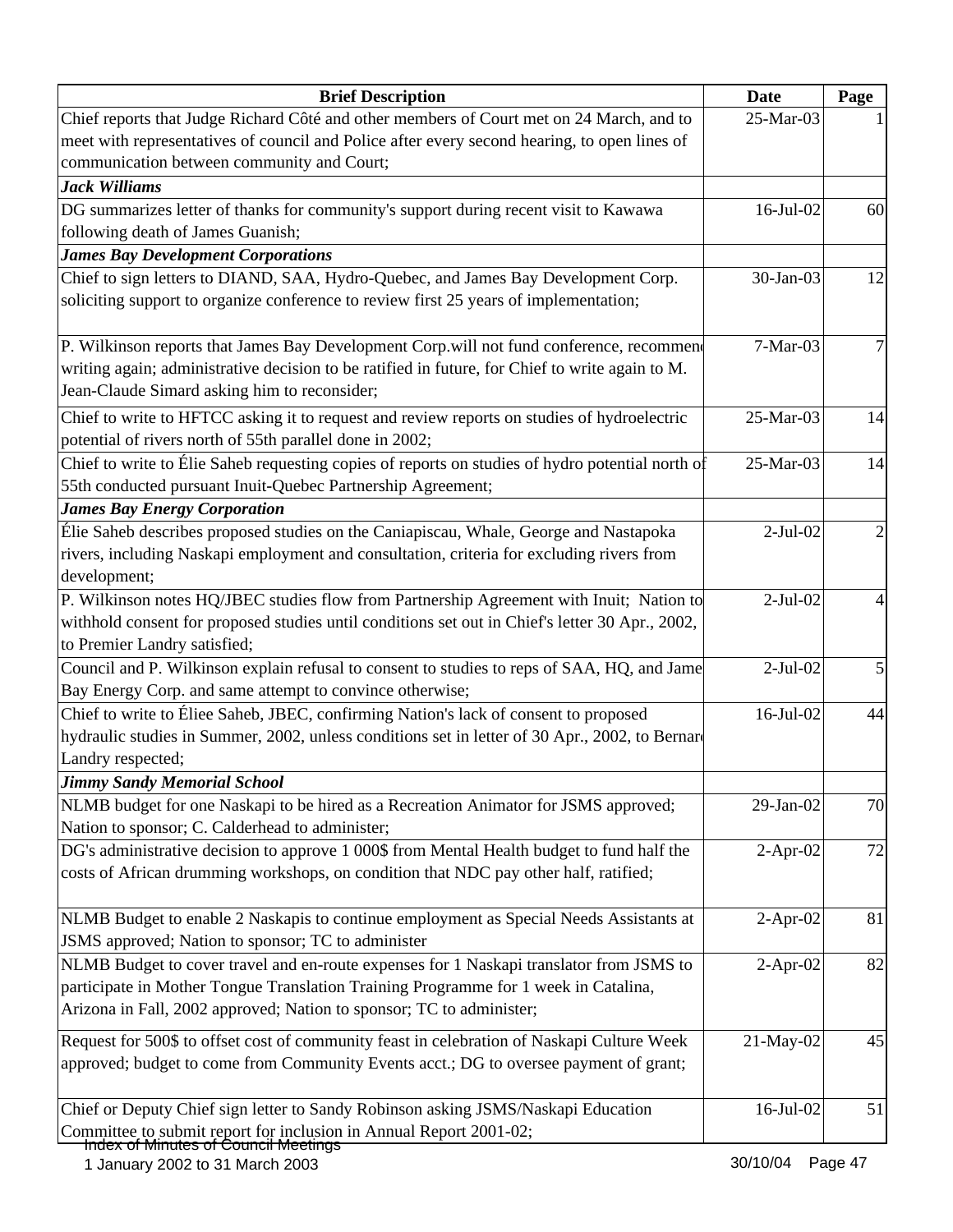| <b>Brief Description</b>                                                                                                                                                                                                                                                    | <b>Date</b> | Page           |
|-----------------------------------------------------------------------------------------------------------------------------------------------------------------------------------------------------------------------------------------------------------------------------|-------------|----------------|
| DiPW to meet with Sandy Robinson to discuss gravel re-surfacing of parking lot, and report<br>to Council;                                                                                                                                                                   | 20-Aug-02   |                |
| Chief to send a reminder to Naskapi Education Committee and Curtis Tootoosis re meeting to<br>discuss review of Section 11;                                                                                                                                                 | 9-Sep-02    | 48             |
| Deputy Chief to sign agreement with Central Quebec School Board for snow-clearing at<br>JSMS;                                                                                                                                                                               | 28-Oct-02   | $\overline{7}$ |
| DiPW's administrative decision to submit bid to JSMS of 6 642\$ to install vinyl tiles ratified;                                                                                                                                                                            | $2$ -Dec-02 | 40             |
| Grant of up to 150\$ from Heritage Fund for purchase of turkeys for fundraising dinner on 11<br>Dec., 2002 approved; DG to oversee implementation of resolution;                                                                                                            | $2$ -Dec-02 | 75             |
| R. Pratt to report on legality of refusing funding to students who have been banned by JSMS<br>from participating in extra-curricular activities;                                                                                                                           | 25-Mar-03   | 48             |
| 36 344\$ allocated for JSMS to hire two Teacher Assistants; Nation to sponsor; TC to<br>administer and to inform Curtis Tootoosis;                                                                                                                                          | 25-Mar-03   | 74             |
| 1 500\$ allocated for travel costs between Schefferville and JSMS and material costs of Adult<br>Education Programme; JSMS to sponsor; TC to administer and inform Curtis Tootoosis;                                                                                        | 25-Mar-03   | 75             |
| <b>Justice Committee</b><br>Council reviews 9-month budget report to 31 Dec., 2001, noting expenditures of 9 674.18\$,<br>and no income;                                                                                                                                    | 29-Jan-02   | 6              |
| Council reviews 10-month report to Jan., 2002, noting no revenues to date, but 9 796.35\$<br>spent; Revenue expected in coming weeks;                                                                                                                                       | $2-Apr-02$  | 47             |
| P. Renzoni summarizes various telephone calls from members of the Justice Committee to R.<br>Pratt regarding its preference to work with Judge Jean-Pierre Dumais and Judge Richard Côté;                                                                                   | $2-Apr-02$  | 108            |
| Council reviews 12-month report to 31 Mar., 2002, noting overspend of 1 695.43\$ after<br>receipt of 12 000\$;                                                                                                                                                              | 21-May-02   | 3              |
| R. Lodge undertakes to revise <i>Income</i> line in budget to 15 600\$; M. Sandy reports that new<br>chairperson is Thomas Einish; Hartel to train T. Einish in QuickBooks when in Kawawa weel<br>of 10 June, 2002;                                                         | 21-May-02   | 24             |
| Council reviews 2-month to report to 31 May, 2002, noting total expenditures of 2 374.37\$;                                                                                                                                                                                 | 16-Jul-02   | 24             |
| Council reviews 4-month report to 31 July, 2002, noting overspend of 5 187.50\$ and that<br>Committee has not received federal revenues; Thomas Einish appointed Chairperson in<br>Michael Sandy's absence;                                                                 | $9-Sep-02$  | 51             |
| Request for office space in Community Centre refused; Committee invited to store filing<br>cabinets in Nation Office archive room, and to hold meetings in conference room; if<br>confidentiality is issue, it may relocate Committee's fax maching to Chairperson's house; | $2$ -Dec-02 | 22             |
| Hartel to oversee implementation of system whereby cheques issued to Justice Committee are<br>deposited and recorded;                                                                                                                                                       | $2$ -Dec-02 | 22             |
| Council reviews 6-month report to 30 Sept., 2002 noting no revenues received to date, though<br>expenditures of 7 261.80\$;                                                                                                                                                 | $2$ -Dec-02 | 58             |
| Chief explains Resolution No.02-Dec02-19 concerning request for office space to Thomas<br>Einish                                                                                                                                                                            | $2$ -Dec-02 | 59             |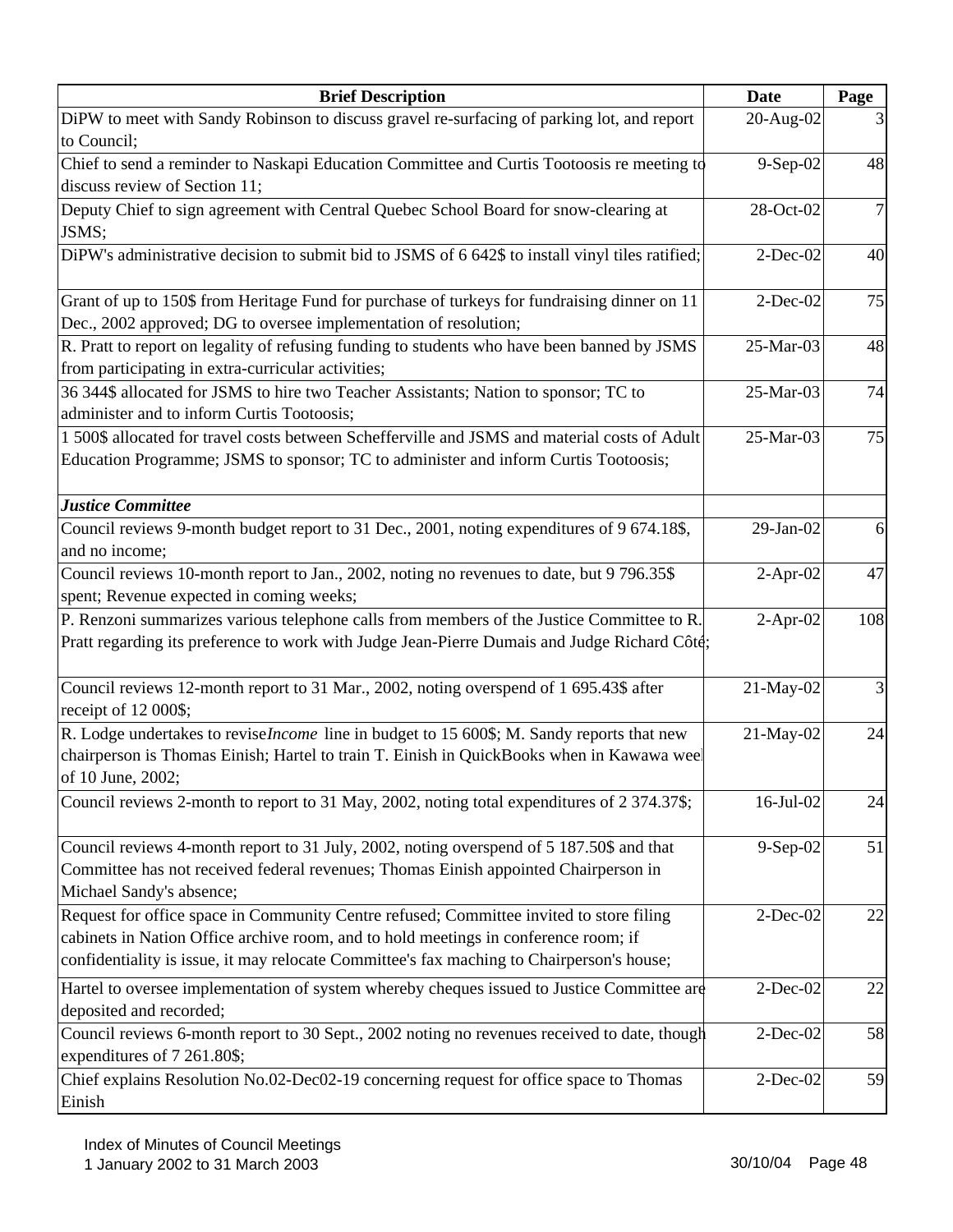| <b>Brief Description</b>                                                                                                                                                                                                                                                          | <b>Date</b> | Page           |
|-----------------------------------------------------------------------------------------------------------------------------------------------------------------------------------------------------------------------------------------------------------------------------------|-------------|----------------|
| Council reviews 9-month report to 31 December, 2002, noting expenditures of 10 214.28\$<br>and revenues of 435\$ to date;                                                                                                                                                         | 30-Jan-03   | 33             |
| Chief to write to Thomas Einish instructing him to store Committee's filing cabinets securely<br>at Nation Office;                                                                                                                                                                | 25-Mar-03   | 30             |
| Council reviews 10-month report to 31 January, 2003, noting expenditures of 13 687.48\$;                                                                                                                                                                                          | 25-Mar-03   | 58             |
| Karate Club - Canadian Junior Championship                                                                                                                                                                                                                                        |             |                |
| Council agrees in principle to host Canadian Junior Martial Art Championship on 21 to 23<br>March, 2003; S. Simard with help from Atmacinta to present Council with cost estimate;                                                                                                | 9-Sep-02    | 21             |
| Chief's administrative decision to write to Kawawa- and Schefferville-based organizations re<br>Championships on 21-23 Mar., 2002, ratified; Chief to sign letter to Rémy Trudel requesting<br>financial assistance for transportation costs; S. Simard to keep Council apprised; | $2-Dec-02$  | 73             |
| Administrative decision to be ratified at next meeting, to donate 7 500\$ from Heritage Budge<br>Hartel to reduce budget for 2003-04 by same amount;                                                                                                                              | 7-Mar-03    | 9              |
| Chief reports that Council pleased with results of National Junior Championship held in<br>Kawawa from 21 to 23 March;                                                                                                                                                            | 25-Mar-03   | $\overline{c}$ |
| Chief's administrative decision to approve budget ratified; Chief and DG to sign funding<br>agreement with Communications Canada and Health Canada;                                                                                                                               | 25-Mar-03   | 38             |
| <b>Kativik Regional Government</b>                                                                                                                                                                                                                                                |             |                |
| Councillor Edward Shecanapish to attend KRG meeting in Kuujjuaq on 26 to 28 Feb., 2002;                                                                                                                                                                                           | 29-Jan-02   | 34             |
| Councillor Martha Mary Shecanapish to represent Nation at KRG meeting in Kuujjuaq on 26<br>28 Nov. 2002;                                                                                                                                                                          | 10-Oct-02   | 9              |
| Kutikuniu Treatment Centre                                                                                                                                                                                                                                                        |             |                |
| Chief to represent Nation at opening of Kutikuniu Treatment Centre in Mani-Utenam on 28<br>Oct., 2002;                                                                                                                                                                            | 10-Oct-02   | 11             |
| Chief explains that he did not attend opening while in Mani-Utenam due to confusion<br>regarding a possible postponement because of the death of a Montagnais Elder;                                                                                                              | 7-Nov-02    | 1              |
| <b>LabMag Project</b>                                                                                                                                                                                                                                                             |             |                |
| P. Wilkinson briefs Nation on meetings regarding development of Labrador magnetite deposit;<br>administrative decision to be ratified at next meeting, for P. Wilkinson and R. Pratt to<br>negotiate 20% interest in project, plus other benefits;<br><b>Labrador Claim</b>       | $7-Mar-03$  | 4              |
| Chief to inform Premier Roger Grimes of Newfoundland and Labrador and Premier Bernard                                                                                                                                                                                             | $2$ -Dec-02 | 17             |
| Landry of Nation's claim to certain areas in Labrador that would be affected by Gull Island<br>Project;                                                                                                                                                                           |             |                |
| Landscaping                                                                                                                                                                                                                                                                       |             |                |
| P. Renzoni reports on DiPW recommendation to postpone landscaping works to free budget<br>for Housing Maintenance;                                                                                                                                                                | 30-Jan-03   | 9              |
| Makivik-Naskapi Working Group - See Naskapi-Makivik Working Group                                                                                                                                                                                                                 |             |                |
| Mameamskum, John                                                                                                                                                                                                                                                                  |             |                |
| Council gives John Mameamskum permission to use name "Naskapi Lure" for Naskapi<br>syllabics version of "Ecolure";                                                                                                                                                                | $2$ -Apr-02 |                |
| Mameanskum, Jacob,<br><del>Council Meetings</del>                                                                                                                                                                                                                                 |             |                |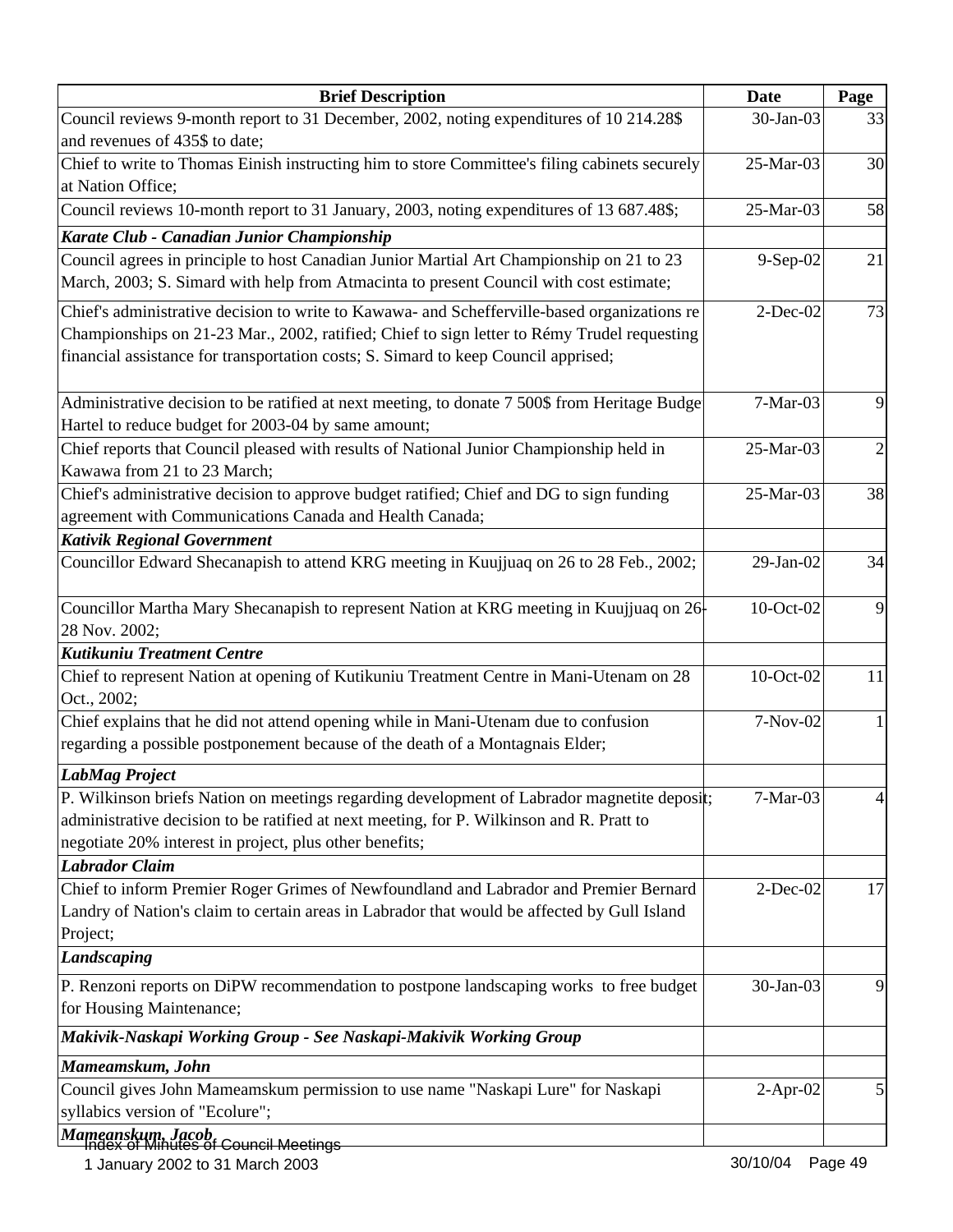| <b>Brief Description</b>                                                                                                                                                        | Date         | Page |
|---------------------------------------------------------------------------------------------------------------------------------------------------------------------------------|--------------|------|
| Chief explains that issue of where he and son Paul are getting money to repair houses and                                                                                       | $2$ -Dec-02  | 37   |
| build a chalet is a personal matter and that Council does not get involved in such issues;                                                                                      |              |      |
|                                                                                                                                                                                 |              |      |
| <b>Mamuitun Agreement-in-Principle</b>                                                                                                                                          | 30-Jan-03    | 13   |
| P. Wilkinson reports on implications of Mamuitun AIP and provides anaylysis of how it could<br>assist in negotiations for self-government or partnership agreement;             |              |      |
| <b>Media</b>                                                                                                                                                                    |              |      |
| DG and P. Wilkinson, in consultation with R. Pratt and subject to Council's approval, to draft                                                                                  | $2$ -Dec-02  | 15   |
| a text for Le Devoir addressing certain politial problems experienced by the Nation in recent                                                                                   |              |      |
| years, and to initiate or respond to follow-up contacts with other media;                                                                                                       |              |      |
| <b>Meetings</b>                                                                                                                                                                 |              |      |
| Notice of Ordinary Band Meeting on 26 March to present Operations & Maintenance and                                                                                             | 25-Mar-03    | 30   |
| Capital Budgets posted on 14 March;                                                                                                                                             |              |      |
| <b>Membership Clerk</b>                                                                                                                                                         |              |      |
| Jimmy Shecanapish re-instated conditional on completing 1-month substance abuse treatment                                                                                       | 20-Aug-02    | 6    |
| programme and 1-year probation; Chief to explain resolution to J. Shecanapish;                                                                                                  |              |      |
|                                                                                                                                                                                 |              |      |
| Chief, Council, Membership Clerk and DG to execute Privacy Statement: Devolution of Loca                                                                                        | 9-Sep-02     | 59   |
| Indian Registration Responsibilities to Bands and Tribal Councils; DG to forward signed                                                                                         |              |      |
| statements to DIAND;                                                                                                                                                            |              |      |
| <b>Menihek Alloy Inc.</b>                                                                                                                                                       |              |      |
| Diane Gaudet of SAA tables letter from Francis Forcier, SAA, to Chief and IOCC confirming                                                                                       | $2-Jul-02$   | 7    |
| Quebec has no objection to sale of Menihek Generating Station to Menihek Alloy Inc.; says                                                                                       |              |      |
| Natural Resources to decide best way to provide energy after 1 Nov., 2002;                                                                                                      |              |      |
|                                                                                                                                                                                 |              |      |
| Chief or Deputy Chief sign Unanimous Shareholders Agreement with Dereco Canada Inc.,                                                                                            | $16$ -Jul-02 | 46   |
| Nation Innu Matimekush/Lac-John, and Menihek Alloy Inc.; Chief or Deputy Chief sign                                                                                             |              |      |
| Tripartite Agreement with Menihek Alloy Inc. and Nation Innu Matimekush/Lac-John;                                                                                               |              |      |
|                                                                                                                                                                                 |              |      |
| Chief authorized to subscribe 10 Class A shares effective 17 July, 2002;                                                                                                        | $9-Sep-02$   | 45   |
| Chief to sign letter of 8 Oct, 2002 to IOC offering to acquire electricity assets on behalf of                                                                                  | 10-Oct-02    | 6    |
| Nation as a shareholder in Menihek Alloy Inc.; DG to transmit letter to Sonia Ross, Innu                                                                                        |              |      |
| Nation of Matimekush/Lac John;                                                                                                                                                  |              |      |
| Chief authorized to sign subscription to 10 Class A shares and resolution confirming By-law                                                                                     | 25-Mar-03    | 21   |
| No. 1 and No. 2, electing directors and appointing auditors;                                                                                                                    |              |      |
| <b>Mental Health Programme</b>                                                                                                                                                  |              |      |
| Request from Mental Health Worker to clear snow around Teaching Lodge refused;                                                                                                  | 29-Jan-02    |      |
| DG's administrative decision to approve 1 000\$ from Mental Health budget to fund half the                                                                                      | $2$ -Apr-02  | 72   |
| costs of African drumming workshops, on condition that NDC pay other half, ratified;                                                                                            |              |      |
|                                                                                                                                                                                 |              | 100  |
| M. Lortie undertakes to meet Elders to obtain information about cultural practices of<br>Naskapis; Mental Health Programme Operational Plan for 2002-03 approved; C. Calderhead | $2$ -Apr-02  |      |
| to submit plan to Health Canada; M. Lortie to administer;                                                                                                                       |              |      |
|                                                                                                                                                                                 |              |      |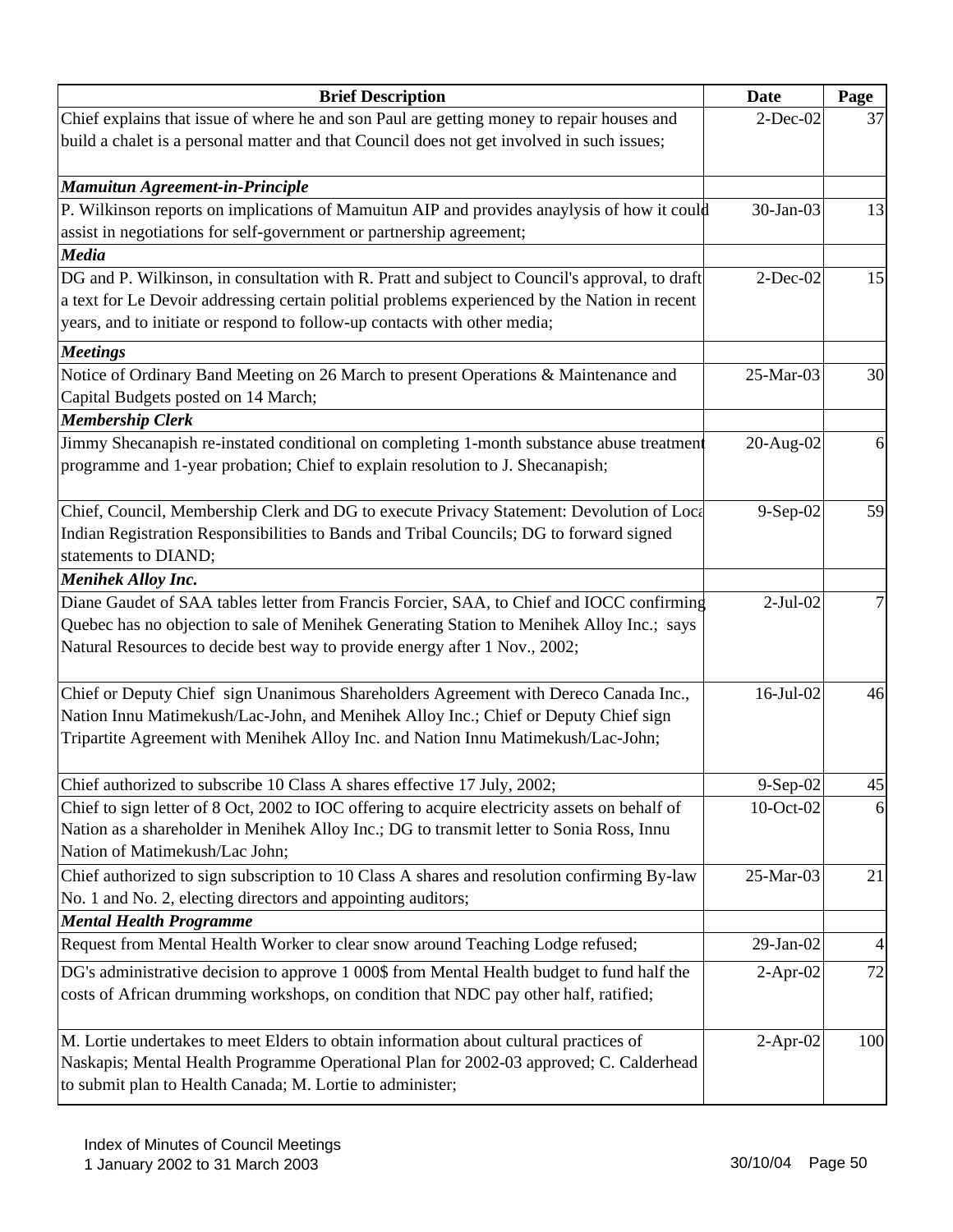| <b>Brief Description</b>                                                                                                                                                                                                                                                                                               | <b>Date</b>  | Page |
|------------------------------------------------------------------------------------------------------------------------------------------------------------------------------------------------------------------------------------------------------------------------------------------------------------------------|--------------|------|
| Council notes monthly report tabled by M. Lortie for the Alchohol, Mental Health and<br><b>NNADAP</b> Workers;                                                                                                                                                                                                         | $2-Apr-02$   | 102  |
| Michael Sandy's request for one-year leave of absence starting 3 Sept., approved;                                                                                                                                                                                                                                      | 21-May-02    | 25   |
| C. Calderhead reports that Jimmy Peter Einish and George Katsimoko found High Risk Yout<br>Workshop informative and useful;                                                                                                                                                                                            | 21-May-02    | 50   |
| Chief and three Councillors to sign Amending Consolidated Contribution Agreement dated 1<br>June, 2002, regarding funding of Health Canada programmes; DG to forward signed copy to<br>Health Canada;                                                                                                                  | $25$ -Jun-02 | 6    |
| Resolution No. 02-May21-14 rescinded; Michael Sandy's request for one-year leave of<br>absence as Mental Health Worker starting on 27 Aug., 2002, approved;                                                                                                                                                            | 20-Aug-02    | 7    |
| Job posting for Interim Mental Health Worker approved; Personnel Committee to interview<br>candidates and make recommendation to Council; DG to post job description and oversee<br>implementation of resolution;                                                                                                      | 9-Sep-02     | 41   |
| Operational Plan for Mental Health Programme 2003/04 approved; C. Calderhead to submit<br>Plan to Health Canada; M. Lortie, with DG, to administer and keep Council informed;                                                                                                                                          | $2$ -Dec-02  | 50   |
| <b>Migratory Birds Convention</b>                                                                                                                                                                                                                                                                                      |              |      |
| Chief to write to federal Minister of Environment in support of Grand Chief Ted Moses<br>position that the JBNQA and NEQA should reflect amendments to Migratory Birds<br>Convention; R. Pratt to draft letter for Chief's signature;                                                                                  | 29-Jan-02    | 16   |
| Chief to sign letter to David Anderson, Minister of Environment, confirming support for Cree<br>position that NEQA and JBNQA should be amended to reflect Migratory Birds Convention,<br>and asking Minister to reconsider position;                                                                                   | 16-Jul-02    | 14   |
| <b>Mining</b>                                                                                                                                                                                                                                                                                                          |              |      |
| Council reviews summary of status report for Quebec 7 Project for 2001; Chief to thank<br>WMC for report;                                                                                                                                                                                                              | 29-Jan-02    | 30   |
| P. Wilkinson reports that Nation Innu pushing IOC to conduct comprehensive clean-up of<br>abandoned sites in lands of primary interest to Nation; advises Nation involvement in file;<br>Chief to request in writing representation at meeting on 30 Jan., 2002; P. Duxbury of PFW to<br>attend and report to Council; | 29-Jan-02    | 30   |
| P. Wilkinson reports that none of the areas thought to have potential for commercial diamond<br>mining are located Naskapi area of primary interest;                                                                                                                                                                   | $2-Apr-02$   | 25   |
| Chief to acknowledge letter from Paul Archer of Virginia Gold Mines, concerning exploration<br>activities on the Gayot property in Winter, 2002, and ask to be kept informed;                                                                                                                                          | $2-Apr-02$   | 31   |
| Ministère de l'Environnement et de la Faune                                                                                                                                                                                                                                                                            |              |      |
| J. Brunelle to represent Nation on selection committee for seasonal conservation officer<br>position;                                                                                                                                                                                                                  | 25-Jun-02    | 7    |
| <b>Minutes</b>                                                                                                                                                                                                                                                                                                         |              |      |
| Council decides to maintain practice of forwarding information to NDC on matters of mutual<br>interest, instead of sharing corporate minutes;                                                                                                                                                                          | $2-Apr-02$   | 86   |
| <b>Mobile Outfitting Camps</b><br>NDC mandated to take lead in designing a new procedure for mobile camps, conditional on                                                                                                                                                                                              | 30-Jan-03    | 29   |
| full involvment of R. Pratt in drafting any complementary agreement, and his fees being<br>assumed by NDC; P. Renzoni to inform NDC of substance of resolution;                                                                                                                                                        |              |      |
| Multi-Purpose Centre - See Community Centre                                                                                                                                                                                                                                                                            |              |      |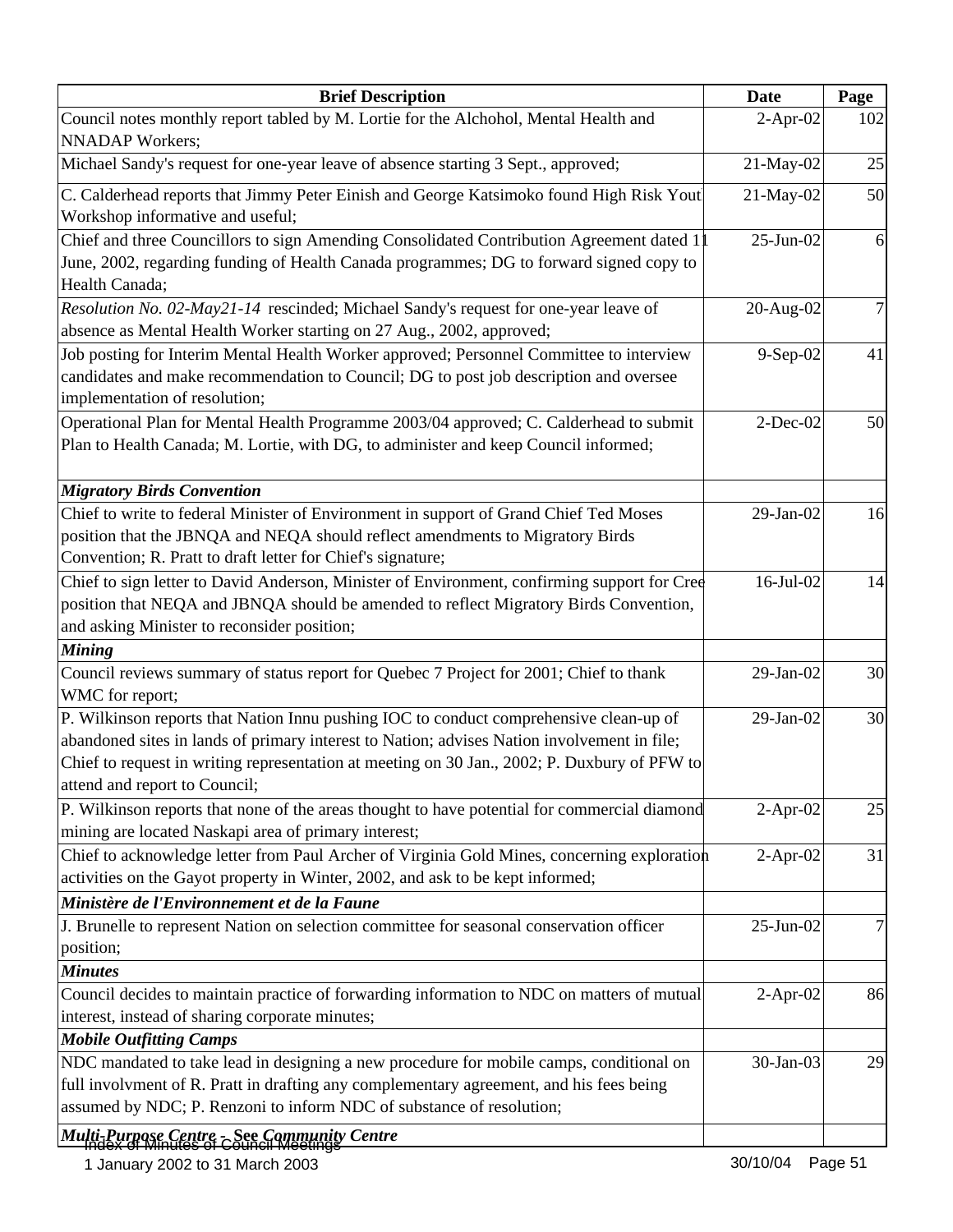| <b>Brief Description</b>                                                                                                                                                                                                                                                                                                       | <b>Date</b>     | Page |
|--------------------------------------------------------------------------------------------------------------------------------------------------------------------------------------------------------------------------------------------------------------------------------------------------------------------------------|-----------------|------|
| Nabinacaboo, Margaret                                                                                                                                                                                                                                                                                                          |                 |      |
| Chief summarized letter requesting part-time employment with Nation; Chief undertakes to                                                                                                                                                                                                                                       | 29-Jan-02       | 77   |
| explain hiring policy;                                                                                                                                                                                                                                                                                                         |                 |      |
| Naskapi Adoschaouna Enr.                                                                                                                                                                                                                                                                                                       |                 |      |
| Decision deferred regarding whether to formalize priniciples to assist Nation in evaluating<br>third party proposals to conduct work normally conducted by the DPW;                                                                                                                                                            | 9-Sep-02        | 16   |
| Councillor Paul Mokoush raises issue of increasing involvement of Adoschaouna in Kawawa;<br>Council defers decision;                                                                                                                                                                                                           | $12$ -Jun- $02$ | 8    |
| Budget for Naskapi Adoschaouna Services to provide on-the-job training to Raynald Vachon<br>in Fontages for 19 weeks approved; NDC to sponsor; TC to administer;                                                                                                                                                               | 30-Jan-03       | 37   |
| 10 475\$ allocated for George Swappie to take a 3-week Grader Operator Training in Ville-<br>Vanier; Nation to sponsor; TC to administer and inform George Swappie in writing;                                                                                                                                                 | 25-Mar-03       | 78   |
| <b>Naskapi Development Corporation</b>                                                                                                                                                                                                                                                                                         |                 |      |
| NLMB budget for some travel expenses and training allowance for Jeremy Einish to be traine<br>in trade fair marketing and promotion approved; NDC to sponsor; T. Chemaganish to<br>administer;                                                                                                                                 | 29-Jan-02       | 69   |
| DiPW reports that sewage line from NDC Office burst on 18 Feb., 2002 and interim repairs<br>cost 3 558.25\$ and undertook to keep Council informed;                                                                                                                                                                            | $2-Apr-02$      | 67   |
| NLMB Budget of 22 319\$ for salary and costs of TC for 2002-03 approved; NDC to<br>sponsor; C. Calderhead to execute funding agreement with NDC on behalf of Nation; TC to<br>administer programme;                                                                                                                            | $2-Apr-02$      | 75   |
| NLMB Budget to enable NDC to hire 10 Naskapi students for six weeks during Summer<br>approved; NDC to sponsor; C. Calderhead to sign funding agreement with NDC; TC to<br>administer;                                                                                                                                          | $2-Apr-02$      | 78   |
| NLMB Budget to cover travel and en-route expenses for 4 Naskapi translators from NDC to<br>participate in Mother Tongue Translation Training Programme for 1 week in Catalina,<br>Arizona in Fall, 2002, approved; Nation to sponsor; TC to administer;                                                                        | $2-Apr-02$      | 82   |
| Council decides to maintain practice of forwarding information to NDC on matters of mutual<br>interest, instead of sharing corporate minutes;                                                                                                                                                                                  | $2-Apr-02$      | 86   |
| P. Renzoni with R. Lodge to recommend response to letter from Judy Ross concerning<br>electricity charges and user fees for radio station.                                                                                                                                                                                     | 30-Apr-02       | 13   |
| Discussion of various questions about Aboriginal Healing Foundation, and P. Renzoni's e-ma<br>to J. Ross requesting information; decision to release funds deferred until response received;                                                                                                                                   | 21-May-02       | 25   |
| DG reports that SQ is investigating fire that destroyed NDC warehouse on rue de la Gare; No<br>Nation materials are known to have been in warehouse;                                                                                                                                                                           | 25-Jun-02       |      |
| Chief to write to Pita Aatami endorsing Naskapi-Makivik Working Group; Chief to invite<br>NDC to name member; B. Pande appointed Nation's representative; B. Pande to ask CEDO to<br>appoint representative; J. Mameamskum and P. Wilkinson appointed Advisors; cost of<br>participation taken from Economic Development Acct; | 16-Jul-02       | 29   |
| NLMB budget to train 2 ventilation technicians and 2 plumbing and heating technicans<br>approved; NDC to sponsor; TC to administer;                                                                                                                                                                                            | 16-Jul-02       | 33   |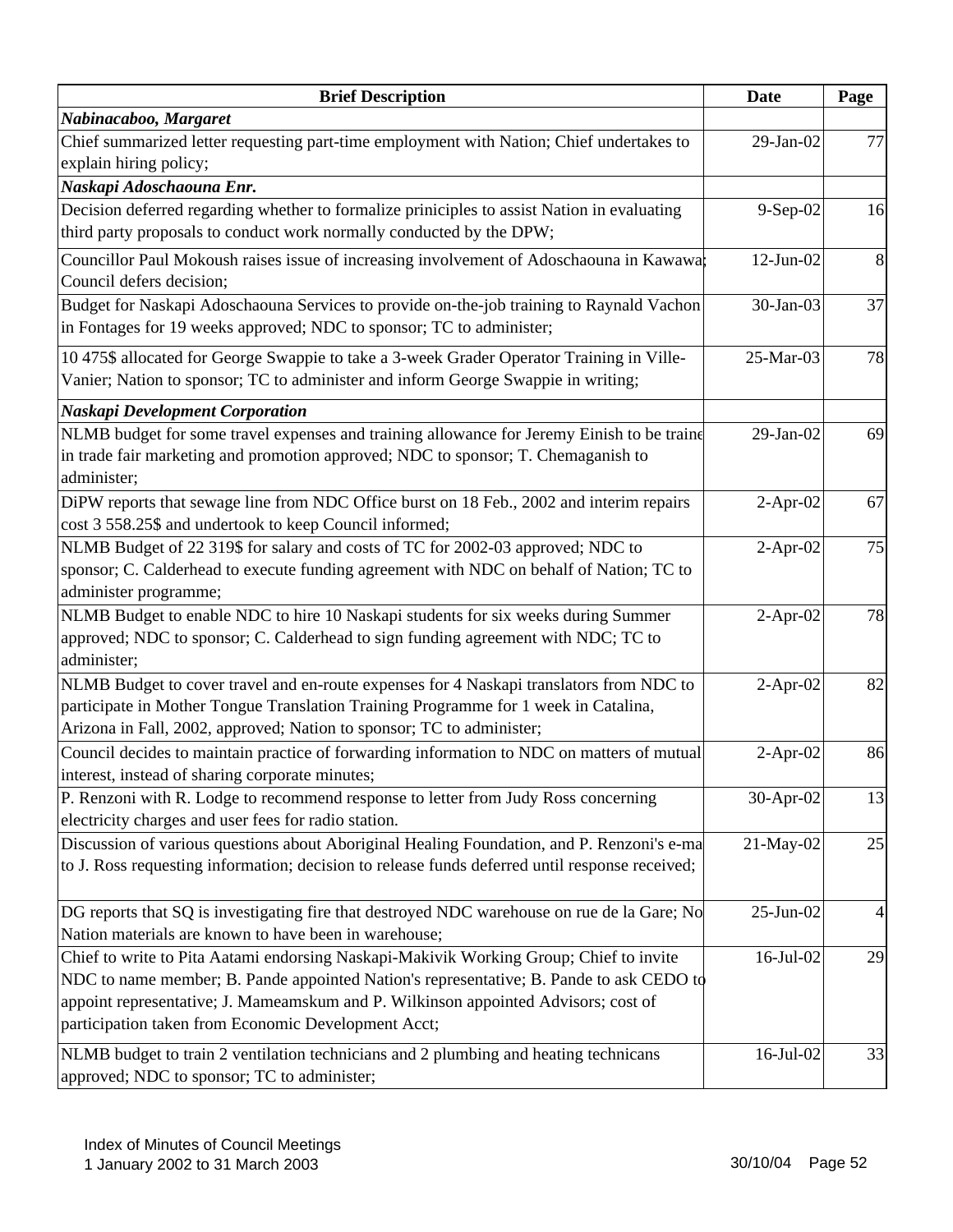| <b>Brief Description</b>                                                                          | <b>Date</b> | Page         |
|---------------------------------------------------------------------------------------------------|-------------|--------------|
| NLMB budget for 68.2% of costs for on-the-job training for 2 Naskapi ventilation technicians      | 16-Jul-02   | 58           |
| and 2 Naskapi plumbing and heating technicians, conditional on NDC providing remaining            |             |              |
| 31.8% of costs; NDC to sponsor; TC to administer;                                                 |             |              |
| Discussion of civil and plumbing contract negotiations with SNA; DPW, with Bruser to order        | 7-Aug-02    | 13           |
| materials and mechanical plumbing contracts; A. Kozina and Bruser to meet David Lemay,            |             |              |
| Project Manager, SNA to see if he is capable of managing such projects, and if so, continue       |             |              |
| discussions to lower costs of bids;                                                               |             |              |
| DG to invite Board of Director to meet with Council to discuss files of mutual interest on 4      | 20-Aug-02   | $\mathbf{E}$ |
| Sept., 2004;                                                                                      |             |              |
| Up to 2 000\$ grant from Heritage Fund, representing 50% of cost of creating Nativity Scene       | 10-Oct-02   | 7            |
| for QATC exposition in Rome, approved; DG to oversee arrangements for creation; NDC to            |             |              |
| share costs;                                                                                      |             |              |
| R. Pratt reports that CIBC has made first advance to Nation for 524 902.40\$, representing        | 30-Jan-03   | 11           |
| 80% of the total loan; R. Pratt has made formal request for further 200 000\$ for Multi-          |             |              |
| Purposed Centre to be guaranteed by NDC and will keep Council apprised;                           |             |              |
|                                                                                                   |             |              |
| Budget for Naskapi Adoschaouna Services to provide on-the-job training to Raynald Vachon          | 30-Jan-03   | 37           |
| in Fontages for 19 weeks approved; NDC to sponsor; TC to administer;                              |             |              |
| 46 950\$ allocated to cover the salary, employer costs and disbursements for the Training         | 25-Mar-03   | 71           |
| Coordinator Programme; NDC to sponsor; TC to administer;                                          |             |              |
| 36 000\$ allocated for NDC translators to be trained in initiation and completion of Naskapi      | 25-Mar-03   | 81           |
| Grammar, Legends and Lexicon Revision projects; NDC to sponsor; TC to administer and              |             |              |
| inform Bill Jancewicz in writing;                                                                 |             |              |
| 22 244\$ allocated to provide Management Training to Interim Manager of Manikin Centre;           | 25-Mar-03   | 82           |
| NDC to sponsor; TC to administer and inform J. Ross in writing;                                   |             |              |
| <b>Naskapi Education Committee</b>                                                                |             |              |
| Councillor Mary Martha Shecanapish summarizes letter from Sampson Einish to Paul                  | 29-Jan-02   | 76           |
| Remillard requesting additional funds for post-secondary students;                                |             |              |
| DG to sign agreement between the Nation, the CLSC and the Naskapi Education Committee             | $2-Apr-02$  | 48           |
| to train five Naskapis as Auxilary Workers under Health Canada's Home Care Programme fo           |             |              |
| 97 849\$;                                                                                         |             |              |
| Chief to sign letter to Education Committee and Sandy Robinson proposing meeting to discus        | 16-Jul-02   | 27           |
| review of Section 11of NEQA;                                                                      |             |              |
| P. Wilkinson reports that Minister of Education is now willing to enter negotiations re review,   | 16-Jul-02   | 28           |
| and, although it cannot fund negotiations as precondition to their start, it would follow Quebe   |             |              |
| native affairs policies; Chief to sign response that he's happy with willingness to negotiate, bu |             |              |
| concerned about lack of promise to fund;                                                          |             |              |
| Chief or Deputy Chief sign letter to Sandy Robinson asking JSMS/Naskapi Education                 | 16-Jul-02   | 51           |
| Committee to submit report for inclusion in Annual Report 2001-02;                                |             |              |
| Naskapi Imuun Inc                                                                                 |             |              |
| DG's administrative decision to increase the hourly salary of the Assistant Computer              | $2$ -Dec-02 | 65           |
| Technician to 11.50\$ during probation and 12.50\$ thereafter to be covered by the Nation's       |             |              |
| 2002-03 Economic Development budget ratified;                                                     |             |              |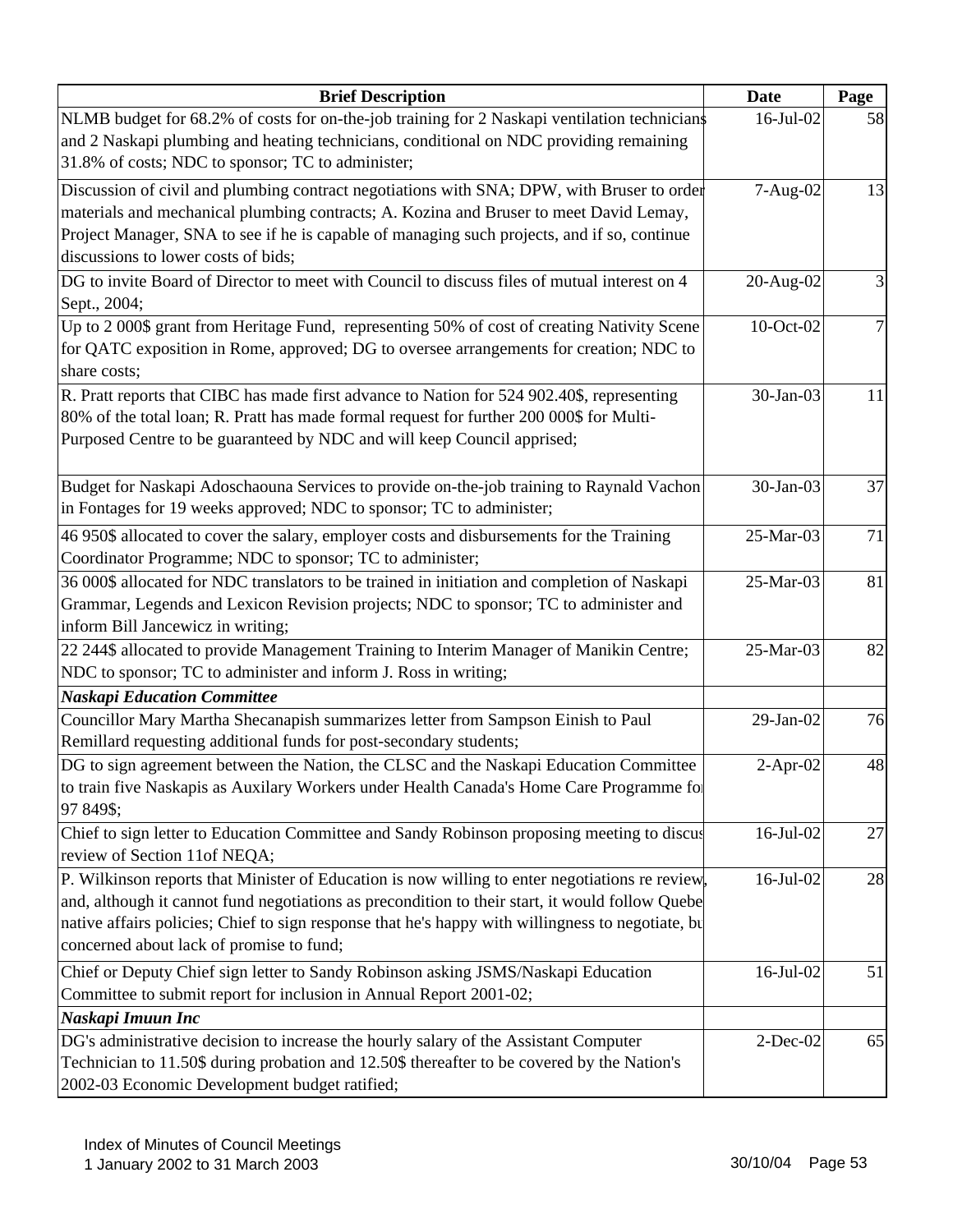| <b>Brief Description</b>                                                                        | <b>Date</b>     | Page |
|-------------------------------------------------------------------------------------------------|-----------------|------|
| Budget to hire Heather Bennett as Computer Technician/Network Administrator on contract         | $2$ -Dec-02     | 68   |
| for 26 weeks starting 6 Jan., 2003, with possibility for renewal; Naskapi Imuun to sponsor;     |                 |      |
| TC to administer and keep Council informed;                                                     |                 |      |
| NLMB Budget of 17 500\$ to enable Naskapi Imuun Inc. to provide on-the-job training to a        | 21-May-02       | 54   |
| Naskapi as an Assistant Computer Technician for one year; Nation to sponsor; TC to keep         |                 |      |
| Council informed;                                                                               |                 |      |
| Summary of status of SIS; request of Naskapi Imuun Inc. to transfer to it all responsibilities  | 21-May-02       | 34   |
| for provision of Internet services in region, and any subsidies received by the Nation in 2002- |                 |      |
| 03 for same, accepted; B. Pande to table with Imuun Board of Directors;                         |                 |      |
|                                                                                                 |                 |      |
| Budget of 18 170\$ allocated for Naskapi Imuun Inc. to provide on-the-job training as an        | 25-Mar-03       | 76   |
| Assistant Computer Technician to a Naskapi Youth; Naskapi Imuun to sponsor; TC to               |                 |      |
| administer and inform B. Pande in writing;                                                      |                 |      |
| Naskapi Local Management Board                                                                  |                 |      |
| TC and Sampson Einish to represent NLMB at FNHRDC of Quebec Training Session on                 | 29-Jan-02       | 49   |
| Employment Insurance in Montreal on 27-28 Feb.; C. Calderhead to attend as observer; TC         |                 |      |
| and S. Einish to present summary to Council;                                                    |                 |      |
| C. Calderhead reports that she, TC and Sampson Einish attended Aboriginal Human Resource        | 29-Jan-02       | 52   |
| Development Agreement Holder Forum in Ottawa on 29 Nov. to 1 Dec., 2002, and will report        |                 |      |
| separately;                                                                                     |                 |      |
| TC and Sampson Einish summarize undated reports on Aboriginal Resource Development              | 29-Jan-02       | 63   |
| National Forum;                                                                                 |                 |      |
| Council reviews status report by Dixie vanRaalte dated 4 Dec., 2001, on Childcare Educator      | 29-Jan-02       | 68   |
| Training Programme at Anishinabek Educational Institute;                                        |                 |      |
| Budget for some travel expenses and training allowance for Jeremy Einish to be trained in       | 29-Jan-02       | 69   |
| trade fair marketing and promotion approved; NDC to sponsor; T. Chemaganish to                  |                 |      |
| administer;                                                                                     |                 |      |
| Salary increase for TC to 20\$ per hour approved; C. Calderhead to take steps to transfer       | 16-Jul-02       | 3    |
| additional responsibilities to TC;                                                              |                 |      |
| Deputy Chief and DG authorized to sign audited financial statements for 2001-02 and             | $16$ -Jul- $02$ | 39   |
| representation letter;                                                                          |                 |      |
| C. Calderhead and TC to identify Water Pumping Station Operator Training Programme and          | 23-Jul-02       | 3    |
| submit funding request to NLMB;                                                                 |                 |      |
| Naskapi Local Management Board - Approvals                                                      |                 |      |
| Budget of 2 695\$ for one Naskapi to be hired as an Office Assistant/Filing Clerk approved;     | 29-Jan-02       | 69   |
| Nation to sponsor; C. Calderhead to administer;                                                 |                 |      |
| Budget of 1 925\$ for one Naskapi to be hired as a Recreation Animator for JSMS approved;       | 29-Jan-02       | 70   |
| Nation to sponsor; C. Calderhead to administer;                                                 |                 |      |
| Budget of 6 750\$ for two Naskapis to be hired as wood cutters approved; Nation to sponsor;     | 29-Jan-02       | 70   |
| C. Calderhead to administer;                                                                    |                 |      |
| Budget of 1 540\$ for one Naskapi to be hired as a part-time Janitor and Maintenance Worker     | $29$ -Jan- $02$ | 71   |
| at St. John's Church approved; Nation to sponsor; C. Calderhead to administer;                  |                 |      |
| Budgets of 22 319\$ and 14 930\$ for salary and costs of TC for 2002-03 approved; NDC to        | $2-Apr-02$      | 75   |
| sponsor; C. Calderhead to execute funding agreement with NDC on behalf of Nation; TC to         |                 |      |
| administer programme;                                                                           |                 |      |
|                                                                                                 |                 |      |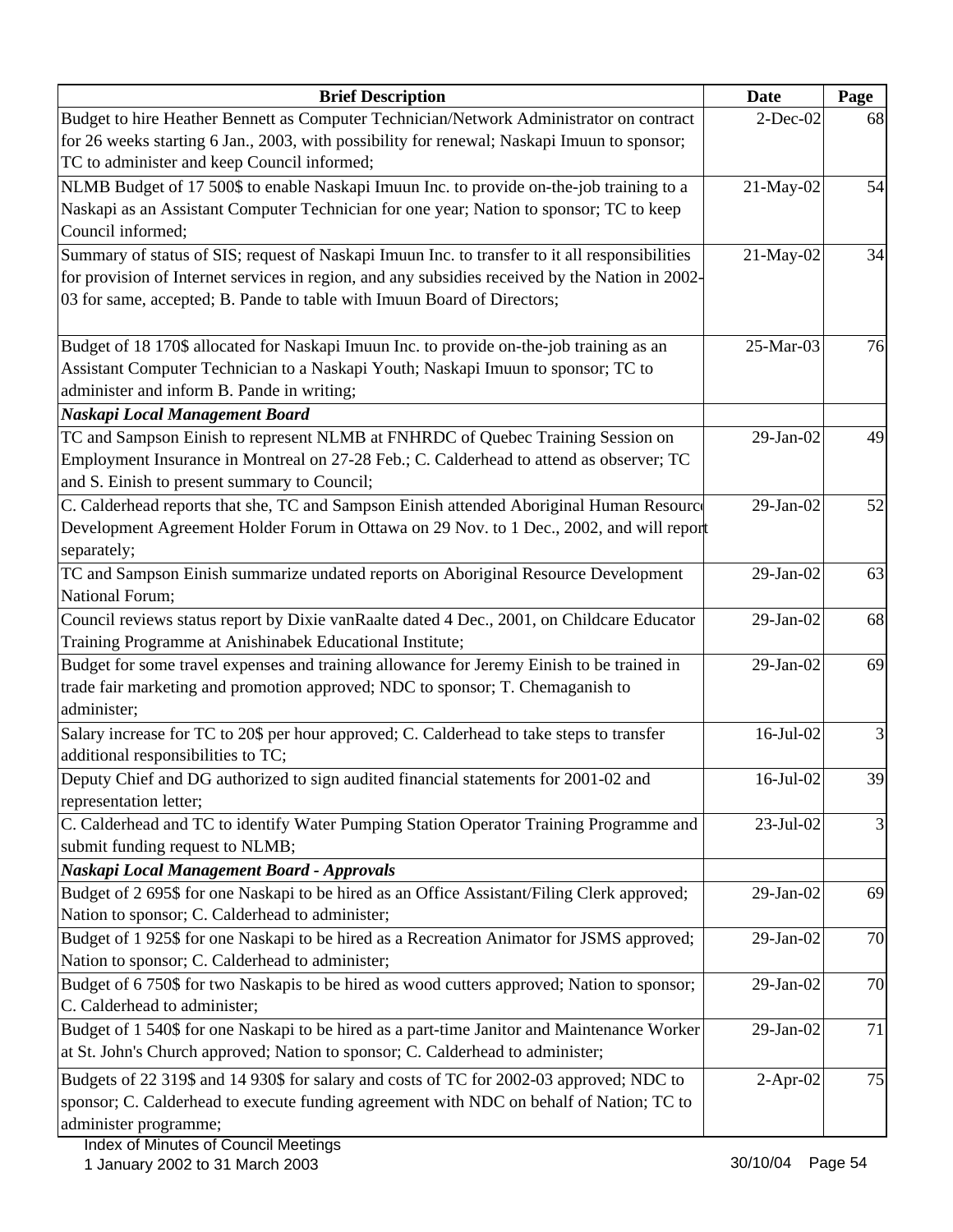| <b>Brief Description</b>                                                                        | <b>Date</b>     | Page |
|-------------------------------------------------------------------------------------------------|-----------------|------|
| Budget to cover 50% of salary and costs of Outreach Officer approved; Nation to Sponsor; T.     | $2-Apr-02$      | 76   |
| Chemaganish to administer programme;                                                            |                 |      |
| Budget of \$5 000 for the provision of secretariat services for 2002-03 approved; Nation to     | $2-Apr-02$      | 77   |
| sponsor; TC to administer programme;                                                            |                 |      |
| Budget of 19 057\$ to enable the Nation to hire 10 Naskapi students for six weeks during        | $2-Apr-02$      | 77   |
| Summer approved; Nation to sponsor; TC to administer;                                           |                 |      |
| Budget of 19 057\$ to enable NDC to hire 10 Naskapi students for six weeks during Summer        | $2-Apr-02$      | 78   |
| approved; NDC to sponsor; C. Calderhead to sign funding agreement with NDC; TC to               |                 |      |
| administer;                                                                                     |                 |      |
| Budget of 100 000\$ to offset some labour costs of constructing Community Centre during         | $2-Apr-02$      | 78   |
| 2002 construction season approved; Nation to sponsor; TC and B. Pande to administer;            |                 |      |
|                                                                                                 |                 |      |
| Budget of 16 702\$ to cover the salary and costs of Drop-In Centre Coordinator for 2002-03      | $2-Apr-02$      | 79   |
| approved; Nation to sponsor; TC to administer;                                                  |                 |      |
| Budget of 10 010\$ for 2 Naskapi youth to continue employment as Drop-In Centre Assistant       | $2-Apr-02$      | 79   |
| Coordinators; Nation to sponsor; TC to administer;                                              |                 |      |
| Budget 4 397\$ to offset deficit incurred in Heavy Duty 1st Responder Training Programme in     | $2-Apr-02$      | 79   |
| Ocala, Florida, in May 2001, approved; TC to implement;                                         |                 |      |
| Budget of 20 100\$ to enable volunteer fire fighters to receive training on Modules I to III in | $2-Apr-02$      | 80   |
| 2002-03 approved; Nation to sponsor; TC to administer;                                          |                 |      |
| Budget of 32 709\$ to enable 2 Naskapis to continue employment as Special Needs Assistants      | $2-Apr-02$      | 81   |
| at JSMS approved; Nation to sponsor; TC to administer                                           |                 |      |
| Budget of 18 566\$ to cover travel and en-route expenses for 2 Naskapi translators from the     | $2-Apr-02$      | 82   |
| Nation, 4 from NDC, 1 from JSMS, and 1 from CLSC to participate in Mother Tongue                |                 |      |
| Translation Training Programme for 1 week in Catalina, Arizona in Fall, 2002 approved;          |                 |      |
| Nation to sponsor; TC to administer;                                                            |                 |      |
| Jessica Mitchell's Recreation Programming Training Proposal approved; B. Pande to oversee       | $2-Apr-02$      | 107  |
| and keep Council informed;                                                                      |                 |      |
| Budget of 17 500\$ to enable Naskapi Imuun Inc. to provide on-the-job training to a Naskapi     | 21-May-02       | 54   |
| as an Assistant Computer Technician for one year approved; Nation to sponsor; TC to keep        |                 |      |
| Council informed;                                                                               |                 |      |
| DG's administrative decision to approve budget of 51 892\$ to provide top-up funding to         | $16$ -Jul-02    | 32   |
| enable the hiring of 8 SAP recipients as assistant painters and carpenters during 2002          |                 |      |
| construction season ratified; Nation to sponsor; C. Calderhead to administer;                   |                 |      |
| Budget of 9 800\$ to train 2 ventilation technicians and 2 plumbing and heating technicans      | $16$ -Jul- $02$ | 33   |
| approved; NDC to sponsor; TC to administer;                                                     |                 |      |
| Budget of 13 868\$ for Mathieu André to take a 45-week Electrician Training Programme,          | 16-Jul-02       | 58   |
| starting 14 Aug.; Nation to sponsor; TC to administer;                                          |                 |      |
| Budget of 37 912\$ for 68.2% of costs for on-the-job training for 2 Naskapi ventilation         | 16-Jul-02       | 58   |
| technicians and 2 Naskapi plumbing and heating technicians, conditional on NDC providing        |                 |      |
| remaining 17 658\$ or 31.8% of costs; NDC to sponsor; TC to administer;                         |                 |      |
| Budget of 9 979\$ to enable Daisy André to take a Drug Addictions Worker Certificate            | $9-Sep-02$      | 60   |
| Training Programme in Quebec City approved; Nation to sponsor; TC to administer;                |                 |      |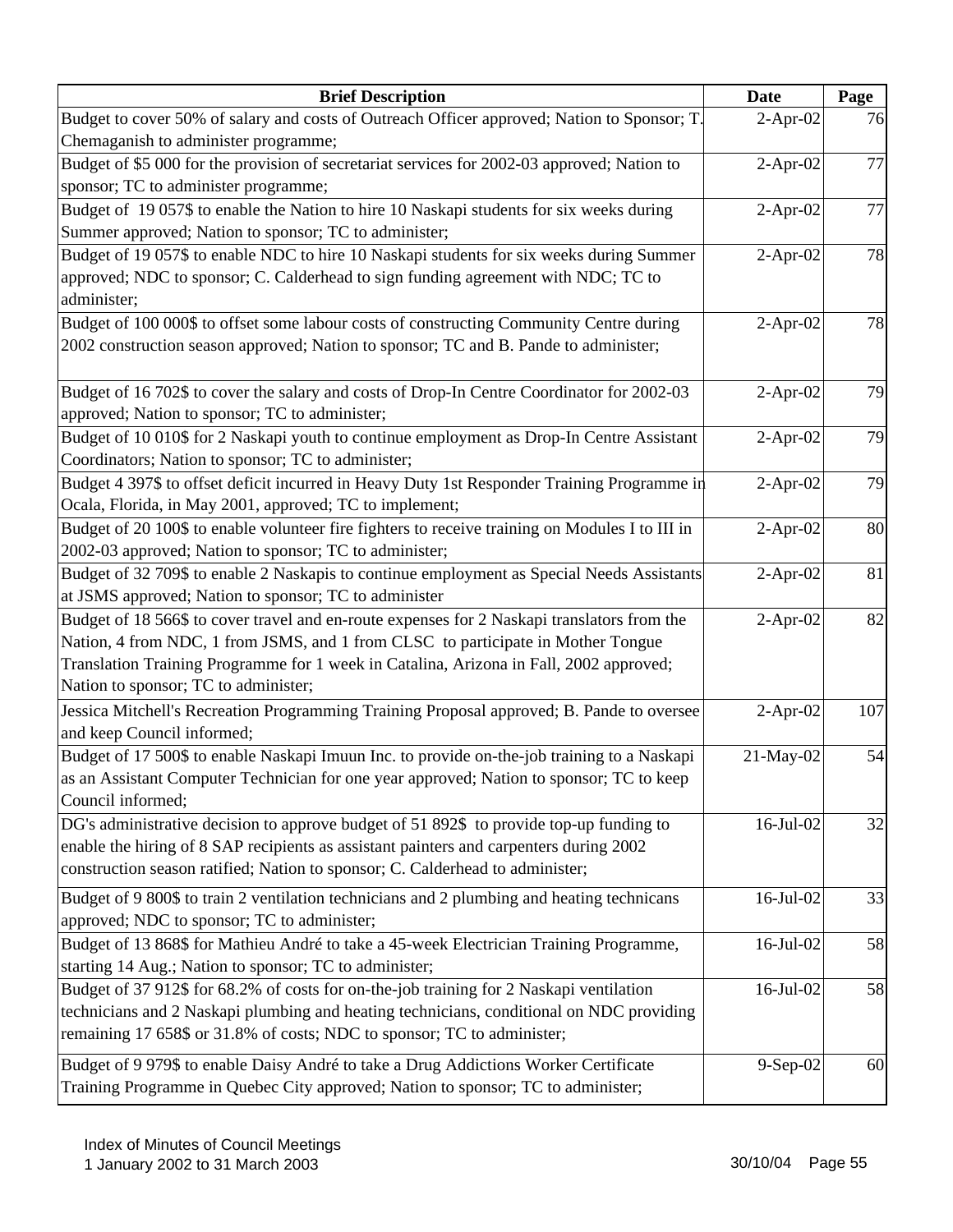| <b>Brief Description</b>                                                                        | <b>Date</b> | Page |
|-------------------------------------------------------------------------------------------------|-------------|------|
| Budget of 6 930\$ to enable Nation to hire an Office Assistant for 18 weeks approved; Nation    | 9-Sep-02    | 61   |
| to sponsor; TC to administer;                                                                   |             |      |
| Budget of 9 263\$ for Ronald Shecanapish to continue studies in Upgrading Programme at          | 9-Sep-02    | 61   |
| Algonquin College approved; Nation to sponsor; TC to administer;                                |             |      |
| Budget of 4 850\$ for Shannon Uniam to take Upgrading Programme at Eastern Quebec               | 9-Sep-02    | 62   |
| Learning Centre approved; Nation to sponsor; TC to administer;                                  |             |      |
| Budget of 4 650\$ for Jeffrey Shecanapish to take Upgrading Programme at Eastern Quebec         | 9-Sep-02    | 62   |
| Learning Centre approved; Nation to sponsor; TC to administer;                                  |             |      |
| Budget of 2 310\$ to permit one Naskapi to be hired as Recreation Animator for seven weeks      | 9-Sep-02    | 63   |
| approved; Nation to sponsor; TC to administer;                                                  |             |      |
| <i>Resolutions Nos. 02-NLMB-July16-03</i> and 02-NLMB-July16-04 rescinded; budget to offset     | 9-Sep-02    | 64   |
| additional labour costs to continue construction of Community Centre approved; C.               |             |      |
| Calderhead to administer;                                                                       |             |      |
| Resolution No 02-NLMB-May1-02, regarding funding to hire an outside Director for                | 9-Sep-02    | 64   |
| Sachidun approved; Budget of 19 200\$ for D. vanRaalte to provide training to Sachidun          |             |      |
| Staff, new Director, Board of Directors, and Head Start Coordinator, approved; Sachidun to      |             |      |
| sponsor; C. Calderhead to administer;                                                           |             |      |
| Budget of 4 950\$ to hire a Naskapi Ice Rink Attendant for 15 weeks starting 11 Dec             | $2$ -Dec-02 | 67   |
| approved; Nation to sponsor; TC to administer and keep Council informed;                        |             |      |
| Budget of 35 780\$ to hire Heather Bennett as Computer Technician/Network Administrator         | $2$ -Dec-02 | 68   |
| on contract for 26 weeks starting 6 Jan., with possibility for renewal; Naskapi Imuun to        |             |      |
| sponsor; TC to administer and keep Council informed;                                            |             |      |
| Budget of 2 430\$ to enable Norma Jean Jancewicz to teach sewing skills to Naskapi Women        | 30-Jan-03   | 35   |
| at JSMS for 10 weeks approved; Nation to sponsor; TC to administer;                             |             |      |
| Budget of 3 950\$ to extend Robert Pien's employment at Recreation Animator for duration of     | 30-Jan-03   | 36   |
| 12 weeks approved; Nation to sponsor; TC to administer;                                         |             |      |
| Budget of 6 745\$ to enable Reginald Dominique to take Semi-Trailer Driver Programme            | 30-Jan-03   | 36   |
| approved, conditional on his obtaining Class 1 Driver's Permit in Schefferville before starting |             |      |
| programme; Nation to sponsor; TC to administer;                                                 |             |      |
| Budget of 7 420\$ to provide on-the-job training in plastering to three Naskapis approved,      | 30-Jan-03   | 37   |
| Nation to sponsor; TC to administer;                                                            |             |      |
| Budget of 6 650\$ for Naskapi Adoschaouna Services to provide on-the-job training to            | 30-Jan-03   | 37   |
| Raynald Vachon in Fontages for 19 weeks approved; NDC to sponsor; TC to administer;             |             |      |
|                                                                                                 |             |      |
| DG's administrative decision to approve budget for DPW to provide on-the-job painting           | 25-Mar-03   | 69   |
| training to 3 Naskapis at the Multi-Purpose Centre ratified; Nation to sponsor; TC to           |             |      |
| administer programme;                                                                           |             |      |
| Budget of 2000\$ allocated to offset costs of secretariat; Nation to sponsor; TC to administer  | 25-Mar-03   | 70   |
| programme;                                                                                      |             |      |
| Budget of 46 950\$ allocated to cover the salary, employer costs and disbursements for the      | 25-Mar-03   | 71   |
| Training Coordinator Programme; NDC to sponsor; TC to administer;                               |             |      |
| Budget of 15 000\$ allocated to cover 50% of salary, employer costs and disbursements for       | 25-Mar-03   | 71   |
| Econ Development and Outreach Officer; Nation to sponsor; TC to administer;                     |             |      |
|                                                                                                 |             |      |
| Budget of 10 395\$ allocated to hire six students to work at the Nation Office and DPW during   | 25-Mar-03   | 72   |
| Summer 2003; Nation to sponsor; TC to administer;                                               |             |      |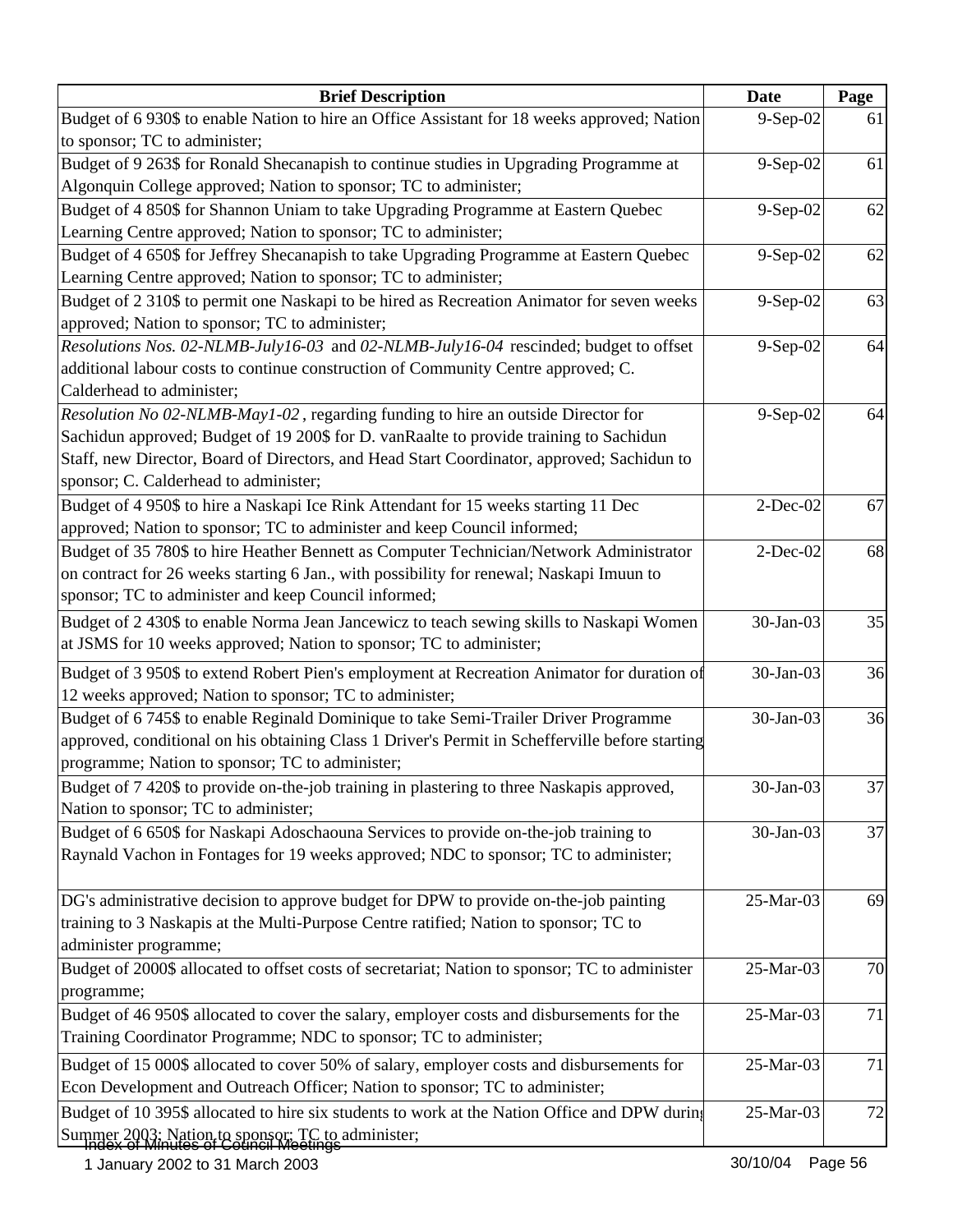| <b>Brief Description</b>                                                                       | <b>Date</b> | Page |
|------------------------------------------------------------------------------------------------|-------------|------|
| Budget of 13 860\$ allocated to hire eight students to work at Manikin Centre, NDC Head        | 25-Mar-03   | 72   |
| Office, Radio Naskapi, and Post Office in Summer 2003; NDC to sponsor; TC to administer;       |             |      |
| TC to inform Judy Ross in writing;                                                             |             |      |
| Budget of 6 930\$ allocated to continue employment of Drop-In Centre Coordinator to 1          | 25-Mar-03   | 73   |
| August, 2003; Nation to sponsor; TC to administer;                                             |             |      |
| Budget of 12 788\$ allocated to continue employment of two Drop-In Centre Assistant            | 25-Mar-03   | 73   |
| Coordinators to 31 March, 2004; Nation to sponsor; TC to administer;                           |             |      |
| Budget of 36 344\$ allocated for JSMS to hire two Teacher Assistants; Nation to sponsor; TC    | 25-Mar-03   | 74   |
| to administer and to inform Curtis Tootoosis;                                                  |             |      |
| Budget of 1 500\$ allocated for travel costs between Schefferville and JSMS and material cost  | 25-Mar-03   | 75   |
| of Adult Education Programme; JSMS to sponsor; TC to administer and inform Curtis              |             |      |
| Tootoosis;                                                                                     |             |      |
| Budget of 18 170\$ allocated for Naskapi Imuun Inc. to provide on-the-job training as an       | 25-Mar-03   | 76   |
| Assistant Computer Technician to a Naskapi Youth; Naskapi Imuun to sponsor; TC to              |             |      |
| administer and inform B. Pande in writing;                                                     |             |      |
| Budget of 2 771\$ allocated for Mary Ann Sandy to take a 3-week on-the-job bakery training     | 25-Mar-03   | 76   |
| in Sept-Iles; Nation to sponsor; TC to administer;                                             |             |      |
| Budget of 10 475\$ allocated for George Swappie to take a 3-week Grader Operator Training      | 25-Mar-03   | 78   |
| in Ville-Vanier; Nation to sponsor; TC to administer and inform George Swappie in writing;     |             |      |
|                                                                                                |             |      |
| Budget of 8 735\$ allocated for Sandy Einish to take a 3-week Excavator Operator Training in   | 25-Mar-03   | 78   |
| Ville-Vanier; Nation to sponsor; TC to administer and inform Sandy Einish in writing;          |             |      |
|                                                                                                |             |      |
| Budget of 100\$ allocated for Thomas Einish to take one English course, conditional on his     | 25-Mar-03   | 79   |
| retaining services of JSMS teacher; Nation to sponor; TC to administer and to inform Thomas    |             |      |
| Einish in writing;                                                                             |             |      |
| Budget of 19 522\$ allocated for travel costs of Nation, NDC, Naskapi CLSC, and JSMS           | 25-Mar-03   | 80   |
| translators to take training in Catalina, Arizona for 1 week in November, 2003; Nation to      |             |      |
| sponsor; TC to administer and inform Bill Jancewicz in writing;                                |             |      |
| Budget of 36 000\$ allocated for NDC translators to be trained in initiation and completion of | 25-Mar-03   | 81   |
| Naskapi Grammar, Legends and Lexicon Revision projects; NDC to sponsor; TC to                  |             |      |
| administer and inform Bill Jancewicz in writing;                                               |             |      |
| Budget of 22 244\$ allocated to provide Management Training to Interim Manager of Manikin      | 25-Mar-03   | 82   |
| Centre; NDC to sponsor; TC to administer and inform J. Ross in writing;                        |             |      |
| Budget of 62 913\$ and 7 087\$ allocated to hire Labrador College to provide Carpentry         | 25-Mar-03   | 82   |
| training to 10 Naskapis for 16 weeks, conditional on CEDO contributing 43 610\$; Nation to     |             |      |
| sponsor; TC and C. Calderhead to administer;                                                   |             |      |
| Naskapi Local Management Board - By-law                                                        |             |      |
| C. Calderhead recommends adopting new By-law to reflect revised mandate that includes          | 9-Sep-02    | 4    |
| making funding available for off-reserve Naskapis living in Quebec;                            |             |      |
| By-law No.231 (respecting the Naskapi Local Management Board and Repealing By-law              | $9-Sep-02$  | 4    |
| No.221) adopted;                                                                               |             |      |
| By-law No.239 (respecting the Naskapi Local Management Board and repealing By-law              | $9-Sep-02$  | 82   |
| No.231) adopted to reflect membership of Naskapi Management Services Inc.;                     |             |      |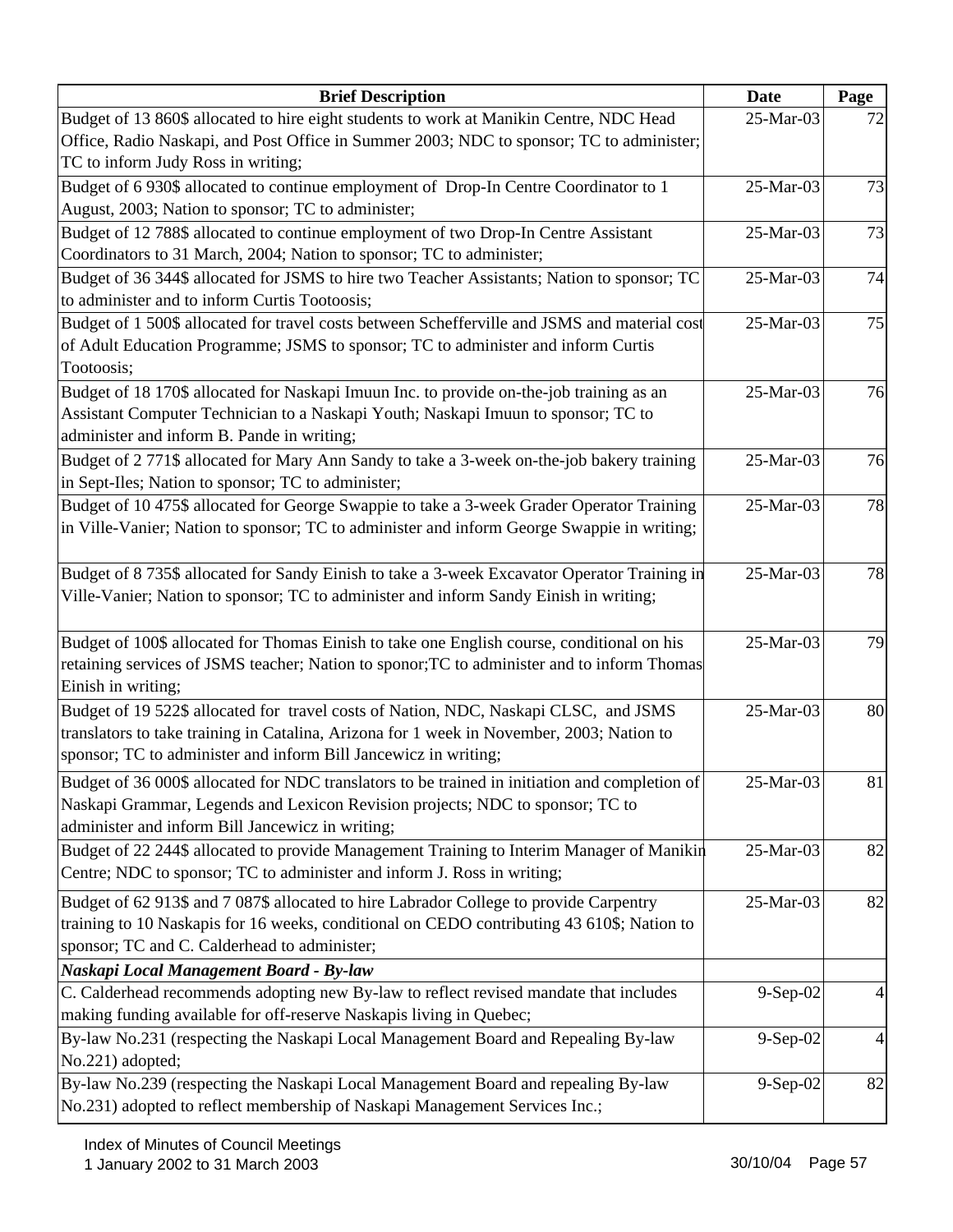| <b>Brief Description</b>                                                                                                                                                                                                                                                                                        | <b>Date</b>  | Page |
|-----------------------------------------------------------------------------------------------------------------------------------------------------------------------------------------------------------------------------------------------------------------------------------------------------------------|--------------|------|
| Naskapi-Makivik Working Group on Economic Development & Regional Infrastructure                                                                                                                                                                                                                                 |              |      |
| Chief to write to Pita Aatami endorsing Naskapi-Makivik Working Group; Chief to invite                                                                                                                                                                                                                          | $16$ -Jul-02 | 29   |
| NDC to name member; B. Pande appointed Nation's representative; B. Pande to ask CEDO to<br>appoint representative; J. Mameamskum and P. Wilkinson appointed Advisors; cost of<br>participation taken from Economic Development Acct;                                                                            |              |      |
| Council notes that CEDO appointed Jimmy Shecanapish as its representative on the Naskapi-<br>Makivik Working Group on Economic Development and Regional Infrastructure, and TC as<br>the substitute member;                                                                                                     | 9-Sep-02     | 68   |
| Chief to write to members advising them it would be more productive to hold second meeting<br>in Kuujjuaq in mid or late January, 2003;                                                                                                                                                                         | 7-Nov-02     | 6    |
| Naskapi - Quebec Partnership Agreement Negotiations                                                                                                                                                                                                                                                             |              |      |
| P. Wilkinson summarizes proposed topics for discussion with Quebec; Council makes several<br>points and additions to list; P. Wilkinson to prepare second draft of list and present at AGM<br>on 11 Sept., 2002;                                                                                                | 7-Aug-02     | 23   |
| Deadline for feedback on list of potential topics to be negotiated with Quebec extended to 20<br>Sept., 2002, due to lack of response; P. Wilkinson distributes copy of presentation for AGM;                                                                                                                   | 9-Sep-02     | 47   |
| Deputy Chief to submit to Minister Rémy Trudel a preliminary list of topics for negotiation of<br>Partnership Agreement with Quebec government;                                                                                                                                                                 | 28-Oct-02    |      |
| Chief to inform Premier Roger Grimes of Newfoundland and Labrador and Premier Bernard<br>Landry of Nation's claim to certain areas in Labrador that would be affected by Gull Island<br>Project;                                                                                                                | $2$ -Dec-02  | 17   |
| DG reports that Minister Rémy Trudel's Attaché has acknowledged receipt of letter from<br>Chief dated 11 March;                                                                                                                                                                                                 | 25-Mar-03    | 3    |
| Nation Innu de Matimekush/Lac John                                                                                                                                                                                                                                                                              |              |      |
| DiPW to request a proposal from Conseil de la Nation Innu de Matimekush/Lac John to clear<br>Iron Arm Road before annual Goose Break in May, 2002, for review by Council;                                                                                                                                       | $2-Apr-02$   | 89   |
| Chief's administrative decision to sign joint letter with Chief Jacques Gauthier to Marie-Josée<br>Thomas, SAA, on 15 Apr., 2002 stating the Nations' support of Framework Agreement with<br>Dereco, ratified; Chief to sign letter to explaining same to François Biron of Ressources<br>Allican Inc.;         | $2$ -Apr-02  | 90   |
| P. Wilkinson briefs Council on developments surrounding Framework Agreement, summariz<br>letter to Diane Gaudet, SAA, deploring treatment of Naskapis, Innu and Dereco, demanding<br>support of SAA for project, explains hiring of Éric Gourdeau, future meeting with attaché of<br>Minister Rémy Trudel;      | 30-Apr-02    | 8    |
| P. Wilkinson reports that Nation Innu pushing IOC to conduct comprehensive clean-up of<br>abandoned sites in lands of primary interest to Nation; advises Nation involvement in file;<br>Chief to request in writing representation at meeting on 30 Jan; P. Duxbury of PFW to attend<br>and report to Council; | 29-Jan-02    | 30   |
| Chief or Deputy Chief sign Unanimous Shareholders Agreement with Dereco Canada Inc.,<br>Nation Innu Matimekush/Lac-John, and Menihek Alloy Inc.; Chief or Deputy Chief sign<br>Tripartite Agreement with Menihek Alloy Inc. and Nation Innu Matimekush/Lac-John;                                                | 16-Jul-02    | 46   |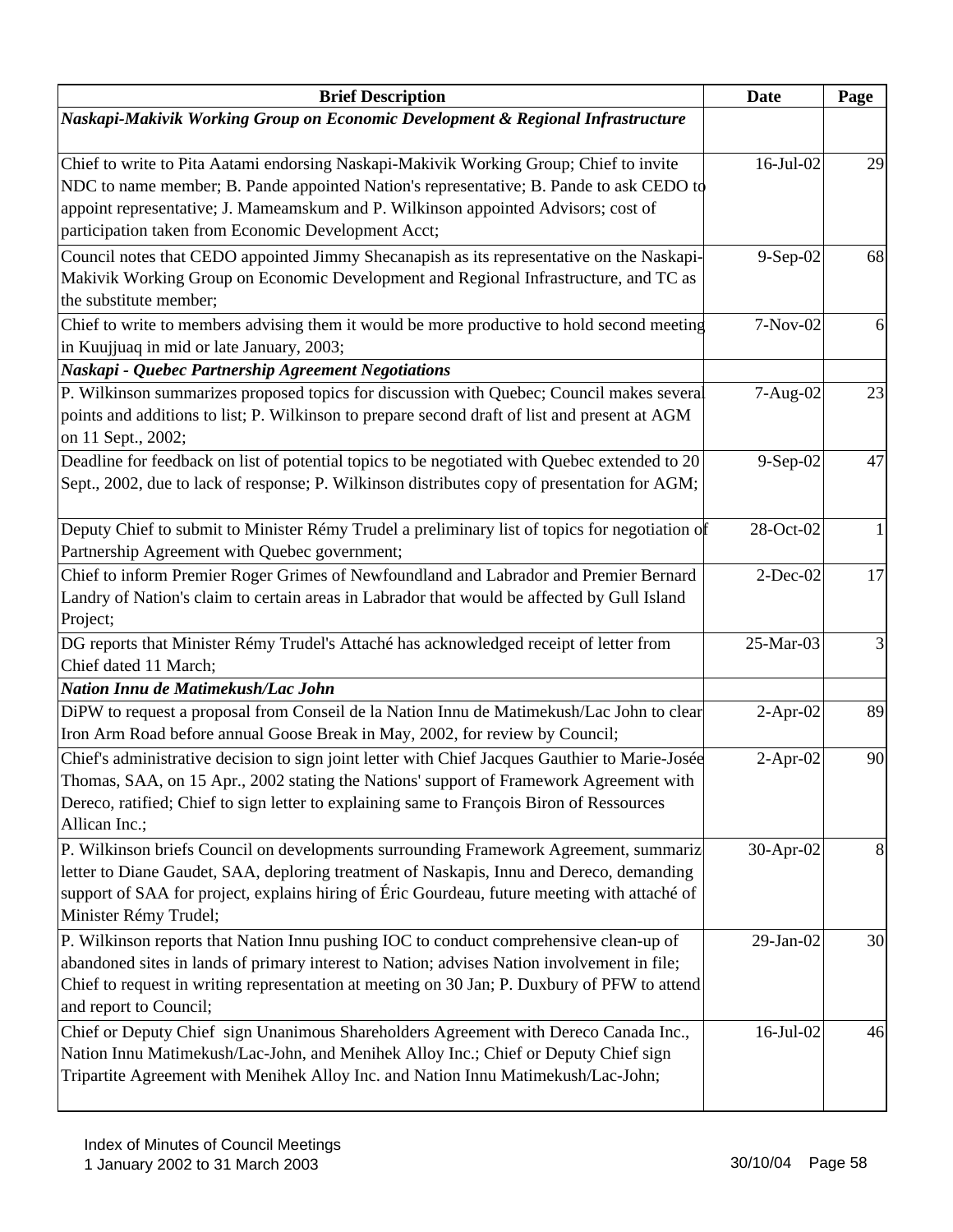| <b>Brief Description</b>                                                                                                                                                                                                                                                                                 | <b>Date</b> | Page |
|----------------------------------------------------------------------------------------------------------------------------------------------------------------------------------------------------------------------------------------------------------------------------------------------------------|-------------|------|
| P. Wilkinson gives progress report on purchase of Power Facilities Assets; information                                                                                                                                                                                                                   | 7-Aug-02    | 22   |
| session with Council of Nation Innu organized for early Sept., 2002;                                                                                                                                                                                                                                     |             |      |
| Council takes no decision regarding its representation at protest against mobile outfitting<br>camps;                                                                                                                                                                                                    | 7-Aug-02    | 25   |
| Chief to write to Minister David Collenette noting his commitment and its importance and                                                                                                                                                                                                                 | 30-Jan-03   | 16   |
| providing an update on feasibility study into acquisition and operation of QNS&L with Natio                                                                                                                                                                                                              |             |      |
| Innu/Matimekush/Lac-John;                                                                                                                                                                                                                                                                                |             |      |
| Contract for feasibility study of acquiring QNS&L between Ross Bay Junction and<br>Schefferville awarded to Les Consultants Canarail inc.;                                                                                                                                                               | 30-Jan-03   | 17   |
| P. Wilkinson summarizes Hydro-Quebec Distribution proposal regarding purchase and                                                                                                                                                                                                                        | 25-Mar-03   | 15   |
| operation of IOC distribution network in Schefferville area;                                                                                                                                                                                                                                             |             |      |
| P. Wilkinson summarizes Hydro-Quebec proposal and conditions made at meeting of 30<br>March, 2003, provides relevant history of PFA file and links to Dereco file;                                                                                                                                       | 25-Mar-03   | 17   |
| Chief to sign letter to Yves Lanoix re H-Q Distribution proposal with or without Chief of<br>Nation Innu Matimekush/Lac John; P. Wilkinson to decide whether to send letter after April<br>1st meeting between Dereco and Hydro-Quebec;                                                                  | 25-Mar-03   | 20   |
| Chief to write to Luc André stating Nation's preference to pay for ice time on per use basis,<br>and to Naskapi Coaches instructing them to book ice time through Naskapi Recreation<br>Director;                                                                                                        | 25-Mar-03   | 34   |
| <b>Nation Office - Equipment</b>                                                                                                                                                                                                                                                                         |             |      |
| Resolution No.01-Nov20-26 rescinded; DG to execute 60-month lease with Citicorp Vendor<br>Finance Ltd. for various photocopiers and fax machines, totalling 1754\$ per month, and<br>permitting repossession of equipment in event of default; DG to inform organizations of<br>substance of resolution; | $2-Apr-02$  |      |
| DG to obtain quotes for the purchase of new chairs for conference room; A. Kozina and DG                                                                                                                                                                                                                 | $2-Apr-02$  |      |
| to oversee purchase and installation of blinds at new office for 3 500\$;                                                                                                                                                                                                                                |             |      |
| DG and P. Renzoni to oversee purchace and installation of new sign at a budget of 4 000\$;                                                                                                                                                                                                               | $2-Apr-02$  | 5    |
| DG's administrative decision to transfer Nation's domain name, Web Site hosting and e-mail                                                                                                                                                                                                               | 7-Aug-02    | 16   |
| server to RAMtelecom ratified; B. Pande to make it happen;                                                                                                                                                                                                                                               |             |      |
| A. Kozina to prepare cost estimate to construction of end table for conference table;                                                                                                                                                                                                                    | $9-Sep-02$  | 16   |
| Hartel to present a proposal for the changeover from Accpac to Great Plains Dynamic<br>accounting software;                                                                                                                                                                                              | $9-Sep-02$  | 52   |
| Fine Touche's proposal to carve sign for Nation Office for 4 250\$ approved, provided beaver                                                                                                                                                                                                             | 10-Oct-02   | 10   |
| carving replaced by Canada Goose; budget to come from General Contigency, Acct. #4189;                                                                                                                                                                                                                   |             |      |
| Estimate of 3 380\$ for construction of end table for conference table by Bois de Construction                                                                                                                                                                                                           | 10-Oct-02   | 11   |
| accepted; budget to come from General Contingency Acct.#4189; A. Kozina to oversee                                                                                                                                                                                                                       |             |      |
| construction;                                                                                                                                                                                                                                                                                            |             |      |
| <b>Nation Office - Personnel</b>                                                                                                                                                                                                                                                                         |             |      |
| DG's administrative decisions to post job opportunity for Secretary/Receptionist and accept<br>recommendation of Personnel Committee to hire Annie Nattawappio-Einish ratified;                                                                                                                          | 29-Jan-02   | 49   |
| NLMB budget for one Naskapi to be hired as an Office Assistant/Filing Clerk approved;<br>Nation to sponsor; C. Calderhead to administer;                                                                                                                                                                 | 29-Jan-02   | 69   |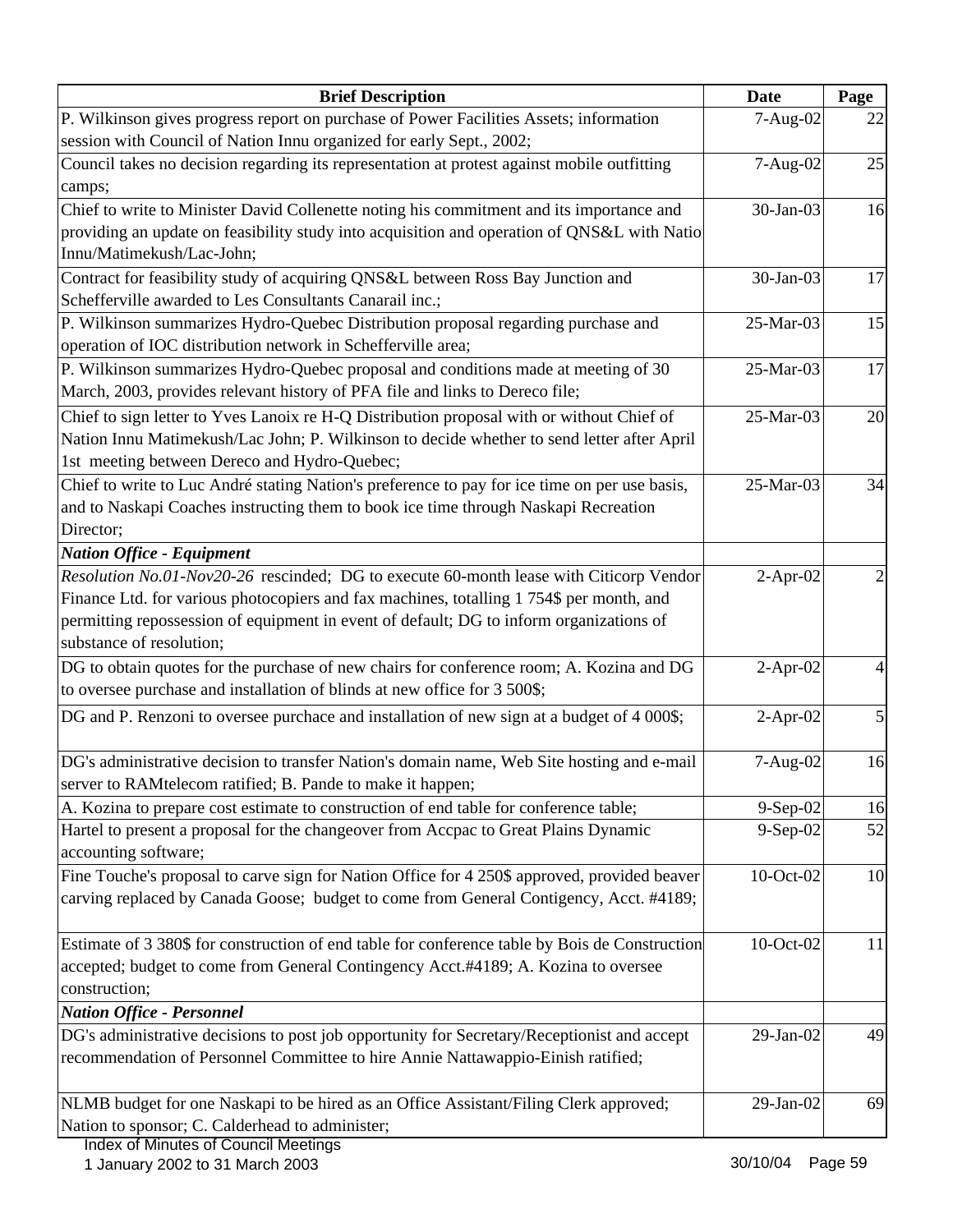| <b>Brief Description</b>                                                                                                                                                                                                                                      | <b>Date</b> | Page           |
|---------------------------------------------------------------------------------------------------------------------------------------------------------------------------------------------------------------------------------------------------------------|-------------|----------------|
| Louise Nattawappio-Tooma, SAP Administrator, made permanent employee with salary<br>increase to 14.00\$ per hour;                                                                                                                                             | $2-Apr-02$  | 3              |
| John Mameamskum's request for 3-week vacation starting either 21 or 28 June, approved;                                                                                                                                                                        | $2-Apr-02$  | $\overline{4}$ |
| NLMB Budget to cover travel and en-route expenses for 2 Naskapi translators from the<br>Nation to participate in Mother Tongue Translation Training Programme for 1 week in<br>Catalina, Arizona in Fall, 2002 approved; Nation to sponsor; TC to administer; | $2-Apr-02$  | 82             |
| DG's administrative decision to end Mike Pinette's employment as Assistant Drop-In<br>Coordinator effective 4 Feb., 2002, ratified;                                                                                                                           | $2-Apr-02$  | 97             |
| Michael Sandy's request for one-year leave of absence starting 3 Sept., 2002 approved;                                                                                                                                                                        | 21-May-02   | 25             |
| DG to send letters to Nation's Secretary and Membership Clerk, regarding J. Shecanapish's<br>complaint about his mail being opened;                                                                                                                           | 16-Jul-02   | 22             |
| Letter of resignation from Sampson Einish refused, pending review of recommendation from<br>Personnel Committee pursuant to Section H.II of Personnel Policy;                                                                                                 | 16-Jul-02   | 25             |
| Annie Nattawappio-Einish appointed Secretary/Receptionist on permanent basis at salary of<br>13\$ per hour;                                                                                                                                                   | 16-Jul-02   | 34             |
| Janitor's request for increased weekly hours refused; DG to inform;                                                                                                                                                                                           | 16-Jul-02   | 52             |
| Resolution No. 02-May21-14 rescinded; Michael Sandy's request for one-year leave of<br>absence as Mental Health Worker starting on 27 Aug., 2002, approved;                                                                                                   | 20-Aug-02   | 7              |
| Job posting for Temporary Economic Development and Outreach Officer approved; Personne<br>Committee to interview candidates and make recommendation to Council; DG to post job<br>description and oversee implementation of resolution;                       | 9-Sep-02    | 40             |
| Job posting for Interim Mental Health Worker approved; Personnel Committee to interview<br>candidates and make recommendation to Council; DG to post job description and oversee<br>implementation of resolution;                                             | 9-Sep-02    | 41             |
| DG to adjust weekly schedule of Nation Office Janitor without increasing hours in order to<br>accommodate her needs;                                                                                                                                          | 19-Nov-02   | 11             |
| Christmas vacation for Permanent Nation Employees to start at end of working day on 12<br>December, 2002, and end at start of 8 January, 2003;                                                                                                                | $2-Dec-02$  | 38             |
| 1.5% salary increase for all premanent employees of Nation, Recreation Facility, Outreach<br>Officer, SAP Administrator, Interim Mental Health Worker, Alcohol Worker, and NNADAP<br>Worker approved effective 1 April, 2003;                                 | 25-Mar-03   | 61             |
| <b>Nation Office - Renovations</b>                                                                                                                                                                                                                            |             |                |
| DG summarizes briefing document by A. Kozina including details on Naskapi employment,<br>budget, schedule for Nation Office renovations; DG to inform employees that move-in<br>scheduled for 8-10 Feb., 2002;                                                | 29-Jan-02   | 9              |
| DG summarizes briefing document by R. Pratt regarding proposed loan of 409 872\$; R. Pratt<br>awaiting documentation from bank before requesting draw down of 90%;                                                                                            | 29-Jan-02   | 26             |
| Grand Opening fixed for 23 May, 2002; DG and P. Renzoni to oversee arrangements;                                                                                                                                                                              | $2-Apr-02$  | $\overline{4}$ |
| Status of financing arrangements for extension and renovations provided;                                                                                                                                                                                      | $2-Apr-02$  | $\sqrt{ }$     |
| Final cost expected to be 390 000\$, 3.5% above the Class "A" contingency; Bruser to prepare<br>detailed analysis of budget; Building complete except for two exterior balconies to be built in<br>Summer, 2002;                                              | $2-Apr-02$  | 35             |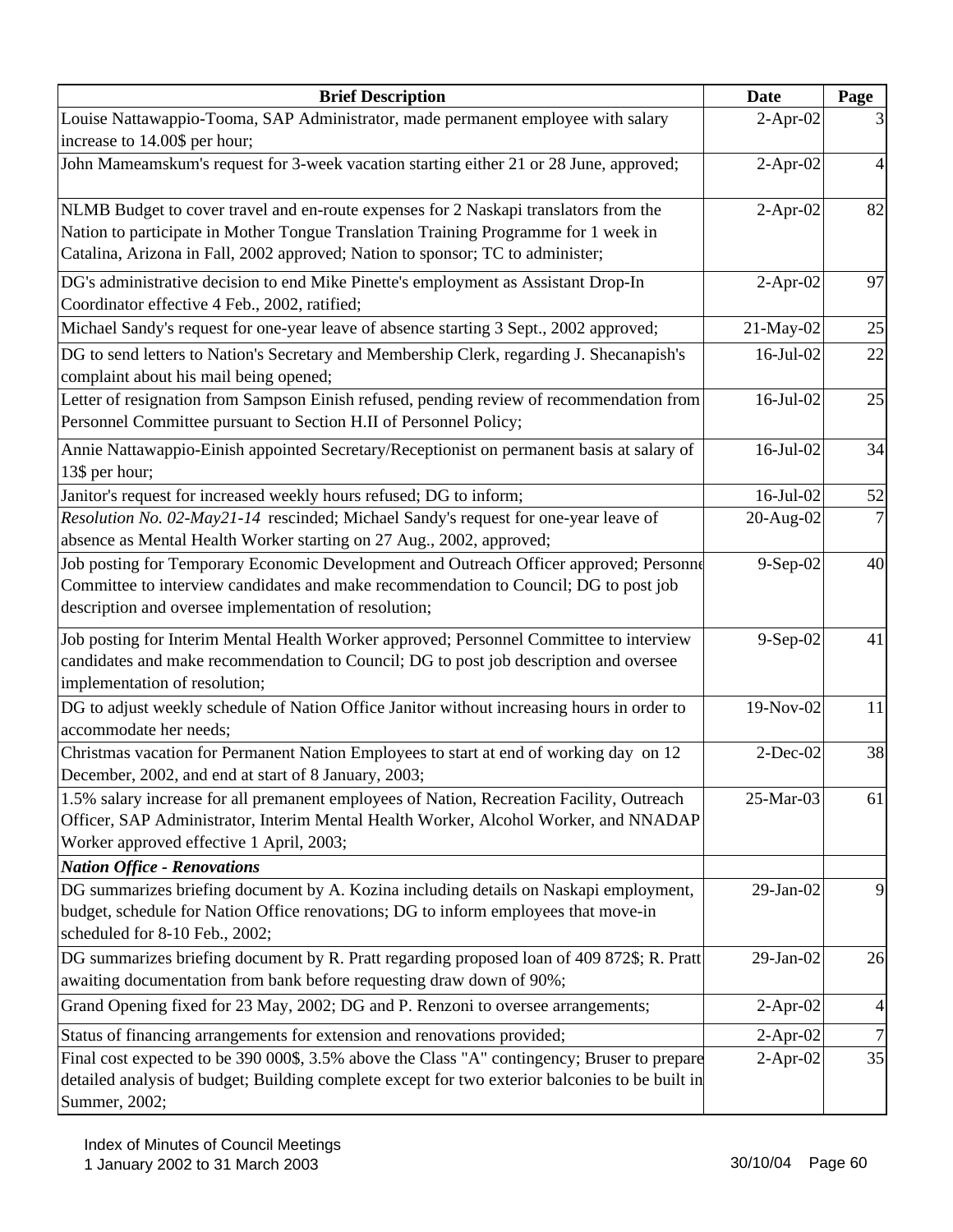| <b>Brief Description</b>                                                                                                        | <b>Date</b> | Page |
|---------------------------------------------------------------------------------------------------------------------------------|-------------|------|
| R. Pratt provides status report on financing from SAA for renovations; final 10% to be issued                                   | 16-Jul-02   | 16   |
| when SAA receives statement of completion and unaudited statement of expenses and receipts;                                     |             |      |
| R. Pratt reports that A. Kozina to issue 100% completion certificate when few items to be                                       | 9-Sep-02    |      |
| completed are done, after which R. Lodge to prepare unaudited statement and request 10%                                         |             |      |
| holdback from CIBC;                                                                                                             |             |      |
| Unaudited Analysis of Nation Office Extension Costs as at December 31, 2002, approved;                                          | 30-Jan-03   | 34   |
| Hartel to arrange for audit on construction costs; P. Renzoni to forward Analysis and copy of                                   |             |      |
| resolution to SAA;                                                                                                              |             |      |
| R. Pratt reports that Quebec to start payments on Office renovations loan after CIBC                                            | 25-Mar-03   | 13   |
| capitalizes it and gives notice of instalments to be made; after first instalment, Quebec to                                    |             |      |
| reimburse Nation for accrued interest, CIBC's legal and start-up fees;                                                          |             |      |
| <b>Nation Operations</b>                                                                                                        |             |      |
| Decision deferred regarding whether to formalize priniciples to assist Nation in evaluating                                     | 9-Sep-02    | 16   |
| third party proposals to conduct work normally conducted by the DPW;                                                            |             |      |
| <b>Nativity Scene</b>                                                                                                           |             |      |
| Up to 2 000\$ grant from Heritage Fund, representing 50% of cost of creating Nativity Scene                                     | 10-Oct-02   |      |
| for QATC exposition in Rome, approved; DG to oversee arrangements for creation; NDC to                                          |             |      |
| share costs;                                                                                                                    |             |      |
| <b>New Residential Sector</b>                                                                                                   |             |      |
| Road comprising the buckle and access ways to Pien Rd and the Schefferville Access Rd.                                          | 29-Jan-02   | 24   |
| named Shecanapish Rd.; DiPW to oversee purchase and installation of street sign;                                                |             |      |
| DiPW to direct KESI to install at least two street lights on existing poles as matter of priority;                              | 30-Jan-03   | 10   |
| Budget to come from Capital Project "Y305 Residential Sector";                                                                  |             |      |
| <b>National Native Alcohol and Drug Addiction Programme</b>                                                                     |             |      |
| DG's administrative decision to access 2 150\$ and 4 300\$ from NNADAP and Mental Health                                        | $2-Apr-02$  | 96   |
| budgets to send NNADAP Worker, Drop-In Centre Coordinator and Alcohol Worker to High                                            |             |      |
| Risk Youth Workshop in Sudbury 15 to 17 April, 2002, ratified;                                                                  |             |      |
| DG's administrative decision to approve and submit to Health Canada the NNADAP                                                  | $2-Apr-02$  | 98   |
| Operational Plan for 2002-03, ratified;<br>Council notes monthly report tabled by M. Lortie for the Alchohol, Mental Health and | $2-Apr-02$  | 102  |
| <b>NNADAP</b> Workers;                                                                                                          |             |      |
| Chief and at least 3 other Councillors sign Stacked Contribution Agreement for 2002-2003 fo                                     | 30-Apr-02   | 12   |
| NNADAP and Solvent Abuse Programme; DG to forward signed copy to Health Canada;                                                 |             |      |
|                                                                                                                                 |             |      |
| C. Calderhead reports that Jimmy Peter Einish and George Katsimoko found high risk youth                                        | 21-May-02   | 50   |
| workship informative and useful;                                                                                                |             |      |
| Chief and three Councillors to sign Amending Consolidated Contribution Agreement dated 1                                        | 25-Jun-02   | 6    |
| June, 2002, regarding funding of Health Canada programmes; DG to forward signed copy to                                         |             |      |
| Health Canada;                                                                                                                  |             |      |
| Budget of 4 000\$ put aside from Family Violence or NNADAP to offset costs of charter to                                        | 7-Aug-02    | 8    |
| Davis Inlet for 4 women to attend Woman's Gathering from 23 to 28 Aug., 2002; DG and M.                                         |             |      |
| Lortie to oversee implementation;                                                                                               |             |      |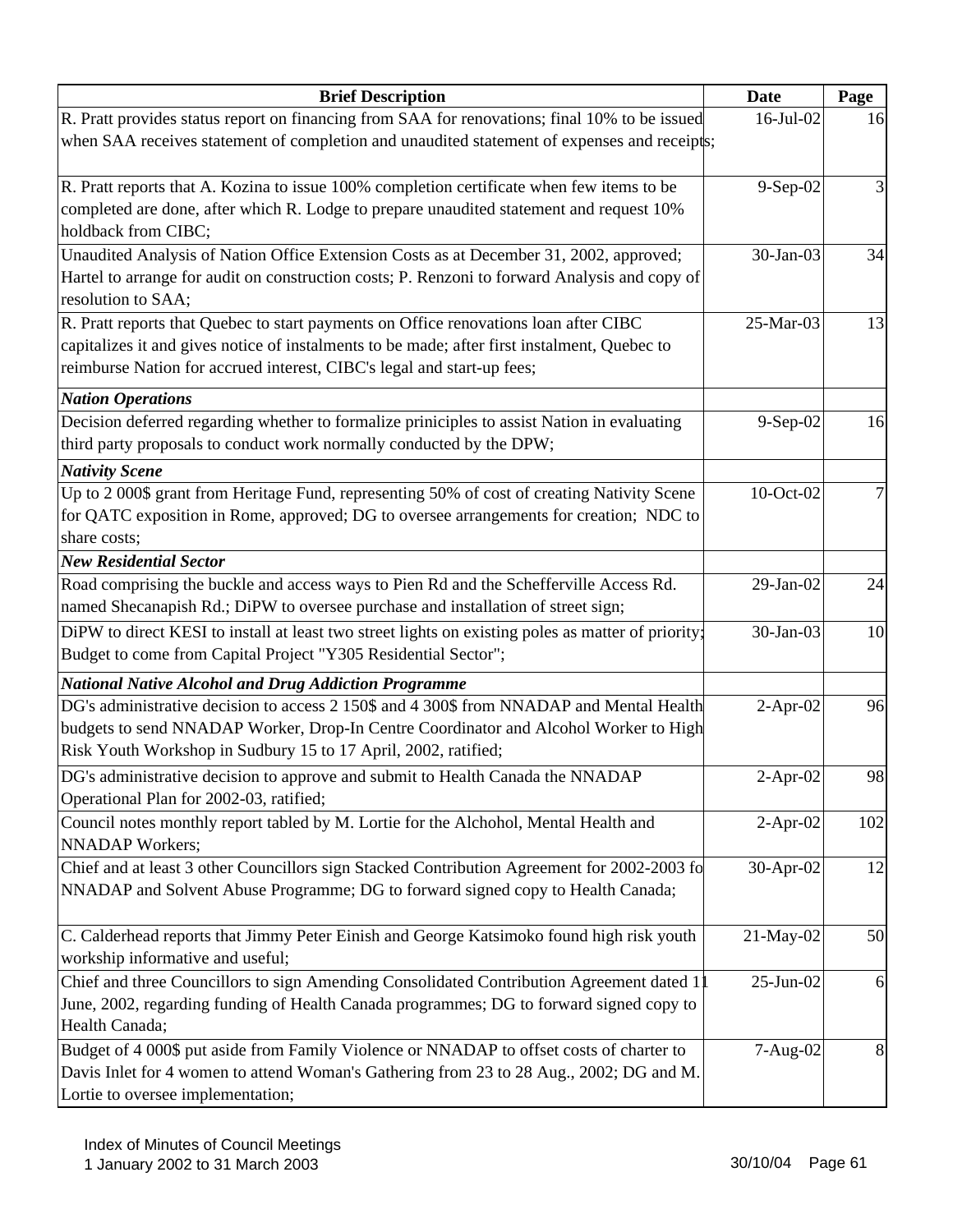| $2$ -Dec-02<br>47<br>Chief to write to federal Minister of Environment in support of Grand Chief Ted Moses'<br>29-Jan-02<br>16<br>position that the JBNQA and NEQA should reflect amendments to Migratory Birds<br>Convention; R. Pratt to draft letter for Chief's signature;<br>Chief to sign letter to David Anderson, Minister of Environment, confirming support for Cree<br>16-Jul-02<br>14<br>position that NEQA and JBNQA should be amended to reflect Migratory Birds Convention,<br>and asking Minister to reconsider position;<br>Chief to sign letters to DIAND, SAA, Hydro-Quebec, and James Bay Development Corp.<br>30-Jan-03<br>12<br>soliciting support to organize conference to review first 25 years of implementation;<br>P. Wilkinson reports that James Bay Development Corp.will not fund conference, recommen<br>7-Mar-03<br>7<br>$7-Nov-02$<br>4<br>29<br>21-May-02<br>16-Jul-02<br>27<br>28<br>16-Jul-02<br>but concerned about lack of promise to fund;<br>Chief to send a reminder to Naskapi Education Committee and Curtis Tootoosis re meeting to<br>$9-$ Sep $-02$<br>48<br>$2$ -Apr-02<br>92<br>$2$ -Apr-02<br>29<br>$29$ -Jan- $02$<br>29-Jan-02<br>26<br>$2-Apr-02$<br>21<br>$2-Apr-02$<br>22 | <b>Brief Description</b>                                                                         | Date | Page |
|-----------------------------------------------------------------------------------------------------------------------------------------------------------------------------------------------------------------------------------------------------------------------------------------------------------------------------------------------------------------------------------------------------------------------------------------------------------------------------------------------------------------------------------------------------------------------------------------------------------------------------------------------------------------------------------------------------------------------------------------------------------------------------------------------------------------------------------------------------------------------------------------------------------------------------------------------------------------------------------------------------------------------------------------------------------------------------------------------------------------------------------------------------------------------------------------------------------------------------------|--------------------------------------------------------------------------------------------------|------|------|
|                                                                                                                                                                                                                                                                                                                                                                                                                                                                                                                                                                                                                                                                                                                                                                                                                                                                                                                                                                                                                                                                                                                                                                                                                                   | Operational Plan for NNADAP 2003-04 approved; C. Calderhead to submit Plan to Health             |      |      |
|                                                                                                                                                                                                                                                                                                                                                                                                                                                                                                                                                                                                                                                                                                                                                                                                                                                                                                                                                                                                                                                                                                                                                                                                                                   | Canada; M. Lortie, with J. Mameamskum, to administer and keep Council informed;                  |      |      |
|                                                                                                                                                                                                                                                                                                                                                                                                                                                                                                                                                                                                                                                                                                                                                                                                                                                                                                                                                                                                                                                                                                                                                                                                                                   |                                                                                                  |      |      |
|                                                                                                                                                                                                                                                                                                                                                                                                                                                                                                                                                                                                                                                                                                                                                                                                                                                                                                                                                                                                                                                                                                                                                                                                                                   | <b>Northeastern Quebec Agreement</b>                                                             |      |      |
|                                                                                                                                                                                                                                                                                                                                                                                                                                                                                                                                                                                                                                                                                                                                                                                                                                                                                                                                                                                                                                                                                                                                                                                                                                   |                                                                                                  |      |      |
| 23                                                                                                                                                                                                                                                                                                                                                                                                                                                                                                                                                                                                                                                                                                                                                                                                                                                                                                                                                                                                                                                                                                                                                                                                                                |                                                                                                  |      |      |
|                                                                                                                                                                                                                                                                                                                                                                                                                                                                                                                                                                                                                                                                                                                                                                                                                                                                                                                                                                                                                                                                                                                                                                                                                                   |                                                                                                  |      |      |
|                                                                                                                                                                                                                                                                                                                                                                                                                                                                                                                                                                                                                                                                                                                                                                                                                                                                                                                                                                                                                                                                                                                                                                                                                                   |                                                                                                  |      |      |
|                                                                                                                                                                                                                                                                                                                                                                                                                                                                                                                                                                                                                                                                                                                                                                                                                                                                                                                                                                                                                                                                                                                                                                                                                                   |                                                                                                  |      |      |
|                                                                                                                                                                                                                                                                                                                                                                                                                                                                                                                                                                                                                                                                                                                                                                                                                                                                                                                                                                                                                                                                                                                                                                                                                                   |                                                                                                  |      |      |
|                                                                                                                                                                                                                                                                                                                                                                                                                                                                                                                                                                                                                                                                                                                                                                                                                                                                                                                                                                                                                                                                                                                                                                                                                                   |                                                                                                  |      |      |
|                                                                                                                                                                                                                                                                                                                                                                                                                                                                                                                                                                                                                                                                                                                                                                                                                                                                                                                                                                                                                                                                                                                                                                                                                                   |                                                                                                  |      |      |
|                                                                                                                                                                                                                                                                                                                                                                                                                                                                                                                                                                                                                                                                                                                                                                                                                                                                                                                                                                                                                                                                                                                                                                                                                                   |                                                                                                  |      |      |
|                                                                                                                                                                                                                                                                                                                                                                                                                                                                                                                                                                                                                                                                                                                                                                                                                                                                                                                                                                                                                                                                                                                                                                                                                                   | writing again; administrative decision to be ratified in future, for Chief to write again to M.  |      |      |
|                                                                                                                                                                                                                                                                                                                                                                                                                                                                                                                                                                                                                                                                                                                                                                                                                                                                                                                                                                                                                                                                                                                                                                                                                                   | Jean-Claude Simard asking him to reconsider;                                                     |      |      |
|                                                                                                                                                                                                                                                                                                                                                                                                                                                                                                                                                                                                                                                                                                                                                                                                                                                                                                                                                                                                                                                                                                                                                                                                                                   | <b>Northeastern Quebec Agreement - Section 10</b>                                                |      |      |
|                                                                                                                                                                                                                                                                                                                                                                                                                                                                                                                                                                                                                                                                                                                                                                                                                                                                                                                                                                                                                                                                                                                                                                                                                                   | Texts of Complementary Agreements Nos. 2 and 3 approved;                                         |      |      |
|                                                                                                                                                                                                                                                                                                                                                                                                                                                                                                                                                                                                                                                                                                                                                                                                                                                                                                                                                                                                                                                                                                                                                                                                                                   | Northeastern Quebec Agreement - Section 11                                                       |      |      |
|                                                                                                                                                                                                                                                                                                                                                                                                                                                                                                                                                                                                                                                                                                                                                                                                                                                                                                                                                                                                                                                                                                                                                                                                                                   | P. Wilkinson reports acknowledgement of receipt of Chief's letter to Education Minister          |      |      |
|                                                                                                                                                                                                                                                                                                                                                                                                                                                                                                                                                                                                                                                                                                                                                                                                                                                                                                                                                                                                                                                                                                                                                                                                                                   | Sylvain Simard, regarding decision not to fund review;                                           |      |      |
|                                                                                                                                                                                                                                                                                                                                                                                                                                                                                                                                                                                                                                                                                                                                                                                                                                                                                                                                                                                                                                                                                                                                                                                                                                   | Chief to sign letter to Education Committee and Sandy Robinson proposing meeting to discus       |      |      |
|                                                                                                                                                                                                                                                                                                                                                                                                                                                                                                                                                                                                                                                                                                                                                                                                                                                                                                                                                                                                                                                                                                                                                                                                                                   | review of Section 11;                                                                            |      |      |
|                                                                                                                                                                                                                                                                                                                                                                                                                                                                                                                                                                                                                                                                                                                                                                                                                                                                                                                                                                                                                                                                                                                                                                                                                                   | P. Wilkinson reports that Minister of Education is now willing to enter negotiations re review,  |      |      |
|                                                                                                                                                                                                                                                                                                                                                                                                                                                                                                                                                                                                                                                                                                                                                                                                                                                                                                                                                                                                                                                                                                                                                                                                                                   | and although it cannot fund them as precondition to their start, it would follow Quebec native   |      |      |
|                                                                                                                                                                                                                                                                                                                                                                                                                                                                                                                                                                                                                                                                                                                                                                                                                                                                                                                                                                                                                                                                                                                                                                                                                                   | affairs policies re funding; Chief to sign response that he's happy with willingness to negotiat |      |      |
|                                                                                                                                                                                                                                                                                                                                                                                                                                                                                                                                                                                                                                                                                                                                                                                                                                                                                                                                                                                                                                                                                                                                                                                                                                   |                                                                                                  |      |      |
|                                                                                                                                                                                                                                                                                                                                                                                                                                                                                                                                                                                                                                                                                                                                                                                                                                                                                                                                                                                                                                                                                                                                                                                                                                   |                                                                                                  |      |      |
|                                                                                                                                                                                                                                                                                                                                                                                                                                                                                                                                                                                                                                                                                                                                                                                                                                                                                                                                                                                                                                                                                                                                                                                                                                   | discuss review of Section 11;                                                                    |      |      |
|                                                                                                                                                                                                                                                                                                                                                                                                                                                                                                                                                                                                                                                                                                                                                                                                                                                                                                                                                                                                                                                                                                                                                                                                                                   | P. Wilkinson to keep Council informed regarding Quebec's willingness to assume costs of          |      |      |
|                                                                                                                                                                                                                                                                                                                                                                                                                                                                                                                                                                                                                                                                                                                                                                                                                                                                                                                                                                                                                                                                                                                                                                                                                                   | Section 11 review;                                                                               |      |      |
|                                                                                                                                                                                                                                                                                                                                                                                                                                                                                                                                                                                                                                                                                                                                                                                                                                                                                                                                                                                                                                                                                                                                                                                                                                   | Chief to sign letter to Minister of Education, Sylvain Simard, concerning Quebec's refusal to    |      |      |
|                                                                                                                                                                                                                                                                                                                                                                                                                                                                                                                                                                                                                                                                                                                                                                                                                                                                                                                                                                                                                                                                                                                                                                                                                                   | pay costs of negotiating review of Section 11 of NEQA;                                           |      |      |
|                                                                                                                                                                                                                                                                                                                                                                                                                                                                                                                                                                                                                                                                                                                                                                                                                                                                                                                                                                                                                                                                                                                                                                                                                                   | Chief executes letter to Minister of Education asking if it will assume the cost of review of    |      |      |
|                                                                                                                                                                                                                                                                                                                                                                                                                                                                                                                                                                                                                                                                                                                                                                                                                                                                                                                                                                                                                                                                                                                                                                                                                                   | Section 11;                                                                                      |      |      |
|                                                                                                                                                                                                                                                                                                                                                                                                                                                                                                                                                                                                                                                                                                                                                                                                                                                                                                                                                                                                                                                                                                                                                                                                                                   | <b>Nunavik Commission</b>                                                                        |      |      |
|                                                                                                                                                                                                                                                                                                                                                                                                                                                                                                                                                                                                                                                                                                                                                                                                                                                                                                                                                                                                                                                                                                                                                                                                                                   | DG summarizes briefing document by R. Pratt regarding legal proceedings initiated by             |      |      |
|                                                                                                                                                                                                                                                                                                                                                                                                                                                                                                                                                                                                                                                                                                                                                                                                                                                                                                                                                                                                                                                                                                                                                                                                                                   | Kativik School Board vs. the other Nunavik representatives; no reason for Naskapis to            |      |      |
|                                                                                                                                                                                                                                                                                                                                                                                                                                                                                                                                                                                                                                                                                                                                                                                                                                                                                                                                                                                                                                                                                                                                                                                                                                   | intervene; lawsuit provides Naskapis more time to exert political pressure to have interests     |      |      |
|                                                                                                                                                                                                                                                                                                                                                                                                                                                                                                                                                                                                                                                                                                                                                                                                                                                                                                                                                                                                                                                                                                                                                                                                                                   | protected;                                                                                       |      |      |
|                                                                                                                                                                                                                                                                                                                                                                                                                                                                                                                                                                                                                                                                                                                                                                                                                                                                                                                                                                                                                                                                                                                                                                                                                                   | Chief to sign letter to Minister of Indian Affairs drawing his attention to information on       |      |      |
|                                                                                                                                                                                                                                                                                                                                                                                                                                                                                                                                                                                                                                                                                                                                                                                                                                                                                                                                                                                                                                                                                                                                                                                                                                   | traditional lands of Inuit contained in the Atlas Historique du Québec;                          |      |      |
|                                                                                                                                                                                                                                                                                                                                                                                                                                                                                                                                                                                                                                                                                                                                                                                                                                                                                                                                                                                                                                                                                                                                                                                                                                   | Chief to sign letter to Minister Rémy Trudel expressing Nation's concerns about the report of    |      |      |
|                                                                                                                                                                                                                                                                                                                                                                                                                                                                                                                                                                                                                                                                                                                                                                                                                                                                                                                                                                                                                                                                                                                                                                                                                                   | the Nunavik Commission;                                                                          |      |      |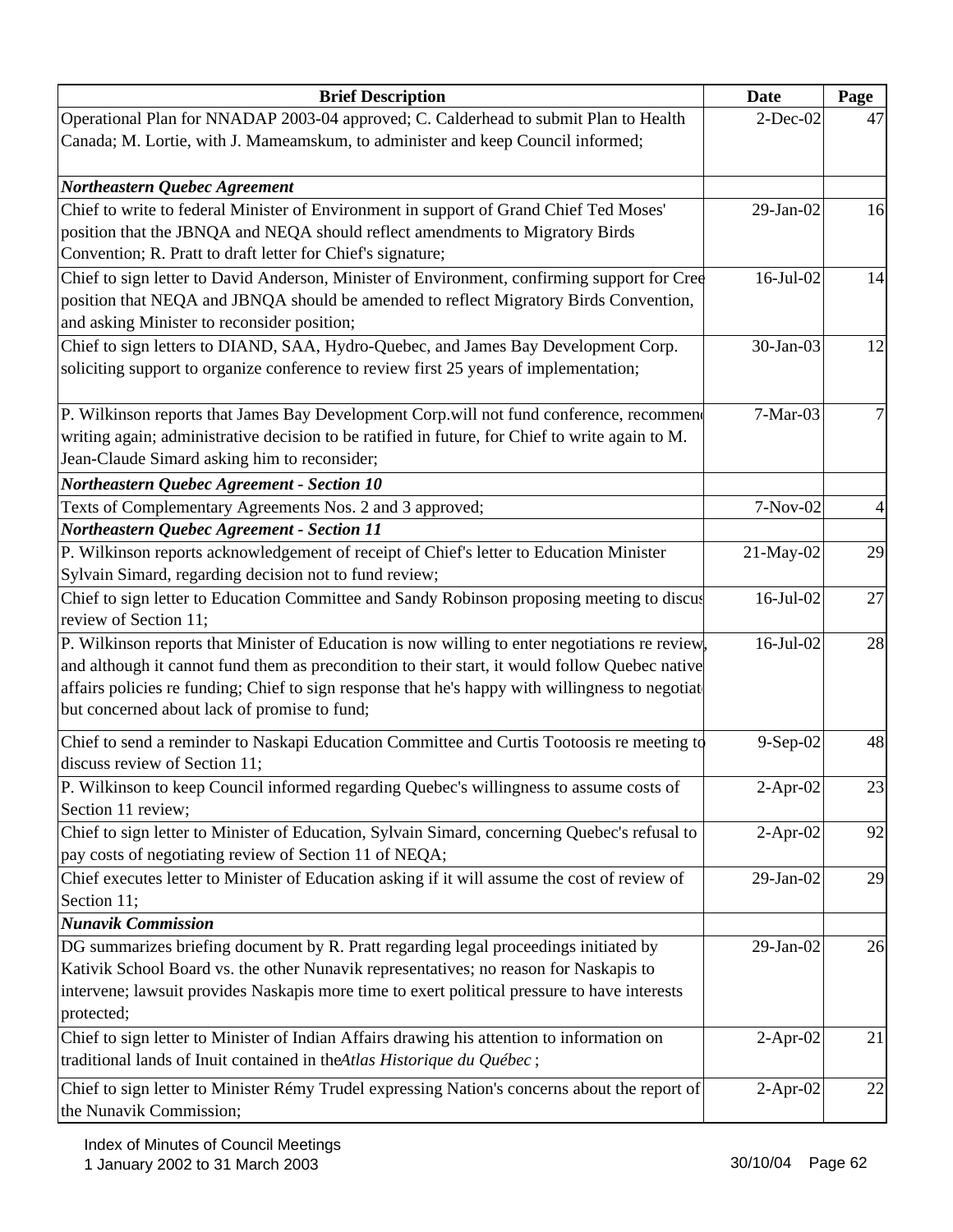| Chief authorized to sign response to Minister Robert Nault's letter of 26 Apr., 2002, regarding<br>21-May-02<br>29<br>the Nunavik Commission;<br>Chief to write to Ghislain Fournier, M.P. for Manicouagan to determine why meeting on 26<br>$2-Dec-02$<br>12<br>Sept., 2002, was cancelled and whether it will be re-scheduled; (Council had planned to<br>present brief on Nunavik Commission);<br>DG summarizes P. Wilkinson's brief re response of Minister Robert Nault to Chief's letters of<br>$2$ -Dec-02<br>13<br>2 April and 21 May, 2002; Chief to respond to R. Nault accepting notion of joint meeting, and<br>expressing dismay at Nault's failure to provide assurance that he would exercise fidiciary<br>responsibilities to protect rights and interests of Nation;<br>Chief to sign letter to Minister Rémy Trudel re meeting with Canada and Inuit of Quebec<br>$2$ -Dec-02<br>concerning follow-up to report of Nunavik Commission;<br>Chief to sign letter to Makivik Corporation respecting follow-up to the report of the Nunavik<br>$2$ -Dec-02<br>15<br>Commission;<br>15<br>$2-Dec-02$<br>a text for Le Devoir addressing certain politial problems experienced by the Nation in recent<br>years, and to initiate or respond to follow-up contacts with other media;<br>$7-Mar-03$<br>federal negotiator on 25 Feb.,; administrative decision for Chief to sign letter to Makivik,<br>Quebec and Canada taken, to be ratified in future;<br>Nunavik-Quebec Partnership Agreement<br>Chief reports that the Inuit expect to sign AIP similar to that between Crees and Quebec<br>$2-Apr-02$<br>during week of 9 April, 2002;<br>P. Renzoni summarizes Partnership Agreement on Economic and Community Development in<br>102<br>$2$ -Apr-02<br>30-Apr-02<br>5<br>recommends threatening legal proceedings; Chief signs letters to Premier, Makivik, and KRG<br>concerning Nation's position;<br>$21$ -May-02<br>$2-Jul-02$<br>$\overline{c}$<br>rivers, including Naskapi employment and consultation, criteria for excluding rivers from<br>development;<br>$2-Jul-02$<br>4<br>Agreement with Inuit; Nation to withhold consent for proposed studies until conditions set of<br>$\mathfrak{h}$<br>$2-Jul-02$<br>Bay Energy Corp. and attempt to convince otherwise;<br>16-Jul-02<br>43 | <b>Brief Description</b>                                                                       | <b>Date</b> | Page |
|------------------------------------------------------------------------------------------------------------------------------------------------------------------------------------------------------------------------------------------------------------------------------------------------------------------------------------------------------------------------------------------------------------------------------------------------------------------------------------------------------------------------------------------------------------------------------------------------------------------------------------------------------------------------------------------------------------------------------------------------------------------------------------------------------------------------------------------------------------------------------------------------------------------------------------------------------------------------------------------------------------------------------------------------------------------------------------------------------------------------------------------------------------------------------------------------------------------------------------------------------------------------------------------------------------------------------------------------------------------------------------------------------------------------------------------------------------------------------------------------------------------------------------------------------------------------------------------------------------------------------------------------------------------------------------------------------------------------------------------------------------------------------------------------------------------------------------------------------------------------------------------------------------------------------------------------------------------------------------------------------------------------------------------------------------------------------------------------------------------------------------------------------------------------------------------------------------------------------------------------------------------------------------------------------------------|------------------------------------------------------------------------------------------------|-------------|------|
| P. Wilkinson reports on meetings with Makivik, Quebec and Canada on 3 Feb., and with<br>Nunavik; implications for Naskapis deemed potentially significant; R.Pratt; P. Wilkinson and<br>P. Renzoni to review agreement between Makivik, KRG and Quebec, consult NDC, and<br>R. Pratt explains the negative consequences of the Inuit-Quebec Partnership Agreement,<br>DG summarizes meetings held and to be held to find a solution to problems created for<br>Naskapis by agreement; Chief admits missing meeting on 17 May, 2002 b/c of alcohol; DG,<br>R. Pratt to meet at Makivik on 24 May, 2002; Councillor E. Shecanapish, DG, R. Pratt, and<br>Elie Saheb describes proposed studies on the Caniapiscau, Whale, George and Nastapoka<br>P. Wilkinson notes Hydro-Quebec/James Bay Energy Corp. studies flow from Partnership<br>in Chief's letter 30 Apr., 2002, to Premier Landry satisfied;<br>Council and P. Wilkinson explain refusal to consent to studies to reps of SAA, HQ, and Jame<br>P. Wilkinson reports on correspondence with Judy Ross of NDC regarding development of                                                                                                                                                                                                                                                                                                                                                                                                                                                                                                                                                                                                                                                                                                                                                                                                                                                                                                                                                                                                                                                                                                                                                                                                                    |                                                                                                |             |      |
| 14<br>50                                                                                                                                                                                                                                                                                                                                                                                                                                                                                                                                                                                                                                                                                                                                                                                                                                                                                                                                                                                                                                                                                                                                                                                                                                                                                                                                                                                                                                                                                                                                                                                                                                                                                                                                                                                                                                                                                                                                                                                                                                                                                                                                                                                                                                                                                                         |                                                                                                |             |      |
|                                                                                                                                                                                                                                                                                                                                                                                                                                                                                                                                                                                                                                                                                                                                                                                                                                                                                                                                                                                                                                                                                                                                                                                                                                                                                                                                                                                                                                                                                                                                                                                                                                                                                                                                                                                                                                                                                                                                                                                                                                                                                                                                                                                                                                                                                                                  |                                                                                                |             |      |
| 21                                                                                                                                                                                                                                                                                                                                                                                                                                                                                                                                                                                                                                                                                                                                                                                                                                                                                                                                                                                                                                                                                                                                                                                                                                                                                                                                                                                                                                                                                                                                                                                                                                                                                                                                                                                                                                                                                                                                                                                                                                                                                                                                                                                                                                                                                                               |                                                                                                |             |      |
|                                                                                                                                                                                                                                                                                                                                                                                                                                                                                                                                                                                                                                                                                                                                                                                                                                                                                                                                                                                                                                                                                                                                                                                                                                                                                                                                                                                                                                                                                                                                                                                                                                                                                                                                                                                                                                                                                                                                                                                                                                                                                                                                                                                                                                                                                                                  |                                                                                                |             |      |
|                                                                                                                                                                                                                                                                                                                                                                                                                                                                                                                                                                                                                                                                                                                                                                                                                                                                                                                                                                                                                                                                                                                                                                                                                                                                                                                                                                                                                                                                                                                                                                                                                                                                                                                                                                                                                                                                                                                                                                                                                                                                                                                                                                                                                                                                                                                  |                                                                                                |             |      |
|                                                                                                                                                                                                                                                                                                                                                                                                                                                                                                                                                                                                                                                                                                                                                                                                                                                                                                                                                                                                                                                                                                                                                                                                                                                                                                                                                                                                                                                                                                                                                                                                                                                                                                                                                                                                                                                                                                                                                                                                                                                                                                                                                                                                                                                                                                                  |                                                                                                |             |      |
|                                                                                                                                                                                                                                                                                                                                                                                                                                                                                                                                                                                                                                                                                                                                                                                                                                                                                                                                                                                                                                                                                                                                                                                                                                                                                                                                                                                                                                                                                                                                                                                                                                                                                                                                                                                                                                                                                                                                                                                                                                                                                                                                                                                                                                                                                                                  |                                                                                                |             |      |
|                                                                                                                                                                                                                                                                                                                                                                                                                                                                                                                                                                                                                                                                                                                                                                                                                                                                                                                                                                                                                                                                                                                                                                                                                                                                                                                                                                                                                                                                                                                                                                                                                                                                                                                                                                                                                                                                                                                                                                                                                                                                                                                                                                                                                                                                                                                  |                                                                                                |             |      |
|                                                                                                                                                                                                                                                                                                                                                                                                                                                                                                                                                                                                                                                                                                                                                                                                                                                                                                                                                                                                                                                                                                                                                                                                                                                                                                                                                                                                                                                                                                                                                                                                                                                                                                                                                                                                                                                                                                                                                                                                                                                                                                                                                                                                                                                                                                                  |                                                                                                |             |      |
|                                                                                                                                                                                                                                                                                                                                                                                                                                                                                                                                                                                                                                                                                                                                                                                                                                                                                                                                                                                                                                                                                                                                                                                                                                                                                                                                                                                                                                                                                                                                                                                                                                                                                                                                                                                                                                                                                                                                                                                                                                                                                                                                                                                                                                                                                                                  |                                                                                                |             |      |
|                                                                                                                                                                                                                                                                                                                                                                                                                                                                                                                                                                                                                                                                                                                                                                                                                                                                                                                                                                                                                                                                                                                                                                                                                                                                                                                                                                                                                                                                                                                                                                                                                                                                                                                                                                                                                                                                                                                                                                                                                                                                                                                                                                                                                                                                                                                  |                                                                                                |             |      |
|                                                                                                                                                                                                                                                                                                                                                                                                                                                                                                                                                                                                                                                                                                                                                                                                                                                                                                                                                                                                                                                                                                                                                                                                                                                                                                                                                                                                                                                                                                                                                                                                                                                                                                                                                                                                                                                                                                                                                                                                                                                                                                                                                                                                                                                                                                                  |                                                                                                |             |      |
|                                                                                                                                                                                                                                                                                                                                                                                                                                                                                                                                                                                                                                                                                                                                                                                                                                                                                                                                                                                                                                                                                                                                                                                                                                                                                                                                                                                                                                                                                                                                                                                                                                                                                                                                                                                                                                                                                                                                                                                                                                                                                                                                                                                                                                                                                                                  | DG and P. Wilkinson, in consultation with R. Pratt and subject to Council's approval, to draft |             |      |
|                                                                                                                                                                                                                                                                                                                                                                                                                                                                                                                                                                                                                                                                                                                                                                                                                                                                                                                                                                                                                                                                                                                                                                                                                                                                                                                                                                                                                                                                                                                                                                                                                                                                                                                                                                                                                                                                                                                                                                                                                                                                                                                                                                                                                                                                                                                  |                                                                                                |             |      |
|                                                                                                                                                                                                                                                                                                                                                                                                                                                                                                                                                                                                                                                                                                                                                                                                                                                                                                                                                                                                                                                                                                                                                                                                                                                                                                                                                                                                                                                                                                                                                                                                                                                                                                                                                                                                                                                                                                                                                                                                                                                                                                                                                                                                                                                                                                                  |                                                                                                |             |      |
|                                                                                                                                                                                                                                                                                                                                                                                                                                                                                                                                                                                                                                                                                                                                                                                                                                                                                                                                                                                                                                                                                                                                                                                                                                                                                                                                                                                                                                                                                                                                                                                                                                                                                                                                                                                                                                                                                                                                                                                                                                                                                                                                                                                                                                                                                                                  |                                                                                                |             |      |
|                                                                                                                                                                                                                                                                                                                                                                                                                                                                                                                                                                                                                                                                                                                                                                                                                                                                                                                                                                                                                                                                                                                                                                                                                                                                                                                                                                                                                                                                                                                                                                                                                                                                                                                                                                                                                                                                                                                                                                                                                                                                                                                                                                                                                                                                                                                  |                                                                                                |             |      |
|                                                                                                                                                                                                                                                                                                                                                                                                                                                                                                                                                                                                                                                                                                                                                                                                                                                                                                                                                                                                                                                                                                                                                                                                                                                                                                                                                                                                                                                                                                                                                                                                                                                                                                                                                                                                                                                                                                                                                                                                                                                                                                                                                                                                                                                                                                                  |                                                                                                |             |      |
|                                                                                                                                                                                                                                                                                                                                                                                                                                                                                                                                                                                                                                                                                                                                                                                                                                                                                                                                                                                                                                                                                                                                                                                                                                                                                                                                                                                                                                                                                                                                                                                                                                                                                                                                                                                                                                                                                                                                                                                                                                                                                                                                                                                                                                                                                                                  |                                                                                                |             |      |
|                                                                                                                                                                                                                                                                                                                                                                                                                                                                                                                                                                                                                                                                                                                                                                                                                                                                                                                                                                                                                                                                                                                                                                                                                                                                                                                                                                                                                                                                                                                                                                                                                                                                                                                                                                                                                                                                                                                                                                                                                                                                                                                                                                                                                                                                                                                  |                                                                                                |             |      |
|                                                                                                                                                                                                                                                                                                                                                                                                                                                                                                                                                                                                                                                                                                                                                                                                                                                                                                                                                                                                                                                                                                                                                                                                                                                                                                                                                                                                                                                                                                                                                                                                                                                                                                                                                                                                                                                                                                                                                                                                                                                                                                                                                                                                                                                                                                                  |                                                                                                |             |      |
|                                                                                                                                                                                                                                                                                                                                                                                                                                                                                                                                                                                                                                                                                                                                                                                                                                                                                                                                                                                                                                                                                                                                                                                                                                                                                                                                                                                                                                                                                                                                                                                                                                                                                                                                                                                                                                                                                                                                                                                                                                                                                                                                                                                                                                                                                                                  |                                                                                                |             |      |
|                                                                                                                                                                                                                                                                                                                                                                                                                                                                                                                                                                                                                                                                                                                                                                                                                                                                                                                                                                                                                                                                                                                                                                                                                                                                                                                                                                                                                                                                                                                                                                                                                                                                                                                                                                                                                                                                                                                                                                                                                                                                                                                                                                                                                                                                                                                  |                                                                                                |             |      |
|                                                                                                                                                                                                                                                                                                                                                                                                                                                                                                                                                                                                                                                                                                                                                                                                                                                                                                                                                                                                                                                                                                                                                                                                                                                                                                                                                                                                                                                                                                                                                                                                                                                                                                                                                                                                                                                                                                                                                                                                                                                                                                                                                                                                                                                                                                                  |                                                                                                |             |      |
|                                                                                                                                                                                                                                                                                                                                                                                                                                                                                                                                                                                                                                                                                                                                                                                                                                                                                                                                                                                                                                                                                                                                                                                                                                                                                                                                                                                                                                                                                                                                                                                                                                                                                                                                                                                                                                                                                                                                                                                                                                                                                                                                                                                                                                                                                                                  | present recommendations;                                                                       |             |      |
|                                                                                                                                                                                                                                                                                                                                                                                                                                                                                                                                                                                                                                                                                                                                                                                                                                                                                                                                                                                                                                                                                                                                                                                                                                                                                                                                                                                                                                                                                                                                                                                                                                                                                                                                                                                                                                                                                                                                                                                                                                                                                                                                                                                                                                                                                                                  |                                                                                                |             |      |
|                                                                                                                                                                                                                                                                                                                                                                                                                                                                                                                                                                                                                                                                                                                                                                                                                                                                                                                                                                                                                                                                                                                                                                                                                                                                                                                                                                                                                                                                                                                                                                                                                                                                                                                                                                                                                                                                                                                                                                                                                                                                                                                                                                                                                                                                                                                  |                                                                                                |             |      |
|                                                                                                                                                                                                                                                                                                                                                                                                                                                                                                                                                                                                                                                                                                                                                                                                                                                                                                                                                                                                                                                                                                                                                                                                                                                                                                                                                                                                                                                                                                                                                                                                                                                                                                                                                                                                                                                                                                                                                                                                                                                                                                                                                                                                                                                                                                                  |                                                                                                |             |      |
|                                                                                                                                                                                                                                                                                                                                                                                                                                                                                                                                                                                                                                                                                                                                                                                                                                                                                                                                                                                                                                                                                                                                                                                                                                                                                                                                                                                                                                                                                                                                                                                                                                                                                                                                                                                                                                                                                                                                                                                                                                                                                                                                                                                                                                                                                                                  |                                                                                                |             |      |
|                                                                                                                                                                                                                                                                                                                                                                                                                                                                                                                                                                                                                                                                                                                                                                                                                                                                                                                                                                                                                                                                                                                                                                                                                                                                                                                                                                                                                                                                                                                                                                                                                                                                                                                                                                                                                                                                                                                                                                                                                                                                                                                                                                                                                                                                                                                  |                                                                                                |             |      |
|                                                                                                                                                                                                                                                                                                                                                                                                                                                                                                                                                                                                                                                                                                                                                                                                                                                                                                                                                                                                                                                                                                                                                                                                                                                                                                                                                                                                                                                                                                                                                                                                                                                                                                                                                                                                                                                                                                                                                                                                                                                                                                                                                                                                                                                                                                                  |                                                                                                |             |      |
|                                                                                                                                                                                                                                                                                                                                                                                                                                                                                                                                                                                                                                                                                                                                                                                                                                                                                                                                                                                                                                                                                                                                                                                                                                                                                                                                                                                                                                                                                                                                                                                                                                                                                                                                                                                                                                                                                                                                                                                                                                                                                                                                                                                                                                                                                                                  | P. Wilkinson to meet with Minister Rémy Trudel in QC on 5 June, 2002;                          |             |      |
|                                                                                                                                                                                                                                                                                                                                                                                                                                                                                                                                                                                                                                                                                                                                                                                                                                                                                                                                                                                                                                                                                                                                                                                                                                                                                                                                                                                                                                                                                                                                                                                                                                                                                                                                                                                                                                                                                                                                                                                                                                                                                                                                                                                                                                                                                                                  |                                                                                                |             |      |
|                                                                                                                                                                                                                                                                                                                                                                                                                                                                                                                                                                                                                                                                                                                                                                                                                                                                                                                                                                                                                                                                                                                                                                                                                                                                                                                                                                                                                                                                                                                                                                                                                                                                                                                                                                                                                                                                                                                                                                                                                                                                                                                                                                                                                                                                                                                  |                                                                                                |             |      |
|                                                                                                                                                                                                                                                                                                                                                                                                                                                                                                                                                                                                                                                                                                                                                                                                                                                                                                                                                                                                                                                                                                                                                                                                                                                                                                                                                                                                                                                                                                                                                                                                                                                                                                                                                                                                                                                                                                                                                                                                                                                                                                                                                                                                                                                                                                                  |                                                                                                |             |      |
|                                                                                                                                                                                                                                                                                                                                                                                                                                                                                                                                                                                                                                                                                                                                                                                                                                                                                                                                                                                                                                                                                                                                                                                                                                                                                                                                                                                                                                                                                                                                                                                                                                                                                                                                                                                                                                                                                                                                                                                                                                                                                                                                                                                                                                                                                                                  |                                                                                                |             |      |
|                                                                                                                                                                                                                                                                                                                                                                                                                                                                                                                                                                                                                                                                                                                                                                                                                                                                                                                                                                                                                                                                                                                                                                                                                                                                                                                                                                                                                                                                                                                                                                                                                                                                                                                                                                                                                                                                                                                                                                                                                                                                                                                                                                                                                                                                                                                  |                                                                                                |             |      |
|                                                                                                                                                                                                                                                                                                                                                                                                                                                                                                                                                                                                                                                                                                                                                                                                                                                                                                                                                                                                                                                                                                                                                                                                                                                                                                                                                                                                                                                                                                                                                                                                                                                                                                                                                                                                                                                                                                                                                                                                                                                                                                                                                                                                                                                                                                                  |                                                                                                |             |      |
|                                                                                                                                                                                                                                                                                                                                                                                                                                                                                                                                                                                                                                                                                                                                                                                                                                                                                                                                                                                                                                                                                                                                                                                                                                                                                                                                                                                                                                                                                                                                                                                                                                                                                                                                                                                                                                                                                                                                                                                                                                                                                                                                                                                                                                                                                                                  |                                                                                                |             |      |
|                                                                                                                                                                                                                                                                                                                                                                                                                                                                                                                                                                                                                                                                                                                                                                                                                                                                                                                                                                                                                                                                                                                                                                                                                                                                                                                                                                                                                                                                                                                                                                                                                                                                                                                                                                                                                                                                                                                                                                                                                                                                                                                                                                                                                                                                                                                  |                                                                                                |             |      |
|                                                                                                                                                                                                                                                                                                                                                                                                                                                                                                                                                                                                                                                                                                                                                                                                                                                                                                                                                                                                                                                                                                                                                                                                                                                                                                                                                                                                                                                                                                                                                                                                                                                                                                                                                                                                                                                                                                                                                                                                                                                                                                                                                                                                                                                                                                                  |                                                                                                |             |      |
|                                                                                                                                                                                                                                                                                                                                                                                                                                                                                                                                                                                                                                                                                                                                                                                                                                                                                                                                                                                                                                                                                                                                                                                                                                                                                                                                                                                                                                                                                                                                                                                                                                                                                                                                                                                                                                                                                                                                                                                                                                                                                                                                                                                                                                                                                                                  | parks north of 55th parallel;                                                                  |             |      |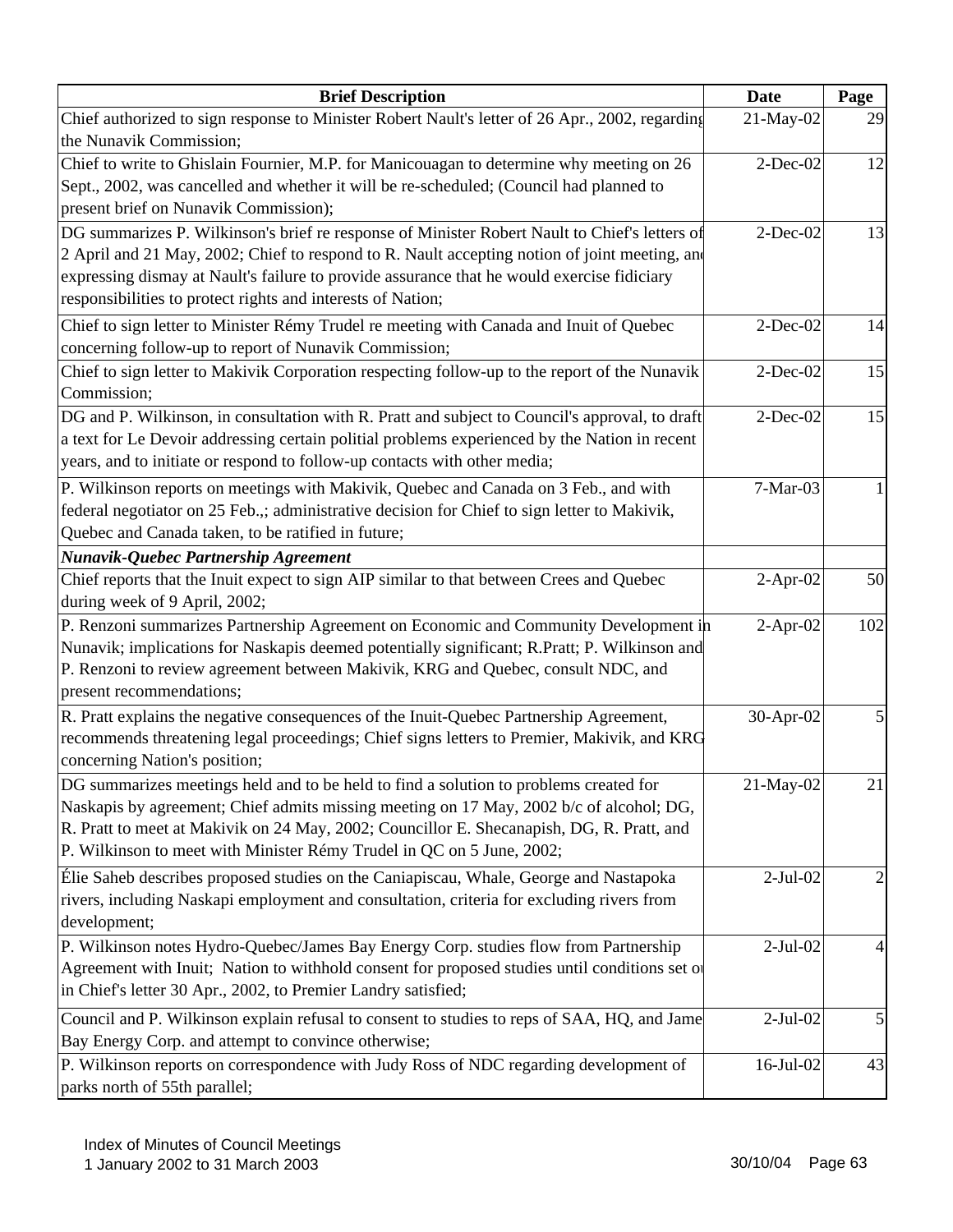| Page<br>Chief to write to Élie Saheb, James Bay Energy Corp., confirming Nation's lack of consent to<br>16-Jul-02<br>44<br>proposed hydraulic studies in Summer, 2002, unless conditions set in letter of 30 April, 2002,<br>to Bernard Landry respected;<br>Chief to sign letter to Bernard Landry suggesting starting negotiations to determine if it is<br>16-Jul-02<br>45<br>possible for Nation and Quebec to make a Partnership Agreement; Nation to be represented in<br>negotiations by Edward Shecanapish, DG, R. Pratt, and P. Wilkinson;<br>$2$ -Dec-02<br>DG and P. Wilkinson, in consultation with R. Pratt and subject to Council's approval, to draft<br>15<br>a text for Le Devoir addressing certain politial problems experienced by the Nation in recent<br>years, and to initiate or respond to follow-up contacts with other media;<br>Chief to write to Elie Saheb requesting copies of reports on studies of hydro potential north of<br>25-Mar-03<br>14<br>55th conducted pursuant Inuit-Quebec Partnership Agreement;<br>Oil Spill<br>Offer from Duberco's insurer of 4 June, 2002, to settle costs, accepted; P. Wilkinson to sign<br>$25-Jun-02$<br>$\mathfrak{Z}$<br>relevant claim form; R. Lodge to deposit cheque for 450 000\$ to Nation's account; claim<br>against Lombard Canada for Optimum and R. Pratt's fees to be dropped.<br><b>Outfitting</b><br>P. Renzoni to prepare proposal to Société de la Faune et des Parcs to register caribou during<br>$7-Aug-02$<br>the outfitting season;<br>Council takes no decision regarding its representation at protest against mobile outfitting<br>7-Aug-02<br>25<br>camps;<br><b>Outreach Officer</b><br>C. Calderhead reports that she, TC and Sampson Einish attended Aboriginal Human Resource<br>29-Jan-02<br>52<br>Development Agreement Holder Forum in Ottawa on 29 Nov. to 1 Dec., 2002, and will report<br>separately; |
|------------------------------------------------------------------------------------------------------------------------------------------------------------------------------------------------------------------------------------------------------------------------------------------------------------------------------------------------------------------------------------------------------------------------------------------------------------------------------------------------------------------------------------------------------------------------------------------------------------------------------------------------------------------------------------------------------------------------------------------------------------------------------------------------------------------------------------------------------------------------------------------------------------------------------------------------------------------------------------------------------------------------------------------------------------------------------------------------------------------------------------------------------------------------------------------------------------------------------------------------------------------------------------------------------------------------------------------------------------------------------------------------------------------------------------------------------------------------------------------------------------------------------------------------------------------------------------------------------------------------------------------------------------------------------------------------------------------------------------------------------------------------------------------------------------------------------------------------------------------------------------------------------------------|
| 19                                                                                                                                                                                                                                                                                                                                                                                                                                                                                                                                                                                                                                                                                                                                                                                                                                                                                                                                                                                                                                                                                                                                                                                                                                                                                                                                                                                                                                                                                                                                                                                                                                                                                                                                                                                                                                                                                                               |
|                                                                                                                                                                                                                                                                                                                                                                                                                                                                                                                                                                                                                                                                                                                                                                                                                                                                                                                                                                                                                                                                                                                                                                                                                                                                                                                                                                                                                                                                                                                                                                                                                                                                                                                                                                                                                                                                                                                  |
|                                                                                                                                                                                                                                                                                                                                                                                                                                                                                                                                                                                                                                                                                                                                                                                                                                                                                                                                                                                                                                                                                                                                                                                                                                                                                                                                                                                                                                                                                                                                                                                                                                                                                                                                                                                                                                                                                                                  |
|                                                                                                                                                                                                                                                                                                                                                                                                                                                                                                                                                                                                                                                                                                                                                                                                                                                                                                                                                                                                                                                                                                                                                                                                                                                                                                                                                                                                                                                                                                                                                                                                                                                                                                                                                                                                                                                                                                                  |
|                                                                                                                                                                                                                                                                                                                                                                                                                                                                                                                                                                                                                                                                                                                                                                                                                                                                                                                                                                                                                                                                                                                                                                                                                                                                                                                                                                                                                                                                                                                                                                                                                                                                                                                                                                                                                                                                                                                  |
|                                                                                                                                                                                                                                                                                                                                                                                                                                                                                                                                                                                                                                                                                                                                                                                                                                                                                                                                                                                                                                                                                                                                                                                                                                                                                                                                                                                                                                                                                                                                                                                                                                                                                                                                                                                                                                                                                                                  |
|                                                                                                                                                                                                                                                                                                                                                                                                                                                                                                                                                                                                                                                                                                                                                                                                                                                                                                                                                                                                                                                                                                                                                                                                                                                                                                                                                                                                                                                                                                                                                                                                                                                                                                                                                                                                                                                                                                                  |
|                                                                                                                                                                                                                                                                                                                                                                                                                                                                                                                                                                                                                                                                                                                                                                                                                                                                                                                                                                                                                                                                                                                                                                                                                                                                                                                                                                                                                                                                                                                                                                                                                                                                                                                                                                                                                                                                                                                  |
|                                                                                                                                                                                                                                                                                                                                                                                                                                                                                                                                                                                                                                                                                                                                                                                                                                                                                                                                                                                                                                                                                                                                                                                                                                                                                                                                                                                                                                                                                                                                                                                                                                                                                                                                                                                                                                                                                                                  |
|                                                                                                                                                                                                                                                                                                                                                                                                                                                                                                                                                                                                                                                                                                                                                                                                                                                                                                                                                                                                                                                                                                                                                                                                                                                                                                                                                                                                                                                                                                                                                                                                                                                                                                                                                                                                                                                                                                                  |
|                                                                                                                                                                                                                                                                                                                                                                                                                                                                                                                                                                                                                                                                                                                                                                                                                                                                                                                                                                                                                                                                                                                                                                                                                                                                                                                                                                                                                                                                                                                                                                                                                                                                                                                                                                                                                                                                                                                  |
|                                                                                                                                                                                                                                                                                                                                                                                                                                                                                                                                                                                                                                                                                                                                                                                                                                                                                                                                                                                                                                                                                                                                                                                                                                                                                                                                                                                                                                                                                                                                                                                                                                                                                                                                                                                                                                                                                                                  |
|                                                                                                                                                                                                                                                                                                                                                                                                                                                                                                                                                                                                                                                                                                                                                                                                                                                                                                                                                                                                                                                                                                                                                                                                                                                                                                                                                                                                                                                                                                                                                                                                                                                                                                                                                                                                                                                                                                                  |
|                                                                                                                                                                                                                                                                                                                                                                                                                                                                                                                                                                                                                                                                                                                                                                                                                                                                                                                                                                                                                                                                                                                                                                                                                                                                                                                                                                                                                                                                                                                                                                                                                                                                                                                                                                                                                                                                                                                  |
|                                                                                                                                                                                                                                                                                                                                                                                                                                                                                                                                                                                                                                                                                                                                                                                                                                                                                                                                                                                                                                                                                                                                                                                                                                                                                                                                                                                                                                                                                                                                                                                                                                                                                                                                                                                                                                                                                                                  |
|                                                                                                                                                                                                                                                                                                                                                                                                                                                                                                                                                                                                                                                                                                                                                                                                                                                                                                                                                                                                                                                                                                                                                                                                                                                                                                                                                                                                                                                                                                                                                                                                                                                                                                                                                                                                                                                                                                                  |
|                                                                                                                                                                                                                                                                                                                                                                                                                                                                                                                                                                                                                                                                                                                                                                                                                                                                                                                                                                                                                                                                                                                                                                                                                                                                                                                                                                                                                                                                                                                                                                                                                                                                                                                                                                                                                                                                                                                  |
|                                                                                                                                                                                                                                                                                                                                                                                                                                                                                                                                                                                                                                                                                                                                                                                                                                                                                                                                                                                                                                                                                                                                                                                                                                                                                                                                                                                                                                                                                                                                                                                                                                                                                                                                                                                                                                                                                                                  |
|                                                                                                                                                                                                                                                                                                                                                                                                                                                                                                                                                                                                                                                                                                                                                                                                                                                                                                                                                                                                                                                                                                                                                                                                                                                                                                                                                                                                                                                                                                                                                                                                                                                                                                                                                                                                                                                                                                                  |
|                                                                                                                                                                                                                                                                                                                                                                                                                                                                                                                                                                                                                                                                                                                                                                                                                                                                                                                                                                                                                                                                                                                                                                                                                                                                                                                                                                                                                                                                                                                                                                                                                                                                                                                                                                                                                                                                                                                  |
|                                                                                                                                                                                                                                                                                                                                                                                                                                                                                                                                                                                                                                                                                                                                                                                                                                                                                                                                                                                                                                                                                                                                                                                                                                                                                                                                                                                                                                                                                                                                                                                                                                                                                                                                                                                                                                                                                                                  |
|                                                                                                                                                                                                                                                                                                                                                                                                                                                                                                                                                                                                                                                                                                                                                                                                                                                                                                                                                                                                                                                                                                                                                                                                                                                                                                                                                                                                                                                                                                                                                                                                                                                                                                                                                                                                                                                                                                                  |
|                                                                                                                                                                                                                                                                                                                                                                                                                                                                                                                                                                                                                                                                                                                                                                                                                                                                                                                                                                                                                                                                                                                                                                                                                                                                                                                                                                                                                                                                                                                                                                                                                                                                                                                                                                                                                                                                                                                  |
|                                                                                                                                                                                                                                                                                                                                                                                                                                                                                                                                                                                                                                                                                                                                                                                                                                                                                                                                                                                                                                                                                                                                                                                                                                                                                                                                                                                                                                                                                                                                                                                                                                                                                                                                                                                                                                                                                                                  |
| TC and Sampson Einish to represent NLMB at FNHRDC of Quebec Training Session on<br>29-Jan-02<br>49                                                                                                                                                                                                                                                                                                                                                                                                                                                                                                                                                                                                                                                                                                                                                                                                                                                                                                                                                                                                                                                                                                                                                                                                                                                                                                                                                                                                                                                                                                                                                                                                                                                                                                                                                                                                               |
| Employment Insurance in Montreal on 27-28 Feb., 2002; C. Calderhead to attend as observer                                                                                                                                                                                                                                                                                                                                                                                                                                                                                                                                                                                                                                                                                                                                                                                                                                                                                                                                                                                                                                                                                                                                                                                                                                                                                                                                                                                                                                                                                                                                                                                                                                                                                                                                                                                                                        |
| TC and S. Einish to present summary to Council;                                                                                                                                                                                                                                                                                                                                                                                                                                                                                                                                                                                                                                                                                                                                                                                                                                                                                                                                                                                                                                                                                                                                                                                                                                                                                                                                                                                                                                                                                                                                                                                                                                                                                                                                                                                                                                                                  |
| TC and Sampson Einish summarize undated reports on Aboriginal Resource Development<br>29-Jan-02<br>63                                                                                                                                                                                                                                                                                                                                                                                                                                                                                                                                                                                                                                                                                                                                                                                                                                                                                                                                                                                                                                                                                                                                                                                                                                                                                                                                                                                                                                                                                                                                                                                                                                                                                                                                                                                                            |
| National Forum;                                                                                                                                                                                                                                                                                                                                                                                                                                                                                                                                                                                                                                                                                                                                                                                                                                                                                                                                                                                                                                                                                                                                                                                                                                                                                                                                                                                                                                                                                                                                                                                                                                                                                                                                                                                                                                                                                                  |
| Letter of resignation from Samson Einish refused, pending review of recommendation from<br>25<br>16-Jul-02                                                                                                                                                                                                                                                                                                                                                                                                                                                                                                                                                                                                                                                                                                                                                                                                                                                                                                                                                                                                                                                                                                                                                                                                                                                                                                                                                                                                                                                                                                                                                                                                                                                                                                                                                                                                       |
| Personnel Committee pursuant to Section H.II of Personnel Policy;                                                                                                                                                                                                                                                                                                                                                                                                                                                                                                                                                                                                                                                                                                                                                                                                                                                                                                                                                                                                                                                                                                                                                                                                                                                                                                                                                                                                                                                                                                                                                                                                                                                                                                                                                                                                                                                |
| Councillor Paul Mokoush explains Resolution 02-July16-14 to Sampson Einish;<br>7-Aug-02<br>10                                                                                                                                                                                                                                                                                                                                                                                                                                                                                                                                                                                                                                                                                                                                                                                                                                                                                                                                                                                                                                                                                                                                                                                                                                                                                                                                                                                                                                                                                                                                                                                                                                                                                                                                                                                                                    |
| Sampson Einish re-instated conditional on completing 1-month substance abuse treatment<br>20-Aug-02<br>6                                                                                                                                                                                                                                                                                                                                                                                                                                                                                                                                                                                                                                                                                                                                                                                                                                                                                                                                                                                                                                                                                                                                                                                                                                                                                                                                                                                                                                                                                                                                                                                                                                                                                                                                                                                                         |
| program and 1-year probation; Chief to explain resolution to S. Einish;                                                                                                                                                                                                                                                                                                                                                                                                                                                                                                                                                                                                                                                                                                                                                                                                                                                                                                                                                                                                                                                                                                                                                                                                                                                                                                                                                                                                                                                                                                                                                                                                                                                                                                                                                                                                                                          |
| Job posting for Temporary Economic Development and Outreach Officer approved; Personne<br>9-Sep-02<br>40                                                                                                                                                                                                                                                                                                                                                                                                                                                                                                                                                                                                                                                                                                                                                                                                                                                                                                                                                                                                                                                                                                                                                                                                                                                                                                                                                                                                                                                                                                                                                                                                                                                                                                                                                                                                         |
| Committee to interview candidates; DG to post job description and oversee implementation of<br>resolution;                                                                                                                                                                                                                                                                                                                                                                                                                                                                                                                                                                                                                                                                                                                                                                                                                                                                                                                                                                                                                                                                                                                                                                                                                                                                                                                                                                                                                                                                                                                                                                                                                                                                                                                                                                                                       |
| Conditional on reinstatement as Outreach Officer, S. Einish to attend Annual General                                                                                                                                                                                                                                                                                                                                                                                                                                                                                                                                                                                                                                                                                                                                                                                                                                                                                                                                                                                                                                                                                                                                                                                                                                                                                                                                                                                                                                                                                                                                                                                                                                                                                                                                                                                                                             |
| 9-Sep-02<br>58<br>Assembly and Symposium with C. Calderhead in Montreal from 19 to 21 Nov., 2002; S.                                                                                                                                                                                                                                                                                                                                                                                                                                                                                                                                                                                                                                                                                                                                                                                                                                                                                                                                                                                                                                                                                                                                                                                                                                                                                                                                                                                                                                                                                                                                                                                                                                                                                                                                                                                                             |
| Einish to present summary to Council;                                                                                                                                                                                                                                                                                                                                                                                                                                                                                                                                                                                                                                                                                                                                                                                                                                                                                                                                                                                                                                                                                                                                                                                                                                                                                                                                                                                                                                                                                                                                                                                                                                                                                                                                                                                                                                                                            |
| Decision regarding Sampson Einish deferred pending receipt of written complaint of<br>$12$ -Jun-02<br>6                                                                                                                                                                                                                                                                                                                                                                                                                                                                                                                                                                                                                                                                                                                                                                                                                                                                                                                                                                                                                                                                                                                                                                                                                                                                                                                                                                                                                                                                                                                                                                                                                                                                                                                                                                                                          |
| unprofessionalism from Emploi-Quebec; Chief's administrative decision to sign contribution                                                                                                                                                                                                                                                                                                                                                                                                                                                                                                                                                                                                                                                                                                                                                                                                                                                                                                                                                                                                                                                                                                                                                                                                                                                                                                                                                                                                                                                                                                                                                                                                                                                                                                                                                                                                                       |
| agreement with Emploi-Quebec for 2002-03 ratified;                                                                                                                                                                                                                                                                                                                                                                                                                                                                                                                                                                                                                                                                                                                                                                                                                                                                                                                                                                                                                                                                                                                                                                                                                                                                                                                                                                                                                                                                                                                                                                                                                                                                                                                                                                                                                                                               |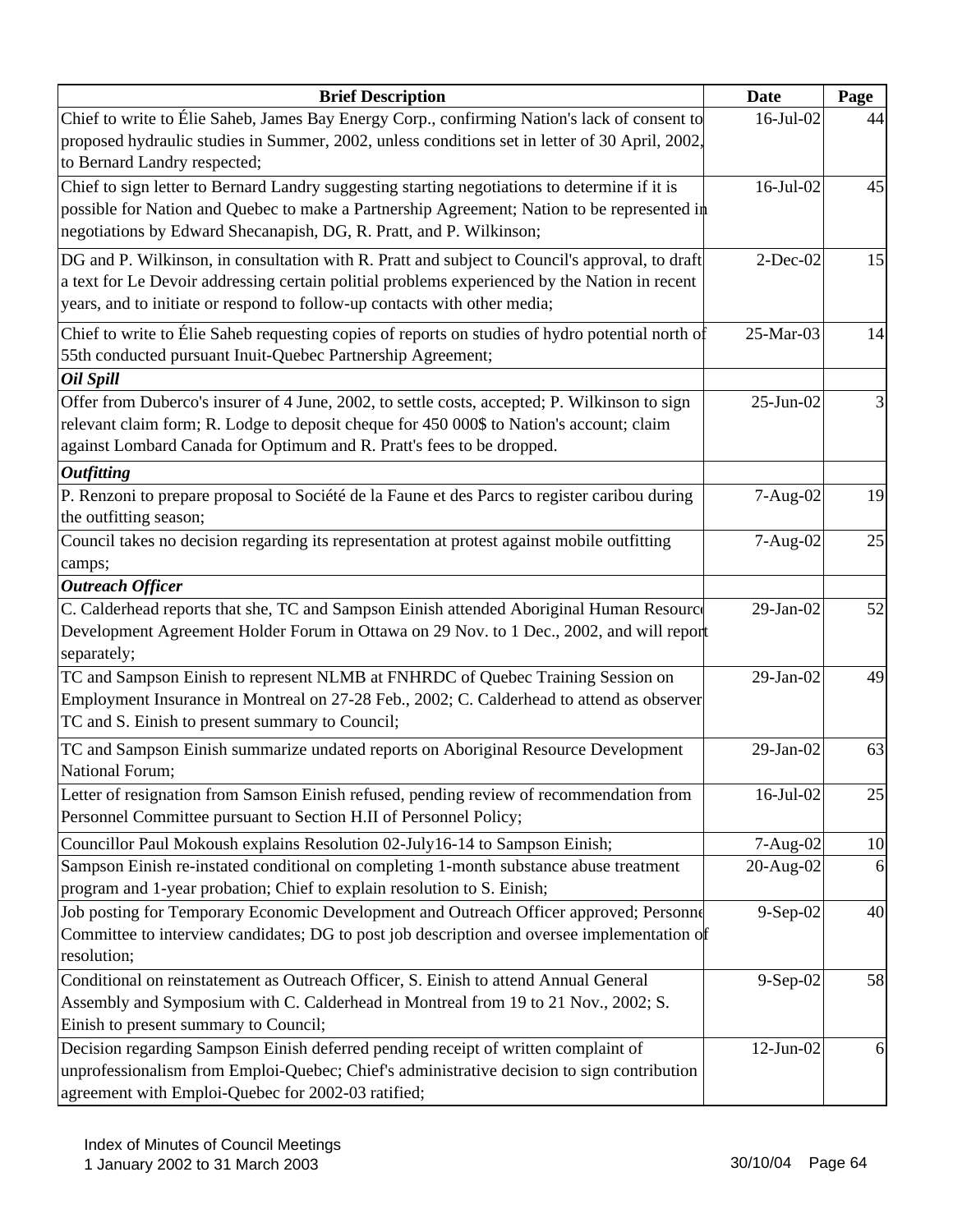| <b>Brief Description</b>                                                                            | <b>Date</b> | Page |
|-----------------------------------------------------------------------------------------------------|-------------|------|
| Sampson Einish appointed to represent Nation; C. Calderhead appointed as alternate;                 | 30-Jan-03   | 28   |
| Outreach Officer and C. Calderhead to attend consultation session on training of community          |             |      |
| economic development officers on 19-20 Feb. in Montreal; S. Einish to present summary to            |             |      |
| Council; C.Calderhead to forward resolution to FNQLEDC;                                             |             |      |
| C. Calderhead gives work-history; S. Einish to reimburse Nation cost of disbursements for           | 25-Mar-03   | 42   |
| FNQLDC meeting 18-20 Feb., 2003, is restricted from work-related travel outside of                  |             |      |
| Schefferville for 1 year; salary increase refused; DG to inform Payroll Clerk;                      |             |      |
| 15 000\$ allocated to cover 50% of salary, employer costs and disbursements for Econ                | 25-Mar-03   | 71   |
| Development and Outreach Officer; Nation to sponsor; TC to administer;                              |             |      |
| Parks Act                                                                                           |             |      |
| Chief to write to HFTCC urging it to write to Minister resp. for Société de la faune et des         | $2-Apr-02$  | 6    |
| parcs du Québec regretting his decision to not to amend Bill 44 as it had recommended and           |             |      |
| asking him to encourage Société to respect its Resolution No. 01-02:19 when granting                |             |      |
| contacts to Native bodies;                                                                          |             |      |
| Partnership Agreements Between Other First Nations & Quebec                                         |             |      |
| Implementation of Resolution No. 01-Nov20-14 Respecting the Cree/Quebec Agreement in                | 29-Jan-02   | 47   |
| Principle delayed until AIP ratified by James Bay Cree;                                             |             |      |
| Cree/Quebec Agreement Concerning a New Relationship reviewed by R. Pratt; R. Pratt, P.              | $2-Apr-02$  | 8    |
| Wilkinson and P. Renzoni to recommend to Council whether Quebec should be approached fo             |             |      |
| similar benefits, and scope of benefits that might be sought;                                       |             |      |
| R. Pratt and P. Wilkinson to evaluate the AIP between various Innu First Nations and the            | 9-Sep-02    | 45   |
| Governments of Quebec and Canada and advise Council of its implications for the Nation;             |             |      |
|                                                                                                     |             |      |
| Partnership Agreement with Quebec See Naskapi-Quebec Partnership Agreement                          |             |      |
| Paschene, Sammy - Investigation into Death                                                          |             |      |
| Administrative decision to be ratified in future, for DG to to contact Chief Constable Samuel       | 7-Mar-03    | 11   |
| Pien to ask representatives of Police and Sûreté du Québec to attend next meeting;                  |             |      |
| <b>Pension and Group Health Plans</b>                                                               |             |      |
| Hartel to prepare for review procedures to be followed by administrative staff in case of           | 21-May-02   | 24   |
| accident or death of member of pension and group health plans; Hartel to conduct public info        |             |      |
| sessions for members;                                                                               |             |      |
| R. Lodge explains that he is awaiting overdue information from Sun Life regarding Health            | 16-Jul-02   | 25   |
| insurance; once received, Carol Oliver will travel to Kawawa to explain to staff and plan           |             |      |
| members;                                                                                            |             |      |
| <b>Per Diem</b>                                                                                     |             |      |
| Discussion of adopting a policy and rate for long-term business travel; amount of 36.50\$ per       | $2-Apr-02$  | 32   |
| day currently paid for trips lasting more than five days; P. Renzoni to draft proposed              |             |      |
| resolution;                                                                                         |             |      |
| Per diem for persons residing temporarily in Schefferville region for more than 5 days on           | $2-Apr-02$  | 104  |
| Nation business approved;                                                                           |             |      |
| Per diem fixed at 69.55\$ for travel south of 55th parallel, and at 101.80\$ for travel to Cree     | $2$ -Dec-02 | 20   |
| communities and communities North of 55th parallel; private non-commercial accommodation            |             |      |
| fixed at 50\$ per day; mileage rate for use of private cars on Nation's business is fixed at 0.45\$ |             |      |
| per km;                                                                                             |             |      |
| Index of Minutes of Council Meetings                                                                |             |      |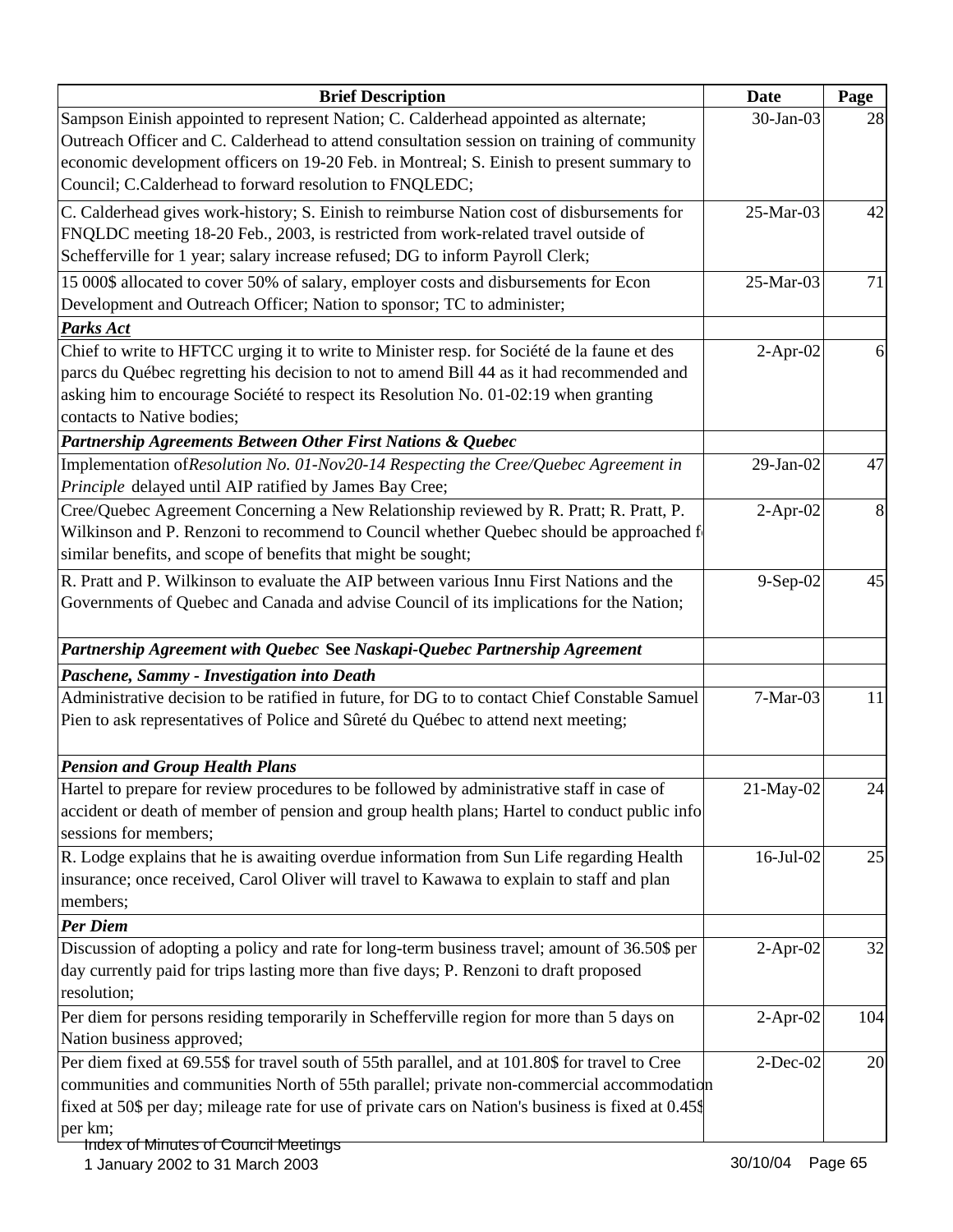| <b>Brief Description</b>                                                                                                                                                                                                                                                          | <b>Date</b>    | Page |
|-----------------------------------------------------------------------------------------------------------------------------------------------------------------------------------------------------------------------------------------------------------------------------------|----------------|------|
| <b>Personnel</b>                                                                                                                                                                                                                                                                  |                |      |
| 1% pay raise for Nation's Permanent Employees and the Economic Development and<br>Outreach Officer, Social Assistance Programme Administrator, Mental Health Worker, and<br>NNADAP Worker approved, retroactive to 1 April, 2002;                                                 | $2-Apr-02$     | 60   |
| P. Renzoni summarizes letter to Councillor P. Mokoush re leave benefits of Nation employees<br>on probation;                                                                                                                                                                      | $9-Sep-02$     | 54   |
| 1.5% salary increase for all premanent employees of Nation, Recreation Facility, Outreach<br>Officer, SAP Administrator, Interim Mental Health Worker, Alcohol Worker, and NNADAP<br>Worker approved effective 1 April, 2003;                                                     | 25-Mar-03      | 61   |
| <b>Personnel - Accidents</b>                                                                                                                                                                                                                                                      |                |      |
| Description of problems with accident reporting; Hartel to present to Council for review<br>procedures for reporting work-related accidents to CSST;                                                                                                                              | $2$ -Dec-02    | 63   |
| <b>Personnel Committee</b>                                                                                                                                                                                                                                                        |                |      |
| C. Calderhead and B. Pande to prepare a table describing the guidelines and criteria of<br>programmes commonly accessed by the Nation for job creation programmes and other<br>employability measures;                                                                            | 29-Jan-02      | 72   |
| Council reviews table describing guidelines and criteria for job creation and employability<br>measures programmes frequently accessed by Nation; C. Calderhead to forward to Personnel<br>Committee;                                                                             | 21-May-02      | 46   |
| Council accepts recommendation to hire 10 Naskapi sudents as Summer Youth Camp under<br>Summer Career Placement Programme;                                                                                                                                                        | 16-Jul-02      | 21   |
| DG reads letter from John Tooma who was refused employment because under "house arrest"<br>R. Pratt recommends job applicants provide copy of conditions of community sentences so<br>Personnel Committee may act accordingly;                                                    | $16$ -Jul-02   | 39   |
| DiPW notes that lawyers of Naskapis accused of criminal offenses often ask for letters from<br>the Nation confirming that it will hire such persons; R. Pratt explains letters not provided<br>because all hiring respects personnel policy;                                      | 16-Jul-02      | 40   |
| Personnel Committee's recommendation to hire Robert Mameanksum as Night Watchman<br>approved conditional on confirmation that sentencing notice permits; Personnel Committee to<br>recommend name of stand-by candidate;                                                          | 16-Jul-02      | 41   |
| Personnel Committee's recommendations to hire Sandy Einish as Assistant Field Technician,<br>Michael Quiscappio and Patrick Pien as Pipe Fitters, and Alain DeRoy and George Swappie<br>as 10-wheel Truck Operators, approved; terms and conditions governed by job descriptions; | $16$ -Jul-02   | 41   |
| Sampson Einish re-instated conditional on completing 1-month substance abuse treatment<br>program and 1-year probation; Chief to explain resolution to S. Einish;                                                                                                                 | 20-Aug-02      | 6    |
| Jimmy Shecanapish re-instated conditional on completing 1-month substance abuse treatment<br>programme and 1-year probation; Chief to explain resolution to J. Shecanapish;                                                                                                       | 20-Aug-02      | 6    |
| Job posting for Temporary Economic Development and Outreach Officer approved; Personne<br>Committee to interview candidates and make recommendation to Council; DG to post job<br>description and oversee implementation of resolution;                                           | $9-$ Sep $-02$ | 40   |
| Job posting for Interim Mental Health Worker approved; Personnel Committee to interview<br>candidates and make recommendation to Council; DG to post job description and oversee<br>implementation of resolution;<br>epaileaM lines of Council Meetings                           | $9-$ Sep $-02$ | 41   |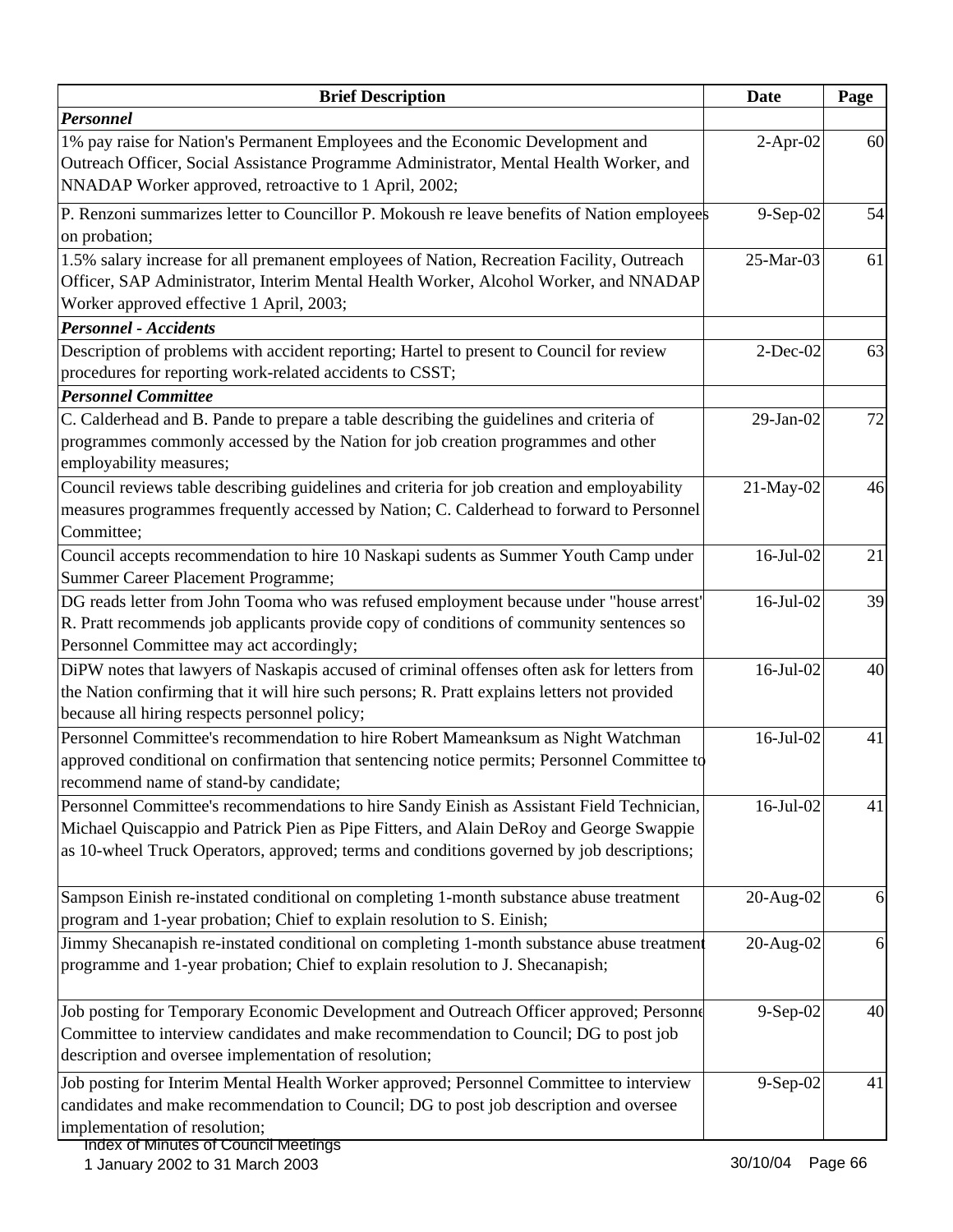| <b>Brief Description</b>                                                                          | <b>Date</b>     | Page                    |
|---------------------------------------------------------------------------------------------------|-----------------|-------------------------|
| <b>Personnel Policy</b>                                                                           |                 |                         |
| Councillor Paul Mokoush suggests harsher penalties for offences; decision deferred;               | $12$ -Jun- $02$ | 5                       |
| Pien, Mary Jane                                                                                   |                 |                         |
| Chief to explain Nation's Hiring Policy to Mary Jane Pien;                                        | 21-May-02       | 56                      |
| Pilgrimage                                                                                        |                 |                         |
| Grant of 4 275\$ to offset transportation costs of Sainte-Anne-de-Beaupré Pilgrimage 2002         | 16-Jul-02       | 1                       |
| approved;                                                                                         |                 |                         |
| <b>Police Force</b>                                                                               |                 |                         |
| Administrative decision to be ratified in future, for DG to to contact Chief Constable Samuel     | $7-Mar-03$      | 11                      |
| Pien to ask representatives of Police and Sûreté du Québec to attend next meeting regarding       |                 |                         |
| investigation of death of Sammy Paschene;                                                         |                 |                         |
| Sergeant Gordon Chicoine, SQ, responds to questions raised regarding investigation into deat      | 25-Mar-03       | 52                      |
| of Sammy Pachene, reports that members of Major Crimes division travelling to Kawawa in           |                 |                         |
| May;                                                                                              |                 |                         |
| <b>Police Station</b>                                                                             |                 |                         |
| Cheque for 73 645.74\$ in final settlement of insurance claim with respect to fire at Police      | 7-Nov-02        | 5                       |
| Station accepted; P. Wilkinson to sign form "Fire Proof of Loss ICB Claim Form No. 7" on          |                 |                         |
| behalf of Nation;                                                                                 |                 |                         |
| Population                                                                                        |                 |                         |
| DG authorized to execute attestation that population of Kawawa for 2002 is 903 for the            | $2$ -Apr-02     | 72                      |
| purpose of calculating Nation's share of operating costs of Schefferville dump;                   |                 |                         |
| <b>Power Facilities Assets</b>                                                                    |                 |                         |
| P. Wilkinson distributes copies of overview of evolution of PFA file for presentation at AGM;     | $9-Sep-02$      | 49                      |
|                                                                                                   |                 |                         |
| Chief's administrative decision to write to Régis Larrivée, SAA, concerning sending only R.       | $2-Apr-02$      | 34                      |
| Pratt to rescheduled meeting to discuss PFA on 20 Mar., 2002;                                     |                 |                         |
| P. Wilkinson gives progress report on purchase of Power Facilities Assets; information            | 7-Aug-02        | 22                      |
| session with Council of Nation Innu organized for early September, 2002;                          |                 |                         |
| André Laporte hired to assist Nation in negotiating arrangement with Hydro-Quebec for             | 10-Oct-02       | $\overline{\mathbf{c}}$ |
| transmission and distribution of energy at rate of 5 000\$ to prepare and 200\$ per hour to       |                 |                         |
| negotiate and follow-up plus expenses at cost, to work under guidance of P. Wilkinson and R.      |                 |                         |
| Pratt; Council to approve outcome of negotiations;                                                |                 |                         |
| Chief to sign letter of 8 Oct, 2002 to IOC offering to acquire electricity assets on behalf of    | 10-Oct-02       | 6                       |
| Nation as a shareholder in Menihek Alloy Inc.; DG to transmit letter to Sonia Ross, Innu          |                 |                         |
| Nation of Matimekush/Lac John;                                                                    |                 |                         |
| Chief to inform Premier Roger Grimes of Newfoundland and Labrador and Premier Bernard             | $2$ -Dec-02     | 17                      |
| Landry of Nation's claim to certain areas in Labrador that would be affected by Gull Island       |                 |                         |
| Project;                                                                                          |                 |                         |
| Chief to sign letter to Premier Bernard Landry asking him to ensure that Hydro-Quebec assist      | $2$ -Dec-02     | 53                      |
| Menihek Alloy Inc. to play central role in generating, transmitting, and distributing electricity |                 |                         |
| to Schefferville;                                                                                 |                 |                         |
| P. Wilkinson summarizes Hydro-Quebec Distribution proposal regarding purchase and                 | 25-Mar-03       | 15                      |
| operation of IOC distribution network in Schefferville area;                                      |                 |                         |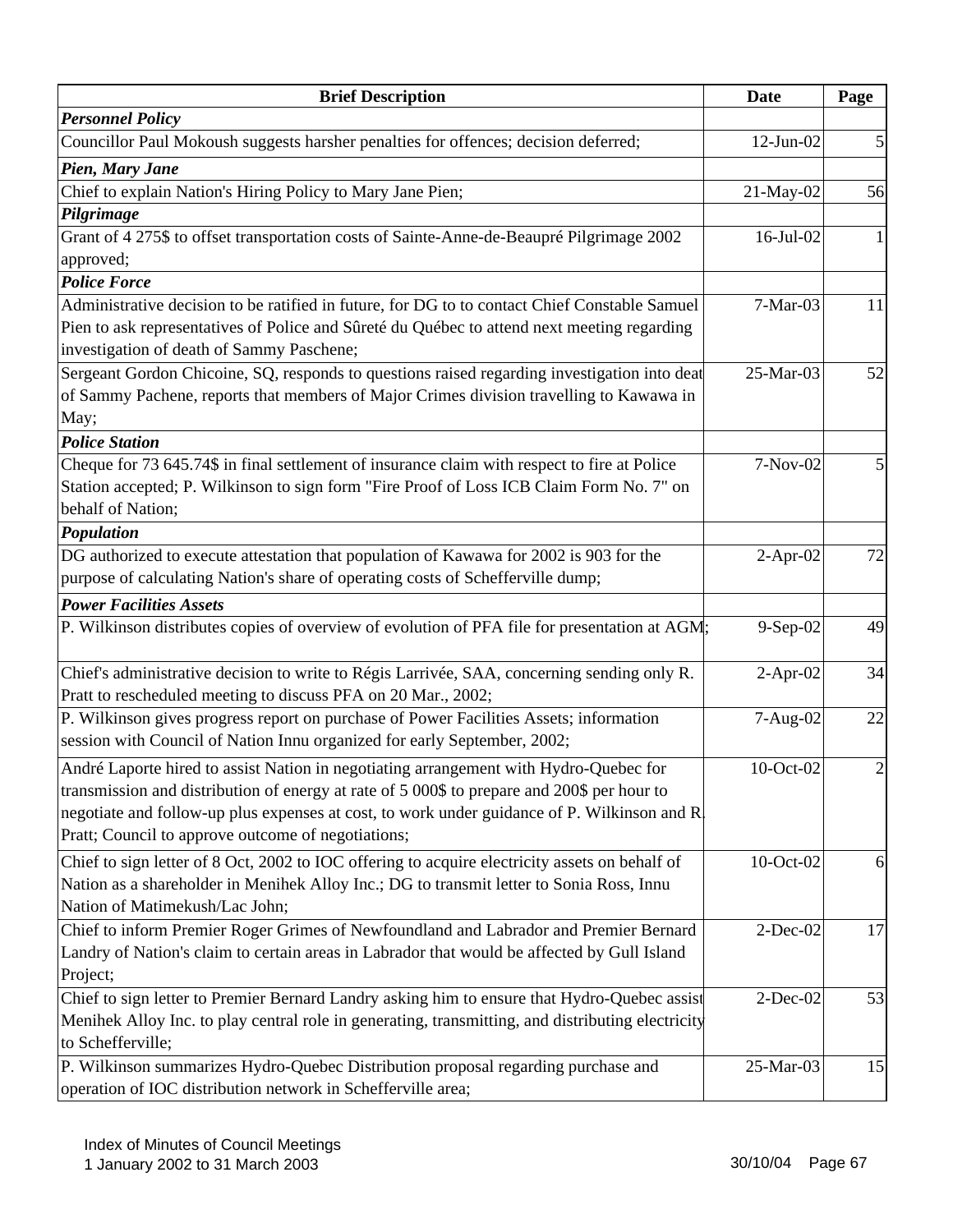| <b>Brief Description</b>                                                                                                 | <b>Date</b> | Page           |
|--------------------------------------------------------------------------------------------------------------------------|-------------|----------------|
| P. Wilkinson summarizes Hydro-Quebec proposal and conditions made at meeting of 30                                       | 25-Mar-03   | 17             |
| March, 2003, provides relevant history of PFA file and links to Dereco file;                                             |             |                |
| Chief to sign letter to Yves Lanoix re H-Q Distribution proposal with or without Chief of                                | 25-Mar-03   | 20             |
| Nation Innu Matimekush/Lac John; P. Wilkinson to decide whether to send letter after April                               |             |                |
| 1st meeting between Dereco and Hydro-Quebec;                                                                             |             |                |
| <b>Prenatal Nutrition</b>                                                                                                |             |                |
| Prenatal Nutrition Programme for 2002-03 approved; C. Calderhead to submit plan Health                                   | $2-Apr-02$  | 101            |
| Canada; M. Lortie to administer and keep Council informed;                                                               |             |                |
| Chief and three Councillors to sign Amending Consolidated Contribution Agreement dated 1                                 | $25-Jun-02$ | 6              |
| June, 2002, regarding funding of Health Canada programmes; DG to forward signed copy to                                  |             |                |
| Health Canada;                                                                                                           |             |                |
| Operational Plan for Prenatal Nation Programme 2003-04 approved; C. Calderhead to submit                                 | $2$ -Dec-02 | 45             |
| Plan to Health Canada; M. Lortie, with C. Calderhead, to administer and keep Council                                     |             |                |
| informed;                                                                                                                |             |                |
| <b>Principles - Third Party Proposals</b>                                                                                |             |                |
| Decision deferred regarding whether to formalize priniciples to assist Nation in evaluating                              | $9-Sep-02$  | 16             |
| third party proposals to conduct work normally conducted by the DPW;                                                     |             |                |
| Quebec Northshore & Labarador Railway                                                                                    |             |                |
| P. Wilkinson to take up matter of Axor's possible assumption of responsibility for operating                             | 7-Aug-02    | 25             |
| the service btwn Ross Bay Junction and Schefferville;                                                                    |             |                |
| Chief to write to J-P Maltais to express concern about condition of bridge over railway just                             | 7-Aug-02    | 25             |
| south of station;                                                                                                        |             |                |
| P. Wilkinson to finalize and issue call for bids for feasibility study of acquiring railway from                         | 7-Nov-02    | $\overline{c}$ |
| Ross Bay Junction to Schefferville, review offers of service and recommend one or more                                   |             |                |
| consultants to carry out study;                                                                                          |             |                |
| P. Wilkinson's decision to submit funding application for feasibility study re purchasing                                | $2$ -Dec-02 | 18             |
| railway to DIAND and ABC Quebec ratified; contribution of 2 362.50\$, representing 7.5%                                  |             |                |
| for estimated cost, to be taken from Economic Development Acct., approved upon                                           |             |                |
| confirmation of funding of 26 775\$ from Canada;                                                                         |             |                |
|                                                                                                                          | 30-Jan-03   |                |
| Chief to write to Minister David Collenette noting his commitment and its importance and                                 |             | 16             |
| providing an update on feasibility study into acquisition and operation of QNS&L with Natio<br>Innu/Matimekush/Lac-John; |             |                |
| Contract for feasibility study of acquiring QNS&L between Ross Bay Junction and                                          | 30-Jan-03   | 17             |
| Schefferville awarded to Les Consultants Canarail inc.;                                                                  |             |                |
| Council reviews pre-feasibility study into acquisition and letter with comments thereon from                             | 25-Mar-03   | 47             |
| P. Wilkinson; J. Best to present report to Council on 26 March;                                                          |             |                |
| Pre-feasibility study of acquiring and operating portion of railway by Les Consultant Canarail                           | 25-Mar-03   | 53             |
| Inc. accepted, subject to comments and recommendations submitted in writing by P.                                        |             |                |
| Wilkinson;                                                                                                               |             |                |
| <b>Quebec Summer Games</b>                                                                                               |             |                |
| Council supports candidature of Sept-Iles to host the Quebec Summer Games - 2005; DG to                                  | 7-Aug-02    | 18             |
| forward copy of resolution;                                                                                              |             |                |
| <b>Radio Station</b>                                                                                                     |             |                |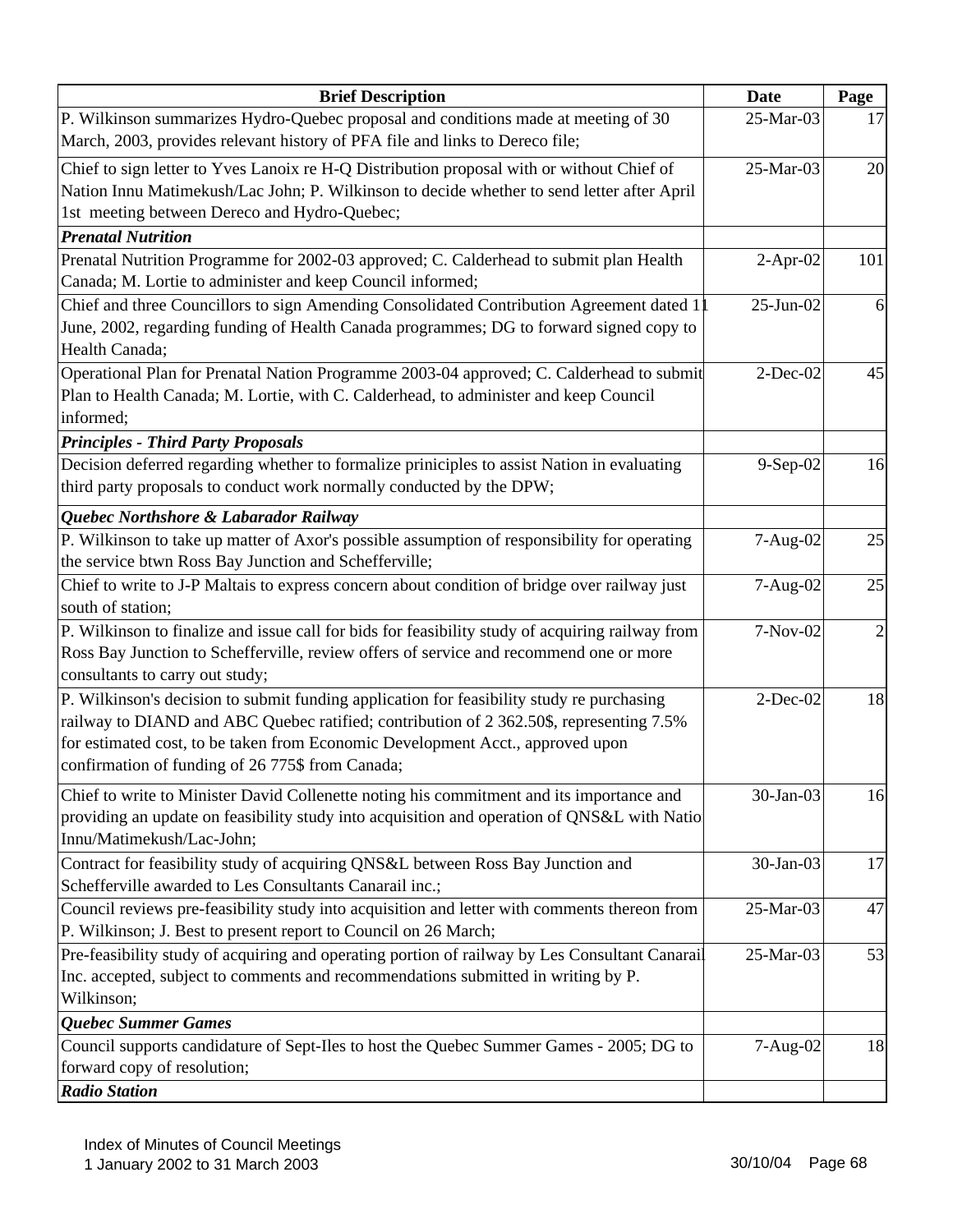| <b>Brief Description</b>                                                                       | Date        | Page |
|------------------------------------------------------------------------------------------------|-------------|------|
| P. Renzoni with R. Lodge to recommend response to letter from Judy Ross concerning             | 30-Apr-02   | 13   |
| electricity charges and user fees for radio station.                                           |             |      |
| <b>Recreation</b>                                                                              |             |      |
| Council agrees in principle to host Canadian Junior Martial Art Championship on 21 to 23       | 9-Sep-02    | 21   |
| March, 2003; S. Simard with help from Atmacinta to present Council with cost estimate;         |             |      |
| Discussion of banning suspended or expelled students from recreational activiities; P. Renzoni | $2$ -Dec-02 | 58   |
| undertakes to confirm legality of Resolution No.01-Nov20-41;                                   |             |      |
| Chief's administrative decision to write to Kawawa- and Schefferville-based organizations re   | $2-Dec-02$  | 73   |
| Championships on 21-23 Mar., 2003, ratified; Chief to sign letter to Rémy Trudel requesting    |             |      |
| financial assistance for transportation costs; S. Simard to keep Council apprised;             |             |      |
| <b>Recreation Committee</b>                                                                    |             |      |
| Request for funding to offset costs to send men's hockey team to Goose Bay on 15-17 Mar.,      | 12-Mar-02   | 9    |
| 2002, refused; DG to inform George Katsimoko of resolution;                                    |             |      |
| Team Kawawa's request for 3 700\$ to offset costs of participating in a hockey bottine         | $2-Apr-02$  | 20   |
| tournament in Sept-Iles in early April, 2002, deferred to Recreation Committee;                |             |      |
| Request for funding to offset cost of participating in tournament in Sept-Iles from Girls      | $2$ -Apr-02 | 66   |
| Hockey Bottine Team deferred to Recreation Committee;                                          |             |      |
| George Guanish summarizes minutes of meeting on 3 Apr, 2002, at which Girls Hockey             | $2-Apr-02$  | 66   |
| Bottine Team's funding request was approved; G. Guanish also reports that similar request      |             |      |
| from Team Kawawa was rejected on grounds tournament was too aggressive and there were          |             |      |
| reports that there were not enough players;                                                    |             |      |
| DG instructed to inform George Katsimoko that he is to refrain from asking for                 | $2-Apr-02$  | 70   |
| complimentary train tickets without authorization from Council; DG to write to IOC to          |             |      |
| confirm that Chief, DG, and Recreation Director are the only persons eligible to make such     |             |      |
| requests, unless otherwise confirmed by Council;                                               |             |      |
| Chief to write to Luc André stating Nation's preference to pay for ice time on per use basis,  | 25-Mar-03   | 34   |
| and to Naskapi Coaches instructing them to book ice time through Naskapi Recreation            |             |      |
| Director;                                                                                      |             |      |
| R. Pratt to report on legality of refusing funding to students who have been banned by JSMS    | 25-Mar-03   | 48   |
| from participating in extra-curricular activities;                                             |             |      |
| <b>Recreation Facility</b>                                                                     |             |      |
| Council reviews 9-nine month report to 31 Dec., 2001, noting net income of 33 596.76\$,        | 29-Jan-02   | 6    |
| projected to be zero by end of fiscal year;                                                    |             |      |
| By-law No. 224 (Being a By-law to amend By-law No. 208 to authorize the Nation to pay to       | 29-Jan-02   | 19   |
| the Canadian Imperial Bank of Commerce an annual 1/4% fee on the balance outstanding on        |             |      |
| the 297 500\$ long-term loan for the construction of the Recreation Facility) adopted;         |             |      |
| referendum to approve set for 11-14 Mar., 2002;                                                |             |      |
| By-law No. 225 (Being a By-law respecting a long-term loan of 139 000\$ to be guaranteed       | 29-Jan-02   | 21   |
| and repaid by the Government of Quebec and to be applied towards the construction costs of     |             |      |
| Phase I of the Recreation Facility in Kawawachikamach) adopted; referendum to approve set      |             |      |
| for 11-14 Mar., 2002;                                                                          |             |      |
| DG summarizes report from B. Jancewicz re water quality in pool; P. Renzoni explains reaso     | 29-Jan-02   | 31   |
| for pool closure until 31 Jan., 2002;                                                          |             |      |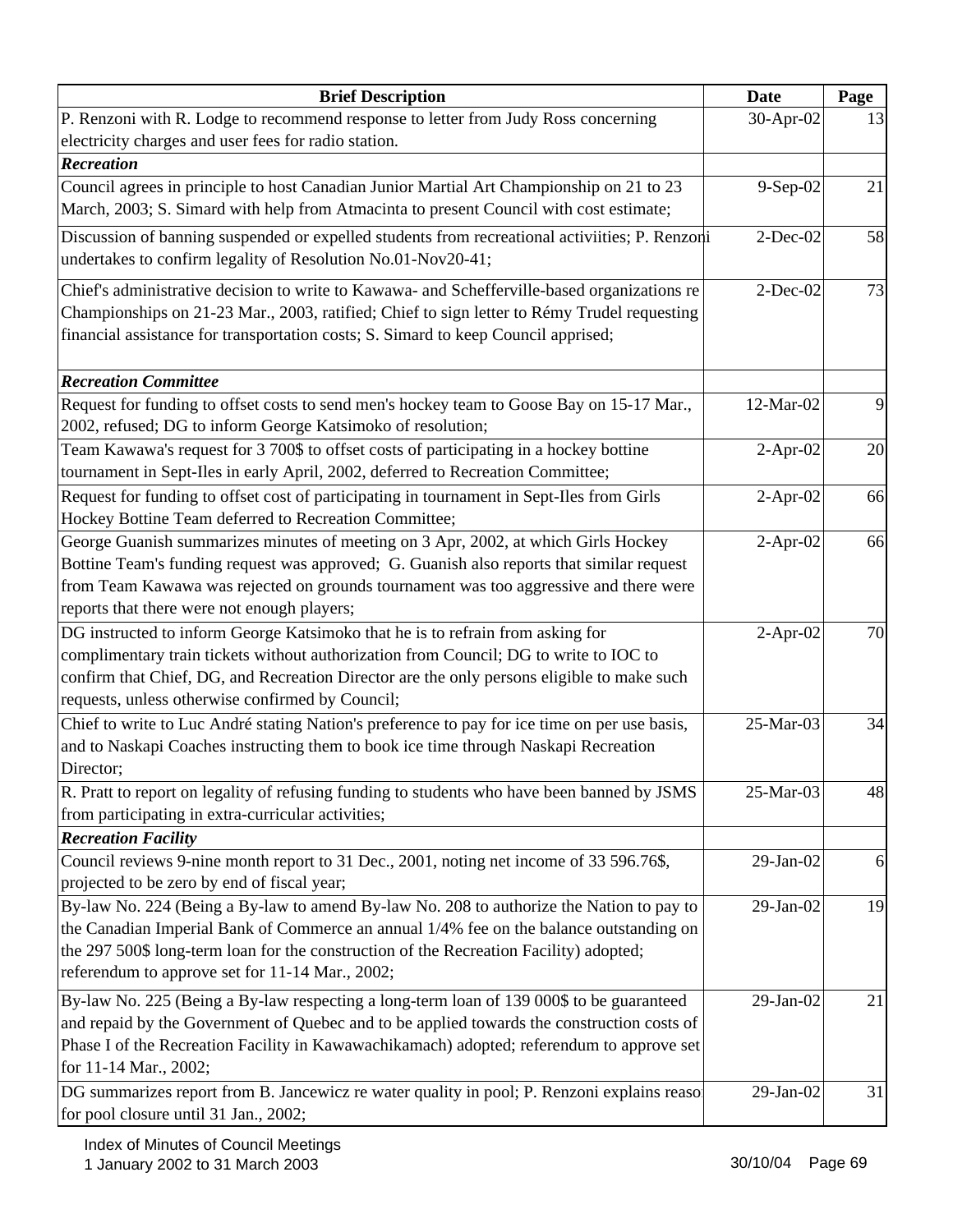| <b>Brief Description</b>                                                                        | <b>Date</b>     | Page |
|-------------------------------------------------------------------------------------------------|-----------------|------|
| Resolution No.01-Nov20-26 rescinded; DG to execute 60-month lease with Citicorp Vendor          | $2-Apr-02$      |      |
| Finance Ltd. for various photocopiers and fax machines, totalling 1754\$ per month, and         |                 |      |
| permitting repossession of equipment in event of default; DG to inform organizations of         |                 |      |
| substance of resolution;                                                                        |                 |      |
| Council reviews 10 Month Report to 31 Jan., 2002, noting surplus of 31 026.29\$, the result     | $2-Apr-02$      | 55   |
| of receipt of DIAND subsidy of 70 000\$ to offset cost of lifeguards;                           |                 |      |
| Budget for 02-03 Fiscal Year, dated March 25, 2002, approved;                                   | $2$ -Apr-02     | 56   |
| Chief authorized to sign agreement to amend Capital Asset Funding Arrangement with SAA.         | $2-Apr-02$      | 86   |
| to provide an additional contribution of 139 000\$ from Quebec to pay for part of the           |                 |      |
| Recreation Facility overspend;                                                                  |                 |      |
| Council reviews 12-month report to 31 March, 2002, noting overspend of 35 520.35\$, due         | 21-May-02       | 3    |
| mostly to use of sub-contractors to resolve mechanical problems with pool;                      |                 |      |
| Rental rate outside regular operating hours fixed at 150\$ per hour for 2002-03; rental subject | 21-May-02       | 8    |
| to approval of Facility's personnel, and application of same rules and regulations as during    |                 |      |
| regular hours;                                                                                  |                 |      |
| R. Pratt provides status report on additional loan from SAA of 139 000\$, explaining loan       | $16$ -Jul- $02$ | 12   |
| agreement documents;                                                                            |                 |      |
| Council reviews 2-month report to 31 May, 2002, noting actual overspend of 475\$ and            | 16-Jul-02       | 24   |
| accompanying explanations in the variance report;                                               |                 |      |
| R. Pratt reports that loan agreement with CIBC for 139 000\$ and guarantee agreement with       | 9-Sep-02        |      |
| Quebec complete; CIBC to notify Quebec of repayment schedule for that plus original 595         |                 |      |
| 000\$;                                                                                          |                 |      |
| Council reviews 4-month report to 31 Jul, 2002, noting deficit of 17 622.21\$; P. Renzoni       | 9-Sep-02        | 52   |
| reports that revenues are down and maintenance costs up due to pool closures from               |                 |      |
| mechanical and water quality problems;                                                          |                 |      |
| Mechanical Procedures document for swimming pool approved in principle, pending                 | $2$ -Dec-02     | 41   |
| comments from Michel Gingras; M. Gingras to facilitate training to ensure relevant staff's      |                 |      |
| understanding of Manual.                                                                        |                 |      |
| Council reviews 6-Month report to 30 Sept, 2002, noting overspend of 17 119.22\$; P.            | $2$ -Dec-02     | 58   |
| Renzoni explains deficit due to extended closures and maintenance activities at pool;           |                 |      |
| Council reviews 9-month report to 31 December, 2002, noting an actual overspend of 38           | 30-Jan-03       | 33   |
| 931.54\$, due largely to extended pool closures in Spring and Summer for maintenance            |                 |      |
| activities;                                                                                     |                 |      |
| New entrance fee rates and rental rates effective 1 April, 2003, approved; Facility Manager to  | 30-Jan-03       | 38   |
| post revised fees and rates;                                                                    |                 |      |
| R. Pratt reports that he's been urging CIBC to capitalize Recreation Facility loans and give    | 25-Mar-03       | 12   |
| notice to Quebec for instalment amount and sums reimbursed to Nation without success, but       |                 |      |
| that it should be done in next few days;                                                        |                 |      |
| Council reviews 10-month report to 31 January, 2003, noting actual overspend of 36 275.68\$     | 25-Mar-03       | 58   |
| P. Renzoni notes that deficit is due largely to extended closure of pool in Spring and Summer.  |                 |      |
| 2002;                                                                                           |                 |      |
| Budget for 2003-2004 prepared by Hartel, Edward Shecanapish and B. Pande approved:              | 25-Mar-03       | 68   |
| revenues total 296 283\$, and expenditures total 295 884\$;                                     |                 |      |
| <b>Recreation Facility - Personnel</b>                                                          |                 |      |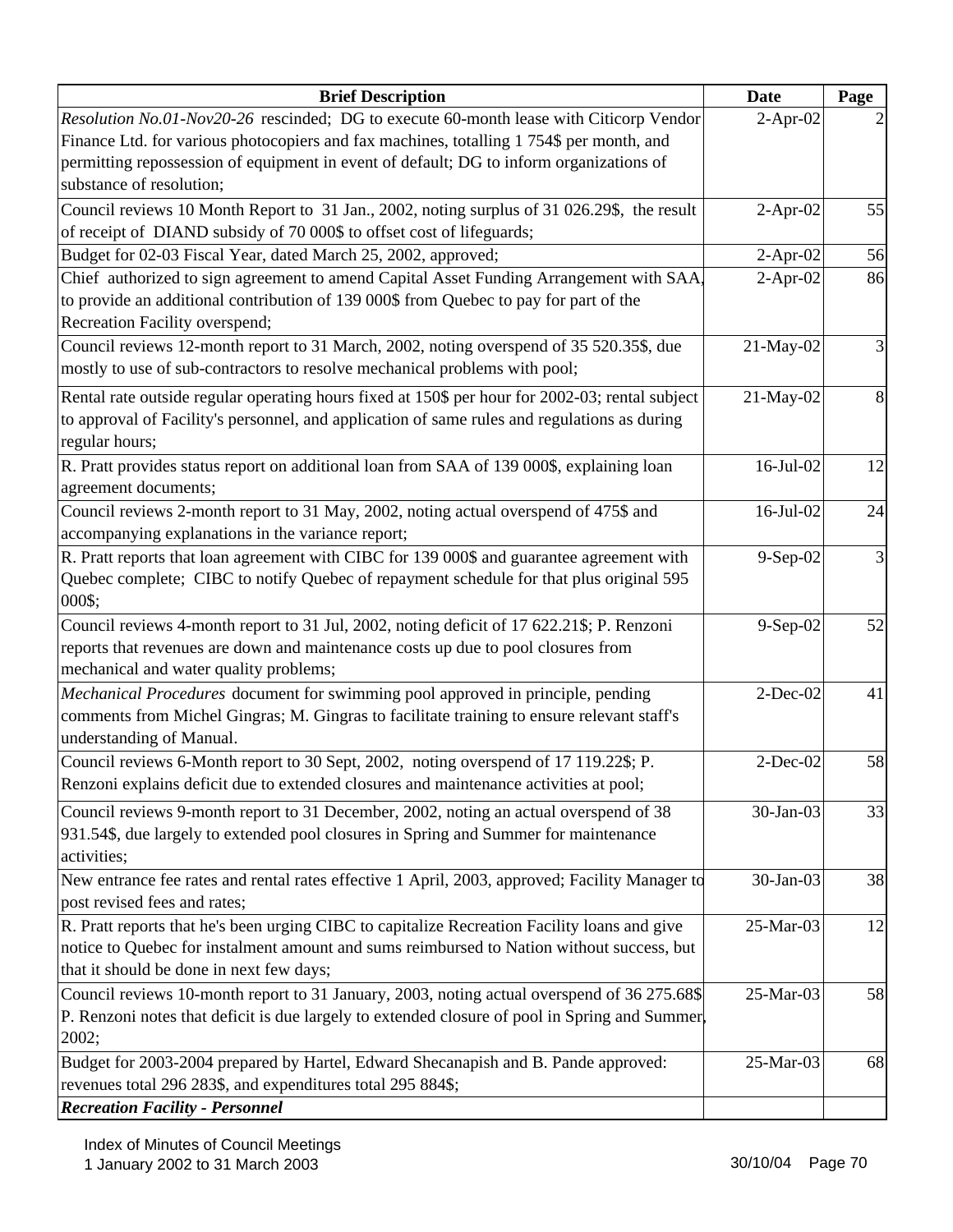| <b>Brief Description</b>                                                                    | <b>Date</b>     | Page |
|---------------------------------------------------------------------------------------------|-----------------|------|
| Probationary period of Richard Shecanapish, Games Room Attendant, extended by three         | 29-Jan-02       | 33   |
| months ending 8 March, 2002; Facility Manager to inform;                                    |                 |      |
| C. Calderhead reports on CPR Training given on 12-13 Jan., 2002; C. Calderhead to organize  | 29-Jan-02       | 52   |
| training for employees who missed it; 1 500\$ budget to be accessed from DPW;               |                 |      |
|                                                                                             |                 |      |
| Chief to sign contract dated 25 Mar., 2002, with Jessica Mitchell, Aquatics Coordinator;    | $2-Apr-02$      | 28   |
| P. Renzoni reports on dismissal of Richard Shecanapish; job posting for Games Room          | 21-May-02       | 9    |
| Attendant approved; Facility Manager to post; Personnel Committee to interview candidates   |                 |      |
| and present recommendation to Council;                                                      |                 |      |
| B. Pande to revise Aquatics Coordinator Contract, after which Chief to execute;             | 9-Sep-02        | 18   |
| Budget for Jessica Mitchell to take accelerated Red Cross First Aid Instructor course       | 9-Sep-02        | 19   |
| approved; B. Pande to administer;                                                           |                 |      |
| Document Recreation and Sports Coordinator. Secrétariat aux Loisirs et aux Sports -         | 9-Sep-02        | 86   |
| Funding Proposal approved; P. Renzoni to submit proposal and keep Council informed;         |                 |      |
|                                                                                             |                 |      |
| P. Renzoni reports that eligibility of Nation's application for funding for Recreation and  | $2$ -Dec-02     | 9    |
| Sports Coordinator confirmed, and that he has forwarded additional information to Quebec re |                 |      |
| Jessica Mitchell; possibility that additional lifeguard needed discussed;                   |                 |      |
| B. Pande, E. Shecanapish, and J. Mitchell to collaborate to revise job description of Water | $2-Dec-02$      | 42   |
| Quality Techinician/Janitor to include recording status of pools mechanical systems and     |                 |      |
| chemical balance twice daily, and ensure required chemicals, products available;            |                 |      |
|                                                                                             |                 |      |
| 3-month extension to probationary period of Games Room Attendant approved; Facility         | $2$ -Dec-02     | 65   |
| Manager to inform Joanne Chemaganish and Payroll Clerk;                                     |                 |      |
| G. Banville, Lifeguard, made permanent employee if Nation, effective 12 Dec., 2001, and her | 29-Jan-02       | 32   |
| salary increased to 13.75\$;                                                                |                 |      |
| Facility Manager's request for vacation from 26 July to 8 August, approved; J. Mitchell to  | 16-Jul-02       | 16   |
| replace;                                                                                    |                 |      |
| Atmacinta to oversee implementation of Recreation & Sports Director position in accordance  | 25-Mar-03       | 35   |
| with funding proposal, and keep Council apprised;                                           |                 |      |
| Joanne Chemaganish, Games Room Attendant, made a permanent Recreation Facility              | 25-Mar-03       | 55   |
| employee retroactive to 15 March, 2003, and give a salary increase to 10.50\$ per hour;     |                 |      |
| <b>Recreation Facility - Personnel Policy</b>                                               |                 |      |
| By-law No. 223 (Respecting the Personnel Policy for the Recreation Facility) adopted;       | 29-Jan-02       | 13   |
| <b>Recreation Programming Training</b>                                                      |                 |      |
| Jessica Mitchell's Recreation Programming Training Proposal approved; B. Pande to oversee   | $2-Apr-02$      | 107  |
| and keep Council informed;                                                                  |                 |      |
| DG's administrative decision to approve funding application to DIAND's reinvestment         | $16$ -Jul- $02$ | 18   |
| strategies to offset cost of recreation programming training and Youth Camp ratified; B.    |                 |      |
| Pande to administer budgets and keep Council informed;                                      |                 |      |
| <b>Reinvestment Strategies</b>                                                              |                 |      |
| B. Pande to include 250\$ per month for Church basement rental fees in Drop-In Centre       | 21-May-02       | 55   |
| funding application to Reinvestment Strategies;                                             |                 |      |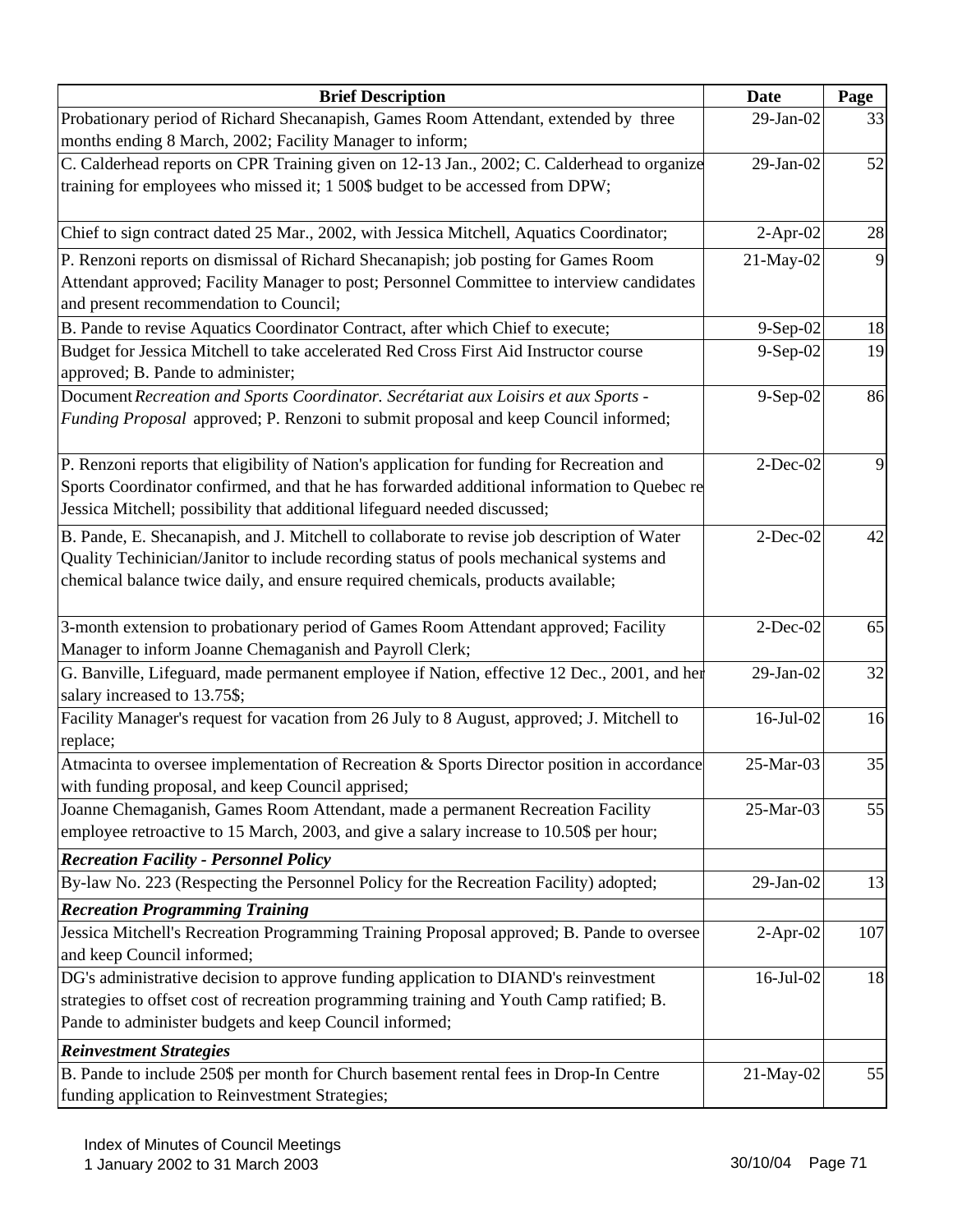| <b>Brief Description</b>                                                                                                                                                             | Date            | Page |
|--------------------------------------------------------------------------------------------------------------------------------------------------------------------------------------|-----------------|------|
| P. Renzoni reports CRD unable to offset cost of constructing Community Centre; B. Pande                                                                                              | $16$ -Jul- $02$ |      |
| confident to get 80 000\$ from DIAND Reinvestment Strategies for purchase of equipment;                                                                                              |                 |      |
| 598 099\$ from SAA's Aboriginal Development Fund confirmed as of 26 June, 2002;                                                                                                      |                 |      |
| DG's administrative decision to approve funding application to DIAND's Reinvestment                                                                                                  | 16-Jul-02       | 18   |
| Strategies to offset cost of recreation programming training and Youth Camp ratified; B.                                                                                             |                 |      |
| Pande to administer budgets and keep Council informed;                                                                                                                               |                 |      |
| Budget approved; B. Pande to submit projects to DIAND for approval; B. Pande and C.                                                                                                  | $9-Sep-02$      | 18   |
| Calderhead to administer budgets;                                                                                                                                                    |                 |      |
| <b>Religious Statue</b>                                                                                                                                                              |                 |      |
| Council defers question of whether to pay transportation costs of religious statue donated to                                                                                        | 29-Jan-02       | 73   |
| church by Mike Simard;                                                                                                                                                               |                 |      |
| <b>Roads</b>                                                                                                                                                                         |                 |      |
| S. Simard and P. Wilkinson to represent Nation in negotiations with MTQ to renew contract                                                                                            | $12-Jun-02$     | 7    |
| to maintain access road btwn Schefferville and Kawawa and keep Council informed;                                                                                                     |                 |      |
| <b>Sachidun Childcare Centre</b>                                                                                                                                                     |                 |      |
| Council reviews status report by Dixie vanRaalte dated 4 Dec., 2001, on Childcare Educator                                                                                           | 29-Jan-02       | 68   |
| Training Programme at Anishinabek Educational Institute;                                                                                                                             |                 |      |
| Budget of 3 053\$ towards 10 000\$ fetal alcohol syndrome prevention proposal from Dixie                                                                                             | $2-Apr-02$      | 95   |
| vanRaalte approved from Brighter Futures;                                                                                                                                            |                 |      |
| O & M budget for 2002-03 approved; P. Renzoni to inform the Board of Directors;                                                                                                      | $2-Apr-02$      | 105  |
| P. Renzoni undertakes to forward letter re Igloo Childcare Centre's Educator Training                                                                                                | 16-Jul-02       | 3    |
| Programme to Sachidun;                                                                                                                                                               |                 |      |
| Childcare Services Initiative budget for 2002-03 to offset staff salaries and for professional                                                                                       | $16$ -Jul- $02$ | 16   |
| development activities approved; C. Calderhead to administer budget and forward certified                                                                                            |                 |      |
| copy of resolution to FNQL HSSC and Sachidun Board;                                                                                                                                  |                 |      |
| Deputy Chief authorized to sign 2002-03 Head Start Contribution Agreement for programme                                                                                              | 16-Jul-02       | 33   |
| with FNQLHSSC;                                                                                                                                                                       |                 |      |
| Resolution No 02-NLMB-May1-02, regarding funding to hire an outside Director for                                                                                                     | 9-Sep-02        | 64   |
| Sachidun approved; NLMB Budget for D. vanRaalte to provide training to Sachidun Staff,                                                                                               |                 |      |
| new Director, Board of Directors, and Head Start Coordinator, approved; Sachidun to                                                                                                  |                 |      |
| sponsor; C. Calderhead to administer;                                                                                                                                                |                 |      |
| Chief's administrative decision to sign Contribution Agreement with FNQLHSSC for Child<br>Care Services Initiative for 2002-03 ratified; DG to forward copy to FNQLHSSC;             | 28-Oct-02       |      |
| George Katsimoko to keep entrances of Sachidun Childcare Centre free of snow;                                                                                                        | $2$ -Dec-02     | 77   |
|                                                                                                                                                                                      |                 |      |
| Budget for additional funding for fiscal year 2002-2003 approved; C. Calderhead, Myna                                                                                                | 25-Mar-03       | 45   |
| Mameanskum and D. vanRaalte to oversee implementation; C. Calderhead to forward copy of<br>resolution to FNQLHSSC and Board of Directors;                                            |                 |      |
|                                                                                                                                                                                      |                 |      |
| <b>Schefferville Arena</b>                                                                                                                                                           |                 |      |
| Chief to write to Luc André stating Nation's preference to pay for ice time on per use basis,<br>and to Naskapi Coaches instructing them to book ice time through Naskapi Recreation | 25-Mar-03       | 34   |
| Director;                                                                                                                                                                            |                 |      |
| <b>Schefferville Dump</b>                                                                                                                                                            |                 |      |
|                                                                                                                                                                                      |                 |      |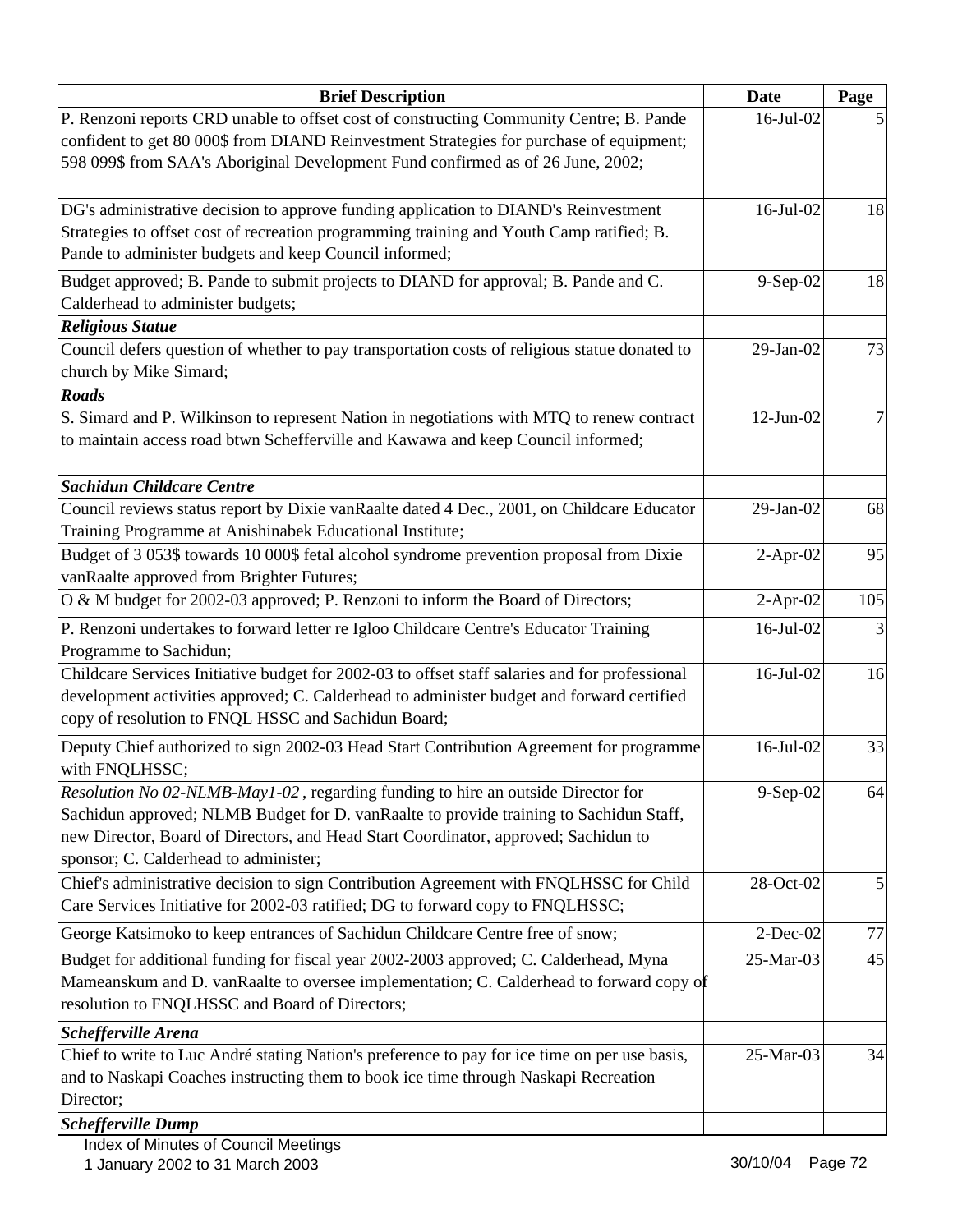| <b>Brief Description</b>                                                                                                                                                           | <b>Date</b> | Page |
|------------------------------------------------------------------------------------------------------------------------------------------------------------------------------------|-------------|------|
| DG authorized to execute attestation that population of Kawawa for 2002 is 903 for the                                                                                             | $2-Apr-02$  | 72   |
| purpose of calculating Nation's share of operating costs of dump;                                                                                                                  |             |      |
| <b>Search and Rescue</b>                                                                                                                                                           |             |      |
| Guidelines for DIAND Search and Rescue funding presented, copies of Guidelines forwarded                                                                                           | 25-Mar-03   | 24   |
| DiPW, Fire Chief, DG, and K. Hilt;                                                                                                                                                 |             |      |
| Secrétariat aux affaires autochones                                                                                                                                                |             |      |
| Chief to sign letter to Minister Rémy Trudel expressing Nation's concerns about the report of                                                                                      | $2-Apr-02$  | 22   |
| the Nunavik Commission;                                                                                                                                                            |             |      |
| Chief to sign letters to Guy Chevrette, thanking him for work during his mandate as Minister,                                                                                      | $2-Apr-02$  | 32   |
| and Rémy Trudel, congratulating him on his appointment and saying Nation would submit                                                                                              |             |      |
| brief on files and suggesting meeting;                                                                                                                                             |             |      |
| Chief authorized to sign agreement to amend Capital Asset Funding Arrangement with SAA,                                                                                            | $2-Apr-02$  | 86   |
| to provide an additional contribution of 139 000\$ from Quebec to pay for part of the<br>Recreation Facility overspend;                                                            |             |      |
|                                                                                                                                                                                    |             |      |
| P. Wilkinson briefs Council on developments surrounding Framework Agreement, summarize<br>letter to Diane Gaudet, SAA, deploring treatment of Naskapis, Innu and Dereco, demanding | 30-Apr-02   | 8    |
| support of SAA for project, explains hiring of Éric Gourdeau, future meeting with attaché of                                                                                       |             |      |
| Minister Rémy Trudel;                                                                                                                                                              |             |      |
| Élie Saheb, James Bay Energy Corp., describes proposed studies on the Caniapiscau, Whale,                                                                                          | $2-Jul-02$  |      |
| George and Nastapoka rivers, including Naskapi employment and consultation, criteria for                                                                                           |             |      |
| excluding rivers from development;                                                                                                                                                 |             |      |
| P. Wilkinson notes Hydro-Quebec/James Bay Energy Corp. studies flow from Partnership                                                                                               | $2-Jul-02$  |      |
| Agreement with Inuit; Nation to withhold consent for proposed studies until conditions set of                                                                                      |             |      |
| in Chief's letter 30 Apr., 2002, to Premier Landry satisfied;                                                                                                                      |             |      |
| Council and P. Wilkinson explain refusal to consent to studies to reps of SAA, Hydro-Quebed                                                                                        | $2-Jul-02$  |      |
| and James Bay Energy Corp. and same attempt to convince otherwise;                                                                                                                 |             |      |
| Diane Gaudet of SAA tables letter from Francis Forcier, SAA, to Chief and IOCC confirming                                                                                          | $2-Jul-02$  |      |
| Quebec has no objection to sale of Menihek Generating Station to Menihek Alloy Inc.; says                                                                                          |             |      |
| Natural Resources to decide best way to provide energy after 1 Nov, 2002;                                                                                                          |             |      |
|                                                                                                                                                                                    |             |      |
| R. Pratt provides status report on additional loan from SAA of 139 000\$, explaining loan                                                                                          | 16-Jul-02   | 12   |
| agreement documents;                                                                                                                                                               |             |      |
| Deputy Chief to submit to Minister Rémy Trudel a preliminary list of topics for negotiation of                                                                                     | 28-Oct-02   |      |
| Partnership Agreement with Quebec government;                                                                                                                                      |             |      |
| Chief to sign letter to Minister Rémy Trudel re meeting with Canada and Inuit of Quebec                                                                                            | $2$ -Dec-02 | 14   |
| concerning follow-up to report of Nunavik Commission;                                                                                                                              |             |      |
| Either Chief, R. Pratt, or P. Renzoni authorized to sign Amendment to funding agreement wit                                                                                        | $2$ -Dec-02 | 34   |
| Quebec for construction of Multi-Purpose Centre; P. Renzoni to forward certified copy of                                                                                           |             |      |
| resolution to Claude Fournier, SAA;                                                                                                                                                |             |      |
| Chief to sign letters to DIAND, SAA, Hydro-Quebec, and James Bay Development Corp.                                                                                                 | 30-Jan-03   | 12   |
| soliciting support to organize conference to review first 25 years of implementation;                                                                                              |             |      |
|                                                                                                                                                                                    |             |      |
| Unaudited Analysis of Nation Office Extension Costs as at December 31, 2002, approved;                                                                                             | 30-Jan-03   | 34   |
| Hartel to arrange for audit on construction costs; P. Renzoni to forward Analysis and copy of                                                                                      |             |      |
| resolution to SAA;<br>st Minutos of Council                                                                                                                                        |             |      |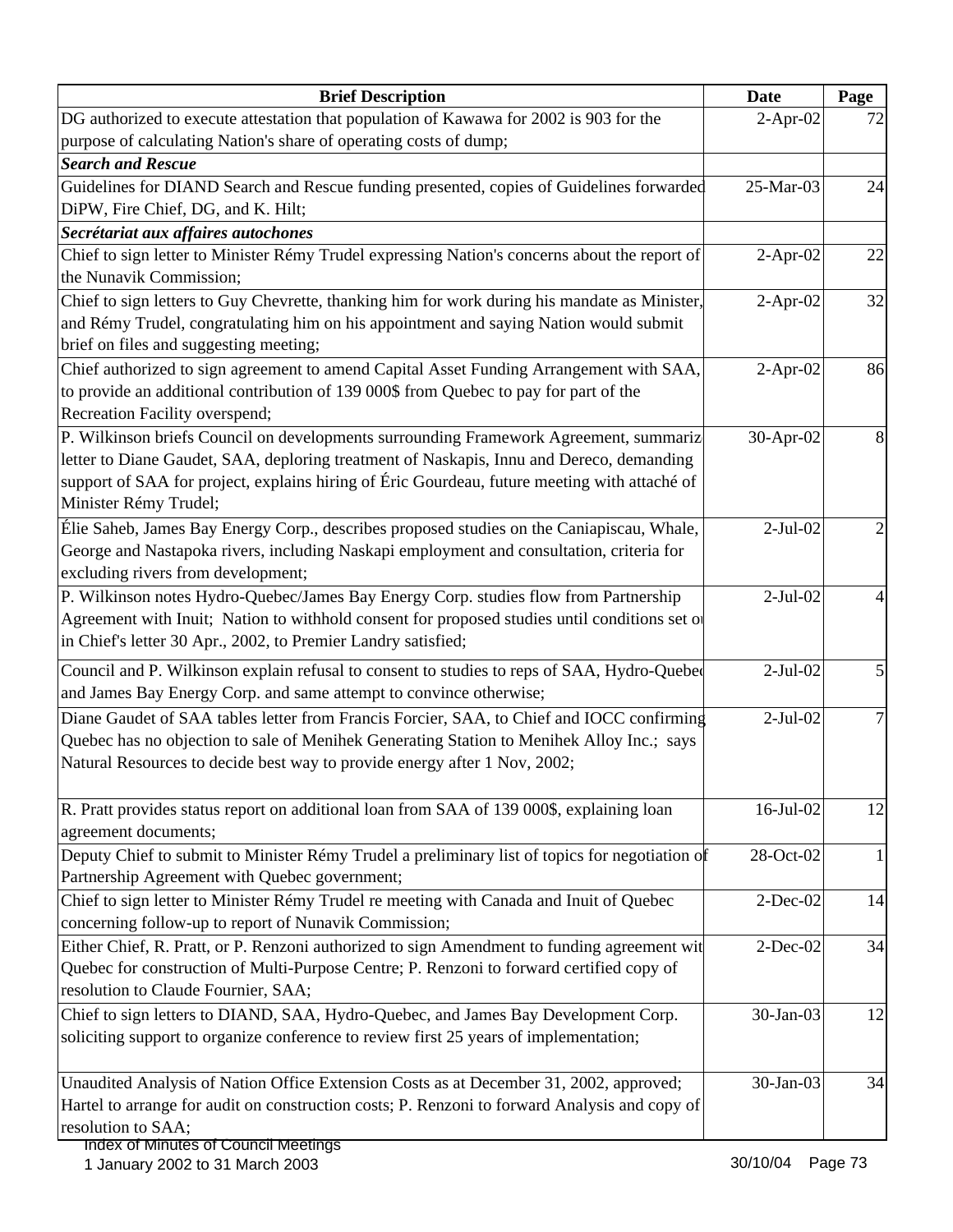| <b>Brief Description</b>                                                                       | <b>Date</b>    | Page |
|------------------------------------------------------------------------------------------------|----------------|------|
| <b>Social Assistance Programme</b>                                                             |                |      |
| SAP Administrator, Louise Nattawappio-Tooma, to respond to letters from TC and Lianne          | 29-Jan-02      | 42   |
| Chemaganish;                                                                                   |                |      |
| SAP Administrator to represent Nation at Working Group meeting in Montreal on 4 - 7 Feb.,      | 29-Jan-02      | 42   |
| 2002; B. Pande to accompany on 6 & 7 Feb., 2002;                                               |                |      |
| Louise Nattawappio-Tooma made permanent employee with salary increase to 14.00\$ per           | $2-Apr-02$     | 3    |
| hour;                                                                                          |                |      |
| Chief's administrative decision to write to Pierre Nepton, DIAND, regarding the denial of      | $2-Apr-02$     | 54   |
| social assistance to Naskapi's living in Uashat-Maliotenam, ratified;                          |                |      |
| B. Pande to complete background information forAgreement of Access to DIAND's                  | $2$ -Apr-02    | 84   |
| Computer Network with the Framework of the Electronic Data Interchange Project to              |                |      |
| enable SAP Administrator to access information therein; DG to sign agreement and forward t     |                |      |
| DIAND;                                                                                         |                |      |
| B. Pande reports that DIAND has agreed to fund 150 000\$ from Income Security                  | 21-May-02      | 37   |
| Demonstration Project to offset labour costs of construction of Community Centre;              |                |      |
| B. Pande reports on status of actions being taken regarding the denial of benefits to Naskapis | 21-May-02      | 37   |
| in Uashat-Maliotenam;                                                                          |                |      |
| DG's administrative decision to approve NLMB budget to provide top-up funding to enable        | 16-Jul-02      | 32   |
| the hiring of 8 SAP recipients as assistant painters and carpenters during 2002 construction   |                |      |
| season ratified; Nation to sponsor; C. Calderhead to administer;                               |                |      |
|                                                                                                |                |      |
| Council reviews 6-month report ending 30 Sept., 2002, noting a surplus of 74 710.22\$,         | $2$ -Dec-02    | 58   |
| compared with a surplus of 113 352.82\$ for the same period last year;                         |                |      |
| Council reviews 9-month report to 31 December, 2002, noting a surplus of 106 157.38\$; R.      | 30-Jan-03      | 33   |
| Lodge that Louise Tooma-Nattawappio performing duties capably;                                 |                |      |
| Services Naskapi Adoschaouna Inc.                                                              |                |      |
| Discussion of civil and plumbing contract negotiations with SNA; DPW, with Bruser to order     | 7-Aug-02       | 13   |
| materials and mechanical plumbing contracts; A. Kozina and Bruser to meet David Lemay,         |                |      |
| Project Manager, SNA to see if he is capable of managing such projects, and if so, continue    |                |      |
| discussions to lower costs of bids;                                                            |                |      |
| <b>Sewage Treatment System</b>                                                                 |                |      |
| Enviroconseil and Bruser to evaluate the operators of the sewage treatment plant and report to | $2-Apr-02$     | 25   |
| Council; DPW and Bruser to find out if repairs recommended in October, 2001, report have       |                |      |
| been carried out, and if not, have them undertaken;                                            |                |      |
| <b>Small-Engine Repair Shop</b>                                                                |                |      |
| Richard Sandy's request for grant of superficie to construct a garage in industrial sector for | 9-Sep-02       | 40   |
| small-engine repair shop approved in principle; R. Pratt and C. Calderhead to find out Richar  |                |      |
| Sandy's preference for term of grant and prepare draft grant for review;                       |                |      |
| Recommendation to extend Richard Sandy's deadline to meet commitments re small-engine          | $9-$ Sep $-02$ | 67   |
| repair shop accepted;                                                                          |                |      |
| <b>Solvent Abuse Programme</b>                                                                 |                |      |
| Chief and three Councillors to sign Amending Consolidated Contribution Agreement dated 1       | 25-Jun-02      | 6    |
| June, 2002, regarding funding of Health Canada programmes; DG to forward signed copy to        |                |      |
| Health Canada;                                                                                 |                |      |
| DG's administrative decision to approve and submit to Health Canada the Solvent Abuse          | $2-Apr-02$     | 99   |
| Programme Operational Plan for 2002-03, ratified;                                              |                |      |
| <del>lindex of Minutes of Council Meetings</del>                                               |                |      |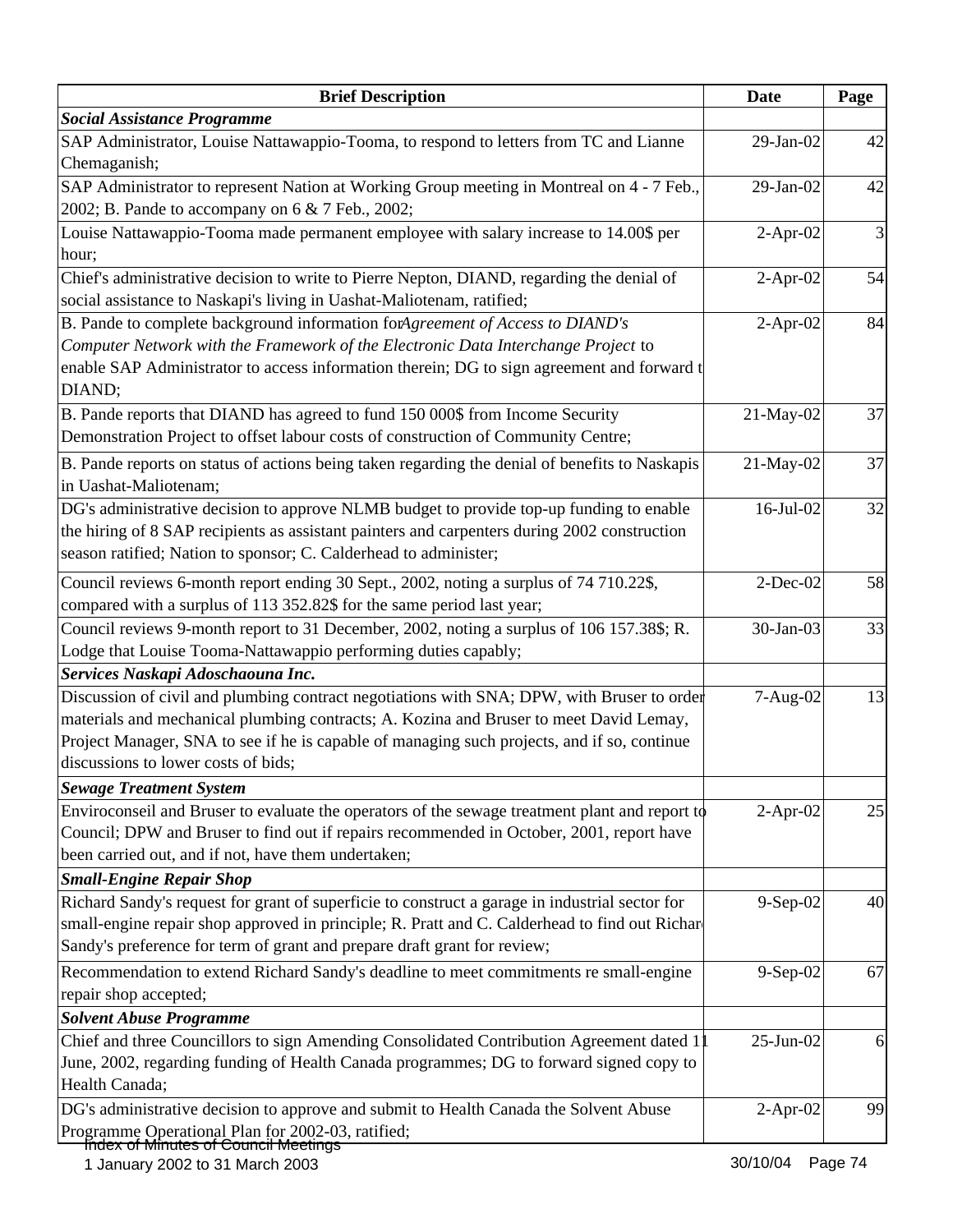| <b>Brief Description</b>                                                                      | <b>Date</b>     | Page           |
|-----------------------------------------------------------------------------------------------|-----------------|----------------|
| Chief and at least 3 other Councillors sign Stacked Contribution Agreement for 2002-2003 fo   | 30-Apr-02       | 12             |
| NNADAP and Solvent Abuse Programme; DG to forward to Health Canada;                           |                 |                |
| Operational Plan for Solvent Abuse Programme 2003/04 approved; C. Calderhead to submit        | $2$ -Dec-02     | 48             |
| Plan to Health Canada; M. Lortie, with DG, to administer and keep Council informed;           |                 |                |
|                                                                                               |                 |                |
| <b>St. John's Church</b>                                                                      |                 |                |
| Budget for one Naskapi to be hired as a part-time Janitor and Maintenance Worker at St.       | 29-Jan-02       | 71             |
| John's Church approved; Nation to sponsor; C. Calderhead to administer;                       |                 |                |
| Council defers question of whether to pay transportation costs of religious statue donated to | 29-Jan-02       | 73             |
| church by Mike Simard;                                                                        |                 |                |
| B. Pande to include 250\$ per month for Church basement rental fees in Drop-In Centre         | 21-May-02       | 55             |
| funding application to DIAND;                                                                 |                 |                |
| R. Lodge undertakes to follow-up on matter of unpaid clergy salary for first quarter; P.      | $16$ -Jul- $02$ | $\overline{2}$ |
| Renzoni explains that 1 000\$ per month rent probably not admissable under programme that     |                 |                |
| funds Drop-In Centre; Chief says Nation will paint and repair basement once Drop-in Centre    |                 |                |
| moves;                                                                                        |                 |                |
| DiPW to prepare cost estimate for renovations to Church basement;                             | 25-Mar-03       | $\overline{c}$ |
| <b>Strange Lake</b>                                                                           |                 |                |
| P. Renzoni to conduct preliminary research into possible titanium deposits in Strange Lake    | $2$ -Dec-02     | 18             |
| area to determine possible impacts on Nation;                                                 |                 |                |
| <b>Summer Career Placement Programme</b>                                                      |                 |                |
| NLMB Budget to enable the Nation to hire 10 Naskapi students for six weeks during Summer      | $2-Apr-02$      | 77             |
| approved; Nation to sponsor; TC to administer;                                                |                 |                |
| NLMB Budget to enable NDC to hire 10 Naskapi students for six weeks during Summer             | $2-Apr-02$      | 78             |
| approved; NDC to sponsor; C. Calderhead to sign funding agreement with NDC; TC to             |                 |                |
| administer;                                                                                   |                 |                |
| DG's administrative decision to hire Donna Einish as Summer Youth Camp's Ass. Coordinate      | 16-Jul-02       | 20             |
| under auspices of Summer Career Placement Programme ratified;                                 |                 |                |
| Council accepts recommendation to hire 10 Naskapi sudents as Summer Youth Camp under          | 16-Jul-02       | 21             |
| Summer Career Placement Programme;                                                            |                 |                |
| 10 395\$ allocated to hire six students to work at the Nation Office and DPW during Summer    | 25-Mar-03       | 72             |
| 2003; Nation to sponsor; TC to administer;                                                    |                 |                |
| 13 860\$ allocated to hire eight students to work at Manikin Centre, NDC Head Office, Radio   | 25-Mar-03       | 72             |
| Naskapi, and Post Office in Summer 2003; NDC to sponsor; TC to administer; TC to inform       |                 |                |
| Judy Ross in writing;                                                                         |                 |                |
| <b>Tait Lake Outfitting Camp</b>                                                              |                 |                |
| Request from NDC to increase capacity of camp reviewed; proposal approved in principle,       | 29-Jan-02       | 12             |
| conditional on Council's review and approval of detailed schematic designs;                   |                 |                |
| Télébec Ltée                                                                                  |                 |                |
| R. Pratt to follow up to the request from Télébec regarding the grant of superficie for the   | 30-Apr-02       | 10             |
| telephone substation on Category IA-N land and keep Council informed;                         |                 |                |
| Chief authorized to sign letter consenting to transfer of rights and obligations of the       | 21-May-02       | 26             |
| superficiary to Télébec, Limited Partnership, and any other document deemed appropriate by    |                 |                |
| legal counsel to evidence consent of Nation to transfer;                                      |                 |                |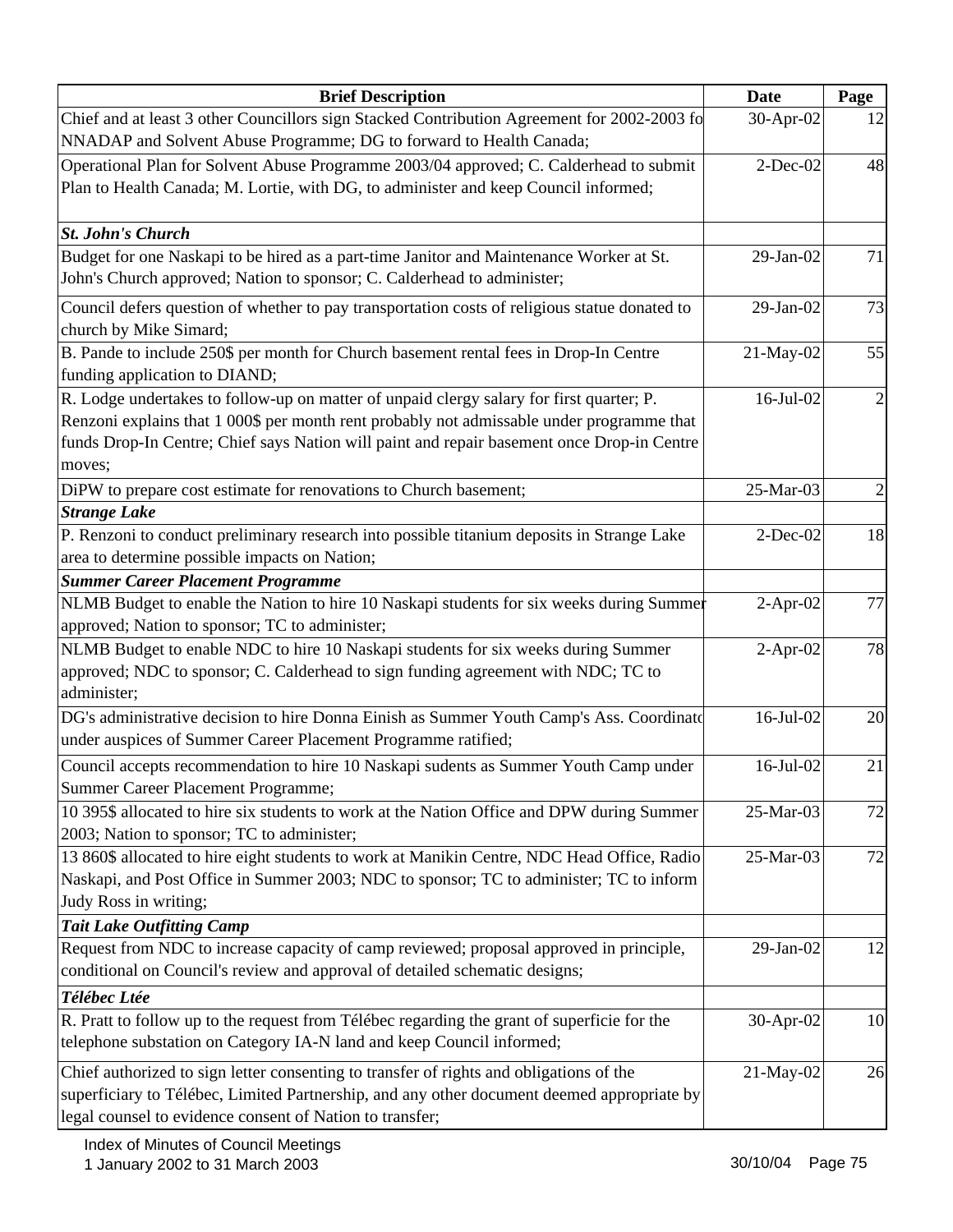| <b>Brief Description</b>                                                                                                                                                                                                                                                                                  | <b>Date</b>  | Page           |
|-----------------------------------------------------------------------------------------------------------------------------------------------------------------------------------------------------------------------------------------------------------------------------------------------------------|--------------|----------------|
| <b>Telecommunications</b>                                                                                                                                                                                                                                                                                 |              |                |
| R. Pratt to follow up to the request from Télébec regarding the grant of superficie for the<br>telephone substation on Category IA-N land and keep Council informed;                                                                                                                                      | 30-Apr-02    | 10             |
| Chief authorized to sign letter consenting to transfer of rights and obligations of the<br>superficiary to Télébec, Limited Partnership, and any other document deemed appropriate by<br>legal counsel to evidence consent of Nation to transfer;                                                         | 21-May-02    | 26             |
| Summary of status of SIS; request of Naskapi Imuun Inc. to transfer all responsibilities for<br>provision of Internet services in region, and any subsidies received by the Nation in 2002-03<br>for same, accepted; B. Pande to table with Imuun Board of Directors;                                     | 21-May-02    | 34             |
| DG's administrative decision to transfer Nation's domain name, Web Site hosting and e-mail<br>server to RAMtelecom ratified; B. Pande to make it happen;                                                                                                                                                  | 7-Aug-02     | 16             |
| English version Community web site reviewed; B. Pande to instruct Visual Decision Inc. to<br>bring Site online upon incorporation of Naskapi language content;                                                                                                                                            | 9-Sep-02     | 20             |
| B. Pande provides an update on research regarding the cost and feasibility of installing a<br>cellular telephone network in Kawawachikamach, including meeting with Ralph Misener for<br>RAMtelecom, and undertakes to keep Council informed regarding further research into radio-<br>telephone systems; | $2$ -Dec-02  | $\overline{4}$ |
| Atmacinta and Hartel to prepare business plan to be submitted to Industry Canada's<br>Broadband for Rural and Northern Development Pilot Programme;                                                                                                                                                       | $2$ -Dec-02  | 11             |
| 20 000\$ budget from CEDO to offset cost of installing Waverider non-line-of-sight wireless<br>Internet distribution system in Kawawa approved;                                                                                                                                                           | $2$ -Dec-02  | 70             |
| <b>Terry Lalo</b>                                                                                                                                                                                                                                                                                         |              |                |
| Decision regarding whether to donate money to fund to cover costs of coronor's inquest into<br>death of Montagnais from Mani-Utenam and related legal fees deferred;                                                                                                                                      | 10-Oct-02    | 11             |
| <b>Titanium</b>                                                                                                                                                                                                                                                                                           |              |                |
| P. Renzoni to conduct preliminary research into possible titanium deposits in Strange Lake<br>area to determine possible impacts on Nation;                                                                                                                                                               | $2$ -Dec-02  | 18             |
| Tooma, Tony                                                                                                                                                                                                                                                                                               |              |                |
| 2 633\$ for 75% of cost of recording 12 songs conditional on Tony Tooma providing<br>proponent contribution of 877\$; S. Einish to inform Tony Tooma;<br><b>Traditional Skills Camp</b>                                                                                                                   | 25-Mar-03    | 84             |
| DG's administrative decision to approve funding request to Fonds Jeunesse Québec/Forum<br>Jeunesse Côte-Nord for two Traditional Skills Youth Camps in 2003, ratified; DG and C.<br>Calderhead to represent Nation in matters related to request;                                                         | $20$ -Jan-03 |                |
| <b>Training</b>                                                                                                                                                                                                                                                                                           |              |                |
| Chief and Council to execute amended Stacked Contribution Agreement with Health Canada<br>for Home Care Programme; DG to forward signed copy to Health Canada; R. Pratt, M. Lortie<br>and B. Pande to draft agreement respecting delivery and payment of training of 5 Naskapi<br>auxilary workers;       | 12-Mar-02    | 6              |
| DG to sign agreement between the Nation, the CLSC and the Naskapi Education Committee<br>to train five Naskapis as Auxilary Workers under Health Canada's Home Care Programme fo<br>97 849\$;                                                                                                             | $2-Apr-02$   | 48             |
| DIAND provides 59 000\$ for computer training for SAP recipients, or persons at risk of<br>becoming SAP recipients; Programme to begin in May, 2002;                                                                                                                                                      | $2-Apr-02$   | 54             |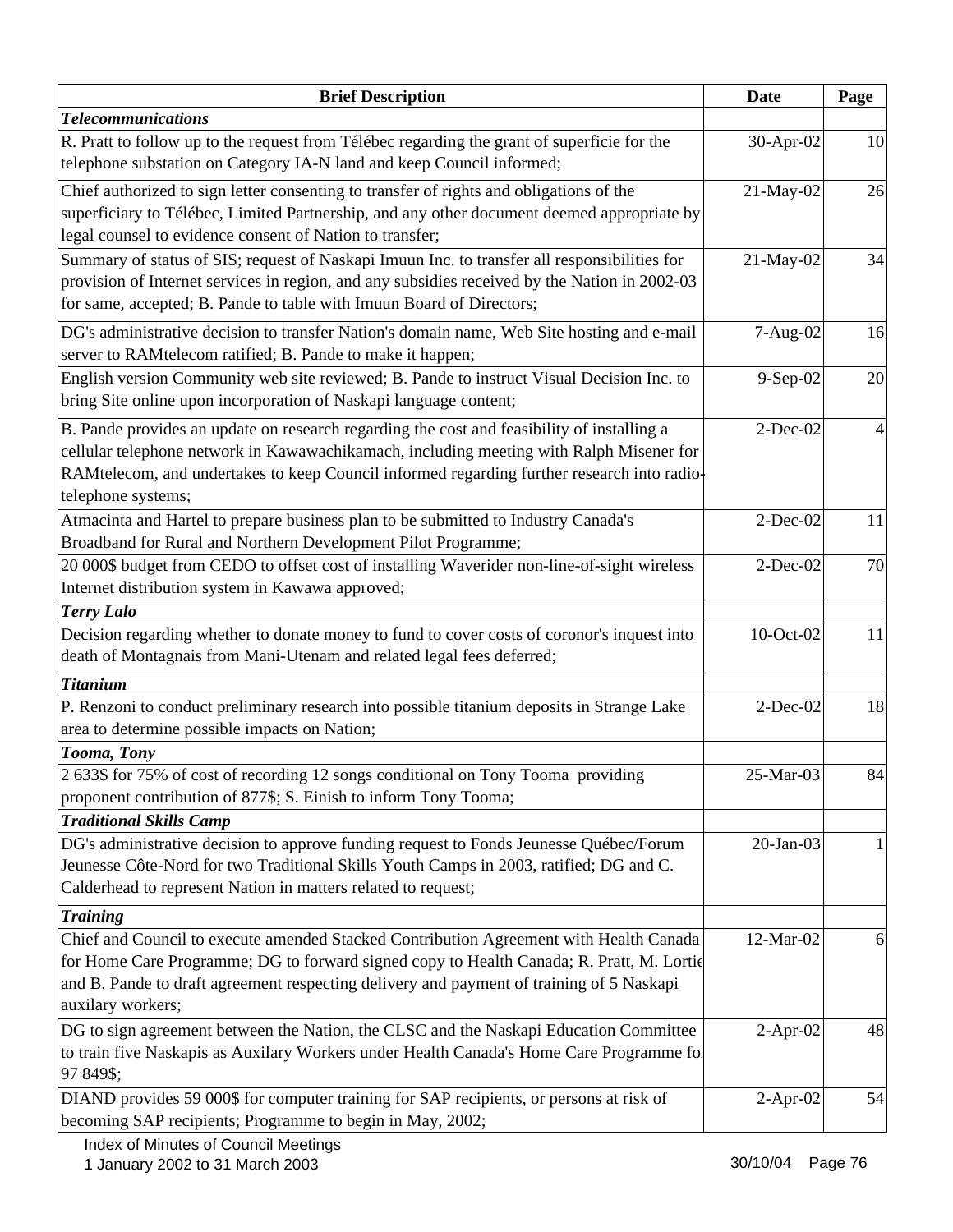| <b>Brief Description</b>                                                                          | <b>Date</b>     | Page |
|---------------------------------------------------------------------------------------------------|-----------------|------|
| NLMB Budget to cover travel and en-route expenses for 1 Naskapi translator from the CLSC          | $2-Apr-02$      | 82   |
| to participate in Mother Tongue Translation Training Programme for 1 week in Catalina,            |                 |      |
| Arizona in Fall, 2002 approved; Nation to sponsor; TC to administer;                              |                 |      |
| Jessica Mitchell's Recreation Programming Training Proposal approved; B. Pande to oversee         | $2-Apr-02$      | 107  |
| and keep Council informed;                                                                        |                 |      |
| Council reviews table describing guidelines and criteria for job creation and employability       | 21-May-02       | 46   |
| measures programmes frequently accessed by Nation; C. Calderhead to forward to Personnel          |                 |      |
| Committee;                                                                                        |                 |      |
| M. Lortie reports on Auxiliary Worker Training Programme, noting that absentism has               | $2$ -Dec-02     | 70   |
| improved since he and Curtis Tootoosis visited Quebec and explained that salaries would be        |                 |      |
| reduced if absentism wasn't. One student doing very well, two moderately well, two below          |                 |      |
| average;                                                                                          |                 |      |
| P. Renzoni reports Labrador College to submit proposal for Carpentry Training Programme;          | 30-Jan-03       | 9    |
|                                                                                                   |                 |      |
| Payroll Clerk to continue to pay salaries of volunteer fire-fighters for duration of training,    | 30-Jan-03       | 25   |
| conditional on their attendance at training; Respective Personnel Policies to be applied to fire- |                 |      |
| fighters during training;                                                                         |                 |      |
| <b>Translation</b>                                                                                |                 |      |
| NLMB Budget to cover travel and en-route expenses for 2 Naskapi translators from the              | $2-Apr-02$      | 82   |
| Nation, 4 from NDC, 1 from JSMS, and 1 from CLSC to participate in Mother Tongue                  |                 |      |
| Translation Training Programme for 1 week in Catalina, Arizona in Fall, 2002 approved;            |                 |      |
| Nation to sponsor; TC to administer;                                                              |                 |      |
| George Guanish to meet with Mary Mokoush and B. Jancewicz so as to prepare a                      | $2$ -Dec-02     | 59   |
| recommendation for Council regarding the amount of time the Nation's translators can commit       |                 |      |
| to Bible Translation Project;                                                                     |                 |      |
| 19 522\$ allocated for travel costs of Nation, NDC, Naskapi CLSC, and JSMS translators to         | 25-Mar-03       | 80   |
| take training in Catalina, Arizona for 1 week in November, 2003; Nation to sponsor; TC to         |                 |      |
| administer and inform Bill Jancewicz in writing;                                                  |                 |      |
| 36 000\$ allocated for NDC translators to be trained in initiation and completion of Naskapi      | 25-Mar-03       | 81   |
| Grammar, Legends and Lexicon Revision projects; NDC to sponsor; TC to administer and              |                 |      |
| inform Bill Jancewicz in writing;                                                                 |                 |      |
| <b>Transportation</b>                                                                             |                 |      |
| DiPW to request a proposal from Conseil de la Nation Innu de Matimekush/Lac John to clear         | $2-Apr-02$      | 89   |
| Iron Arm Road before annual Goose Break in May, 2002, for review by Council;                      |                 |      |
| Summary of questions raised by Chief at meeting of CRD de la Côte-Nord during MTQ                 | 21-May-02       | 48   |
| presentation of Proposed Transportation Plan for region;                                          |                 |      |
| S. Simard and P. Wilkinson to represent Nation in negotiations with MTQ to renew contract         | $12$ -Jun- $02$ |      |
| to maintain access road btwn Schefferville and Kawawa and keep Council informed;                  |                 |      |
|                                                                                                   |                 |      |
| <b>Transports Quebec</b>                                                                          |                 |      |
| Chief to sign 3-year Access Road Maintenance Contract with Transports Quebec for 122              | $9-Sep-02$      | 28   |
| 726.63\$ per year; Bruser to forward signed contract to Jacques Dionne at Transports Quebec;      |                 |      |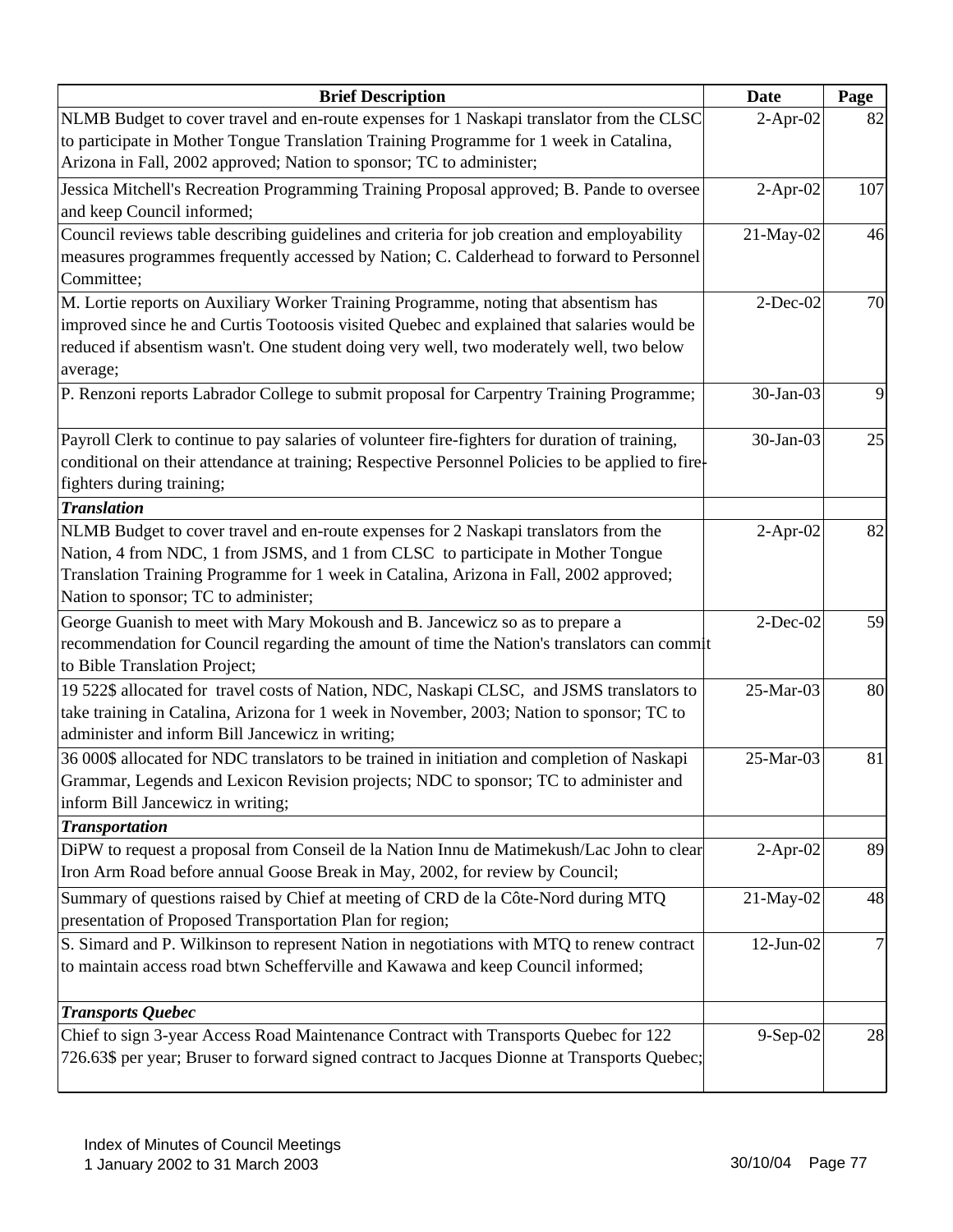| <b>Brief Description</b>                                                                                                                                                                                                                                                                                                                                                                                               | Date            | Page |
|------------------------------------------------------------------------------------------------------------------------------------------------------------------------------------------------------------------------------------------------------------------------------------------------------------------------------------------------------------------------------------------------------------------------|-----------------|------|
| S. Simard and P. Wilkinson to represent Nation in negotiations with MTQ to renew contract<br>to maintain access road btwn Schefferville and Kawawa and keep Council informed;                                                                                                                                                                                                                                          | $12$ -Jun- $02$ |      |
| <b>Travel</b>                                                                                                                                                                                                                                                                                                                                                                                                          |                 |      |
| Proposal by Aurièle Labbé and Jacques Paillard of Aeropro discussed; savings promising on<br>paper, but requires analysis of air travel; Chief to write to CLSC to say Nation not to act on<br>proposal, but would like to be kept informed if CLSC decides to do so;                                                                                                                                                  | 29-Jan-02       | 43   |
| Uniam, Abraham - Estate                                                                                                                                                                                                                                                                                                                                                                                                |                 |      |
| R. Lodge reports that widow of Abraham Uniam made a successful claim to Great West Life;                                                                                                                                                                                                                                                                                                                               | 21-May-02       | 23   |
| <b>User Fees</b>                                                                                                                                                                                                                                                                                                                                                                                                       |                 |      |
| R. Lodge explains that though the Nation charges a user fee of 8.45\$ per sq. ft., the actual<br>cost is 11.62\$ per sq. ft.; Council decides not to increase user charge rate in 2003-2004;                                                                                                                                                                                                                           | 25-Mar-03       | 61   |
| By-laws No. 244 respecting the annual user charge rate for the fiscal year 2003-2004 adopted;                                                                                                                                                                                                                                                                                                                          | 25-Mar-03       | 61   |
| <b>Virginia Gold Mines</b>                                                                                                                                                                                                                                                                                                                                                                                             |                 |      |
| Chief to acknowledge letter from Paul Archer of Virginia Gold Mines, concerning exploration<br>activities on the Gayot property in Winter, 2002, and ask to be kept informed;                                                                                                                                                                                                                                          | $2-Apr-02$      | 31   |
| <b>Water Pumping Station</b>                                                                                                                                                                                                                                                                                                                                                                                           |                 |      |
| Council reviews evaluation of potable water and sewage treatment systems by Les Consultan<br>Enviroconseil;                                                                                                                                                                                                                                                                                                            | 9-Sep-02        | 26   |
| DiPW to transfer Water and Sewage Pumping Station Operator to other duties; DPW and<br>Bruser to monitor Pumping Station; Atmacinta and Bruser to contact Schefferville to negotiat<br>contract with Guy l'Heroux to assist and supervise Billy Shecanapish to carry out<br>responsibilities of Pumping Station Operator until a Naskapi is certified; Atmacinta and<br>Environconseil to identify training programme; | 9-Sep-02        | 26   |
| <b>Water Quality</b>                                                                                                                                                                                                                                                                                                                                                                                                   |                 |      |
| Drinking Water Treatment - Call for Expressions of Interest, 21 May, 2002, (with respect to<br>decreasing levels of iron and manganese) approved; Bruser to place call for bids in Le Soleil<br>and La Presse;                                                                                                                                                                                                         | 21-May-02       | 14   |
| DPW to post notice informing community to boil drinking water until further notice;                                                                                                                                                                                                                                                                                                                                    | $16$ -Jul- $02$ | 60   |
| 3 pilot project proposals accepted; Bruser to oversee implementation; P. Renzoni to submit<br>funding to offset H <sub>2</sub> O Innovation pilot project from Federation of Cdn Municipalities; C.<br>Calderhead and TC to identify Water Pumping Station Operator Training Programme and<br>submit funding request to NLMB;                                                                                          | $23-Jul-02$     | 3    |
| Council reviews evaluation of potable water and sewage treatment systems by Les Consultan<br>Enviroconseil;                                                                                                                                                                                                                                                                                                            | 9-Sep-02        | 26   |
| DiPW to transfer Water and Sewage Pumping Station Operator to other duties; DPW and<br>Bruser to monitor Pumping Station; Atmacinta and Bruser to contact Schefferville to negotiat<br>contract with Guy l'Heroux to assist and supervise Billy Shecanapish to carry out<br>responsibilities of Pumping Station Operator until a Naskapi is certified; Atmacinta and<br>Environconseil to identify training programme; | $9-Sep-02$      | 26   |
| <b>Web Site</b>                                                                                                                                                                                                                                                                                                                                                                                                        |                 |      |